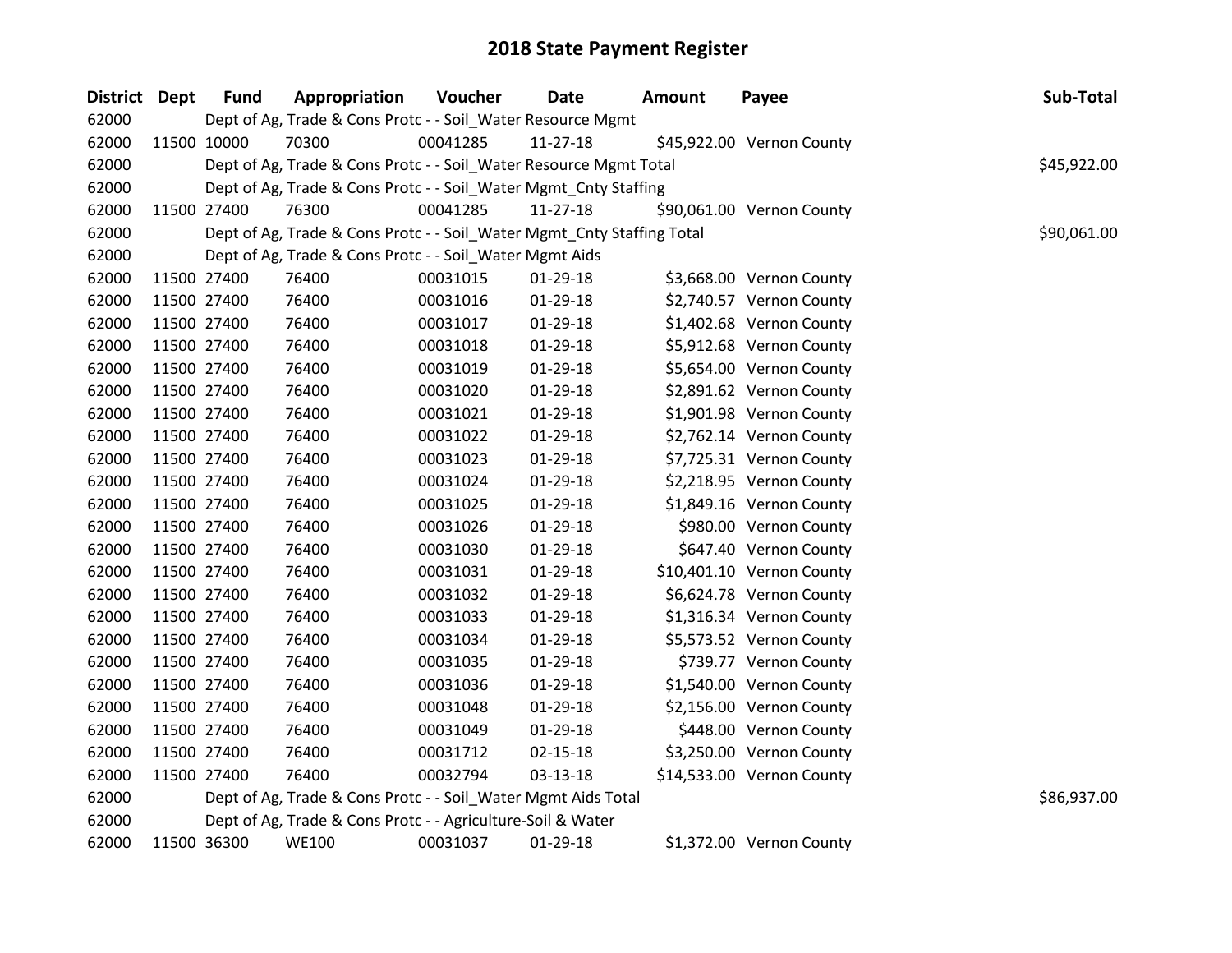| District Dept | <b>Fund</b> | Appropriation                                                      | Voucher  | <b>Date</b>    | <b>Amount</b> | Payee                     | Sub-Total   |
|---------------|-------------|--------------------------------------------------------------------|----------|----------------|---------------|---------------------------|-------------|
| 62000         | 11500 36300 | <b>WE100</b>                                                       | 00031038 | 01-29-18       |               | \$4,041.00 Vernon County  |             |
| 62000         | 11500 36300 | <b>WE100</b>                                                       | 00031039 | 01-29-18       |               | \$5,312.50 Vernon County  |             |
| 62000         | 11500 36300 | <b>WE100</b>                                                       | 00031040 | 01-29-18       |               | \$5,565.00 Vernon County  |             |
| 62000         | 11500 36300 | <b>WE100</b>                                                       | 00031041 | $01-29-18$     |               | \$6,000.00 Vernon County  |             |
| 62000         | 11500 36300 | <b>WE100</b>                                                       | 00031042 | 01-29-18       |               | \$4,546.50 Vernon County  |             |
| 62000         | 11500 36300 | <b>WE100</b>                                                       | 00031043 | 01-29-18       |               | \$10,500.00 Vernon County |             |
| 62000         | 11500 36300 | <b>WE100</b>                                                       | 00031044 | 01-29-18       |               | \$4,550.00 Vernon County  |             |
| 62000         | 11500 36300 | <b>WE100</b>                                                       | 00031045 | 01-29-18       |               | \$640.50 Vernon County    |             |
| 62000         | 11500 36300 | <b>WE100</b>                                                       | 00031046 | $01-29-18$     |               | \$665.00 Vernon County    |             |
| 62000         | 11500 36300 | <b>WE100</b>                                                       | 00031047 | 01-29-18       |               | \$850.50 Vernon County    |             |
| 62000         | 11500 36300 | <b>WE100</b>                                                       | 00031658 | $02 - 15 - 18$ |               | \$630.00 Vernon County    |             |
| 62000         |             | Dept of Ag, Trade & Cons Protc - - Agriculture-Soil & Water Total  |          |                |               |                           | \$44,673.00 |
| 62000         |             | Dept of Safety & Prof Services - - Powts Replacement Rehab         |          |                |               |                           |             |
| 62000         | 16500 10000 | 23600                                                              | 00027494 | 12-19-18       |               | \$15,200.00 Vernon County |             |
| 62000         |             | Dept of Safety & Prof Services - - Powts Replacement Rehab Total   |          |                |               |                           | \$15,200.00 |
| 62000         |             | Dept of Natural Resources - - Gen Program Ops-State Funds          |          |                |               |                           |             |
| 62000         | 37000 21200 | 16100                                                              | 00225612 | 04-20-18       |               | \$61.50 Vernon County     |             |
| 62000         | 37000 21200 | 16100                                                              | 00225613 | 04-20-18       |               | \$112.50 Vernon County    |             |
| 62000         | 37000 21200 | 16100                                                              | 00225616 | 04-12-18       |               | \$58.00 Vernon County     |             |
| 62000         | 37000 21200 | 16100                                                              | 00236037 | $05 - 14 - 18$ |               | \$437.00 Vernon County    |             |
| 62000         | 37000 21200 | 16100                                                              | 00238333 | 06-06-18       |               | \$5.00 Vernon County      |             |
| 62000         | 37000 21200 | 16100                                                              | 00241910 | 06-08-18       |               | \$16.30 Vernon County     |             |
| 62000         | 37000 21200 | 16100                                                              | 00241912 | 06-08-18       |               | \$68.60 Vernon County     |             |
| 62000         | 37000 21200 | 16100                                                              | 00241914 | 06-08-18       |               | \$94.00 Vernon County     |             |
| 62000         | 37000 21200 | 16100                                                              | 00253094 | $07 - 27 - 18$ |               | \$27.50 Vernon County     |             |
| 62000         | 37000 21200 | 16100                                                              | 00265968 | 09-26-18       |               | \$30.00 Vernon County     |             |
| 62000         |             | Dept of Natural Resources - - Gen Program Ops-State Funds Total    |          |                |               |                           | \$910.40    |
| 62000         |             | Dept of Natural Resources - - Gen Program Ops-State Funds-Fr       |          |                |               |                           |             |
| 62000         | 37000 21200 | 16600                                                              | 00207972 | $01 - 18 - 18$ |               | \$2,580.00 Vernon County  |             |
| 62000         |             | Dept of Natural Resources - - Gen Program Ops-State Funds-Fr Total |          |                |               |                           | \$2,580.00  |
| 62000         |             | Dept of Natural Resources - - General Program Operations --        |          |                |               |                           |             |
| 62000         | 37000 21200 | 25400                                                              | 00218732 | 03-07-18       |               | \$480.00 Vernon County    |             |
| 62000         | 37000 21200 | 25400                                                              | 00250777 | $07-11-18$     |               | \$540.00 Vernon County    |             |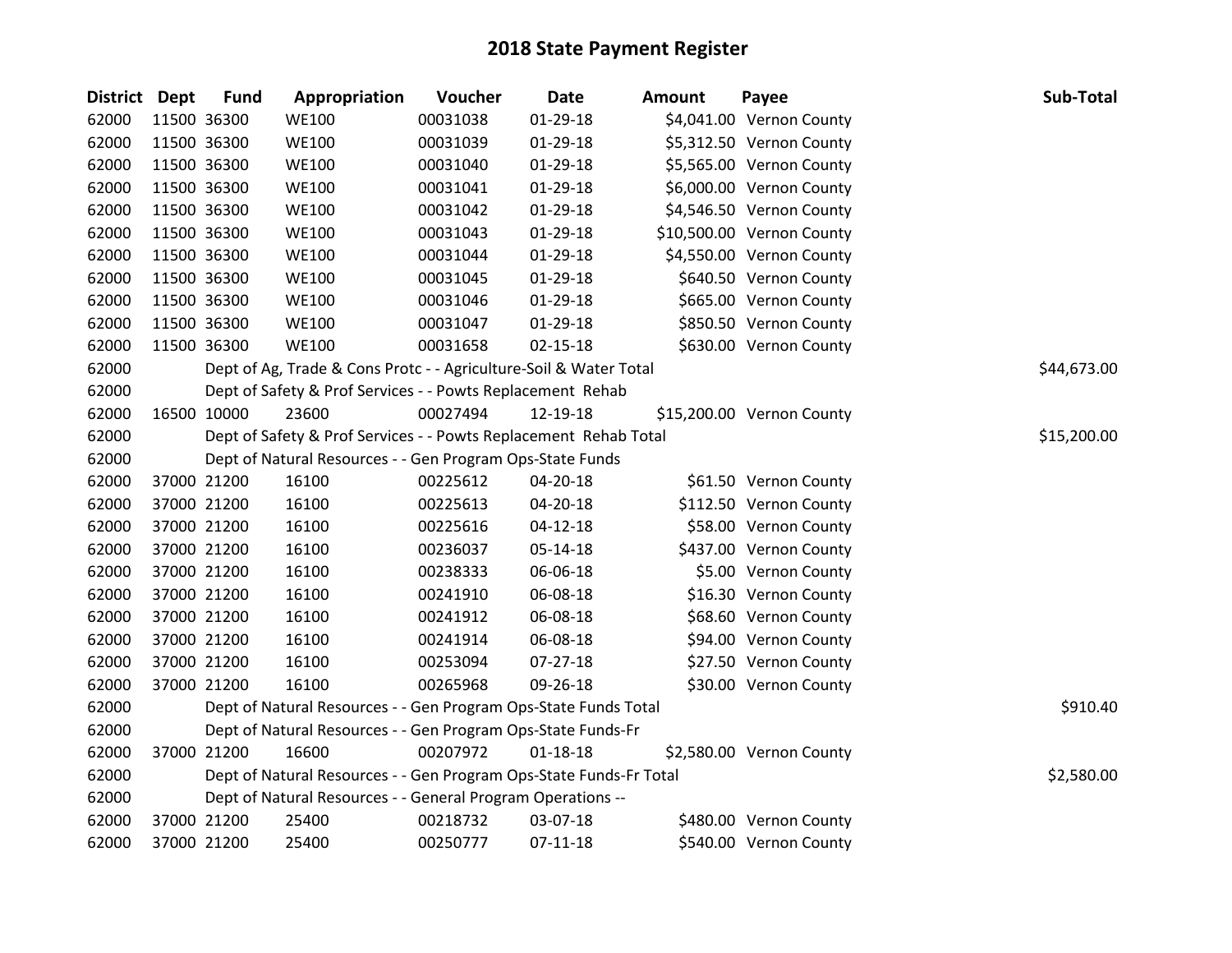| <b>District Dept</b> |             | <b>Fund</b> | Appropriation                                                      | Voucher  | <b>Date</b>    | <b>Amount</b> | Payee                     | Sub-Total   |
|----------------------|-------------|-------------|--------------------------------------------------------------------|----------|----------------|---------------|---------------------------|-------------|
| 62000                | 37000 21200 |             | 25400                                                              | 00286479 | 12-27-18       |               | \$1,050.00 Vernon County  |             |
| 62000                |             |             | Dept of Natural Resources - - General Program Operations -- Total  |          |                |               |                           | \$2,070.00  |
| 62000                |             |             | Dept of Natural Resources - - Gpo--State Funds                     |          |                |               |                           |             |
| 62000                |             | 37000 21200 | 36100                                                              | 00253834 | 08-01-18       |               | \$1,350.00 Vernon County  |             |
| 62000                |             |             | Dept of Natural Resources - - Gpo--State Funds Total               |          |                |               |                           | \$1,350.00  |
| 62000                |             |             | Dept of Natural Resources - - Venison Processing                   |          |                |               |                           |             |
| 62000                |             | 37000 21200 | 54900                                                              | 00222328 | 03-30-18       |               | \$2,100.00 Vernon County  |             |
| 62000                |             |             | Dept of Natural Resources - - Venison Processing Total             |          |                |               |                           | \$2,100.00  |
| 62000                |             |             | Dept of Natural Resources - - Wildlife Damage Claims & Abat        |          |                |               |                           |             |
| 62000                |             | 37000 21200 | 55300                                                              | 00222328 | 03-30-18       |               | \$50,021.18 Vernon County |             |
| 62000                |             |             | Dept of Natural Resources - - Wildlife Damage Claims & Abat Total  |          |                |               |                           | \$50,021.18 |
| 62000                |             |             | Dept of Natural Resources - - Resaids - County Cons Aids           |          |                |               |                           |             |
| 62000                |             | 37000 21200 | 56300                                                              | 00248905 | $07-12-18$     |               | \$2,042.00 Vernon County  |             |
| 62000                |             | 37000 21200 | 56300                                                              | 00248906 | 07-05-18       |               | \$2,647.00 Vernon County  |             |
| 62000                |             | 37000 21200 | 56300                                                              | 00249226 | 07-05-18       |               | \$3,215.00 Vernon County  |             |
| 62000                |             |             | Dept of Natural Resources - - Resaids - County Cons Aids Total     |          |                |               |                           | \$7,904.00  |
| 62000                |             |             | Dept of Natural Resources - - Ra- Fish, WI & Forestry              |          |                |               |                           |             |
| 62000                |             | 37000 21200 | 56400                                                              | 00228705 | $04-19-18$     |               | \$88.44 Vernon County     |             |
| 62000                |             |             | Dept of Natural Resources - - Ra- Fish, WI & Forestry Total        |          |                |               |                           | \$88.44     |
| 62000                |             |             | Dept of Natural Resources - - Resaids - Forest CropInd & Mfl       |          |                |               |                           |             |
| 62000                |             | 37000 21200 | 56600                                                              | 00267486 | 09-17-18       |               | \$28,194.46 Vernon County |             |
| 62000                |             |             | Dept of Natural Resources - - Resaids - Forest CropInd & Mfl Total |          |                |               |                           | \$28,194.46 |
| 62000                |             |             | Dept of Natural Resources - - Resaids - Cnty Forst & Admin         |          |                |               |                           |             |
| 62000                |             | 37000 21200 | 57200                                                              | 00216343 | 02-26-18       |               | \$6,462.73 Vernon County  |             |
| 62000                |             | 37000 21200 | 57200                                                              | 00257444 | 08-03-18       |               | \$22,066.80 Vernon County |             |
| 62000                |             |             | Dept of Natural Resources - - Resaids - Cnty Forst & Admin Total   |          |                |               |                           | \$28,529.53 |
| 62000                |             |             | Dept of Natural Resources - - Ra- Snowmobile Trail Areas           |          |                |               |                           |             |
| 62000                |             | 37000 21200 | 57500                                                              | 00206534 | $01 - 10 - 18$ |               | \$31,137.50 Vernon County |             |
| 62000                |             | 37000 21200 | 57500                                                              | 00280986 | 11-23-18       |               | \$37,365.00 Vernon County |             |
| 62000                |             |             | Dept of Natural Resources - - Ra- Snowmobile Trail Areas Total     |          |                |               |                           | \$68,502.50 |
| 62000                |             |             | Dept of Natural Resources - - Resaids - Pymt In Lieu Tax Fed       |          |                |               |                           |             |
| 62000                | 37000 21200 |             | 58400                                                              | 00270451 | $10-01-18$     |               | \$16,773.00 Vernon County |             |
| 62000                |             |             | Dept of Natural Resources - - Resaids - Pymt In Lieu Tax Fed Total |          |                |               |                           | \$16,773.00 |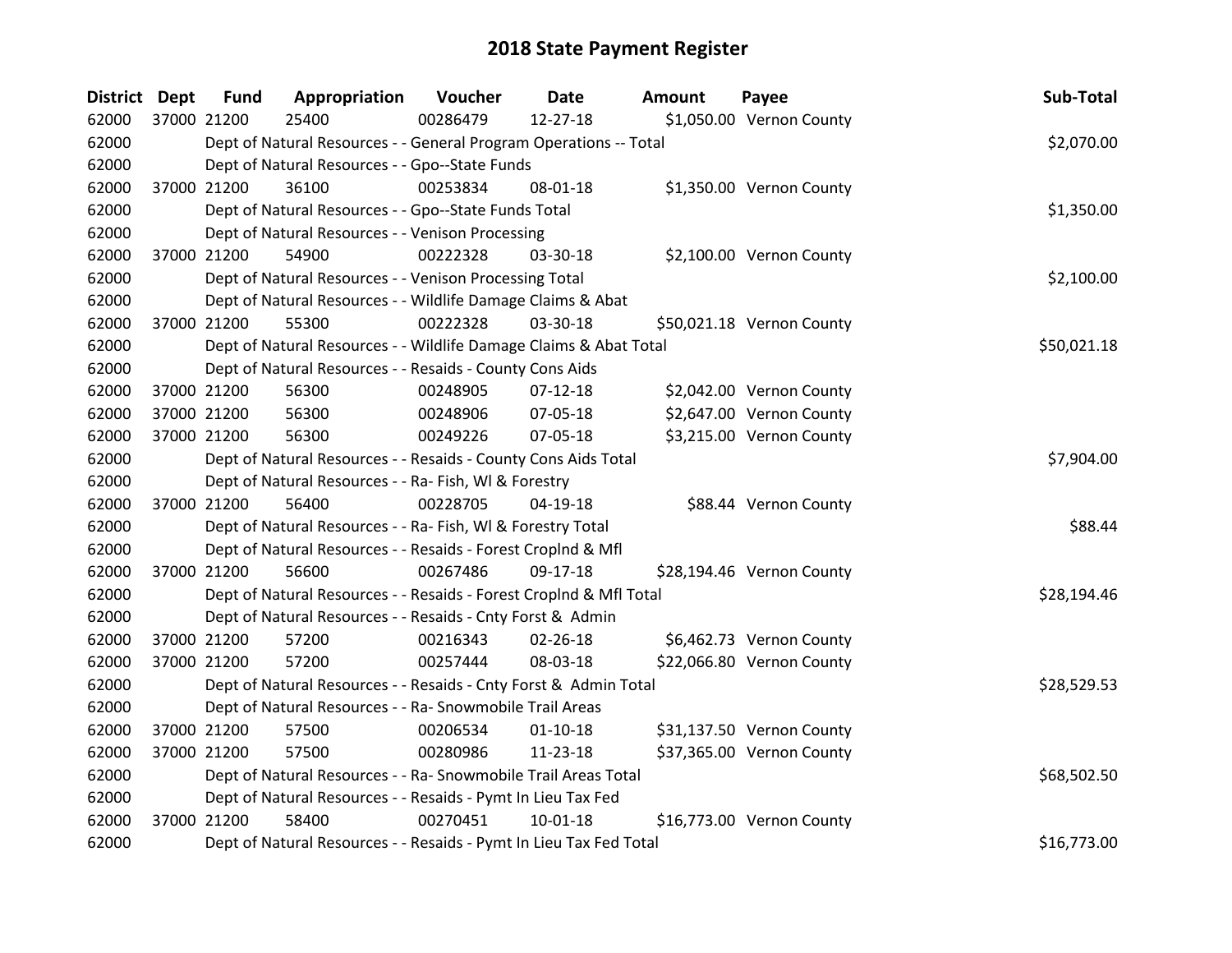| District Dept | <b>Fund</b> | Appropriation                                                        | Voucher  | Date           | <b>Amount</b> | Payee                      | Sub-Total    |
|---------------|-------------|----------------------------------------------------------------------|----------|----------------|---------------|----------------------------|--------------|
| 62000         |             | Dept of Natural Resources - - Ea - Invasive Aqu & Lake Mon           |          |                |               |                            |              |
| 62000         | 37000 21200 | 67800                                                                | 00263208 | 08-31-18       |               | \$15,000.00 Vernon County  |              |
| 62000         |             | Dept of Natural Resources - - Ea - Invasive Aqu & Lake Mon Total     |          |                |               |                            | \$15,000.00  |
| 62000         |             | Dept of Natural Resources - - Gpo--State Funds                       |          |                |               |                            |              |
| 62000         | 37000 21200 | 86100                                                                | 00280265 | 11-30-18       |               | \$6.00 Vernon County       |              |
| 62000         |             | Dept of Natural Resources - - Gpo--State Funds Total                 |          |                |               |                            | \$6.00       |
| 62000         |             | Dept of Natural Resources - - Fin Asst For Responsible Units         |          |                |               |                            |              |
| 62000         | 37000 27400 | 67000                                                                | 00235578 | $05-11-18$     |               | \$134,344.40 Vernon County |              |
| 62000         |             | Dept of Natural Resources - - Fin Asst For Responsible Units Total   |          |                |               |                            | \$134,344.40 |
| 62000         |             | Dept of Natural Resources - - Recycling Consolidation Grants         |          |                |               |                            |              |
| 62000         | 37000 27400 | 67300                                                                | 00235578 | $05-11-18$     |               | \$7,877.94 Vernon County   |              |
| 62000         |             | Dept of Natural Resources - - Recycling Consolidation Grants Total   |          |                |               |                            | \$7,877.94   |
| 62000         |             | Dept of Natural Resources - - Land Acquisition                       |          |                |               |                            |              |
| 62000         | 37000 36300 | TA100                                                                | 00211536 | $02 - 02 - 18$ |               | \$1,251.38 Vernon County   |              |
| 62000         |             | Dept of Natural Resources - - Land Acquisition Total                 |          |                |               |                            | \$1,251.38   |
| 62000         |             | Dept of Natural Resources - - Dnr-Nonpoint Source                    |          |                |               |                            |              |
| 62000         | 37000 36300 | <b>TF100</b>                                                         | 00246581 | $06 - 27 - 18$ |               | \$58,930.70 Vernon County  |              |
| 62000         |             | Dept of Natural Resources - - Dnr-Nonpoint Source Total              |          |                |               |                            | \$58,930.70  |
| 62000         |             | Dept of Natural Resources - - Dnr-Dam Safety Projects                |          |                |               |                            |              |
| 62000         | 37000 36300 | <b>TX100</b>                                                         | 00211536 | 02-02-18       |               | \$42,909.53 Vernon County  |              |
| 62000         |             | Dept of Natural Resources - - Dnr-Dam Safety Projects Total          |          |                |               |                            | \$42,909.53  |
| 62000         |             | Dept of Natural Resources - - Gpo - Sd Water Loan Prog, Fed          |          |                |               |                            |              |
| 62000         | 37000 57300 | 48200                                                                | 00216262 | 03-16-18       |               | \$2,922.50 Vernon County   |              |
| 62000         | 37000 57300 | 48200                                                                | 00222061 | 04-19-18       |               | \$1,925.00 Vernon County   |              |
| 62000         | 37000 57300 | 48200                                                                | 00244155 | 06-18-18       |               | \$1,925.00 Vernon County   |              |
| 62000         | 37000 57300 | 48200                                                                | 00270603 | $10-10-18$     |               | \$1,925.00 Vernon County   |              |
| 62000         |             | Dept of Natural Resources - - Gpo - Sd Water Loan Prog, Fed Total    |          |                |               |                            | \$8,697.50   |
| 62000         |             | Kickapoo Reserve Mgmt Board - - Kickapoo Valley Reserve, Law E       |          |                |               |                            |              |
| 62000         | 38500 10000 | 12400                                                                | 00002389 | 12-19-18       |               | \$100.00 Vernon County     |              |
| 62000         |             | Kickapoo Reserve Mgmt Board - - Kickapoo Valley Reserve, Law E Total |          |                |               |                            | \$100.00     |
| 62000         |             | WI Dept of Transportation - - Eldly&Disa Co/Aid Sf                   |          |                |               |                            |              |
| 62000         | 39500 21100 | 16800                                                                | 00229676 | 03-14-18       |               | \$79,399.00 Vernon County  |              |
| 62000         |             | WI Dept of Transportation - - Eldly&Disa Co/Aid Sf Total             |          |                |               |                            | \$79,399.00  |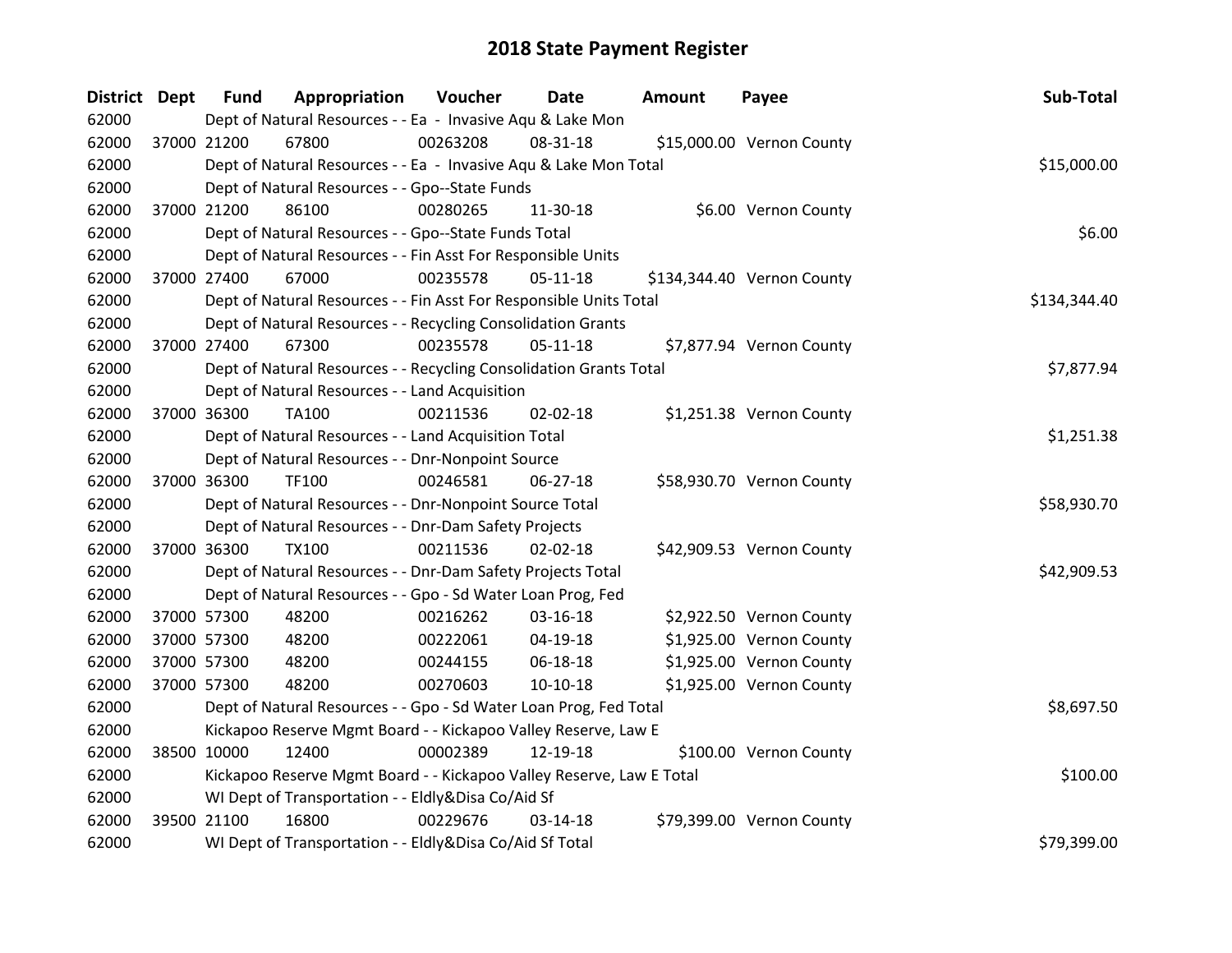| <b>District Dept</b> | <b>Fund</b> | Appropriation                                            | Voucher  | <b>Date</b>    | <b>Amount</b> | Payee                      | Sub-Total    |
|----------------------|-------------|----------------------------------------------------------|----------|----------------|---------------|----------------------------|--------------|
| 62000                |             | WI Dept of Transportation - - Eldly&Disa Aid Fd Fd       |          |                |               |                            |              |
| 62000                | 39500 21100 | 18300                                                    | 00221221 | 02-13-18       |               | \$8,302.48 Vernon County   |              |
| 62000                | 39500 21100 | 18300                                                    | 00221223 | $02 - 13 - 18$ |               | \$8,238.82 Vernon County   |              |
| 62000                | 39500 21100 | 18300                                                    | 00297595 | 09-18-18       |               | \$8,909.90 Vernon County   |              |
| 62000                | 39500 21100 | 18300                                                    | 00297598 | 09-18-18       |               | \$10,231.44 Vernon County  |              |
| 62000                | 39500 21100 | 18300                                                    | 00297600 | 09-18-18       |               | \$9,453.72 Vernon County   |              |
| 62000                | 39500 21100 | 18300                                                    | 00297601 | 09-18-18       |               | \$10,613.23 Vernon County  |              |
| 62000                | 39500 21100 | 18300                                                    | 00320789 | 11-07-18       |               | \$10,566.86 Vernon County  |              |
| 62000                | 39500 21100 | 18300                                                    | 00320790 | 11-07-18       |               | \$3,677.04 Vernon County   |              |
| 62000                |             | WI Dept of Transportation - - Eldly&Disa Aid Fd Fd Total |          |                |               |                            | \$69,993.49  |
| 62000                |             | WI Dept of Transportation - - Trans Aids To Co.-Sf       |          |                |               |                            |              |
| 62000                | 39500 21100 | 19000                                                    | 00203674 | $01 - 02 - 18$ |               | \$243,604.34 Vernon County |              |
| 62000                | 39500 21100 | 19000                                                    | 00267882 | 07-02-18       |               | \$487,208.68 Vernon County |              |
| 62000                | 39500 21100 | 19000                                                    | 00301934 | 10-01-18       |               | \$243,604.37 Vernon County |              |
| 62000                |             | WI Dept of Transportation - - Trans Aids To Co.-Sf Total |          |                |               |                            | \$974,417.39 |
| 62000                |             | WI Dept of Transportation - - Loc Brdg Imp Asst Lf       |          |                |               |                            |              |
| 62000                | 39500 21100 | 27500                                                    | 00317466 | 10-31-18       |               | \$72,134.61 Vernon County  |              |
| 62000                |             | WI Dept of Transportation - - Loc Brdg Imp Asst Lf Total |          |                |               |                            | \$72,134.61  |
| 62000                |             | WI Dept of Transportation - - Loc Trns Facl Implfd       |          |                |               |                            |              |
| 62000                | 39500 21100 | 27600                                                    | 00233048 | 03-22-18       |               | \$1,377.08 Vernon County   |              |
| 62000                | 39500 21100 | 27600                                                    | 00233049 | 03-22-18       |               | \$53.51 Vernon County      |              |
| 62000                | 39500 21100 | 27600                                                    | 00233052 | 03-22-18       |               | \$713.81 Vernon County     |              |
| 62000                | 39500 21100 | 27600                                                    | 00233054 | $03 - 22 - 18$ |               | \$3,262.98 Vernon County   |              |
| 62000                |             | WI Dept of Transportation - - Loc Trns Facl Implfd Total |          |                |               |                            | \$5,407.38   |
| 62000                |             | WI Dept of Transportation - - Loc Rd Imp Prg St Fd       |          |                |               |                            |              |
| 62000                | 39500 21100 | 27800                                                    | 00278534 | 07-25-18       |               | \$5,369.20 Vernon County   |              |
| 62000                | 39500 21100 | 27800                                                    | 00329052 | 12-05-18       |               | \$149,345.34 Vernon County |              |
| 62000                |             | WI Dept of Transportation - - Loc Rd Imp Prg St Fd Total |          |                |               |                            | \$154,714.54 |
| 62000                |             | WI Dept of Transportation - - Loc Trns Facl Impffd       |          |                |               |                            |              |
| 62000                | 39500 21100 | 28600                                                    | 00233048 | 03-22-18       |               | \$14,394.68 Vernon County  |              |
| 62000                | 39500 21100 | 28600                                                    | 00233049 | 03-22-18       |               | \$5,618.16 Vernon County   |              |
| 62000                | 39500 21100 | 28600                                                    | 00233052 | 03-22-18       |               | \$11,181.68 Vernon County  |              |
| 62000                | 39500 21100 | 28600                                                    | 00233054 | 03-22-18       |               | \$33,423.55 Vernon County  |              |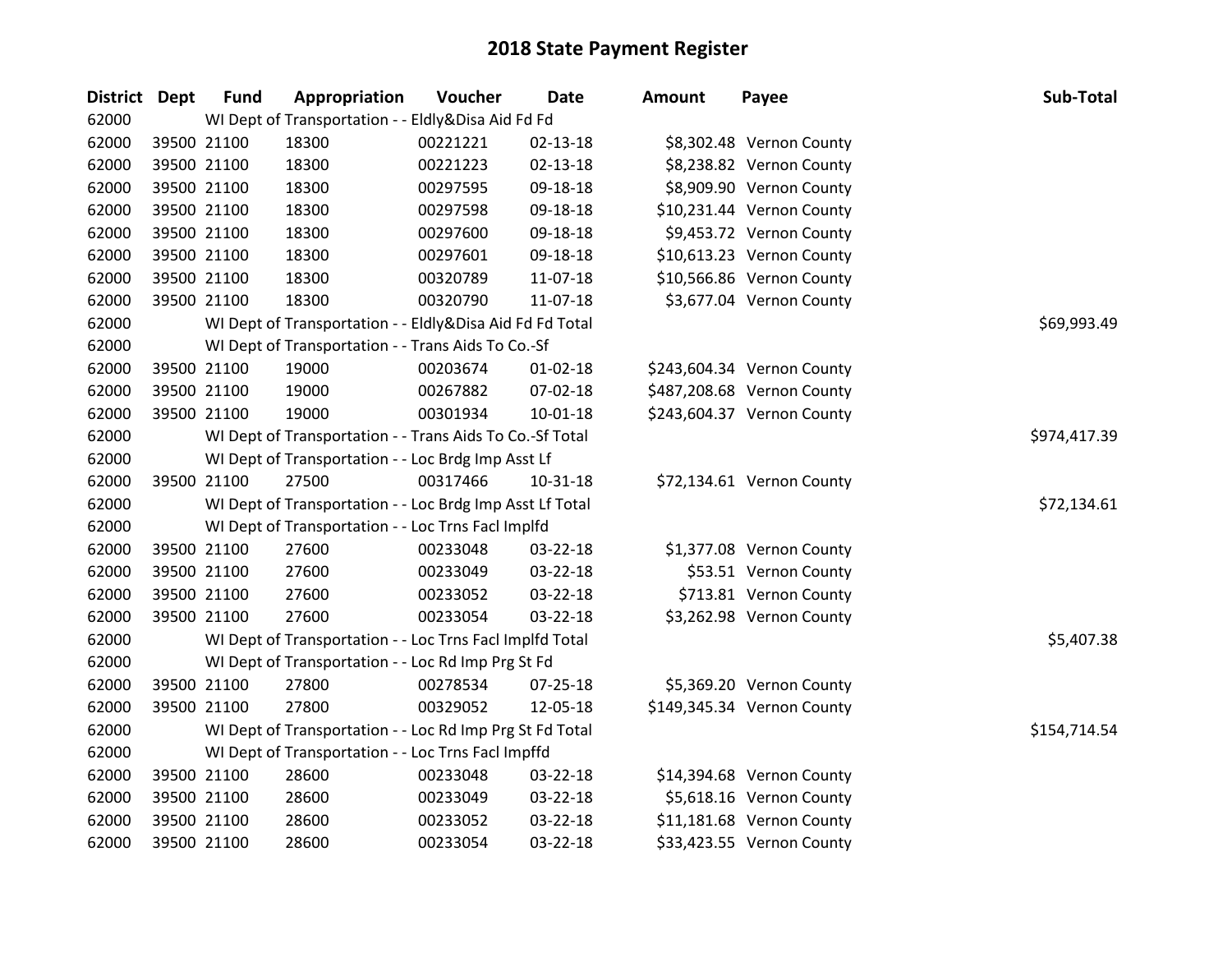| <b>District Dept</b> |             | <b>Fund</b> | Appropriation                                            | Voucher  | <b>Date</b>    | <b>Amount</b> | Payee                      | Sub-Total    |
|----------------------|-------------|-------------|----------------------------------------------------------|----------|----------------|---------------|----------------------------|--------------|
| 62000                |             | 39500 21100 | 28600                                                    | 00289946 | 08-24-18       |               | \$23,692.94 Vernon County  |              |
| 62000                |             |             | WI Dept of Transportation - - Loc Trns Facl Impffd Total |          |                |               |                            | \$88,311.01  |
| 62000                |             |             | WI Dept of Transportation - - St Hwy Rehab, Sf           |          |                |               |                            |              |
| 62000                |             | 39500 21100 | 36300                                                    | 00232741 | 04-06-18       |               | \$25.00 Vernon County      |              |
| 62000                |             | 39500 21100 | 36300                                                    | 00247626 | 04-30-18       |               | \$175.00 Vernon County     |              |
| 62000                |             | 39500 21100 | 36300                                                    | 00306379 | $10-10-18$     |               | \$1,020.00 Vernon County   |              |
| 62000                |             | 39500 21100 | 36300                                                    | 00316331 | $10 - 31 - 18$ |               | \$60.00 Vernon County      |              |
| 62000                |             | 39500 21100 | 36300                                                    | 00318076 | $11 - 01 - 18$ |               | \$25.00 Vernon County      |              |
| 62000                |             | 39500 21100 | 36300                                                    | 00326878 | 11-27-18       |               | \$330.00 Vernon County     |              |
| 62000                |             | 39500 21100 | 36300                                                    | 00326879 | 11-27-18       |               | \$25.00 Vernon County      |              |
| 62000                |             | 39500 21100 | 36300                                                    | 00327480 | 11-30-18       |               | \$60.00 Vernon County      |              |
| 62000                |             | 39500 21100 | 36300                                                    | 00327481 | 11-30-18       |               | \$60.00 Vernon County      |              |
| 62000                |             |             | WI Dept of Transportation - - St Hwy Rehab, Sf Total     |          |                |               |                            | \$1,780.00   |
| 62000                |             |             | WI Dept of Transportation - - Hwy Mgmt & Opers Sf        |          |                |               |                            |              |
| 62000                |             | 39500 21100 | 36500                                                    | 00214503 | 01-24-18       |               | \$4,749.56 Vernon County   |              |
| 62000                |             | 39500 21100 | 36500                                                    | 00225918 | 02-28-18       |               | \$8,205.95 Vernon County   |              |
| 62000                |             | 39500 21100 | 36500                                                    | 00232724 | 03-23-18       |               | \$19,391.14 Vernon County  |              |
| 62000                |             | 39500 21100 | 36500                                                    | 00238645 | 04-04-18       |               | \$1,614.93 Vernon County   |              |
| 62000                |             | 39500 21100 | 36500                                                    | 00244497 | 04-20-18       |               | \$4,870.75 Vernon County   |              |
| 62000                |             | 39500 21100 | 36500                                                    | 00265513 | 06-21-18       |               | \$301.54 Vernon County     |              |
| 62000                |             | 39500 21100 | 36500                                                    | 00276534 | $07 - 18 - 18$ |               | \$1,442.06 Vernon County   |              |
| 62000                |             | 39500 21100 | 36500                                                    | 00285018 | 08-08-18       |               | \$1,805.19 Vernon County   |              |
| 62000                |             | 39500 21100 | 36500                                                    | 00294424 | 09-14-18       |               | \$380.76 Vernon County     |              |
| 62000                |             | 39500 21100 | 36500                                                    | 00318813 | 11-05-18       |               | \$81,941.10 Vernon County  |              |
| 62000                |             | 39500 21100 | 36500                                                    | 00328567 | 12-04-18       |               | \$9,248.57 Vernon County   |              |
| 62000                |             | 39500 21100 | 36500                                                    | 00329902 | 12-07-18       |               | \$73,982.67 Vernon County  |              |
| 62000                | 39500 21100 |             | 36500                                                    | 00334053 | 12-21-18       |               | \$8,565.24 Vernon County   |              |
| 62000                |             |             | WI Dept of Transportation - - Hwy Mgmt & Opers Sf Total  |          |                |               |                            | \$216,499.46 |
| 62000                |             |             | WI Dept of Transportation - - Routine Maint Sf           |          |                |               |                            |              |
| 62000                |             | 39500 21100 | 36800                                                    | 00214503 | $01 - 24 - 18$ |               | \$71,549.33 Vernon County  |              |
| 62000                |             | 39500 21100 | 36800                                                    | 00225918 | 02-28-18       |               | \$128,787.61 Vernon County |              |
| 62000                |             | 39500 21100 | 36800                                                    | 00232724 | 03-23-18       |               | \$9,364.52 Vernon County   |              |
| 62000                | 39500 21100 |             | 36800                                                    | 00238645 | 04-04-18       |               | \$189,086.27 Vernon County |              |
|                      |             |             |                                                          |          |                |               |                            |              |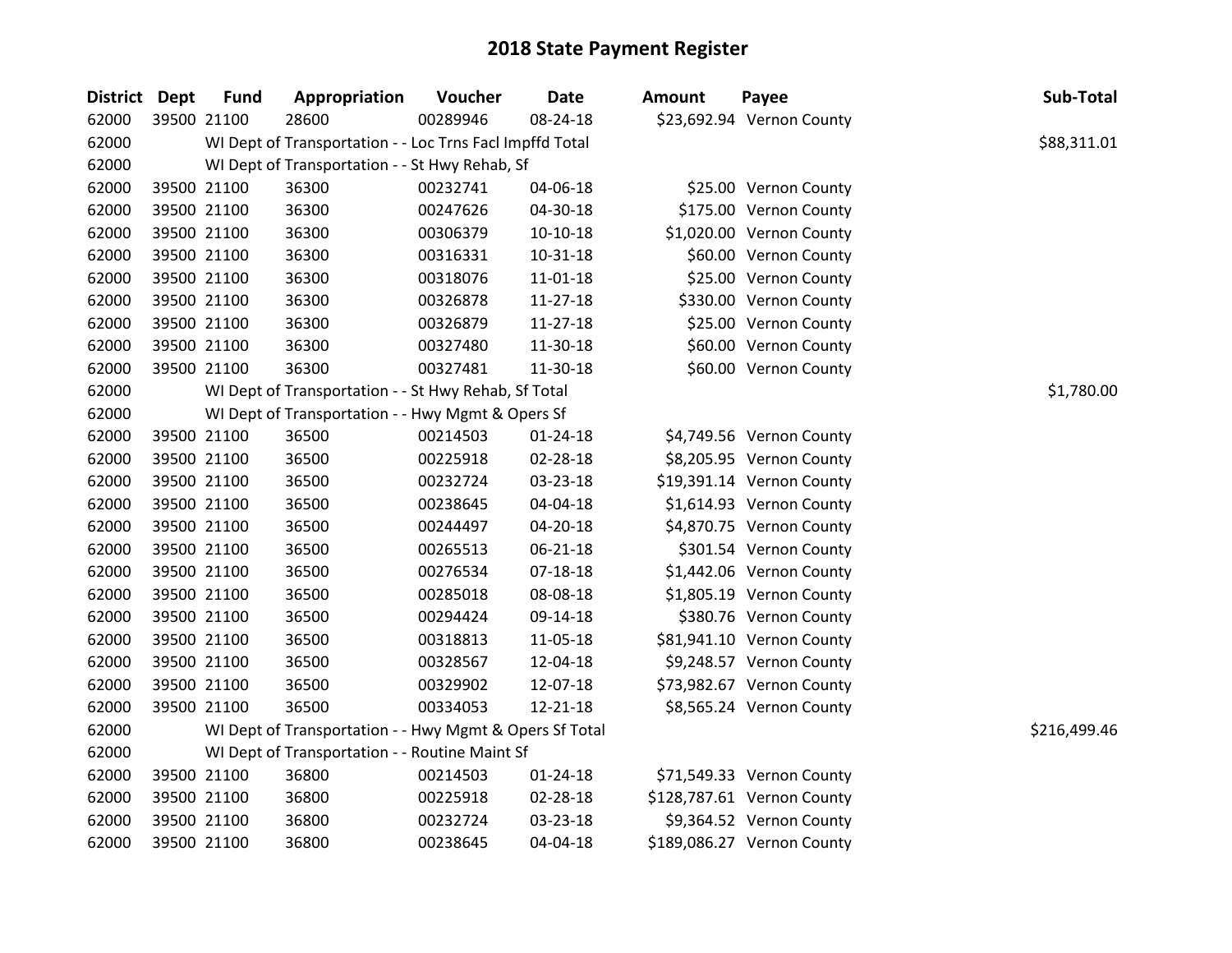| <b>District</b> | <b>Dept</b> | <b>Fund</b> | Appropriation                                                | Voucher  | <b>Date</b>    | <b>Amount</b> | Payee                      | Sub-Total      |
|-----------------|-------------|-------------|--------------------------------------------------------------|----------|----------------|---------------|----------------------------|----------------|
| 62000           |             | 39500 21100 | 36800                                                        | 00244497 | 04-20-18       |               | \$232,837.81 Vernon County |                |
| 62000           |             | 39500 21100 | 36800                                                        | 00256024 | 05-23-18       |               | \$119,037.73 Vernon County |                |
| 62000           |             | 39500 21100 | 36800                                                        | 00265513 | 06-21-18       |               | \$7.09 Vernon County       |                |
| 62000           |             | 39500 21100 | 36800                                                        | 00276534 | 07-18-18       |               | \$279,304.69 Vernon County |                |
| 62000           |             | 39500 21100 | 36800                                                        | 00285018 | 08-08-18       |               | \$128,009.54 Vernon County |                |
| 62000           |             | 39500 21100 | 36800                                                        | 00294424 | 09-14-18       |               | \$377,797.36 Vernon County |                |
| 62000           |             | 39500 21100 | 36800                                                        | 00299652 | 09-21-18       |               | \$13,832.81 Vernon County  |                |
| 62000           |             | 39500 21100 | 36800                                                        | 00299653 | 09-21-18       |               | \$161.36 Vernon County     |                |
| 62000           |             | 39500 21100 | 36800                                                        | 00318813 | 11-05-18       |               | \$200,391.25 Vernon County |                |
| 62000           |             | 39500 21100 | 36800                                                        | 00328567 | 12-04-18       |               | \$672,082.32 Vernon County |                |
| 62000           |             | 39500 21100 | 36800                                                        | 00329902 | 12-07-18       |               | \$126,939.94 Vernon County |                |
| 62000           |             | 39500 21100 | 36800                                                        | 00334053 | 12-21-18       |               | \$291,965.72 Vernon County |                |
| 62000           |             |             | WI Dept of Transportation - - Routine Maint Sf Total         |          |                |               |                            | \$2,841,155.35 |
| 62000           |             |             | WI Dept of Transportation - - Hwy Mgmt & Opers Lf            |          |                |               |                            |                |
| 62000           |             | 39500 21100 | 37500                                                        | 00225918 | 02-28-18       |               | \$369.83 Vernon County     |                |
| 62000           |             | 39500 21100 | 37500                                                        | 00276534 | 07-18-18       |               | \$77.25 Vernon County      |                |
| 62000           |             |             | WI Dept of Transportation - - Hwy Mgmt & Opers Lf Total      |          |                |               |                            | \$447.08       |
| 62000           |             |             | WI Dept of Transportation - - Routine Maint Ff               |          |                |               |                            |                |
| 62000           |             | 39500 21100 | 38000                                                        | 00214503 | $01 - 24 - 18$ |               | \$6,229.72 Vernon County   |                |
| 62000           |             | 39500 21100 | 38000                                                        | 00225918 | 02-28-18       |               | \$590.14 Vernon County     |                |
| 62000           |             |             | WI Dept of Transportation - - Routine Maint Ff Total         |          |                |               |                            | \$6,819.86     |
| 62000           |             |             | WI Dept of Transportation - - Hwy Mgmt & Opers Ff            |          |                |               |                            |                |
| 62000           |             | 39500 21100 | 38500                                                        | 00244497 | 04-20-18       |               | \$2,645.02 Vernon County   |                |
| 62000           |             |             | WI Dept of Transportation - - Hwy Mgmt & Opers Ff Total      |          |                |               |                            | \$2,645.02     |
| 62000           |             |             | WI Dept of Transportation - - Transpor Safety Ff             |          |                |               |                            |                |
| 62000           |             | 39500 21100 | 58200                                                        | 00215507 | $01 - 26 - 18$ |               | \$1,326.39 Vernon County   |                |
| 62000           |             |             | WI Dept of Transportation - - Transpor Safety Ff Total       |          |                |               |                            | \$1,326.39     |
| 62000           |             |             | WI Dept of Transportation - - Accounts Receivable            |          |                |               |                            |                |
| 62000           |             | 39500 21100 | 96800                                                        | 00318813 | 11-05-18       |               | -\$55,389.10 Vernon County |                |
| 62000           |             | 39500 21100 | 96800                                                        | 00329902 | 12-07-18       |               | \$109,073.56 Vernon County |                |
| 62000           |             |             | WI Dept of Transportation - - Accounts Receivable Total      |          |                |               |                            | \$53,684.46    |
| 62000           |             |             | Department of Corrections - - Corrections Contracts And Agre |          |                |               |                            |                |
| 62000           | 41000 10000 |             | 11400                                                        | 00184000 | 01-23-18       |               | \$62,420.98 Vernon County  |                |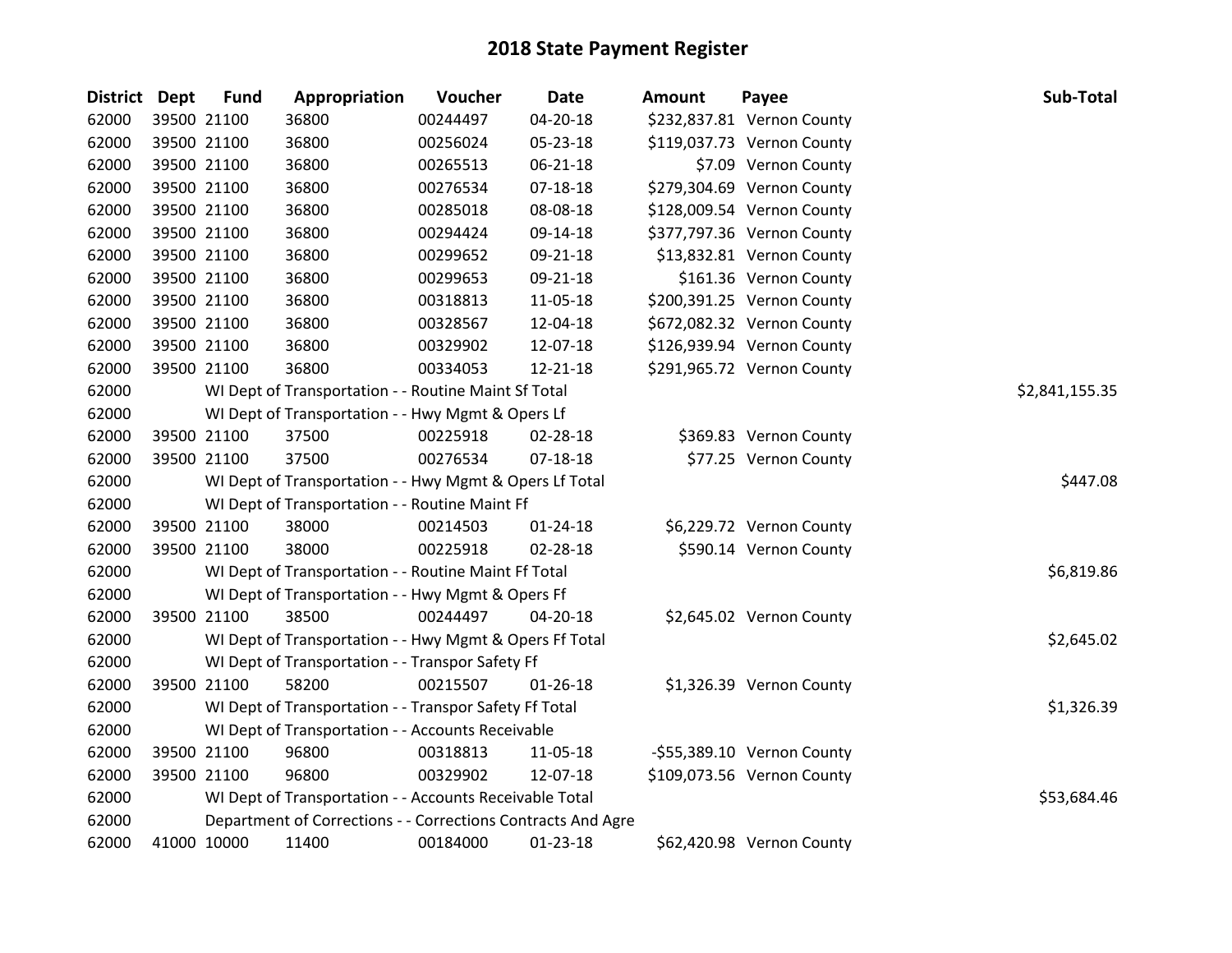| District Dept |             | <b>Fund</b> | Appropriation                                                      | Voucher  | <b>Date</b>    | <b>Amount</b> | Payee                                                                                                         | Sub-Total      |
|---------------|-------------|-------------|--------------------------------------------------------------------|----------|----------------|---------------|---------------------------------------------------------------------------------------------------------------|----------------|
| 62000         | 41000 10000 |             | 11400                                                              | 00188107 | $02 - 12 - 18$ |               | \$26,759.20 Vernon County                                                                                     |                |
| 62000         | 41000 10000 |             | 11400                                                              | 00191918 | 03-01-18       |               | \$26,965.04 Vernon County                                                                                     |                |
| 62000         | 41000 10000 |             | 11400                                                              | 00197439 | 03-23-18       |               | \$16,004.06 Vernon County                                                                                     |                |
| 62000         | 41000 10000 |             | 11400                                                              | 00198107 | 03-27-18       |               | \$62,987.04 Vernon County                                                                                     |                |
| 62000         | 41000 10000 |             | 11400                                                              | 00198110 | 03-27-18       |               | \$55,576.80 Vernon County                                                                                     |                |
| 62000         | 41000 10000 |             | 11400                                                              | 00204781 | 04-26-18       |               | \$19,554.80 Vernon County                                                                                     |                |
| 62000         | 41000 10000 |             | 11400                                                              | 00205810 | 04-30-18       |               | \$61,340.32 Vernon County                                                                                     |                |
| 62000         | 41000 10000 |             | 11400                                                              | 00209695 | 05-17-18       |               | \$60,516.96 Vernon County                                                                                     |                |
| 62000         | 41000 10000 |             | 11400                                                              | 00212275 | 06-01-18       |               | \$26,450.44 Vernon County                                                                                     |                |
| 62000         | 41000 10000 |             | 11400                                                              | 00216081 | 06-18-18       |               | \$63,191.88 Vernon County                                                                                     |                |
| 62000         | 41000 10000 |             | 11400                                                              | 00218720 | 07-02-18       |               | \$24,289.12 Vernon County                                                                                     |                |
| 62000         | 41000 10000 |             | 11400                                                              | 00220837 | 07-10-18       |               | \$21,561.74 Vernon County                                                                                     |                |
| 62000         | 41000 10000 |             | 11400                                                              | 00221969 | 07-13-18       |               | \$61,237.40 Vernon County                                                                                     |                |
| 62000         | 41000 10000 |             | 11400                                                              | 00228336 | 08-13-18       |               | \$62,009.30 Vernon County                                                                                     |                |
| 62000         | 41000 10000 |             | 11400                                                              | 00231375 | 08-28-18       |               | \$17,856.62 Vernon County                                                                                     |                |
| 62000         |             | 41000 10000 | 11400                                                              | 00237233 | 10-19-18       |               | \$23,414.30 Vernon County                                                                                     |                |
| 62000         |             | 41000 10000 | 11400                                                              | 00237802 | 09-28-18       |               | \$63,501.64 Vernon County                                                                                     |                |
| 62000         | 41000 10000 |             | 11400                                                              | 00245294 | 10-30-18       |               | \$63,656.02 Vernon County                                                                                     |                |
| 62000         | 41000 10000 |             | 11400                                                              | 00246442 | 11-07-18       |               | \$21,304.44 Vernon County                                                                                     |                |
| 62000         | 41000 10000 |             | 11400                                                              | 00251961 | 11-30-18       |               | \$27,736.94 Vernon County                                                                                     |                |
| 62000         | 41000 10000 |             | 11400                                                              | 00252293 | 11-30-18       |               | \$70,345.82 Vernon County                                                                                     |                |
| 62000         | 41000 10000 |             | 11400                                                              | 00255336 | 12-28-18       |               | \$65,457.12 Vernon County                                                                                     |                |
| 62000         |             |             | Department of Corrections - - Corrections Contracts And Agre Total |          |                |               |                                                                                                               | \$1,004,137.98 |
| 62000         |             |             |                                                                    |          |                |               | Department of Corrections - - Reimbursing Counties For Probation, Extended Supervision And Parole Holds       |                |
| 62000         | 41000 10000 |             | 11600                                                              | 00246276 | 11-02-18       |               | \$10,304.40 Vernon County                                                                                     |                |
| 62000         |             |             |                                                                    |          |                |               | Department of Corrections - - Reimbursing Counties For Probation, Extended Supervision And Parole Holds Total | \$10,304.40    |
| 62000         |             |             | Department of Corrections - - Probation, Parole And Extended       |          |                |               |                                                                                                               |                |
| 62000         | 41000 10000 |             | 18700                                                              | 00246276 | 11-02-18       |               | \$775.60 Vernon County                                                                                        |                |
| 62000         |             |             | Department of Corrections - - Probation, Parole And Extended Total |          |                |               |                                                                                                               | \$775.60       |
| 62000         |             |             | Department of Health Services - - State/Federal Aids               |          |                |               |                                                                                                               |                |
| 62000         | 43500 10000 |             | 00000                                                              | 90808    | 01-02-18       |               | \$93,919.00 Vernon County                                                                                     |                |
| 62000         | 43500 10000 |             | 00000                                                              | 90809    | 02-01-18       |               | \$36,509.00 Vernon County                                                                                     |                |
| 62000         | 43500 10000 |             | 00000                                                              | 90810    | 03-01-18       |               | \$44,575.00 Vernon County                                                                                     |                |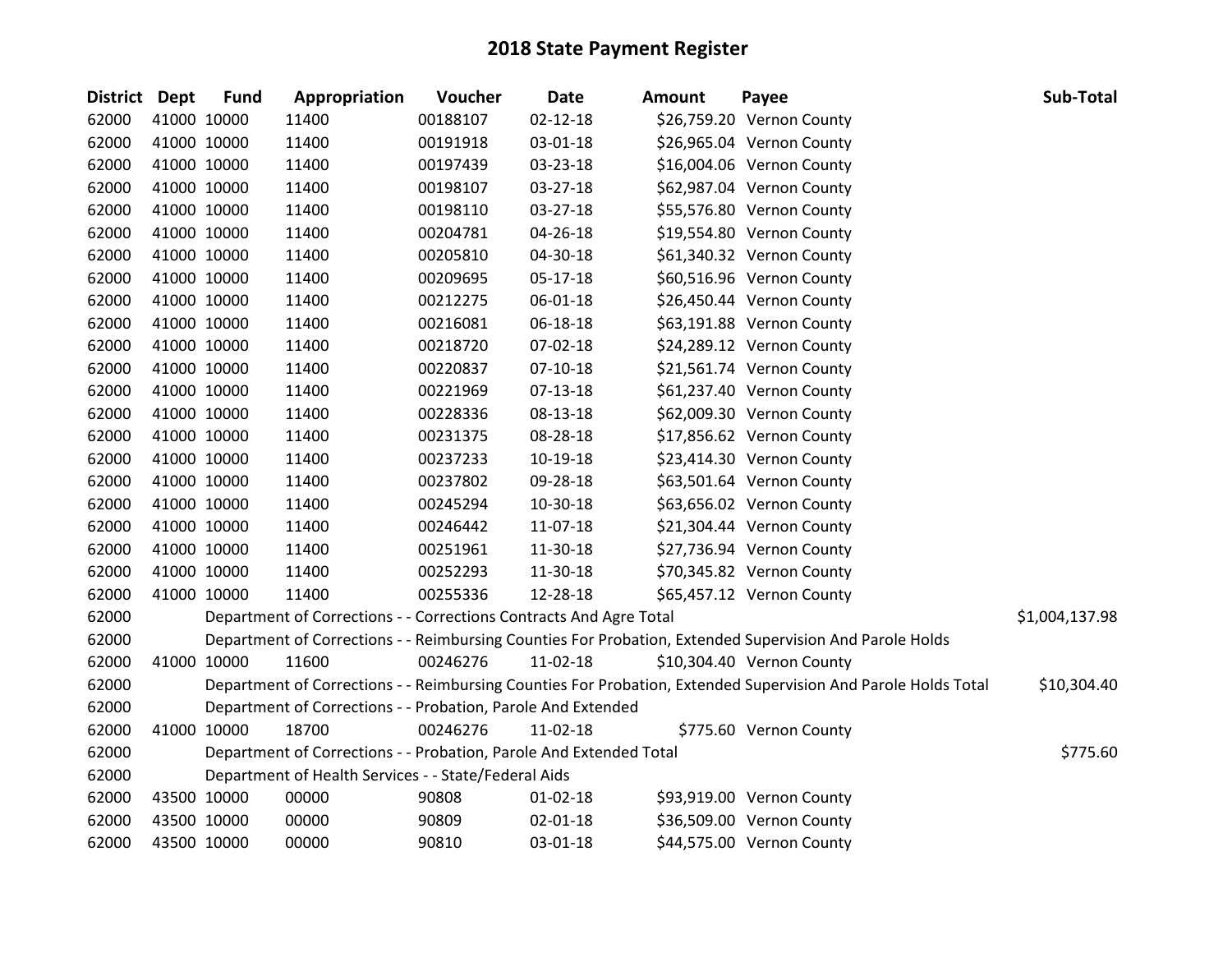| <b>District Dept</b> |             | <b>Fund</b> | Appropriation                                                      | Voucher  | <b>Date</b>    | Amount | Payee                      | Sub-Total      |
|----------------------|-------------|-------------|--------------------------------------------------------------------|----------|----------------|--------|----------------------------|----------------|
| 62000                |             | 43500 10000 | 00000                                                              | 90811    | 03-02-18       |        | \$261.00 Vernon County     |                |
| 62000                |             | 43500 10000 | 00000                                                              | 90812    | 04-02-18       |        | \$103,566.00 Vernon County |                |
| 62000                |             | 43500 10000 | 00000                                                              | 90813    | 05-01-18       |        | \$267,310.00 Vernon County |                |
| 62000                |             | 43500 10000 | 00000                                                              | 90814    | 06-01-18       |        | \$137,690.00 Vernon County |                |
| 62000                |             | 43500 10000 | 00000                                                              | 90900    | 07-02-18       |        | \$317,675.00 Vernon County |                |
| 62000                |             | 43500 10000 | 00000                                                              | 90901    | 08-01-18       |        | \$152,977.00 Vernon County |                |
| 62000                |             | 43500 10000 | 00000                                                              | 90902    | 09-04-18       |        | \$282,545.00 Vernon County |                |
| 62000                |             | 43500 10000 | 00000                                                              | 90903    | $10 - 01 - 18$ |        | \$234,289.00 Vernon County |                |
| 62000                |             | 43500 10000 | 00000                                                              | 90904    | 11-01-18       |        | \$109,587.00 Vernon County |                |
| 62000                |             | 43500 10000 | 00000                                                              | 90905    | 12-03-18       |        | \$48,661.00 Vernon County  |                |
| 62000                |             |             | Department of Health Services - - State/Federal Aids Total         |          |                |        |                            | \$1,829,564.00 |
| 62000                |             |             | Department of Health Services - - Radiation Monitoring             |          |                |        |                            |                |
| 62000                |             | 43500 10000 | 13800                                                              | 00186164 | $02 - 16 - 18$ |        | \$394.90 Vernon County     |                |
| 62000                |             | 43500 10000 | 13800                                                              | 00188613 | $02 - 26 - 18$ |        | \$515.56 Vernon County     |                |
| 62000                |             | 43500 10000 | 13800                                                              | 00217802 | 07-20-18       |        | \$489.46 Vernon County     |                |
| 62000                |             | 43500 10000 | 13800                                                              | 00217902 | 07-09-18       |        | \$499.87 Vernon County     |                |
| 62000                |             |             | Department of Health Services - - Radiation Monitoring Total       |          |                |        |                            | \$1,899.79     |
| 62000                |             |             | Department of Health Services - - Federal Program Operations       |          |                |        |                            |                |
| 62000                |             | 43500 10000 | 14600                                                              | 00248364 | 11-28-18       |        | \$500.00 Vernon County     |                |
| 62000                |             |             | Department of Health Services - - Federal Program Operations Total |          |                |        |                            | \$500.00       |
| 62000                |             |             | Department of Health Services - - General Program Operations       |          |                |        |                            |                |
| 62000                |             | 43500 10000 | 40100                                                              | 00226101 | 08-16-18       |        | \$1.00 Vernon County       |                |
| 62000                |             | 43500 10000 | 40100                                                              | 00226102 | 08-16-18       |        | \$15.00 Vernon County      |                |
| 62000                |             | 43500 10000 | 40100                                                              | 00228699 | 08-29-18       |        | \$1.50 Vernon County       |                |
| 62000                |             | 43500 10000 | 40100                                                              | 00236497 | $10-03-18$     |        | \$1.50 Vernon County       |                |
| 62000                |             | 43500 10000 | 40100                                                              | 00245423 | $11 - 14 - 18$ |        | \$1.50 Vernon County       |                |
| 62000                |             | 43500 10000 | 40100                                                              | 00249632 | 12-06-18       |        | \$15.00 Vernon County      |                |
| 62000                |             |             | Department of Health Services - - General Program Operations Total |          |                |        |                            | \$35.50        |
| 62000                |             |             | Department of Health Services - - Medical Assistance State Admin   |          |                |        |                            |                |
| 62000                |             | 43500 10000 | 44000                                                              | 00226101 | 08-16-18       |        | \$1.00 Vernon County       |                |
| 62000                |             | 43500 10000 | 44000                                                              | 00226102 | 08-16-18       |        | \$15.00 Vernon County      |                |
| 62000                |             | 43500 10000 | 44000                                                              | 00228699 | 08-29-18       |        | \$1.50 Vernon County       |                |
| 62000                | 43500 10000 |             | 44000                                                              | 00236497 | $10-03-18$     |        | \$1.50 Vernon County       |                |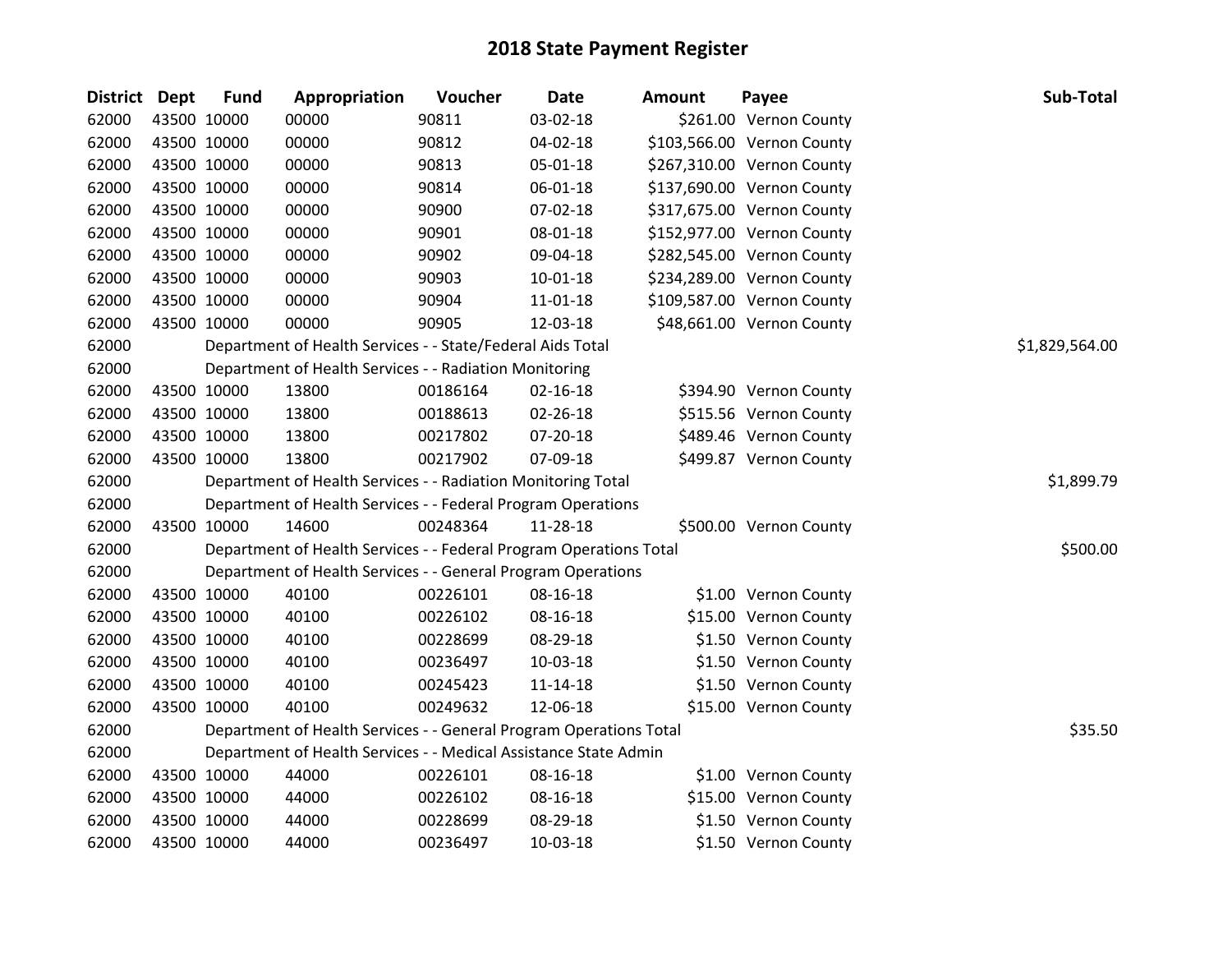| District Dept |             | <b>Fund</b> | Appropriation                                                          | Voucher  | <b>Date</b>    | <b>Amount</b> | Payee                     | Sub-Total |
|---------------|-------------|-------------|------------------------------------------------------------------------|----------|----------------|---------------|---------------------------|-----------|
| 62000         | 43500 10000 |             | 44000                                                                  | 00245423 | $11 - 14 - 18$ |               | \$1.50 Vernon County      |           |
| 62000         | 43500 10000 |             | 44000                                                                  | 00249632 | 12-06-18       |               | \$15.00 Vernon County     |           |
| 62000         |             |             | Department of Health Services - - Medical Assistance State Admin Total |          |                |               |                           | \$35.50   |
| 62000         |             |             | Dept of Children and Families - - Fees For Administrative Servic       |          |                |               |                           |           |
| 62000         |             | 43700 10000 | 23100                                                                  | 00033827 | $01-19-18$     |               | \$40.00 Vernon County     |           |
| 62000         |             | 43700 10000 | 23100                                                                  | 00038287 | 04-18-18       |               | \$25.00 Vernon County     |           |
| 62000         |             | 43700 10000 | 23100                                                                  | 00042348 | $07-17-18$     |               | \$30.00 Vernon County     |           |
| 62000         |             | 43700 10000 | 23100                                                                  | 00045815 | 10-18-18       |               | \$20.00 Vernon County     |           |
| 62000         |             |             | Dept of Children and Families - - Fees For Administrative Servic Total |          |                |               |                           | \$115.00  |
| 62000         |             |             | Dept of Children and Families - - General Aids                         |          |                |               |                           |           |
| 62000         | 43700 10000 |             | 99000                                                                  | 00033223 | $01 - 05 - 18$ |               | \$19,019.00 Vernon County |           |
| 62000         |             | 43700 10000 | 99000                                                                  | 00034143 | 01-30-18       |               | \$29,736.91 Vernon County |           |
| 62000         | 43700 10000 |             | 99000                                                                  | 00034334 | 02-05-18       |               | \$8,929.00 Vernon County  |           |
| 62000         | 43700 10000 |             | 99000                                                                  | 00034376 | 02-05-18       |               | \$10,586.00 Vernon County |           |
| 62000         | 43700 10000 |             | 99000                                                                  | 00034883 | $02 - 21 - 18$ |               | \$225.81 Vernon County    |           |
| 62000         | 43700 10000 |             | 99000                                                                  | 00035036 | $02 - 21 - 18$ |               | \$497.35 Vernon County    |           |
| 62000         | 43700 10000 |             | 99000                                                                  | 00035139 | $02 - 21 - 18$ |               | \$589.95 Vernon County    |           |
| 62000         | 43700 10000 |             | 99000                                                                  | 00035269 | 02-22-18       |               | \$361.31 Vernon County    |           |
| 62000         | 43700 10000 |             | 99000                                                                  | 00035669 | 03-05-18       |               | \$88,948.00 Vernon County |           |
| 62000         | 43700 10000 |             | 99000                                                                  | 00036812 | 03-27-18       |               | \$5,199.05 Vernon County  |           |
| 62000         | 43700 10000 |             | 99000                                                                  | 00037094 | 04-03-18       |               | \$3,421.00 Vernon County  |           |
| 62000         |             | 43700 10000 | 99000                                                                  | 00037595 | 04-05-18       |               | \$94,223.00 Vernon County |           |
| 62000         | 43700 10000 |             | 99000                                                                  | 00038834 | 04-30-18       |               | \$38,821.77 Vernon County |           |
| 62000         | 43700 10000 |             | 99000                                                                  | 00038880 | 04-30-18       |               | \$193.13 Vernon County    |           |
| 62000         | 43700 10000 |             | 99000                                                                  | 00039211 | 05-07-18       |               | \$23,367.41 Vernon County |           |
| 62000         | 43700 10000 |             | 99000                                                                  | 00040631 | 06-05-18       |               | \$37,373.75 Vernon County |           |
| 62000         | 43700 10000 |             | 99000                                                                  | 00040666 | 06-05-18       |               | \$13,583.42 Vernon County |           |
| 62000         | 43700 10000 |             | 99000                                                                  | 00041643 | 06-29-18       |               | \$6,108.00 Vernon County  |           |
| 62000         | 43700 10000 |             | 99000                                                                  | 00041812 | 07-05-18       |               | \$17,063.51 Vernon County |           |
| 62000         | 43700 10000 |             | 99000                                                                  | 00042826 | 07-31-18       |               | \$14,883.50 Vernon County |           |
| 62000         | 43700 10000 |             | 99000                                                                  | 00043032 | 08-03-18       |               | \$1,463.00 Vernon County  |           |
| 62000         | 43700 10000 |             | 99000                                                                  | 00043122 | 08-06-18       |               | \$15,417.21 Vernon County |           |
| 62000         | 43700 10000 |             | 99000                                                                  | 00043255 | 08-07-18       |               | \$9,196.13 Vernon County  |           |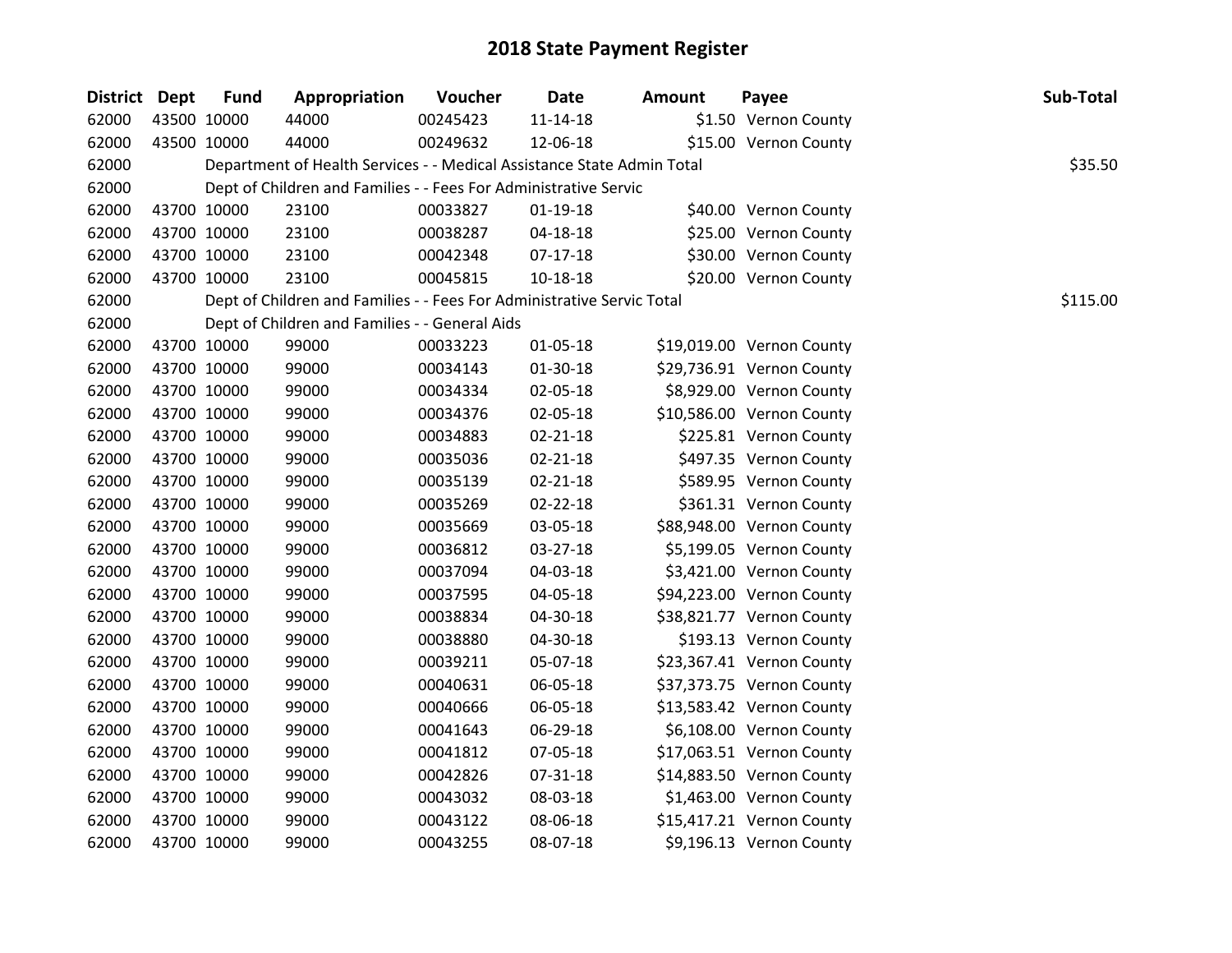| District Dept |             | <b>Fund</b> | Appropriation                                                   | Voucher  | <b>Date</b>    | <b>Amount</b> | Payee                      | Sub-Total      |
|---------------|-------------|-------------|-----------------------------------------------------------------|----------|----------------|---------------|----------------------------|----------------|
| 62000         |             | 43700 10000 | 99000                                                           | 00043387 | 08-14-18       |               | \$12,565.22 Vernon County  |                |
| 62000         |             | 43700 10000 | 99000                                                           | 00043564 | 08-17-18       |               | \$22,600.00 Vernon County  |                |
| 62000         | 43700 10000 |             | 99000                                                           | 00044000 | 08-29-18       |               | \$328,233.00 Vernon County |                |
| 62000         | 43700 10000 |             | 99000                                                           | 00044085 | 08-30-18       |               | \$12,064.00 Vernon County  |                |
| 62000         |             | 43700 10000 | 99000                                                           | 00044193 | 09-05-18       |               | \$30,046.02 Vernon County  |                |
| 62000         | 43700 10000 |             | 99000                                                           | 00044442 | 09-11-18       |               | \$26,660.00 Vernon County  |                |
| 62000         |             | 43700 10000 | 99000                                                           | 00045402 | 10-05-18       |               | \$29,873.83 Vernon County  |                |
| 62000         |             | 43700 10000 | 99000                                                           | 00046223 | 10-30-18       |               | \$38,555.07 Vernon County  |                |
| 62000         | 43700 10000 |             | 99000                                                           | 00046537 | 11-05-18       |               | \$28,474.00 Vernon County  |                |
| 62000         |             | 43700 10000 | 99000                                                           | 00046577 | 11-05-18       |               | \$4,444.00 Vernon County   |                |
| 62000         | 43700 10000 |             | 99000                                                           | 00046705 | 11-09-18       |               | \$15,661.17 Vernon County  |                |
| 62000         |             | 43700 10000 | 99000                                                           | 00047594 | 12-05-18       |               | \$25,744.75 Vernon County  |                |
| 62000         |             | 43700 10000 | 99000                                                           | 00048196 | 12-27-18       |               | \$13,453.80 Vernon County  |                |
| 62000         |             |             | Dept of Children and Families - - General Aids Total            |          |                |               |                            | \$1,027,582.07 |
| 62000         |             |             | Dept of Workforce Development - - Ui Admin Fed                  |          |                |               |                            |                |
| 62000         |             | 44500 10000 | 15100                                                           | 00142165 | 01-03-18       |               | \$15.00 Vernon County      |                |
| 62000         |             | 44500 10000 | 15100                                                           | 00146846 | $02 - 02 - 18$ |               | \$20.00 Vernon County      |                |
| 62000         |             | 44500 10000 | 15100                                                           | 00152431 | 03-02-18       |               | \$10.00 Vernon County      |                |
| 62000         |             | 44500 10000 | 15100                                                           | 00157742 | 04-03-18       |               | \$10.00 Vernon County      |                |
| 62000         |             | 44500 10000 | 15100                                                           | 00163061 | 05-02-18       |               | \$20.00 Vernon County      |                |
| 62000         |             | 44500 10000 | 15100                                                           | 00168137 | 06-04-18       |               | \$5.00 Vernon County       |                |
| 62000         |             | 44500 10000 | 15100                                                           | 00173139 | 07-03-18       |               | \$40.00 Vernon County      |                |
| 62000         | 44500 10000 |             | 15100                                                           | 00178385 | 08-02-18       |               | \$35.00 Vernon County      |                |
| 62000         |             | 44500 10000 | 15100                                                           | 00183442 | 09-05-18       |               | \$15.00 Vernon County      |                |
| 62000         |             | 44500 10000 | 15100                                                           | 00188589 | $10-02-18$     |               | \$40.00 Vernon County      |                |
| 62000         |             | 44500 10000 | 15100                                                           | 00194651 | 11-02-18       |               | \$40.00 Vernon County      |                |
| 62000         |             | 44500 10000 | 15100                                                           | 00199632 | 12-04-18       |               | \$30.00 Vernon County      |                |
| 62000         |             |             | Dept of Workforce Development - - Ui Admin Fed Total            |          |                |               |                            | \$280.00       |
| 62000         |             |             | Dept of Workforce Development - - Wc Ops Uninsured Emplyr Admin |          |                |               |                            |                |
| 62000         |             | 44500 22700 | 17700                                                           | 00150862 | $02 - 22 - 18$ |               | \$15.00 Vernon County      |                |
| 62000         |             | 44500 22700 | 17700                                                           | 00150863 | 02-22-18       |               | \$10.00 Vernon County      |                |
| 62000         |             | 44500 22700 | 17700                                                           | 00195375 | 11-07-18       |               | \$30.00 Vernon County      |                |
| 62000         | 44500 22700 |             | 17700                                                           | 00195377 | 11-07-18       |               | \$30.00 Vernon County      |                |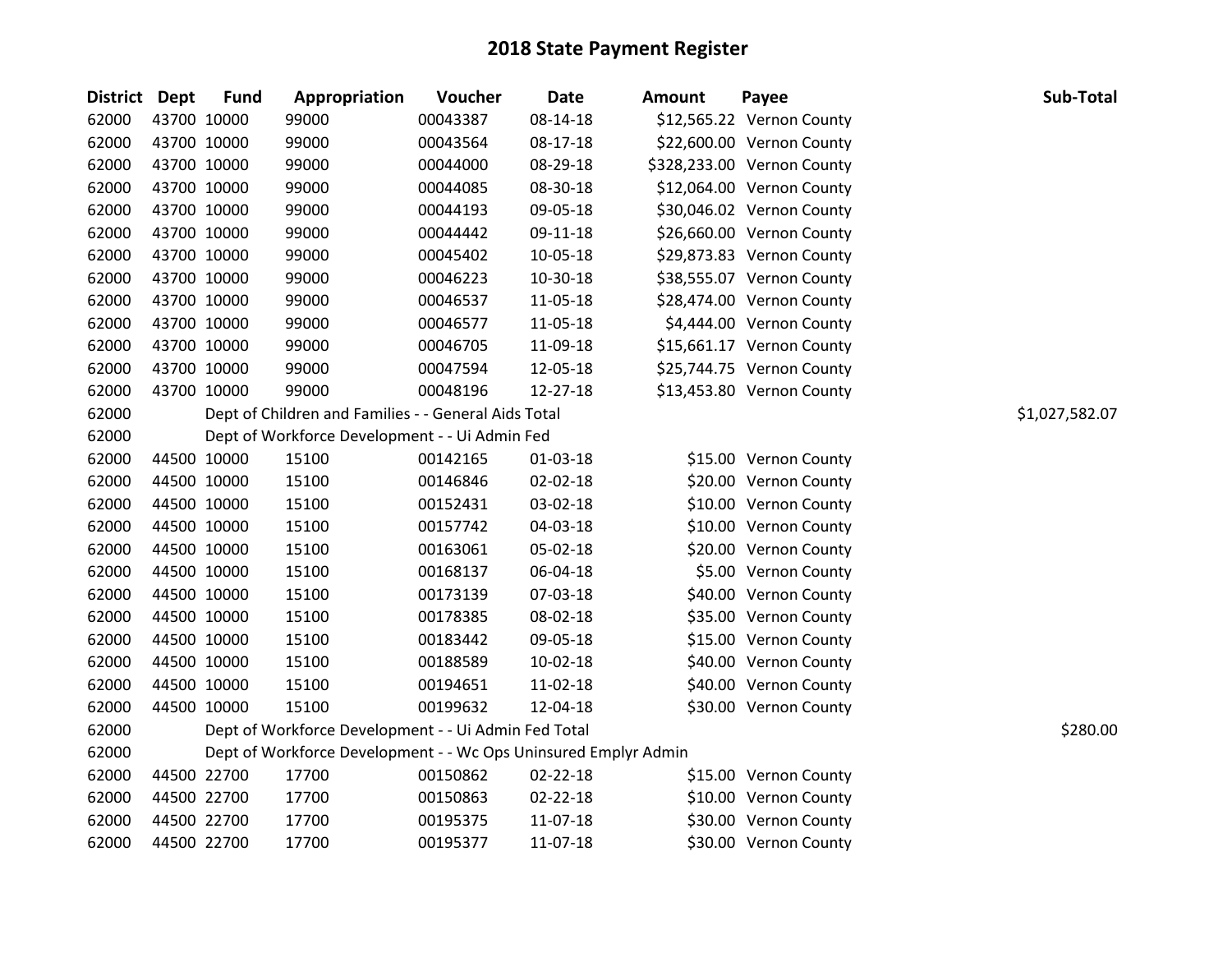| District Dept |             | <b>Fund</b> | Appropriation                                                         | Voucher  | <b>Date</b>    | <b>Amount</b> | Payee                     | Sub-Total   |
|---------------|-------------|-------------|-----------------------------------------------------------------------|----------|----------------|---------------|---------------------------|-------------|
| 62000         |             |             | Dept of Workforce Development - - Wc Ops Uninsured Emplyr Admin Total |          |                |               |                           | \$85.00     |
| 62000         |             |             | Department of Justice - - Legal Expenses                              |          |                |               |                           |             |
| 62000         |             | 45500 10000 | 10400                                                                 | 00051048 | 08-30-18       |               | \$5.00 Vernon County      |             |
| 62000         |             |             | Department of Justice - - Legal Expenses Total                        |          |                |               |                           | \$5.00      |
| 62000         |             |             | Department of Justice - - Crime Laboratories, Dna                     |          |                |               |                           |             |
| 62000         |             | 45500 10000 | 22100                                                                 | 00049036 | 07-19-18       |               | \$600.00 Vernon County    |             |
| 62000         |             |             | Department of Justice - - Crime Laboratories, Dna Total               |          |                |               |                           | \$600.00    |
| 62000         |             |             | Department of Justice - - Law Enforcement Train, Local                |          |                |               |                           |             |
| 62000         |             | 45500 10000 | 23100                                                                 | 00041444 | 02-05-18       |               | \$1,698.54 Vernon County  |             |
| 62000         |             | 45500 10000 | 23100                                                                 | 00050277 | $08 - 14 - 18$ |               | \$1,241.54 Vernon County  |             |
| 62000         |             | 45500 10000 | 23100                                                                 | 00053780 | $10 - 25 - 18$ |               | \$7,840.00 Vernon County  |             |
| 62000         |             |             | Department of Justice - - Law Enforcement Train, Local Total          |          |                |               |                           | \$10,780.08 |
| 62000         |             |             | Department of Justice - - Crime Victim Witness Assist                 |          |                |               |                           |             |
| 62000         |             | 45500 10000 | 53200                                                                 | 00043083 | 03-06-18       |               | \$14,114.48 Vernon County |             |
| 62000         |             | 45500 10000 | 53200                                                                 | 00049142 | 07-19-18       |               | \$12,056.12 Vernon County |             |
| 62000         |             |             | Department of Justice - - Crime Victim Witness Assist Total           |          |                |               |                           | \$26,170.60 |
| 62000         |             |             | Department of Justice - - Federal Aid, Victim Assistance              |          |                |               |                           |             |
| 62000         | 45500 10000 |             | 54200                                                                 | 00042665 | 02-28-18       |               | \$1,539.00 Vernon County  |             |
| 62000         |             | 45500 10000 | 54200                                                                 | 00045801 | 05-23-18       |               | \$425.00 Vernon County    |             |
| 62000         |             | 45500 10000 | 54200                                                                 | 00047402 | 06-20-18       |               | \$450.00 Vernon County    |             |
| 62000         |             | 45500 10000 | 54200                                                                 | 00050423 | $08-17-18$     |               | \$3,290.00 Vernon County  |             |
| 62000         |             | 45500 10000 | 54200                                                                 | 00056347 | 12-06-18       |               | \$1,443.00 Vernon County  |             |
| 62000         |             |             | Department of Justice - - Federal Aid, Victim Assistance Total        |          |                |               |                           | \$7,147.00  |
| 62000         |             |             | Department of Military Affairs - - Disaster Recovery Aid              |          |                |               |                           |             |
| 62000         |             | 46500 10000 | 30500                                                                 | 00038577 | 02-01-18       |               | \$65,053.01 Vernon County |             |
| 62000         |             | 46500 10000 | 30500                                                                 | 00041629 | 04-16-18       |               | \$3,438.85 Vernon County  |             |
| 62000         | 46500 10000 |             | 30500                                                                 | 00044917 | 06-15-18       |               | \$356.92 Vernon County    |             |
| 62000         |             | 46500 10000 | 30500                                                                 | 00045029 | $06 - 15 - 18$ |               | \$17,495.17 Vernon County |             |
| 62000         |             | 46500 10000 | 30500                                                                 | 00047263 | 08-03-18       |               | \$2,743.17 Vernon County  |             |
| 62000         |             | 46500 10000 | 30500                                                                 | 00047276 | 08-03-18       |               | \$1,041.31 Vernon County  |             |
| 62000         |             |             | Department of Military Affairs - - Disaster Recovery Aid Total        |          |                |               |                           | \$90,128.43 |
| 62000         |             |             | Department of Military Affairs - - Regional Emergency Response Tm     |          |                |               |                           |             |
| 62000         | 46500 10000 |             | 30600                                                                 | 00038653 | 02-05-18       |               | \$3,953.23 Vernon County  |             |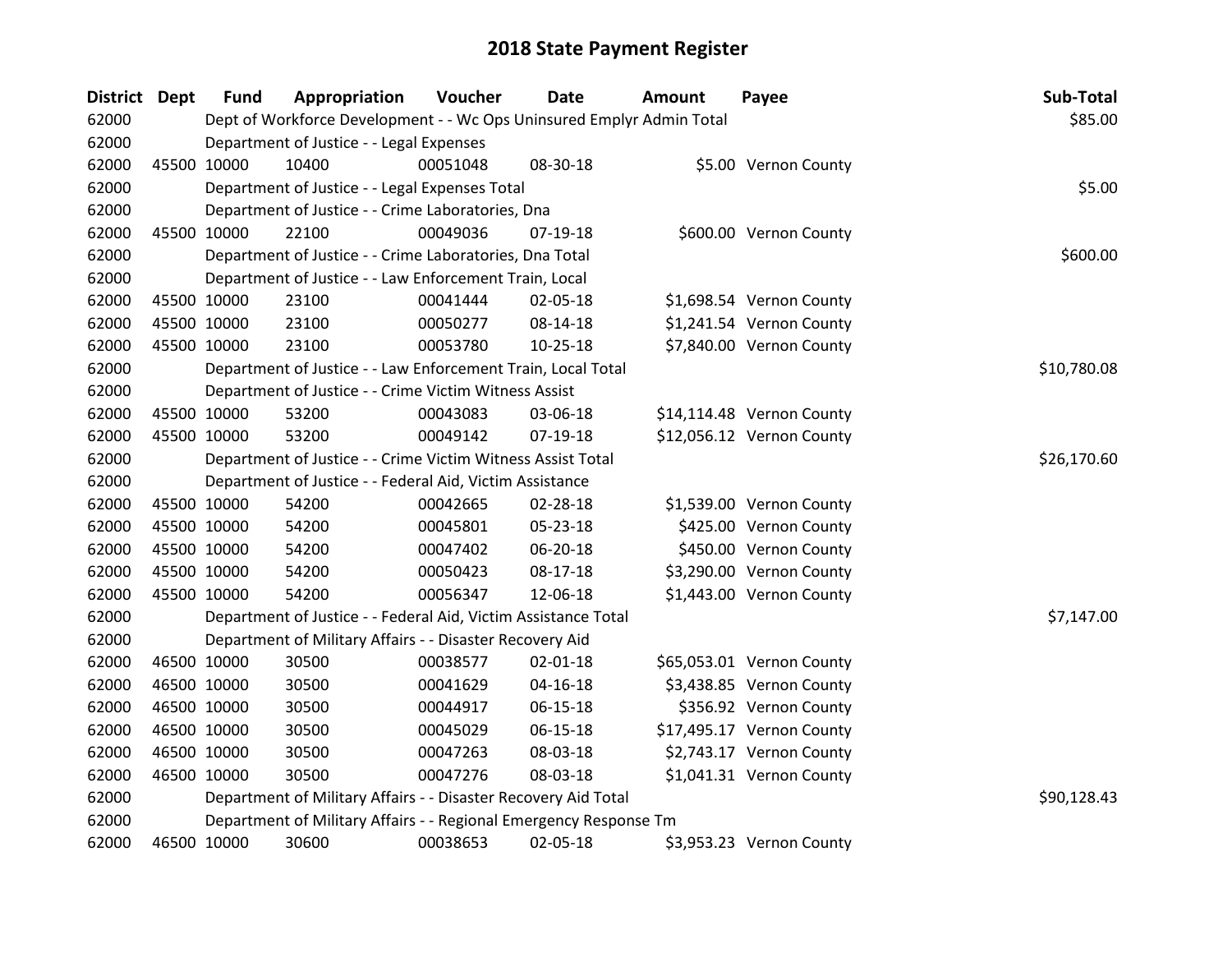| <b>District Dept</b> |             | <b>Fund</b> | Appropriation                                                           | Voucher  | Date           | <b>Amount</b> | Payee                      | Sub-Total    |
|----------------------|-------------|-------------|-------------------------------------------------------------------------|----------|----------------|---------------|----------------------------|--------------|
| 62000                | 46500 10000 |             | 30600                                                                   | 00041659 | $04 - 17 - 18$ |               | \$3,953.23 Vernon County   |              |
| 62000                | 46500 10000 |             | 30600                                                                   | 00046045 | 07-09-18       |               | \$3,953.23 Vernon County   |              |
| 62000                | 46500 10000 |             | 30600                                                                   | 00051718 | 11-15-18       |               | \$3,953.23 Vernon County   |              |
| 62000                |             |             | Department of Military Affairs - - Regional Emergency Response Tm Total |          |                |               |                            | \$15,812.92  |
| 62000                |             |             | Department of Military Affairs - - Emergency Response Equipment         |          |                |               |                            |              |
| 62000                |             | 46500 10000 | 30800                                                                   | 00039078 | 02-13-18       |               | \$1,153.74 Vernon County   |              |
| 62000                |             | 46500 10000 | 30800                                                                   | 00053117 | 12-14-18       |               | \$7,296.18 Vernon County   |              |
| 62000                |             |             | Department of Military Affairs - - Emergency Response Equipment Total   |          |                |               |                            | \$8,449.92   |
| 62000                |             |             | Department of Military Affairs - - Local Emer Planning Grants           |          |                |               |                            |              |
| 62000                | 46500 10000 |             | 33700                                                                   | 00038439 | 01-30-18       |               | \$2,182.13 Vernon County   |              |
| 62000                |             | 46500 10000 | 33700                                                                   | 00045749 | 07-02-18       |               | \$5,012.80 Vernon County   |              |
| 62000                |             |             | Department of Military Affairs - - Local Emer Planning Grants Total     |          |                |               |                            | \$7,194.93   |
| 62000                |             |             | Department of Military Affairs - - Federal Aid, Local Assistance        |          |                |               |                            |              |
| 62000                |             | 46500 10000 | 34200                                                                   | 00038112 | 01-30-18       |               | \$18,274.10 Vernon County  |              |
| 62000                |             | 46500 10000 | 34200                                                                   | 00038577 | $02 - 01 - 18$ |               | \$390,318.05 Vernon County |              |
| 62000                |             | 46500 10000 | 34200                                                                   | 00041629 | 04-16-18       |               | \$25,843.69 Vernon County  |              |
| 62000                | 46500 10000 |             | 34200                                                                   | 00042478 | 05-03-18       |               | \$38,682.37 Vernon County  |              |
| 62000                | 46500 10000 |             | 34200                                                                   | 00044700 | 06-14-18       |               | \$9,355.55 Vernon County   |              |
| 62000                | 46500 10000 |             | 34200                                                                   | 00045029 | 06-15-18       |               | \$104,971.02 Vernon County |              |
| 62000                |             | 46500 10000 | 34200                                                                   | 00046004 | 07-09-18       |               | \$22,871.80 Vernon County  |              |
| 62000                |             | 46500 10000 | 34200                                                                   | 00047157 | 07-31-18       |               | \$865.26 Vernon County     |              |
| 62000                | 46500 10000 |             | 34200                                                                   | 00047263 | 08-03-18       |               | \$16,459.01 Vernon County  |              |
| 62000                | 46500 10000 |             | 34200                                                                   | 00047276 | 08-03-18       |               | \$6,247.88 Vernon County   |              |
| 62000                |             | 46500 10000 | 34200                                                                   | 00048224 | 08-29-18       |               | \$18,220.40 Vernon County  |              |
| 62000                |             | 46500 10000 | 34200                                                                   | 00050209 | $10-10-18$     |               | \$7,132.50 Vernon County   |              |
| 62000                |             | 46500 10000 | 34200                                                                   | 00053459 | 12-26-18       |               | \$45,036.30 Vernon County  |              |
| 62000                |             |             | Department of Military Affairs - - Federal Aid, Local Assistance Total  |          |                |               |                            | \$704,277.93 |
| 62000                |             |             | Department of Military Affairs - - Federal Aid, Individ And Orgs        |          |                |               |                            |              |
| 62000                |             | 46500 10000 | 34300                                                                   | 00044917 | 06-15-18       |               | \$2,855.37 Vernon County   |              |
| 62000                |             |             | Department of Military Affairs - - Federal Aid, Individ And Orgs Total  |          |                |               |                            | \$2,855.37   |
| 62000                |             |             | Department of Veterans Affairs - - Grants To Counties                   |          |                |               |                            |              |
| 62000                | 48500 15200 |             | 12700                                                                   | 00043071 | $02 - 16 - 18$ |               | \$1,000.00 Vernon County   |              |
| 62000                |             |             | Department of Veterans Affairs - - Grants To Counties Total             |          |                |               |                            | \$1,000.00   |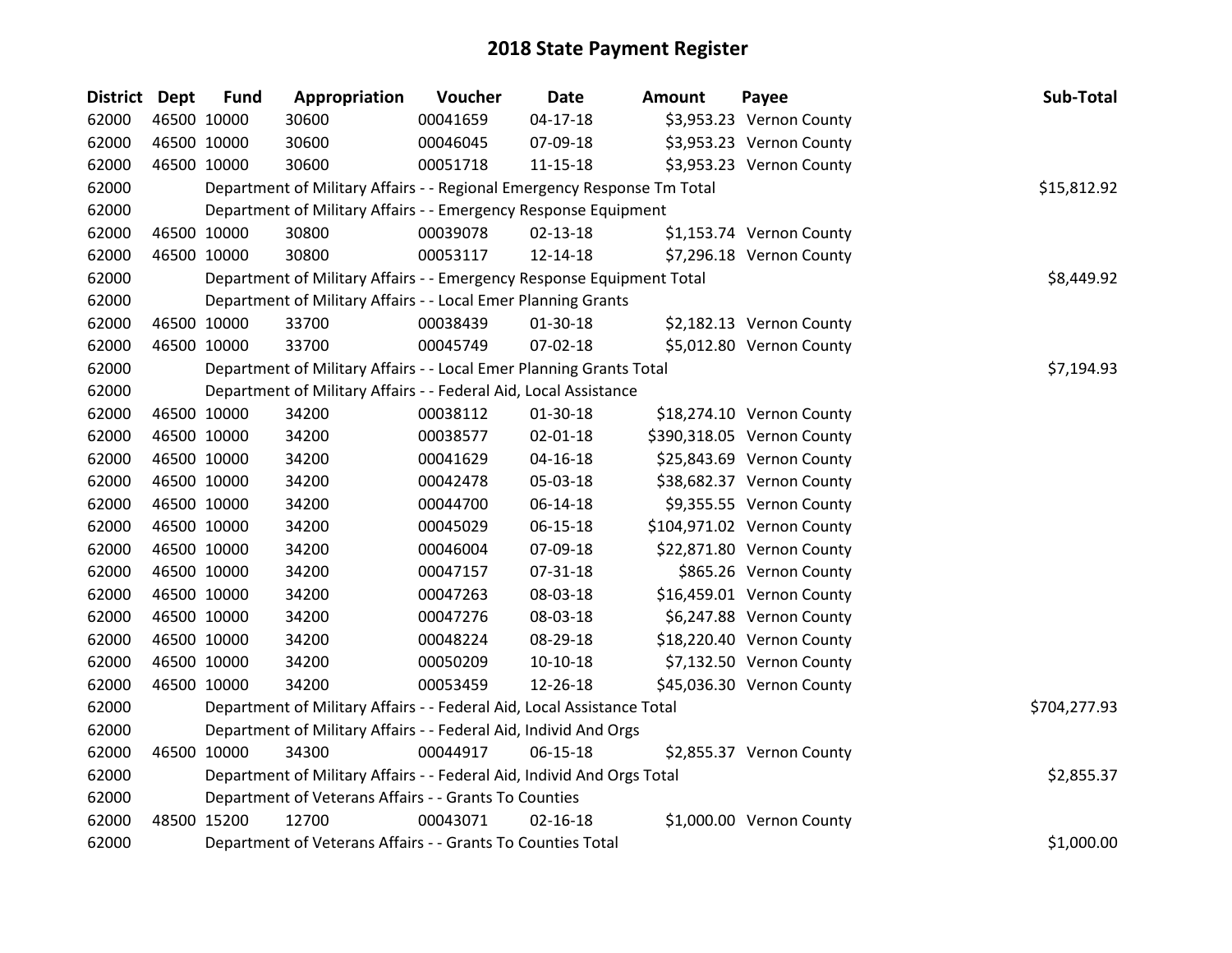| District Dept | <b>Fund</b> | Appropriation                                                          | Voucher  | Date           | <b>Amount</b> | Payee                      | Sub-Total    |
|---------------|-------------|------------------------------------------------------------------------|----------|----------------|---------------|----------------------------|--------------|
| 62000         |             | Department of Veterans Affairs - - County Grants                       |          |                |               |                            |              |
| 62000         | 48500 58200 | 26700                                                                  | 00043071 | $02 - 16 - 18$ |               | \$4,500.00 Vernon County   |              |
| 62000         |             | Department of Veterans Affairs - - County Grants Total                 |          |                |               |                            | \$4,500.00   |
| 62000         |             | Department of Veterans Affairs - - Veterans Transportation Grant       |          |                |               |                            |              |
| 62000         | 48500 58200 | 28000                                                                  | 00056423 | 11-16-18       |               | \$3,466.71 Vernon County   |              |
| 62000         |             | Department of Veterans Affairs - - Veterans Transportation Grant Total |          |                |               |                            | \$3,466.71   |
| 62000         |             | Department of Veterans Affairs - - County Grants                       |          |                |               |                            |              |
| 62000         | 48500 58300 | 37000                                                                  | 00043071 | $02 - 16 - 18$ |               | \$4,500.00 Vernon County   |              |
| 62000         |             | Department of Veterans Affairs - - County Grants Total                 |          |                |               |                            | \$4,500.00   |
| 62000         |             | Department of Administration - - Federal Aid, Local Assistance         |          |                |               |                            |              |
| 62000         | 50500 10000 | 15500                                                                  | 00072686 | $02 - 15 - 18$ |               | \$2,585.26 Vernon County   |              |
| 62000         | 50500 10000 | 15500                                                                  | 00075128 | 03-15-18       |               | \$3,983.14 Vernon County   |              |
| 62000         | 50500 10000 | 15500                                                                  | 00077658 | $04 - 17 - 18$ |               | \$5,188.28 Vernon County   |              |
| 62000         | 50500 10000 | 15500                                                                  | 00080174 | 05-15-18       |               | \$6,494.74 Vernon County   |              |
| 62000         | 50500 10000 | 15500                                                                  | 00082693 | 06-15-18       |               | \$3,249.81 Vernon County   |              |
| 62000         | 50500 10000 | 15500                                                                  | 00085061 | $07-17-18$     |               | \$1,963.65 Vernon County   |              |
| 62000         | 50500 10000 | 15500                                                                  | 00086694 | 08-15-18       |               | \$1,257.60 Vernon County   |              |
| 62000         | 50500 10000 | 15500                                                                  | 00088331 | 09-17-18       |               | \$847.26 Vernon County     |              |
| 62000         | 50500 10000 | 15500                                                                  | 00090329 | $10 - 16 - 18$ |               | \$5,903.29 Vernon County   |              |
| 62000         | 50500 10000 | 15500                                                                  | 00092064 | $11 - 15 - 18$ |               | \$72.76 Vernon County      |              |
| 62000         | 50500 10000 | 15500                                                                  | 00093774 | 12-17-18       |               | \$1,772.78 Vernon County   |              |
| 62000         | 50500 10000 | 15500                                                                  | 00094467 | 12-31-18       |               | \$2,384.55 Vernon County   |              |
| 62000         |             | Department of Administration - - Federal Aid, Local Assistance Total   |          |                |               |                            | \$35,703.12  |
| 62000         |             | Department of Administration - - Federal Aid, Local Assistance         |          |                |               |                            |              |
| 62000         | 50500 10000 | 74300                                                                  | 00074349 | 03-08-18       |               | \$30,406.04 Vernon County  |              |
| 62000         | 50500 10000 | 74300                                                                  | 00088044 | 09-12-18       |               | \$77,543.29 Vernon County  |              |
| 62000         | 50500 10000 | 74300                                                                  | 00093877 | 12-20-18       |               | \$150,053.33 Vernon County |              |
| 62000         |             | Department of Administration - - Federal Aid, Local Assistance Total   |          |                |               |                            | \$258,002.66 |
| 62000         |             | Department of Administration - - Low-Income Assistance Grants          |          |                |               |                            |              |
| 62000         | 50500 23500 | 37100                                                                  | 00072686 | 02-15-18       |               | \$5,138.08 Vernon County   |              |
| 62000         | 50500 23500 | 37100                                                                  | 00075128 | 03-15-18       |               | \$3,547.89 Vernon County   |              |
| 62000         | 50500 23500 | 37100                                                                  | 00077658 | $04 - 17 - 18$ |               | \$2,661.72 Vernon County   |              |
| 62000         | 50500 23500 | 37100                                                                  | 00080174 | 05-15-18       |               | \$427.17 Vernon County     |              |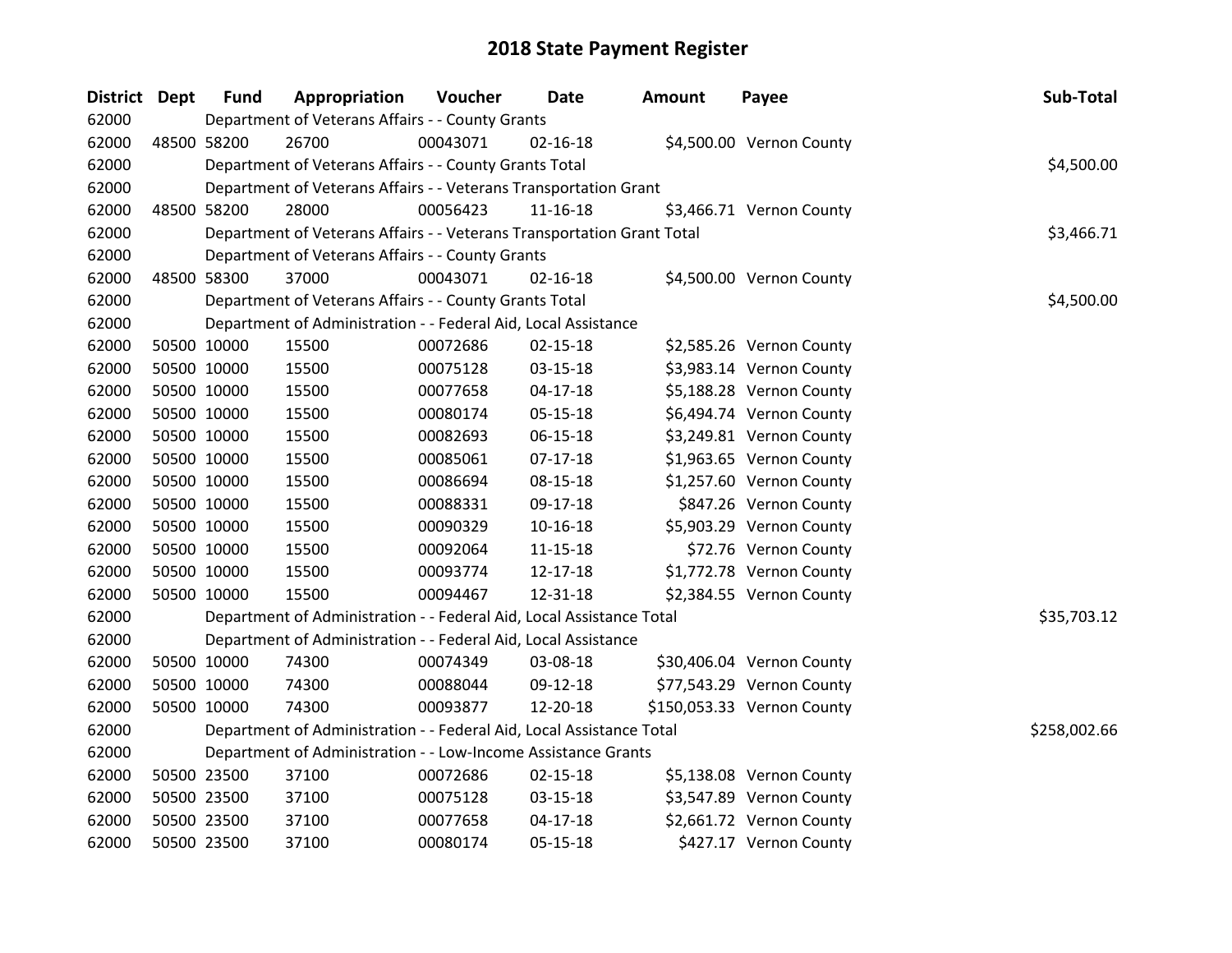| District Dept | <b>Fund</b> | Appropriation                                                         | Voucher  | <b>Date</b>    | <b>Amount</b> | Payee                     | Sub-Total   |
|---------------|-------------|-----------------------------------------------------------------------|----------|----------------|---------------|---------------------------|-------------|
| 62000         | 50500 23500 | 37100                                                                 | 00090329 | $10 - 16 - 18$ |               | \$420.59 Vernon County    |             |
| 62000         | 50500 23500 | 37100                                                                 | 00092064 | 11-15-18       |               | \$0.26 Vernon County      |             |
| 62000         | 50500 23500 | 37100                                                                 | 00093774 | 12-17-18       |               | \$4,595.20 Vernon County  |             |
| 62000         | 50500 23500 | 37100                                                                 | 00094467 | 12-31-18       |               | \$5,210.22 Vernon County  |             |
| 62000         |             | Department of Administration - - Low-Income Assistance Grants Total   |          |                |               |                           | \$22,001.13 |
| 62000         |             | Department of Administration - - Land                                 |          |                |               |                           |             |
| 62000         | 50500 26900 | 16600                                                                 | 00077914 | $04 - 20 - 18$ |               | \$25,000.00 Vernon County |             |
| 62000         |             | Department of Administration - - Land Total                           |          |                |               |                           | \$25,000.00 |
| 62000         |             | Department of Administration - - Land Information Program; Loca       |          |                |               |                           |             |
| 62000         | 50500 26900 | 17300                                                                 | 00073078 | 02-22-18       |               | \$1,000.00 Vernon County  |             |
| 62000         | 50500 26900 | 17300                                                                 | 00075546 | 03-20-18       |               | \$58,112.00 Vernon County |             |
| 62000         | 50500 26900 | 17300                                                                 | 00083685 | 06-25-18       |               | \$25,000.00 Vernon County |             |
| 62000         |             | Department of Administration - - Land Information Program; Loca Total |          |                |               |                           | \$84,112.00 |
| 62000         |             | Commissioners of Public Lands - - Federal Aid -- Flood Control        |          |                |               |                           |             |
| 62000         | 50700 10000 | 13000                                                                 | 00002007 | 08-09-18       |               | \$20,645.49 Vernon County |             |
| 62000         |             | Commissioners of Public Lands - - Federal Aid -- Flood Control Total  |          |                |               |                           | \$20,645.49 |
| 62000         |             | Public Defender Board - - Appellate Representation                    |          |                |               |                           |             |
| 62000         | 55000 10000 | 10200                                                                 | 00144132 | 05-25-18       |               | \$6.83 Vernon County      |             |
| 62000         |             | Public Defender Board - - Appellate Representation Total              |          |                |               |                           | \$6.83      |
| 62000         |             | Public Defender Board - - Transcript, Discovery And Int               |          |                |               |                           |             |
| 62000         | 55000 10000 | 10600                                                                 | 00123454 | 01-09-18       |               | \$25.34 Vernon County     |             |
| 62000         | 55000 10000 | 10600                                                                 | 00123455 | 01-09-18       |               | \$6.39 Vernon County      |             |
| 62000         | 55000 10000 | 10600                                                                 | 00126027 | $01-29-18$     |               | \$6.39 Vernon County      |             |
| 62000         | 55000 10000 | 10600                                                                 | 00126028 | $01-29-18$     |               | \$53.35 Vernon County     |             |
| 62000         | 55000 10000 | 10600                                                                 | 00126259 | $01 - 30 - 18$ |               | \$12.67 Vernon County     |             |
| 62000         | 55000 10000 | 10600                                                                 | 00128218 | $02 - 13 - 18$ |               | \$5.00 Vernon County      |             |
| 62000         | 55000 10000 | 10600                                                                 | 00128219 | $02 - 13 - 18$ |               | \$68.01 Vernon County     |             |
| 62000         | 55000 10000 | 10600                                                                 | 00129520 | $02 - 21 - 18$ |               | \$17.67 Vernon County     |             |
| 62000         | 55000 10000 | 10600                                                                 | 00131628 | 03-07-18       |               | \$23.01 Vernon County     |             |
| 62000         | 55000 10000 | 10600                                                                 | 00135310 | 04-04-18       |               | \$27.67 Vernon County     |             |
| 62000         | 55000 10000 | 10600                                                                 | 00135370 | 04-04-18       |               | \$15.00 Vernon County     |             |
| 62000         | 55000 10000 | 10600                                                                 | 00135569 | 04-04-18       |               | \$28.90 Vernon County     |             |
| 62000         | 55000 10000 | 10600                                                                 | 00135570 | 04-04-18       |               | \$10.68 Vernon County     |             |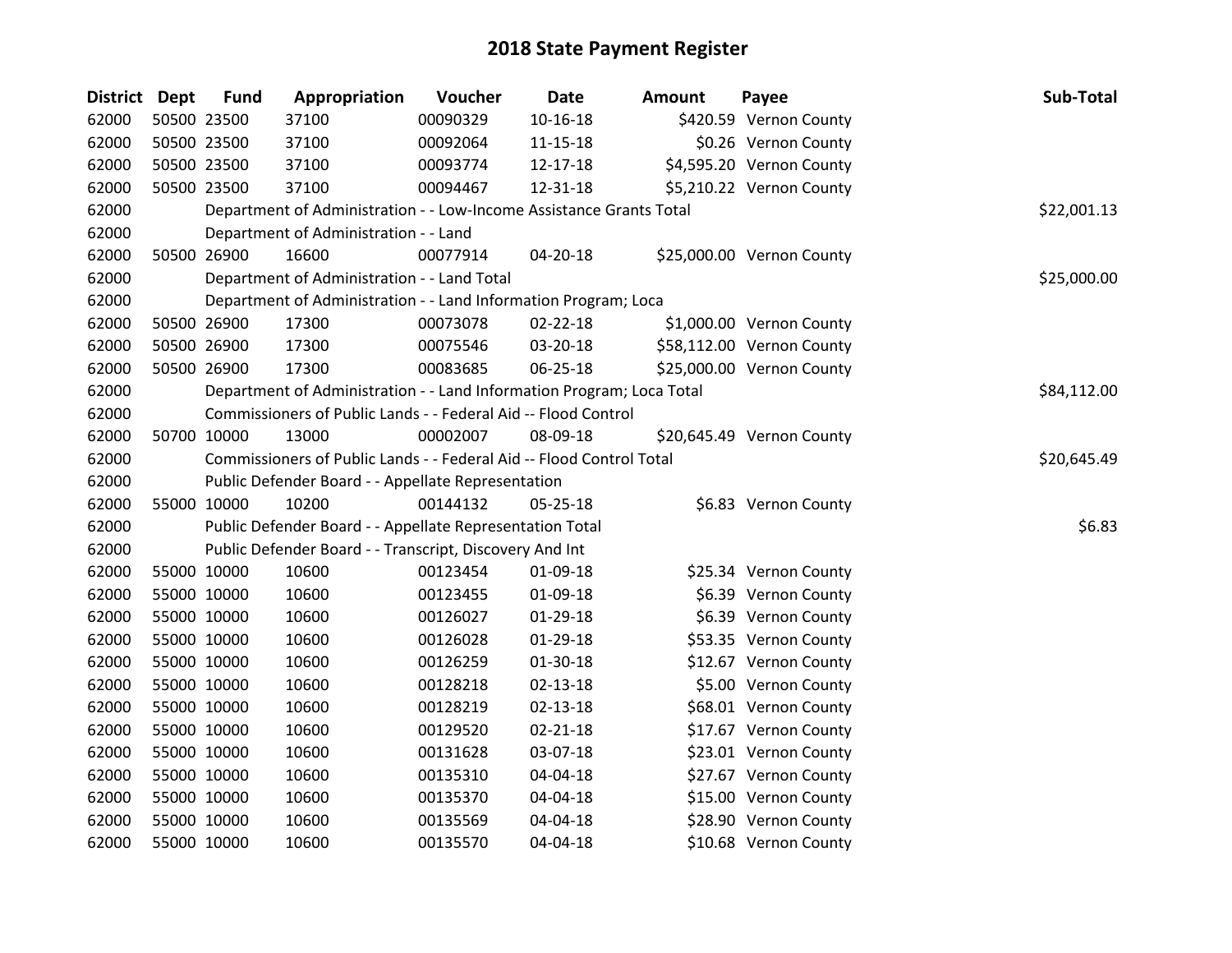| <b>Fund</b>   | Appropriation                                                                                                                                                                                                                                                                                                                                                                                                                                                                 | Voucher  | <b>Date</b>    | <b>Amount</b>                                                                                                         | Payee | Sub-Total                                                                                                                                                                                                                                                                                                                                                                                                                                                                                                                                                                                                                                                                                                                                                                                    |
|---------------|-------------------------------------------------------------------------------------------------------------------------------------------------------------------------------------------------------------------------------------------------------------------------------------------------------------------------------------------------------------------------------------------------------------------------------------------------------------------------------|----------|----------------|-----------------------------------------------------------------------------------------------------------------------|-------|----------------------------------------------------------------------------------------------------------------------------------------------------------------------------------------------------------------------------------------------------------------------------------------------------------------------------------------------------------------------------------------------------------------------------------------------------------------------------------------------------------------------------------------------------------------------------------------------------------------------------------------------------------------------------------------------------------------------------------------------------------------------------------------------|
|               | 10600                                                                                                                                                                                                                                                                                                                                                                                                                                                                         | 00136737 | $04 - 11 - 18$ |                                                                                                                       |       |                                                                                                                                                                                                                                                                                                                                                                                                                                                                                                                                                                                                                                                                                                                                                                                              |
|               | 10600                                                                                                                                                                                                                                                                                                                                                                                                                                                                         | 00138193 | 04-23-18       |                                                                                                                       |       |                                                                                                                                                                                                                                                                                                                                                                                                                                                                                                                                                                                                                                                                                                                                                                                              |
|               | 10600                                                                                                                                                                                                                                                                                                                                                                                                                                                                         | 00139662 | 04-30-18       |                                                                                                                       |       |                                                                                                                                                                                                                                                                                                                                                                                                                                                                                                                                                                                                                                                                                                                                                                                              |
|               | 10600                                                                                                                                                                                                                                                                                                                                                                                                                                                                         | 00141080 | 05-08-18       |                                                                                                                       |       |                                                                                                                                                                                                                                                                                                                                                                                                                                                                                                                                                                                                                                                                                                                                                                                              |
|               | 10600                                                                                                                                                                                                                                                                                                                                                                                                                                                                         | 00141089 | 05-08-18       |                                                                                                                       |       |                                                                                                                                                                                                                                                                                                                                                                                                                                                                                                                                                                                                                                                                                                                                                                                              |
|               | 10600                                                                                                                                                                                                                                                                                                                                                                                                                                                                         | 00143580 | 05-23-18       |                                                                                                                       |       |                                                                                                                                                                                                                                                                                                                                                                                                                                                                                                                                                                                                                                                                                                                                                                                              |
|               | 10600                                                                                                                                                                                                                                                                                                                                                                                                                                                                         | 00143581 | 05-23-18       |                                                                                                                       |       |                                                                                                                                                                                                                                                                                                                                                                                                                                                                                                                                                                                                                                                                                                                                                                                              |
|               | 10600                                                                                                                                                                                                                                                                                                                                                                                                                                                                         | 00147536 | 06-15-18       |                                                                                                                       |       |                                                                                                                                                                                                                                                                                                                                                                                                                                                                                                                                                                                                                                                                                                                                                                                              |
|               | 10600                                                                                                                                                                                                                                                                                                                                                                                                                                                                         | 00147537 | $06 - 15 - 18$ |                                                                                                                       |       |                                                                                                                                                                                                                                                                                                                                                                                                                                                                                                                                                                                                                                                                                                                                                                                              |
|               | 10600                                                                                                                                                                                                                                                                                                                                                                                                                                                                         | 00148029 | 06-22-18       |                                                                                                                       |       |                                                                                                                                                                                                                                                                                                                                                                                                                                                                                                                                                                                                                                                                                                                                                                                              |
|               | 10600                                                                                                                                                                                                                                                                                                                                                                                                                                                                         | 00148030 | 06-22-18       |                                                                                                                       |       |                                                                                                                                                                                                                                                                                                                                                                                                                                                                                                                                                                                                                                                                                                                                                                                              |
|               | 10600                                                                                                                                                                                                                                                                                                                                                                                                                                                                         | 00150639 | 07-09-18       |                                                                                                                       |       |                                                                                                                                                                                                                                                                                                                                                                                                                                                                                                                                                                                                                                                                                                                                                                                              |
|               | 10600                                                                                                                                                                                                                                                                                                                                                                                                                                                                         | 00152583 | 07-19-18       |                                                                                                                       |       |                                                                                                                                                                                                                                                                                                                                                                                                                                                                                                                                                                                                                                                                                                                                                                                              |
|               | 10600                                                                                                                                                                                                                                                                                                                                                                                                                                                                         | 00152585 | 07-19-18       |                                                                                                                       |       |                                                                                                                                                                                                                                                                                                                                                                                                                                                                                                                                                                                                                                                                                                                                                                                              |
|               | 10600                                                                                                                                                                                                                                                                                                                                                                                                                                                                         | 00155096 | 08-02-18       |                                                                                                                       |       |                                                                                                                                                                                                                                                                                                                                                                                                                                                                                                                                                                                                                                                                                                                                                                                              |
|               | 10600                                                                                                                                                                                                                                                                                                                                                                                                                                                                         | 00157486 | 08-21-18       |                                                                                                                       |       |                                                                                                                                                                                                                                                                                                                                                                                                                                                                                                                                                                                                                                                                                                                                                                                              |
|               | 10600                                                                                                                                                                                                                                                                                                                                                                                                                                                                         | 00159522 | 09-04-18       |                                                                                                                       |       |                                                                                                                                                                                                                                                                                                                                                                                                                                                                                                                                                                                                                                                                                                                                                                                              |
|               | 10600                                                                                                                                                                                                                                                                                                                                                                                                                                                                         | 00159523 | 09-04-18       |                                                                                                                       |       |                                                                                                                                                                                                                                                                                                                                                                                                                                                                                                                                                                                                                                                                                                                                                                                              |
|               | 10600                                                                                                                                                                                                                                                                                                                                                                                                                                                                         | 00159561 | 09-04-18       |                                                                                                                       |       |                                                                                                                                                                                                                                                                                                                                                                                                                                                                                                                                                                                                                                                                                                                                                                                              |
|               | 10600                                                                                                                                                                                                                                                                                                                                                                                                                                                                         | 00160354 | 09-11-18       |                                                                                                                       |       |                                                                                                                                                                                                                                                                                                                                                                                                                                                                                                                                                                                                                                                                                                                                                                                              |
|               | 10600                                                                                                                                                                                                                                                                                                                                                                                                                                                                         | 00160355 | 09-11-18       |                                                                                                                       |       |                                                                                                                                                                                                                                                                                                                                                                                                                                                                                                                                                                                                                                                                                                                                                                                              |
|               | 10600                                                                                                                                                                                                                                                                                                                                                                                                                                                                         | 00160399 | 09-11-18       |                                                                                                                       |       |                                                                                                                                                                                                                                                                                                                                                                                                                                                                                                                                                                                                                                                                                                                                                                                              |
|               | 10600                                                                                                                                                                                                                                                                                                                                                                                                                                                                         | 00160400 | 09-11-18       |                                                                                                                       |       |                                                                                                                                                                                                                                                                                                                                                                                                                                                                                                                                                                                                                                                                                                                                                                                              |
|               | 10600                                                                                                                                                                                                                                                                                                                                                                                                                                                                         | 00163667 | 10-05-18       |                                                                                                                       |       |                                                                                                                                                                                                                                                                                                                                                                                                                                                                                                                                                                                                                                                                                                                                                                                              |
|               | 10600                                                                                                                                                                                                                                                                                                                                                                                                                                                                         | 00164759 | $10-15-18$     |                                                                                                                       |       |                                                                                                                                                                                                                                                                                                                                                                                                                                                                                                                                                                                                                                                                                                                                                                                              |
|               | 10600                                                                                                                                                                                                                                                                                                                                                                                                                                                                         | 00164760 | $10 - 15 - 18$ |                                                                                                                       |       |                                                                                                                                                                                                                                                                                                                                                                                                                                                                                                                                                                                                                                                                                                                                                                                              |
|               | 10600                                                                                                                                                                                                                                                                                                                                                                                                                                                                         | 00167475 | 11-07-18       |                                                                                                                       |       |                                                                                                                                                                                                                                                                                                                                                                                                                                                                                                                                                                                                                                                                                                                                                                                              |
|               | 10600                                                                                                                                                                                                                                                                                                                                                                                                                                                                         | 00167476 | 11-07-18       |                                                                                                                       |       |                                                                                                                                                                                                                                                                                                                                                                                                                                                                                                                                                                                                                                                                                                                                                                                              |
|               | 10600                                                                                                                                                                                                                                                                                                                                                                                                                                                                         | 00168489 | 11-16-18       |                                                                                                                       |       |                                                                                                                                                                                                                                                                                                                                                                                                                                                                                                                                                                                                                                                                                                                                                                                              |
|               |                                                                                                                                                                                                                                                                                                                                                                                                                                                                               |          |                |                                                                                                                       |       | \$1,165.32                                                                                                                                                                                                                                                                                                                                                                                                                                                                                                                                                                                                                                                                                                                                                                                   |
|               |                                                                                                                                                                                                                                                                                                                                                                                                                                                                               |          |                |                                                                                                                       |       |                                                                                                                                                                                                                                                                                                                                                                                                                                                                                                                                                                                                                                                                                                                                                                                              |
|               | 10100                                                                                                                                                                                                                                                                                                                                                                                                                                                                         | 00092667 | $04 - 11 - 18$ |                                                                                                                       |       |                                                                                                                                                                                                                                                                                                                                                                                                                                                                                                                                                                                                                                                                                                                                                                                              |
|               | 10100                                                                                                                                                                                                                                                                                                                                                                                                                                                                         | 00105376 | $07-11-18$     |                                                                                                                       |       |                                                                                                                                                                                                                                                                                                                                                                                                                                                                                                                                                                                                                                                                                                                                                                                              |
| District Dept | 55000 10000<br>55000 10000<br>55000 10000<br>55000 10000<br>55000 10000<br>55000 10000<br>55000 10000<br>55000 10000<br>55000 10000<br>55000 10000<br>55000 10000<br>55000 10000<br>55000 10000<br>55000 10000<br>55000 10000<br>55000 10000<br>55000 10000<br>55000 10000<br>55000 10000<br>55000 10000<br>55000 10000<br>55000 10000<br>55000 10000<br>55000 10000<br>55000 10000<br>55000 10000<br>55000 10000<br>55000 10000<br>55000 10000<br>56600 10000<br>56600 10000 |          |                | Public Defender Board - - Transcript, Discovery And Int Total<br>Department of Revenue - - General Program Operations |       | \$35.34 Vernon County<br>\$7.67 Vernon County<br>\$60.34 Vernon County<br>\$325.75 Vernon County<br>\$5.00 Vernon County<br>\$20.60 Vernon County<br>\$15.34 Vernon County<br>\$10.10 Vernon County<br>\$15.34 Vernon County<br>\$35.00 Vernon County<br>\$18.01 Vernon County<br>\$12.67 Vernon County<br>\$5.00 Vernon County<br>\$27.67 Vernon County<br>\$35.34 Vernon County<br>\$6.70 Vernon County<br>\$5.00 Vernon County<br>\$22.67 Vernon County<br>\$38.01 Vernon County<br>\$5.00 Vernon County<br>\$7.67 Vernon County<br>\$28.35 Vernon County<br>\$25.00 Vernon County<br>\$7.67 Vernon County<br>\$12.67 Vernon County<br>\$7.65 Vernon County<br>\$15.00 Vernon County<br>\$26.67 Vernon County<br>\$28.01 Vernon County<br>\$305.00 Vernon County<br>\$75.00 Vernon County |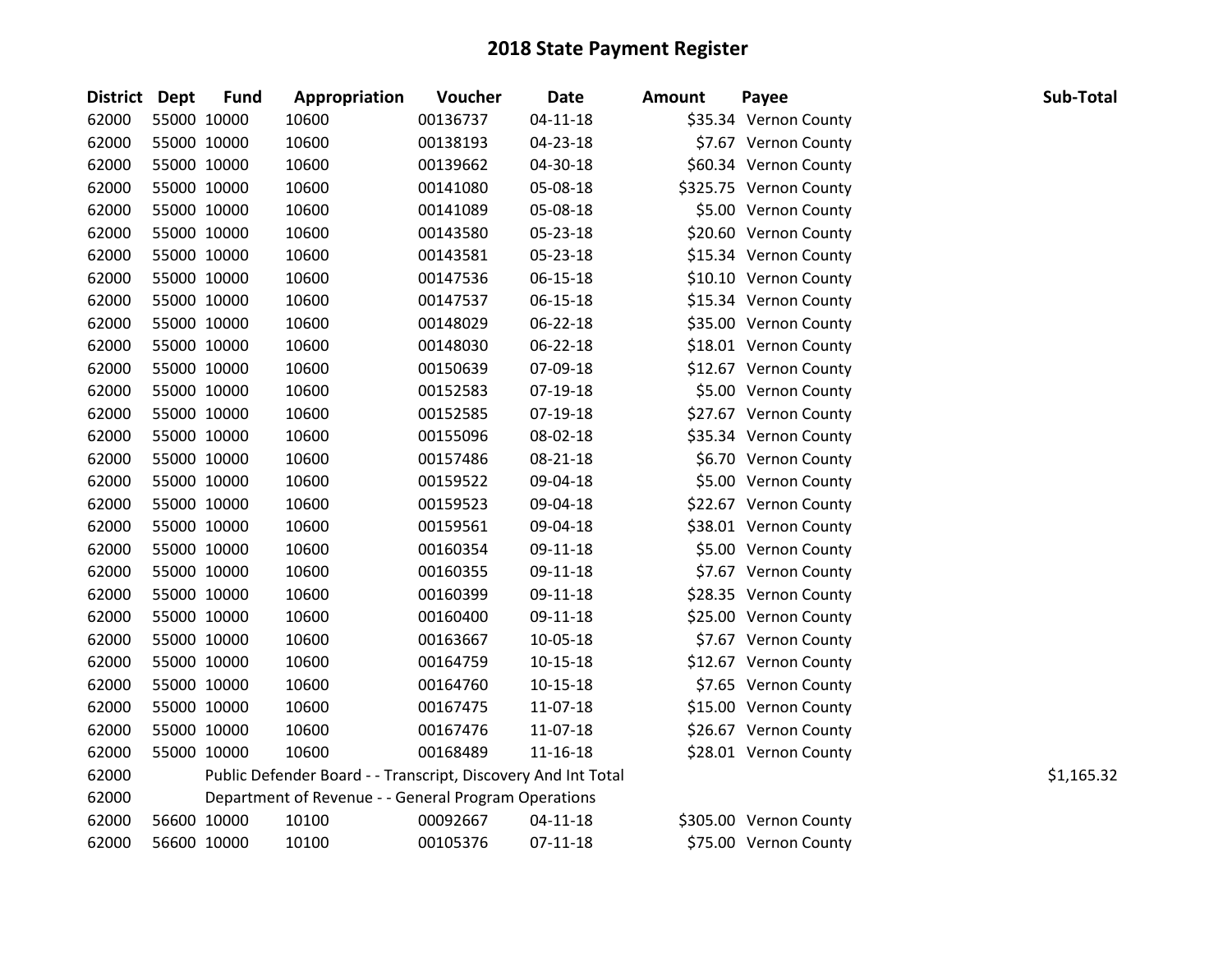| District Dept |             | <b>Fund</b> | Appropriation                                                         | Voucher  | <b>Date</b>    | <b>Amount</b> | Payee                        | Sub-Total       |
|---------------|-------------|-------------|-----------------------------------------------------------------------|----------|----------------|---------------|------------------------------|-----------------|
| 62000         |             | 56600 10000 | 10100                                                                 | 00108657 | 08-31-18       |               | \$75.00 Vernon County        |                 |
| 62000         | 56600 10000 |             | 10100                                                                 | 00113877 | 11-07-18       |               | \$250.00 Vernon County       |                 |
| 62000         | 56600 10000 |             | 10100                                                                 | 00115704 | 11-30-18       |               | \$370.00 Vernon County       |                 |
| 62000         |             |             | Department of Revenue - - General Program Operations Total            |          |                |               |                              | \$1,075.00      |
| 62000         |             |             | Circuit Courts - - Circuit Court Costs                                |          |                |               |                              |                 |
| 62000         | 62500 10000 |             | 10500                                                                 | 00000528 | $01-09-18$     |               | \$26,137.00 Vernon County    |                 |
| 62000         | 62500 10000 |             | 10500                                                                 | 00000709 | 04-09-18       |               | \$130.78 Vernon County       |                 |
| 62000         | 62500 10000 |             | 10500                                                                 | 00000878 | 07-31-18       |               | \$263.60 Vernon County       |                 |
| 62000         | 62500 10000 |             | 10500                                                                 | 00001002 | 08-24-18       |               | \$46,137.92 Vernon County    |                 |
| 62000         |             |             | Circuit Courts - - Circuit Court Costs Total                          |          |                |               |                              | \$72,669.30     |
| 62000         |             |             | Shared Revenue and Tax Relief - - County And Municipal Aid            |          |                |               |                              |                 |
| 62000         | 83500 10000 |             | 10500                                                                 | 00034279 | 07-23-18       |               | \$106,455.51 Vernon County   |                 |
| 62000         | 83500 10000 |             | 10500                                                                 | 00037165 | 11-19-18       |               | \$603,247.87 Vernon County   |                 |
| 62000         |             |             | Shared Revenue and Tax Relief - - County And Municipal Aid Total      |          | \$709,703.38   |               |                              |                 |
| 62000         |             |             | Shared Revenue and Tax Relief - - Exempt Computer Aid                 |          |                |               |                              |                 |
| 62000         | 83500 10000 |             | 10900                                                                 | 00029931 | $07 - 23 - 18$ |               | \$11,156.63 Vernon County    |                 |
| 62000         |             |             | Shared Revenue and Tax Relief - - Exempt Computer Aid Total           |          |                |               |                              | \$11,156.63     |
| 62000         |             |             | Shared Revenue and Tax Relief - - Utility Aid                         |          |                |               |                              |                 |
| 62000         | 83500 10000 |             | 11000                                                                 | 00034279 | $07 - 23 - 18$ |               | \$89,483.71 Vernon County    |                 |
| 62000         | 83500 10000 |             | 11000                                                                 | 00037165 | 11-19-18       |               | \$510,600.41 Vernon County   |                 |
| 62000         |             |             | Shared Revenue and Tax Relief - - Utility Aid Total                   |          |                |               |                              | \$600,084.12    |
| 62000         |             |             | Shared Revenue and Tax Relief - - School Lvy Tx/First Dollar Cr       |          |                |               |                              |                 |
| 62000         | 83500 10000 |             | 30200                                                                 | 00029693 | 07-23-18       |               | \$916,833.01 Vernon County   |                 |
| 62000         | 83500 10000 |             | 30200                                                                 | 00029841 | 07-23-18       |               | \$3,674,333.44 Vernon County |                 |
| 62000         |             |             | Shared Revenue and Tax Relief - - School Lvy Tx/First Dollar Cr Total |          |                |               |                              | \$4,591,166.45  |
| 62000         |             |             | Shared Revenue and Tax Relief - - Lottery & Gaming Credit             |          |                |               |                              |                 |
| 62000         | 83500 52100 |             | 36300                                                                 | 00027208 | 03-26-18       |               | \$955,003.99 Vernon County   |                 |
| 62000         |             |             | Shared Revenue and Tax Relief - - Lottery & Gaming Credit Total       |          | \$955,003.99   |               |                              |                 |
| 62000 Total   |             |             |                                                                       |          |                |               |                              | \$17,479,368.15 |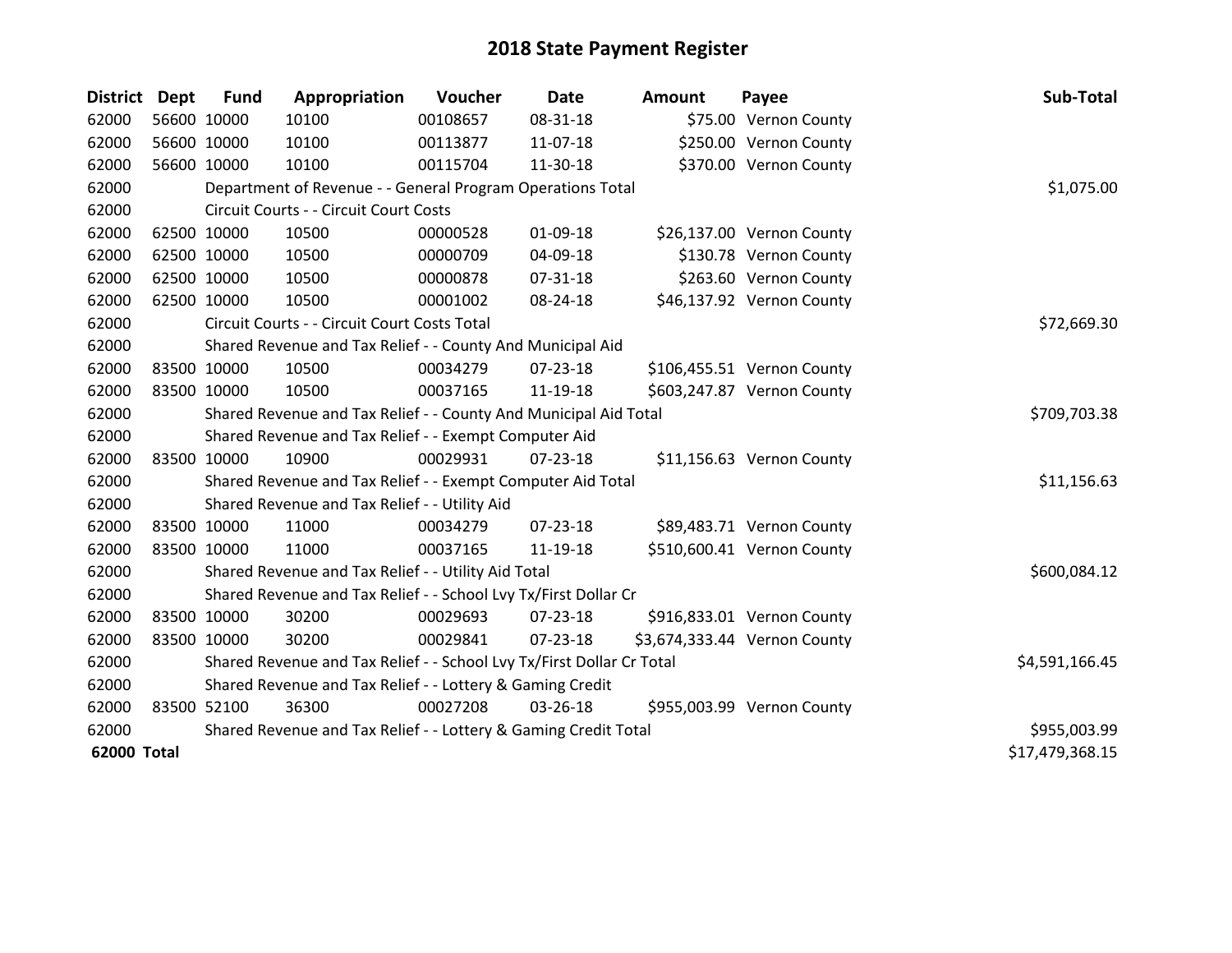| District Dept |             | <b>Fund</b> | Appropriation                                                          | Voucher  | Date           | <b>Amount</b> | Payee                      | Sub-Total    |
|---------------|-------------|-------------|------------------------------------------------------------------------|----------|----------------|---------------|----------------------------|--------------|
| 62002         |             |             | Dept of Safety & Prof Services - - Fire Dues Distribution              |          |                |               |                            |              |
| 62002         | 16500 10000 |             | 22500                                                                  | 00022600 | $07 - 25 - 18$ |               | \$5,055.31 Town Of Bergen  |              |
| 62002         |             |             | Dept of Safety & Prof Services - - Fire Dues Distribution Total        |          |                |               |                            | \$5,055.31   |
| 62002         |             |             | Dept of Natural Resources - - Aids In Lieu Of Taxes - Gener            |          |                |               |                            |              |
| 62002         |             | 37000 10000 | 50300                                                                  | 00212550 | 02-06-18       |               | \$1,580.29 Town Of Bergen  |              |
| 62002         |             | 37000 10000 | 50300                                                                  | 00229876 | 04-20-18       |               | \$108.44 Town Of Bergen    |              |
| 62002         |             |             | Dept of Natural Resources - - Aids In Lieu Of Taxes - Gener Total      |          |                |               |                            | \$1,688.73   |
| 62002         |             |             | Dept of Natural Resources - - Resaids - Cnty Forst, Cl & Mfl           |          |                |               |                            |              |
| 62002         |             | 37000 21200 | 57100                                                                  | 00248215 | 06-28-18       |               | \$628.85 Town Of Bergen    |              |
| 62002         |             |             | Dept of Natural Resources - - Resaids - Cnty Forst, Cl & Mfl Total     |          |                |               |                            | \$628.85     |
| 62002         |             |             | WI Dept of Transportation - - Trns Aids To Mnc.-Sf                     |          |                |               |                            |              |
| 62002         |             | 39500 21100 | 19100                                                                  | 00205266 | $01 - 02 - 18$ |               | \$26,744.85 Town Of Bergen |              |
| 62002         |             | 39500 21100 | 19100                                                                  | 00235774 | 04-02-18       |               | \$26,744.85 Town Of Bergen |              |
| 62002         |             | 39500 21100 | 19100                                                                  | 00269473 | 07-02-18       |               | \$26,744.85 Town Of Bergen |              |
| 62002         |             | 39500 21100 | 19100                                                                  | 00303525 | 10-01-18       |               | \$26,744.87 Town Of Bergen |              |
| 62002         |             |             | WI Dept of Transportation - - Trns Aids To Mnc.-Sf Total               |          |                |               |                            | \$106,979.42 |
| 62002         |             |             | Department of Military Affairs - - Disaster Recovery Aid               |          |                |               |                            |              |
| 62002         | 46500 10000 |             | 30500                                                                  | 00050321 | $10-12-18$     |               | \$9,221.89 Town Of Bergen  |              |
| 62002         |             |             | Department of Military Affairs - - Disaster Recovery Aid Total         |          |                |               |                            | \$9,221.89   |
| 62002         |             |             | Department of Military Affairs - - Federal Aid, Local Assistance       |          |                |               |                            |              |
| 62002         | 46500 10000 |             | 34200                                                                  | 00050321 | $10-12-18$     |               | \$55,331.33 Town Of Bergen |              |
| 62002         |             |             | Department of Military Affairs - - Federal Aid, Local Assistance Total |          |                |               |                            | \$55,331.33  |
| 62002         |             |             | Shared Revenue and Tax Relief - - County And Municipal Aid             |          |                |               |                            |              |
| 62002         |             | 83500 10000 | 10500                                                                  | 00034247 | 07-23-18       |               | \$6,112.18 Town Of Bergen  |              |
| 62002         |             | 83500 10000 | 10500                                                                  | 00037133 | 11-19-18       |               | \$34,635.70 Town Of Bergen |              |
| 62002         |             |             | Shared Revenue and Tax Relief - - County And Municipal Aid Total       |          |                |               |                            | \$40,747.88  |
| 62002         |             |             | Shared Revenue and Tax Relief - - Exempt Computer Aid                  |          |                |               |                            |              |
| 62002         | 83500 10000 |             | 10900                                                                  | 00031412 | $07 - 23 - 18$ |               | \$8.12 Town Of Bergen      |              |
| 62002         |             |             | Shared Revenue and Tax Relief - - Exempt Computer Aid Total            |          |                |               |                            | \$8.12       |
| 62002         |             |             | Shared Revenue and Tax Relief - - Utility Aid                          |          |                |               |                            |              |
| 62002         | 83500 10000 |             | 11000                                                                  | 00034247 | 07-23-18       |               | \$62.38 Town Of Bergen     |              |
| 62002         | 83500 10000 |             | 11000                                                                  | 00037133 | 11-19-18       |               | \$399.18 Town Of Bergen    |              |
| 62002         |             |             | Shared Revenue and Tax Relief - - Utility Aid Total                    |          |                |               |                            | \$461.56     |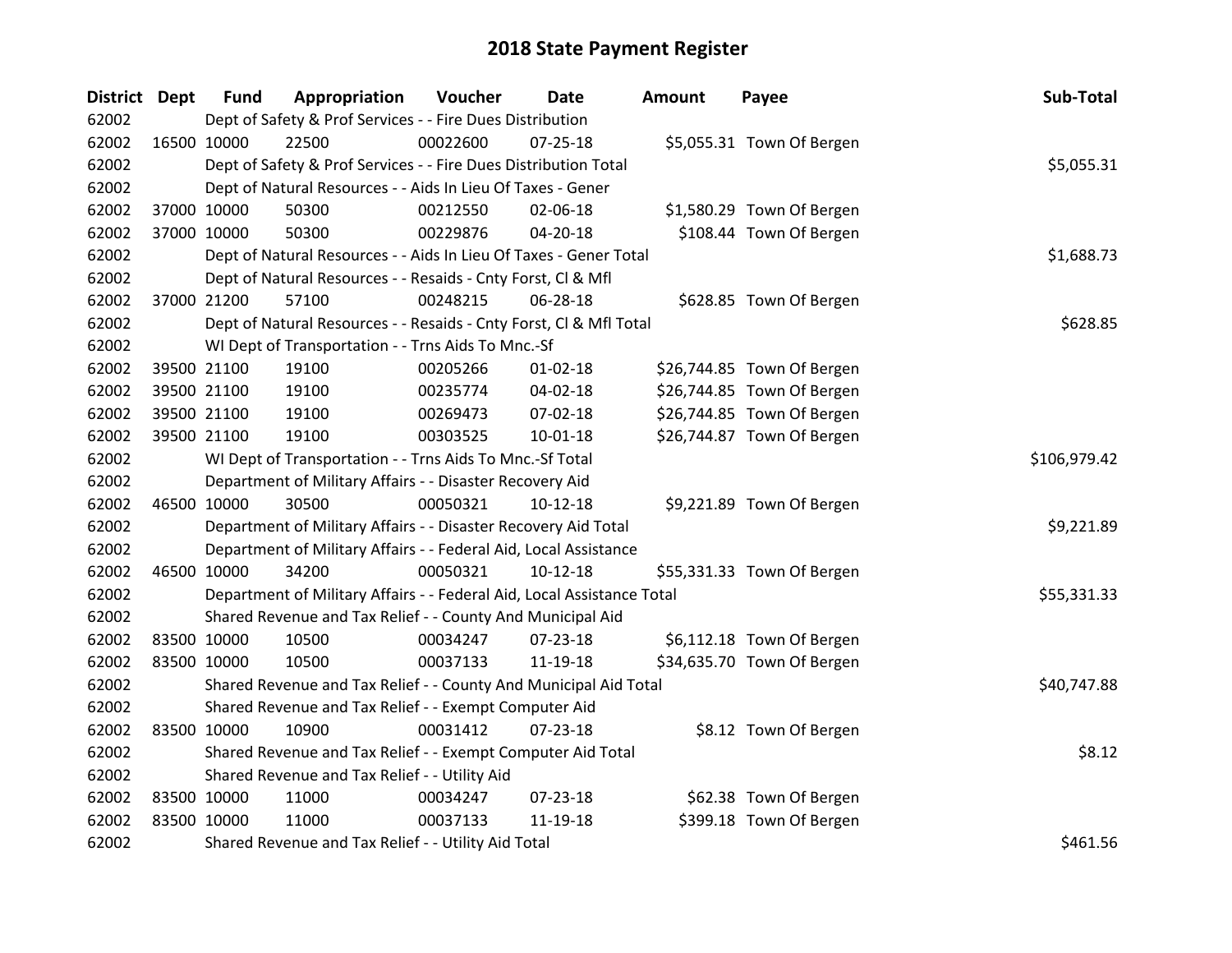|             | District Dept Fund Appropriation | Voucher | <b>Date</b> | <b>Amount</b> | Payee | Sub-Total    |
|-------------|----------------------------------|---------|-------------|---------------|-------|--------------|
| 62002 Total |                                  |         |             |               |       | \$220,123.09 |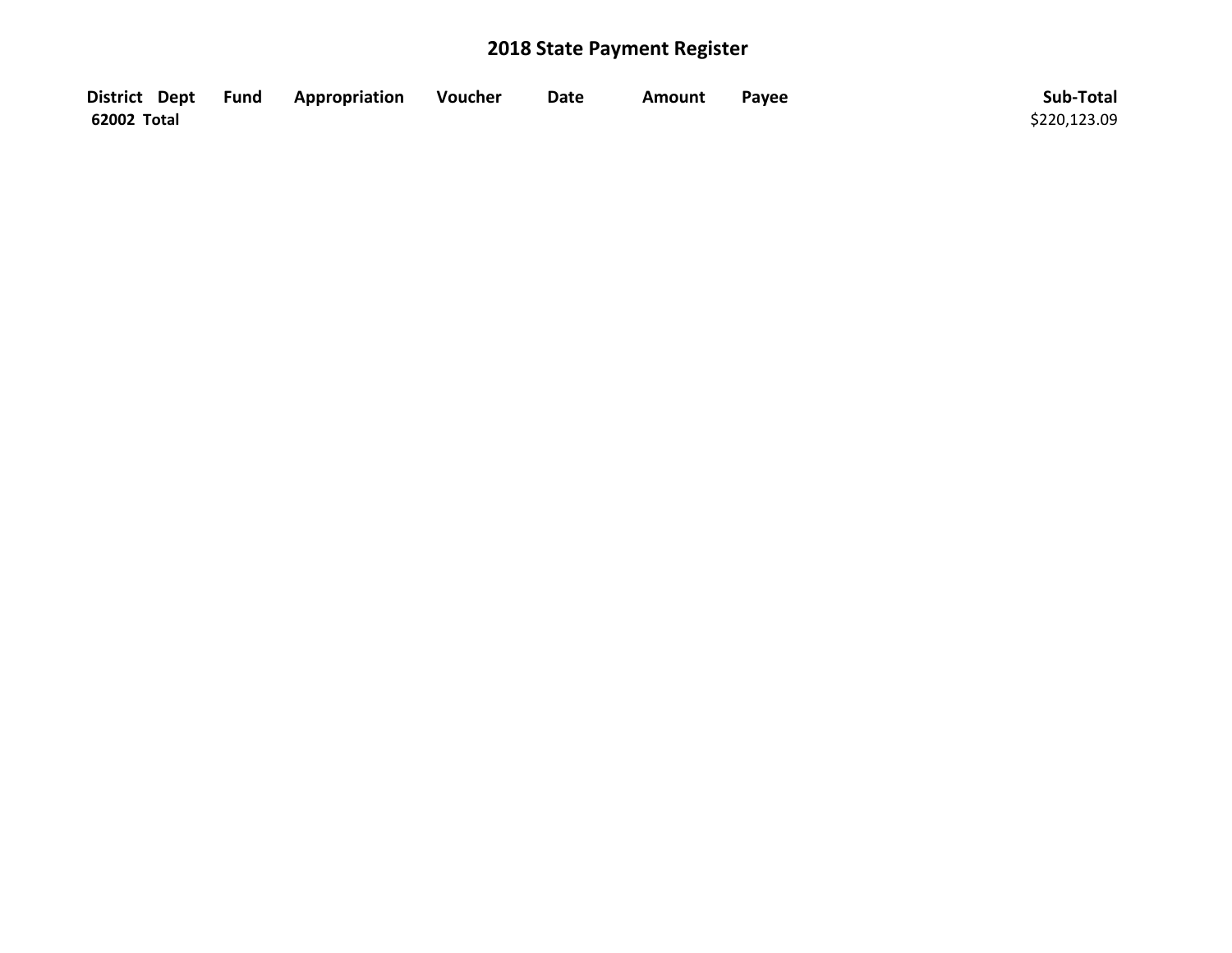| District Dept |             | <b>Fund</b> | Appropriation                                                         | Voucher      | Date           | Amount | Payee                          | Sub-Total   |
|---------------|-------------|-------------|-----------------------------------------------------------------------|--------------|----------------|--------|--------------------------------|-------------|
| 62004         |             |             | Dept of Safety & Prof Services - - Fire Dues Distribution             |              |                |        |                                |             |
| 62004         | 16500 10000 |             | 22500                                                                 | 00022601     | $07 - 26 - 18$ |        | \$2,794.70 Town Of Christiana  |             |
| 62004         |             |             | Dept of Safety & Prof Services - - Fire Dues Distribution Total       |              |                |        |                                | \$2,794.70  |
| 62004         |             |             | Dept of Natural Resources - - Aids In Lieu Of Taxes - Gener           |              |                |        |                                |             |
| 62004         |             | 37000 10000 | 50300                                                                 | 00229901     | 04-20-18       |        | \$91.15 Town Of Christiana     |             |
| 62004         |             |             | Dept of Natural Resources - - Aids In Lieu Of Taxes - Gener Total     |              |                |        |                                | \$91.15     |
| 62004         |             |             | Dept of Natural Resources - - Resaids - Cnty Forst, Cl & Mfl          |              |                |        |                                |             |
| 62004         |             | 37000 21200 | 57100                                                                 | 00248216     | 06-28-18       |        | \$392.66 Town Of Christiana    |             |
| 62004         |             |             | Dept of Natural Resources - - Resaids - Cnty Forst, Cl & Mfl Total    |              |                |        |                                | \$392.66    |
| 62004         |             |             | WI Dept of Transportation - - Trns Aids To Mnc.-Sf                    |              |                |        |                                |             |
| 62004         |             | 39500 21100 | 19100                                                                 | 00205267     | $01 - 02 - 18$ |        | \$32,992.09 Town Of Christiana |             |
| 62004         | 39500 21100 |             | 19100                                                                 | 00235775     | 04-02-18       |        | \$32,992.09 Town Of Christiana |             |
| 62004         | 39500 21100 |             | 19100                                                                 | 00269474     | 07-02-18       |        | \$32,992.09 Town Of Christiana |             |
| 62004         |             | 39500 21100 | 19100                                                                 | 00303526     | 10-01-18       |        | \$32,992.09 Town Of Christiana |             |
| 62004         |             |             | WI Dept of Transportation - - Trns Aids To Mnc.-Sf Total              | \$131,968.36 |                |        |                                |             |
| 62004         |             |             | WI Dept of Transportation - - Loc Rd Imp Prg St Fd                    |              |                |        |                                |             |
| 62004         |             | 39500 21100 | 27800                                                                 | 00213280     | $01 - 22 - 18$ |        | \$75,202.75 Town Of Christiana |             |
| 62004         |             |             | WI Dept of Transportation - - Loc Rd Imp Prg St Fd Total              |              |                |        |                                | \$75,202.75 |
| 62004         |             |             | Shared Revenue and Tax Relief - - Expenditure Restraint Program       |              |                |        |                                |             |
| 62004         | 83500 10000 |             | 10100                                                                 | 00034248     | 07-23-18       |        | \$9,241.47 Town Of Christiana  |             |
| 62004         | 83500 10000 |             | 10100                                                                 | 00037134     | 11-19-18       |        | \$0.07 Town Of Christiana      |             |
| 62004         |             |             | Shared Revenue and Tax Relief - - Expenditure Restraint Program Total |              |                |        |                                | \$9,241.54  |
| 62004         |             |             | Shared Revenue and Tax Relief - - County And Municipal Aid            |              |                |        |                                |             |
| 62004         | 83500 10000 |             | 10500                                                                 | 00034248     | 07-23-18       |        | \$6,820.86 Town Of Christiana  |             |
| 62004         | 83500 10000 |             | 10500                                                                 | 00037134     | 11-19-18       |        | \$38,651.53 Town Of Christiana |             |
| 62004         |             |             | Shared Revenue and Tax Relief - - County And Municipal Aid Total      |              |                |        |                                | \$45,472.39 |
| 62004         |             |             | Shared Revenue and Tax Relief - - Exempt Computer Aid                 |              |                |        |                                |             |
| 62004         |             | 83500 10000 | 10900                                                                 | 00031413     | 07-23-18       |        | \$4.06 Town Of Christiana      |             |
| 62004         |             |             | Shared Revenue and Tax Relief - - Exempt Computer Aid Total           |              |                |        |                                | \$4.06      |
| 62004         |             |             | Shared Revenue and Tax Relief - - Utility Aid                         |              |                |        |                                |             |
| 62004         | 83500 10000 |             | 11000                                                                 | 00034248     | 07-23-18       |        | \$0.33 Town Of Christiana      |             |
| 62004         | 83500 10000 |             | 11000                                                                 | 00037134     | 11-19-18       |        | \$1.63 Town Of Christiana      |             |
| 62004         |             |             | Shared Revenue and Tax Relief - - Utility Aid Total                   |              |                |        |                                | \$1.96      |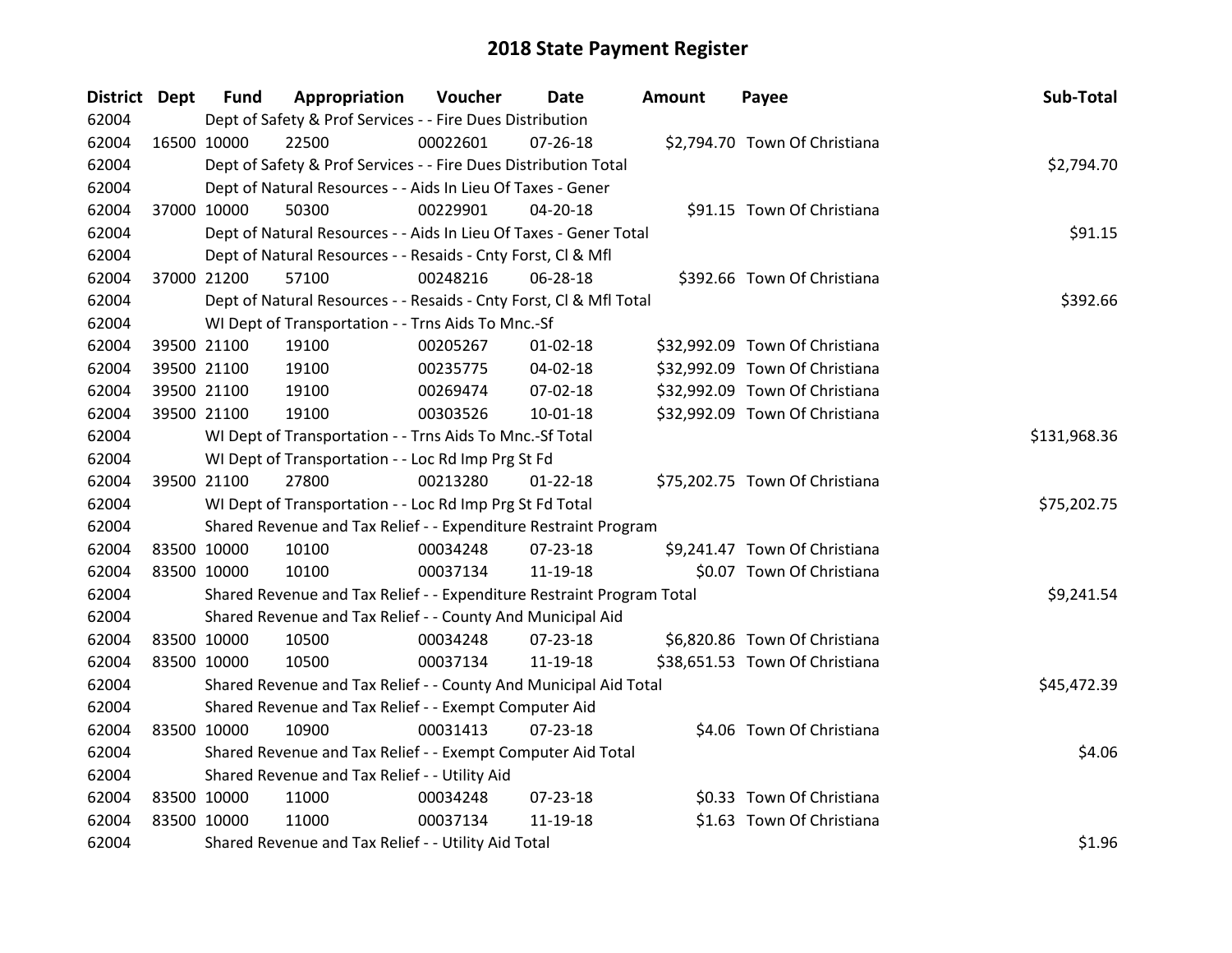|             | District Dept Fund Appropriation | Voucher | <b>Date</b> | Amount | Payee | Sub-Total    |
|-------------|----------------------------------|---------|-------------|--------|-------|--------------|
| 62004 Total |                                  |         |             |        |       | \$265,169.57 |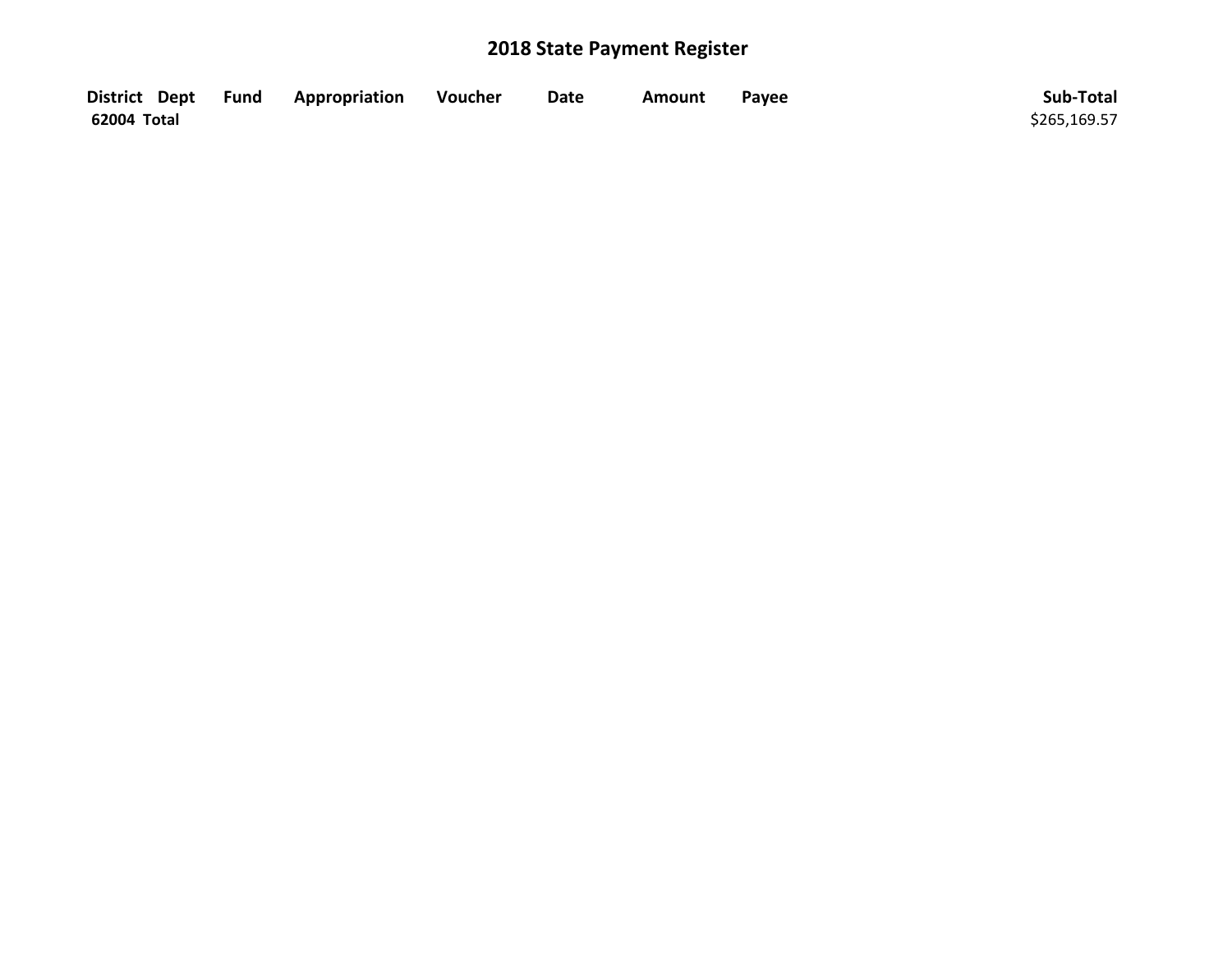| <b>District</b> | Dept  | <b>Fund</b> | Appropriation                                                      | Voucher  | Date           | <b>Amount</b> | Payee                        | Sub-Total    |
|-----------------|-------|-------------|--------------------------------------------------------------------|----------|----------------|---------------|------------------------------|--------------|
| 62006           |       |             | Dept of Safety & Prof Services - - Fire Dues Distribution          |          |                |               |                              |              |
| 62006           | 16500 | 10000       | 22500                                                              | 00022602 | $07 - 25 - 18$ |               | \$2,010.37 Town Of Clinton   |              |
| 62006           |       |             | Dept of Safety & Prof Services - - Fire Dues Distribution Total    |          |                |               |                              | \$2,010.37   |
| 62006           |       |             | Dept of Natural Resources - - Resaids - Cnty Forst, CI & Mfl       |          |                |               |                              |              |
| 62006           | 37000 | 21200       | 57100                                                              | 00248217 | 06-28-18       |               | \$274.62 Town Of Clinton     |              |
| 62006           |       |             | Dept of Natural Resources - - Resaids - Cnty Forst, CI & Mfl Total |          |                |               |                              | \$274.62     |
| 62006           |       |             | WI Dept of Transportation - - Trns Aids To Mnc.-Sf                 |          |                |               |                              |              |
| 62006           |       | 39500 21100 | 19100                                                              | 00205268 | $01 - 02 - 18$ |               | \$33,398.22 Town Of Clinton  |              |
| 62006           |       | 39500 21100 | 19100                                                              | 00235776 | 04-02-18       |               | \$33,398.22 Town Of Clinton  |              |
| 62006           |       | 39500 21100 | 19100                                                              | 00269475 | 07-02-18       |               | \$33,398.22 Town Of Clinton  |              |
| 62006           |       | 39500 21100 | 19100                                                              | 00303527 | 10-01-18       |               | \$33,398.22 Town Of Clinton  |              |
| 62006           |       |             | WI Dept of Transportation - - Trns Aids To Mnc.-Sf Total           |          |                |               |                              | \$133,592.88 |
| 62006           |       |             | Shared Revenue and Tax Relief - - County And Municipal Aid         |          |                |               |                              |              |
| 62006           |       | 83500 10000 | 10500                                                              | 00034249 | $07 - 23 - 18$ |               | \$23,167.74 Town Of Clinton  |              |
| 62006           |       | 83500 10000 | 10500                                                              | 00037135 | 11-19-18       |               | \$131,681.15 Town Of Clinton |              |
| 62006           |       |             | Shared Revenue and Tax Relief - - County And Municipal Aid Total   |          |                |               |                              | \$154,848.89 |
| 62006           |       |             | Shared Revenue and Tax Relief - - Exempt Computer Aid              |          |                |               |                              |              |
| 62006           |       | 83500 10000 | 10900                                                              | 00031414 | 07-23-18       |               | \$8.12 Town Of Clinton       |              |
| 62006           |       |             | Shared Revenue and Tax Relief - - Exempt Computer Aid Total        |          |                |               |                              | \$8.12       |
| 62006 Total     |       |             |                                                                    |          |                |               |                              | \$290,734.88 |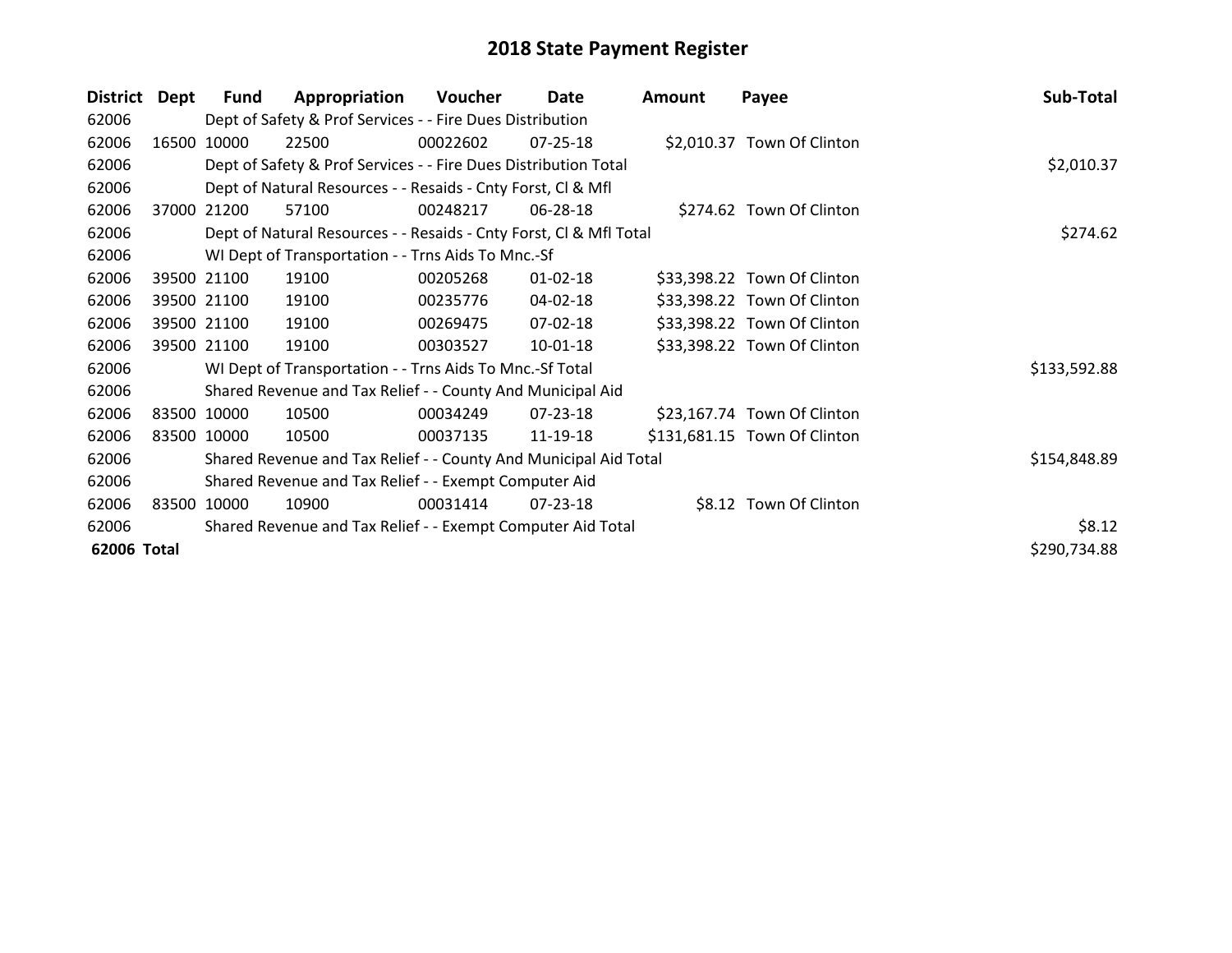| District Dept |       | Fund        | Appropriation                                                      | Voucher  | Date     | <b>Amount</b> | Payee                    | Sub-Total    |
|---------------|-------|-------------|--------------------------------------------------------------------|----------|----------|---------------|--------------------------|--------------|
| 62008         |       |             | Dept of Safety & Prof Services - - Fire Dues Distribution          |          |          |               |                          |              |
| 62008         |       | 16500 10000 | 22500                                                              | 00018061 | 07-02-18 |               | \$2,568.78 Town Of Coon  |              |
| 62008         |       |             | Dept of Safety & Prof Services - - Fire Dues Distribution Total    |          |          |               |                          | \$2,568.78   |
| 62008         |       |             | Dept of Natural Resources - - Aids In Lieu Of Taxes - Gener        |          |          |               |                          |              |
| 62008         |       | 37000 10000 | 50300                                                              | 00212552 | 02-05-18 |               | \$771.98 Town Of Coon    |              |
| 62008         |       | 37000 10000 | 50300                                                              | 00229912 | 04-20-18 |               | \$366.29 Town Of Coon    |              |
| 62008         |       |             | Dept of Natural Resources - - Aids In Lieu Of Taxes - Gener Total  |          |          |               |                          | \$1,138.27   |
| 62008         |       |             | Dept of Natural Resources - - Resaids - Cnty Forst, CI & Mfl       |          |          |               |                          |              |
| 62008         | 37000 | 21200       | 57100                                                              | 00248218 | 06-28-18 |               | \$858.32 Town Of Coon    |              |
| 62008         |       |             | Dept of Natural Resources - - Resaids - Cnty Forst, CI & Mfl Total |          |          |               |                          | \$858.32     |
| 62008         |       |             | WI Dept of Transportation - - Trns Aids To Mnc.-Sf                 |          |          |               |                          |              |
| 62008         |       | 39500 21100 | 19100                                                              | 00205269 | 01-02-18 |               | \$33,708.79 Town Of Coon |              |
| 62008         |       | 39500 21100 | 19100                                                              | 00235777 | 04-02-18 |               | \$33,708.79 Town Of Coon |              |
| 62008         |       | 39500 21100 | 19100                                                              | 00269476 | 07-02-18 |               | \$33,708.79 Town Of Coon |              |
| 62008         |       | 39500 21100 | 19100                                                              | 00303528 | 10-01-18 |               | \$33,708.79 Town Of Coon |              |
| 62008         |       |             | WI Dept of Transportation - - Trns Aids To Mnc.-Sf Total           |          |          |               |                          | \$134,835.16 |
| 62008         |       |             | Shared Revenue and Tax Relief - - County And Municipal Aid         |          |          |               |                          |              |
| 62008         |       | 83500 10000 | 10500                                                              | 00034250 | 07-23-18 |               | \$8,490.47 Town Of Coon  |              |
| 62008         |       | 83500 10000 | 10500                                                              | 00037136 | 11-19-18 |               | \$48,112.69 Town Of Coon |              |
| 62008         |       |             | Shared Revenue and Tax Relief - - County And Municipal Aid Total   |          |          |               |                          | \$56,603.16  |
| 62008         |       |             | Shared Revenue and Tax Relief - - Exempt Computer Aid              |          |          |               |                          |              |
| 62008         |       | 83500 10000 | 10900                                                              | 00031415 | 07-23-18 |               | \$17.25 Town Of Coon     |              |
| 62008         |       |             | Shared Revenue and Tax Relief - - Exempt Computer Aid Total        |          |          |               |                          | \$17.25      |
| 62008 Total   |       |             |                                                                    |          |          |               |                          | \$196,020.94 |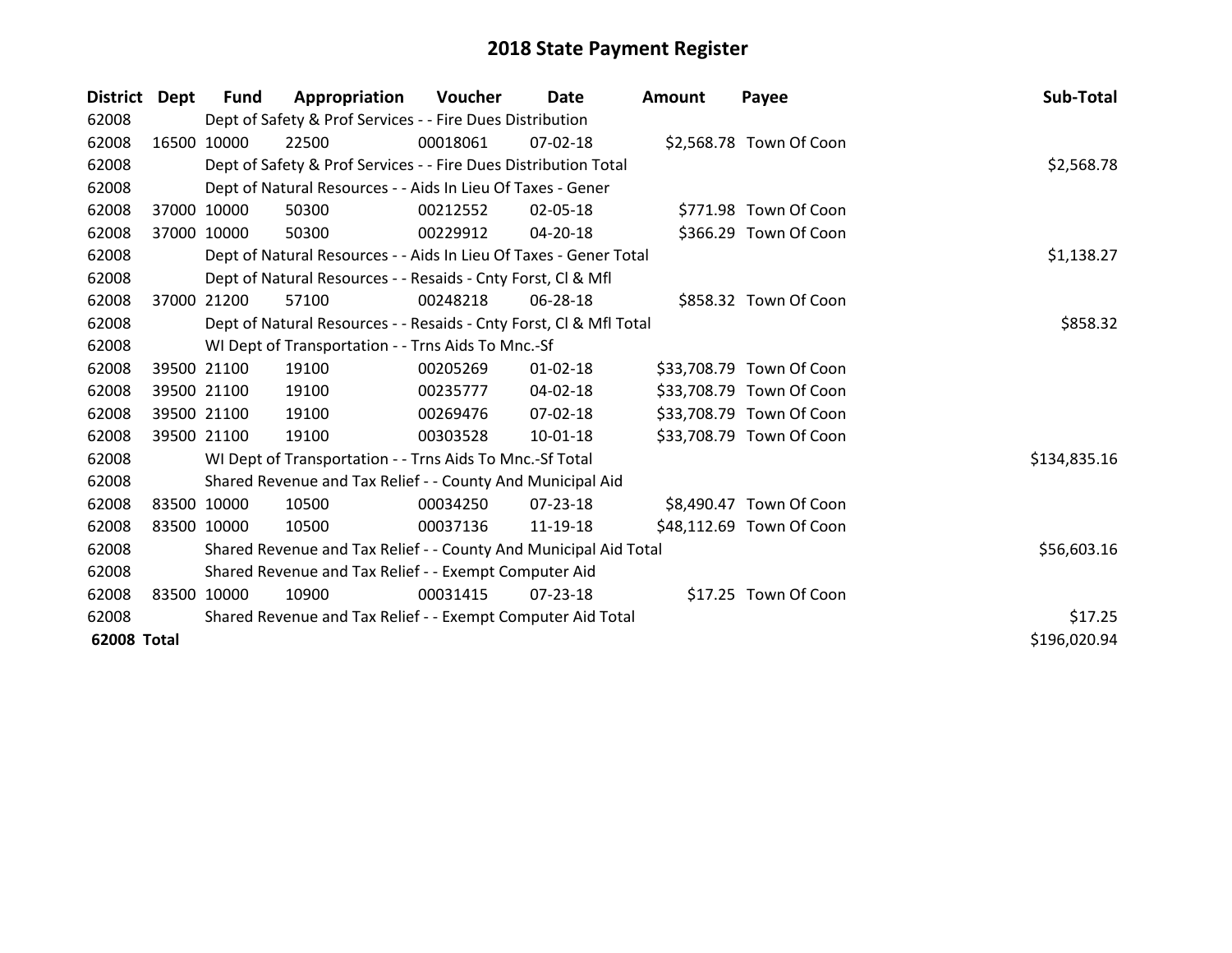| District Dept |       | <b>Fund</b> | Appropriation                                                       | Voucher  | Date           | <b>Amount</b> | Payee                      | Sub-Total    |
|---------------|-------|-------------|---------------------------------------------------------------------|----------|----------------|---------------|----------------------------|--------------|
| 62010         |       |             | Dept of Natural Resources - - Aids In Lieu Of Taxes - Gener         |          |                |               |                            |              |
| 62010         |       | 37000 10000 | 50300                                                               | 00226540 | $04 - 12 - 18$ |               | \$2,022.75 Town Of Forest  |              |
| 62010         |       | 37000 10000 | 50300                                                               | 00229988 | $04 - 20 - 18$ |               | \$757.99 Town Of Forest    |              |
| 62010         |       |             | Dept of Natural Resources - - Aids In Lieu Of Taxes - Gener Total   |          |                |               |                            | \$2,780.74   |
| 62010         |       |             | Dept of Natural Resources - - Resaids - Cnty Forst, CI & Mfl        |          |                |               |                            |              |
| 62010         | 37000 | 21200       | 57100                                                               | 00248219 | 06-28-18       |               | \$458.68 Town Of Forest    |              |
| 62010         |       |             | Dept of Natural Resources - - Resaids - Cnty Forst, Cl & Mfl Total  |          |                |               |                            | \$458.68     |
| 62010         |       |             | Dept of Natural Resources - - Aids In Lieu Of Taxes - Sum S         |          |                |               |                            |              |
| 62010         | 37000 | 21200       | 57900                                                               | 00229989 | 04-20-18       |               | \$61.04 Town Of Forest     |              |
| 62010         |       |             | Dept of Natural Resources - - Aids In Lieu Of Taxes - Sum S Total   |          |                |               |                            | \$61.04      |
| 62010         |       |             | Kickapoo Reserve Mgmt Board - - Kickapoo Valley Reserve, Aids       |          |                |               |                            |              |
| 62010         |       | 38500 21200 | 16200                                                               | 00001677 | $01 - 12 - 18$ |               | \$113.30 Town Of Forest    |              |
| 62010         |       |             | Kickapoo Reserve Mgmt Board - - Kickapoo Valley Reserve, Aids Total |          |                |               |                            | \$113.30     |
| 62010         |       |             | WI Dept of Transportation - - Trns Aids To Mnc.-Sf                  |          |                |               |                            |              |
| 62010         |       | 39500 21100 | 19100                                                               | 00205270 | $01 - 02 - 18$ |               | \$24,552.94 Town Of Forest |              |
| 62010         |       | 39500 21100 | 19100                                                               | 00235778 | 04-02-18       |               | \$24,552.94 Town Of Forest |              |
| 62010         |       | 39500 21100 | 19100                                                               | 00269477 | $07 - 02 - 18$ |               | \$24,552.94 Town Of Forest |              |
| 62010         |       | 39500 21100 | 19100                                                               | 00303529 | $10 - 01 - 18$ |               | \$24,552.97 Town Of Forest |              |
| 62010         |       |             | WI Dept of Transportation - - Trns Aids To Mnc.-Sf Total            |          |                |               |                            | \$98,211.79  |
| 62010         |       |             | Shared Revenue and Tax Relief - - Exempt Computer Aid               |          |                |               |                            |              |
| 62010         |       | 83500 10000 | 10900                                                               | 00031416 | 07-23-18       |               | \$4.06 Town Of Forest      |              |
| 62010         |       |             | Shared Revenue and Tax Relief - - Exempt Computer Aid Total         |          |                |               |                            | \$4.06       |
| 62010         |       |             | Shared Revenue and Tax Relief - - Utility Aid                       |          |                |               |                            |              |
| 62010         |       | 83500 10000 | 11000                                                               | 00034251 | $07 - 23 - 18$ |               | \$1,028.28 Town Of Forest  |              |
| 62010         |       | 83500 10000 | 11000                                                               | 00037137 | 11-19-18       |               | \$6,131.09 Town Of Forest  |              |
| 62010         |       |             | Shared Revenue and Tax Relief - - Utility Aid Total                 |          |                |               |                            | \$7,159.37   |
| 62010 Total   |       |             |                                                                     |          |                |               |                            | \$108,788.98 |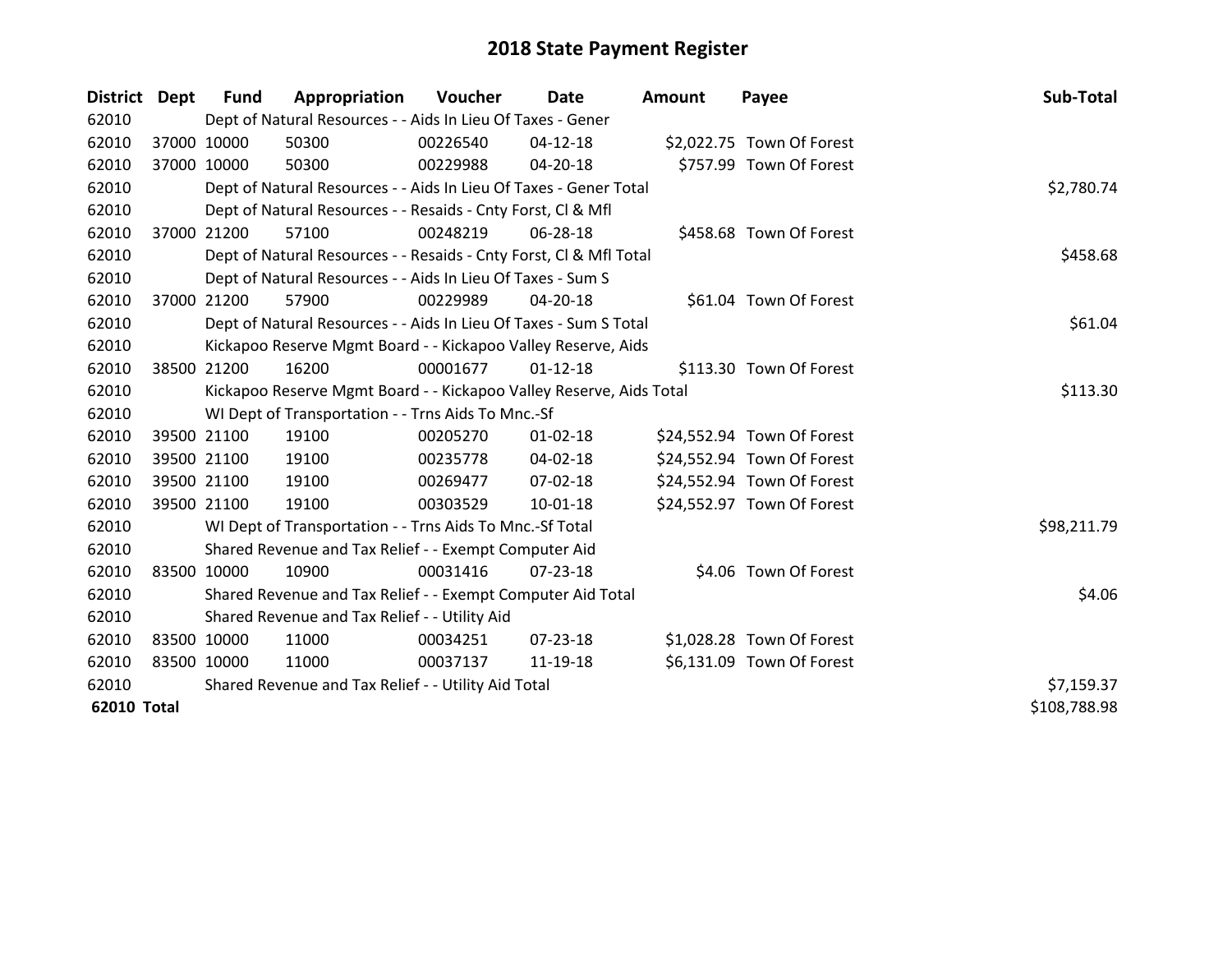| <b>District Dept</b> |             | <b>Fund</b> | Appropriation                                                          | Voucher      | <b>Date</b>    | <b>Amount</b> | Payee                         | Sub-Total    |
|----------------------|-------------|-------------|------------------------------------------------------------------------|--------------|----------------|---------------|-------------------------------|--------------|
| 62012                |             |             | Dept of Safety & Prof Services - - Fire Dues Distribution              |              |                |               |                               |              |
| 62012                | 16500 10000 |             | 22500                                                                  | 00022603     | $07 - 24 - 18$ |               | \$2,991.00 Town Of Franklin   |              |
| 62012                |             |             | Dept of Safety & Prof Services - - Fire Dues Distribution Total        |              |                |               |                               | \$2,991.00   |
| 62012                |             |             | Dept of Natural Resources - - Aids In Lieu Of Taxes - Gener            |              |                |               |                               |              |
| 62012                |             | 37000 10000 | 50300                                                                  | 00212561     | 02-06-18       |               | \$10,013.67 Town Of Franklin  |              |
| 62012                |             | 37000 10000 | 50300                                                                  | 00229990     | $04 - 20 - 18$ |               | \$92.94 Town Of Franklin      |              |
| 62012                |             |             | Dept of Natural Resources - - Aids In Lieu Of Taxes - Gener Total      |              |                |               |                               | \$10,106.61  |
| 62012                |             |             | Dept of Natural Resources - - Resaids - Cnty Forst, Cl & Mfl           |              |                |               |                               |              |
| 62012                |             | 37000 21200 | 57100                                                                  | 00248220     | 06-28-18       |               | \$347.07 Town Of Franklin     |              |
| 62012                |             |             | Dept of Natural Resources - - Resaids - Cnty Forst, CI & Mfl Total     |              |                |               |                               | \$347.07     |
| 62012                |             |             | WI Dept of Transportation - - Trns Aids To Mnc.-Sf                     |              |                |               |                               |              |
| 62012                |             | 39500 21100 | 19100                                                                  | 00205271     | $01 - 02 - 18$ |               | \$39,322.94 Town Of Franklin  |              |
| 62012                |             | 39500 21100 | 19100                                                                  | 00235779     | 04-02-18       |               | \$39,322.94 Town Of Franklin  |              |
| 62012                |             | 39500 21100 | 19100                                                                  | 00269478     | 07-02-18       |               | \$39,322.94 Town Of Franklin  |              |
| 62012                |             | 39500 21100 | 19100                                                                  | 00303530     | 10-01-18       |               | \$39,322.94 Town Of Franklin  |              |
| 62012                |             |             | WI Dept of Transportation - - Trns Aids To Mnc.-Sf Total               | \$157,291.76 |                |               |                               |              |
| 62012                |             |             | WI Dept of Transportation - - Loc Rd Imp Prg St Fd                     |              |                |               |                               |              |
| 62012                |             | 39500 21100 | 27800                                                                  | 00327864     | 12-03-18       |               | \$57,450.00 Town Of Franklin  |              |
| 62012                |             |             | WI Dept of Transportation - - Loc Rd Imp Prg St Fd Total               |              |                |               |                               | \$57,450.00  |
| 62012                |             |             | Department of Military Affairs - - Disaster Recovery Aid               |              |                |               |                               |              |
| 62012                |             | 46500 10000 | 30500                                                                  | 00039289     | $02 - 16 - 18$ |               | \$33,031.84 Town Of Franklin  |              |
| 62012                |             |             | Department of Military Affairs - - Disaster Recovery Aid Total         |              |                |               |                               | \$33,031.84  |
| 62012                |             |             | Department of Military Affairs - - Federal Aid, Local Assistance       |              |                |               |                               |              |
| 62012                |             | 46500 10000 | 34200                                                                  | 00039289     | $02 - 16 - 18$ |               | \$199,779.29 Town Of Franklin |              |
| 62012                |             | 46500 10000 | 34200                                                                  | 00052643     | 12-06-18       |               | \$389.01 Town Of Franklin     |              |
| 62012                |             |             | Department of Military Affairs - - Federal Aid, Local Assistance Total |              |                |               |                               | \$200,168.30 |
| 62012                |             |             | Shared Revenue and Tax Relief - - County And Municipal Aid             |              |                |               |                               |              |
| 62012                |             | 83500 10000 | 10500                                                                  | 00034252     | 07-23-18       |               | \$7,732.09 Town Of Franklin   |              |
| 62012                |             | 83500 10000 | 10500                                                                  | 00037138     | 11-19-18       |               | \$43,815.16 Town Of Franklin  |              |
| 62012                |             |             | Shared Revenue and Tax Relief - - County And Municipal Aid Total       |              |                |               |                               | \$51,547.25  |
| 62012                |             |             | Shared Revenue and Tax Relief - - Exempt Computer Aid                  |              |                |               |                               |              |
| 62012                | 83500 10000 |             | 10900                                                                  | 00031417     | $07 - 23 - 18$ |               | \$3.04 Town Of Franklin       |              |
| 62012                |             |             | Shared Revenue and Tax Relief - - Exempt Computer Aid Total            |              |                |               |                               | \$3.04       |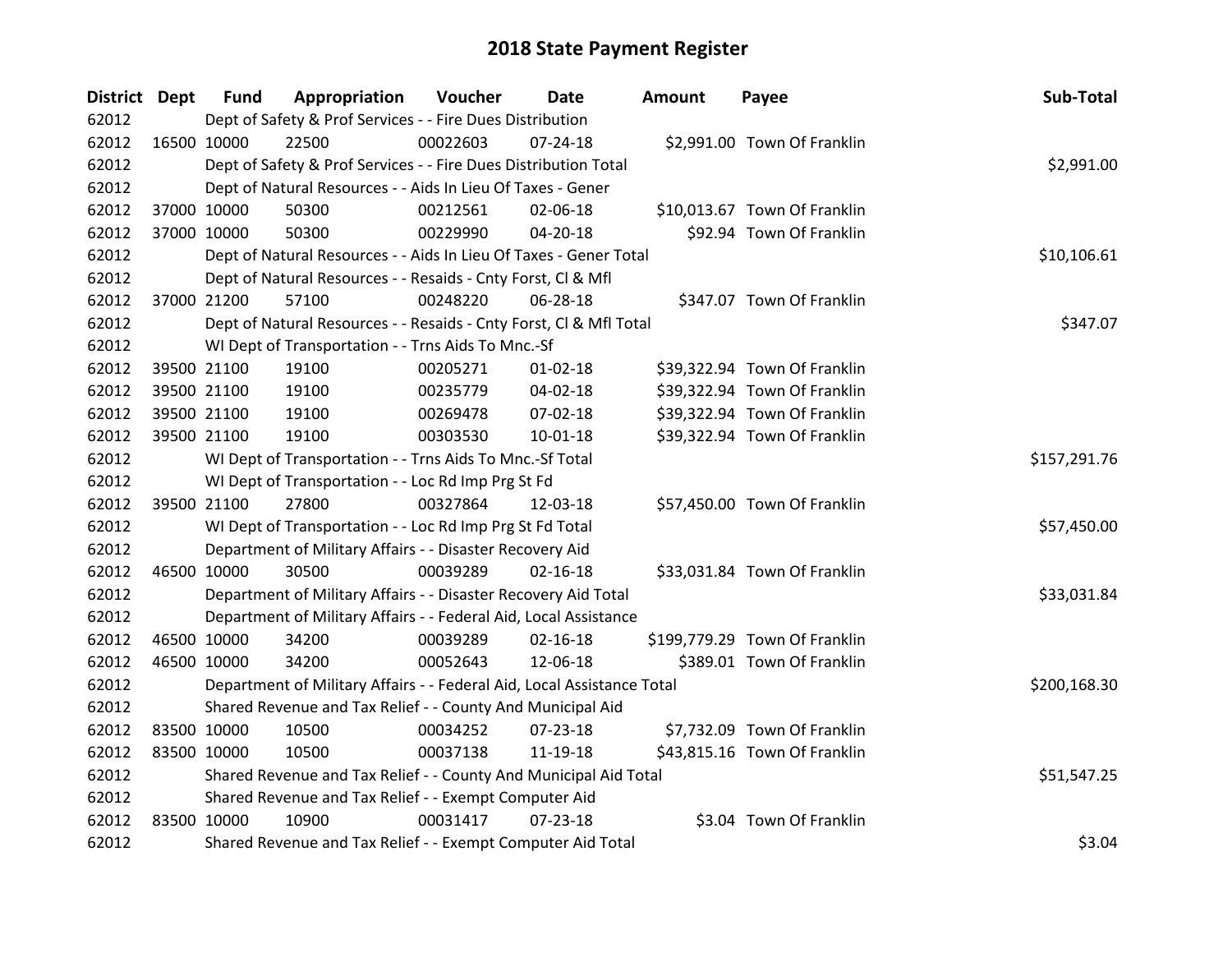| District Dept |             | <b>Fund</b>                                         | Appropriation                                                   | <b>Voucher</b> | Date           | <b>Amount</b> | Payee                       | Sub-Total    |
|---------------|-------------|-----------------------------------------------------|-----------------------------------------------------------------|----------------|----------------|---------------|-----------------------------|--------------|
| 62012         |             |                                                     | Shared Revenue and Tax Relief - - Utility Aid                   |                |                |               |                             |              |
| 62012         | 83500 10000 |                                                     | 11000                                                           | 00034252       | 07-23-18       |               | \$145.60 Town Of Franklin   |              |
| 62012         | 83500 10000 |                                                     | 11000                                                           | 00037138       | 11-19-18       |               | \$945.55 Town Of Franklin   |              |
| 62012         |             | Shared Revenue and Tax Relief - - Utility Aid Total | \$1,091.15                                                      |                |                |               |                             |              |
| 62012         |             |                                                     | Shared Revenue and Tax Relief - - Lottery & Gaming Credit       |                |                |               |                             |              |
| 62012         | 83500 52100 |                                                     | 36300                                                           | 00027643       | $03 - 26 - 18$ |               | \$1,179.28 Town Of Franklin |              |
| 62012         |             |                                                     | Shared Revenue and Tax Relief - - Lottery & Gaming Credit Total |                |                |               |                             | \$1,179.28   |
| 62012 Total   |             |                                                     |                                                                 |                |                |               |                             | \$515,207.30 |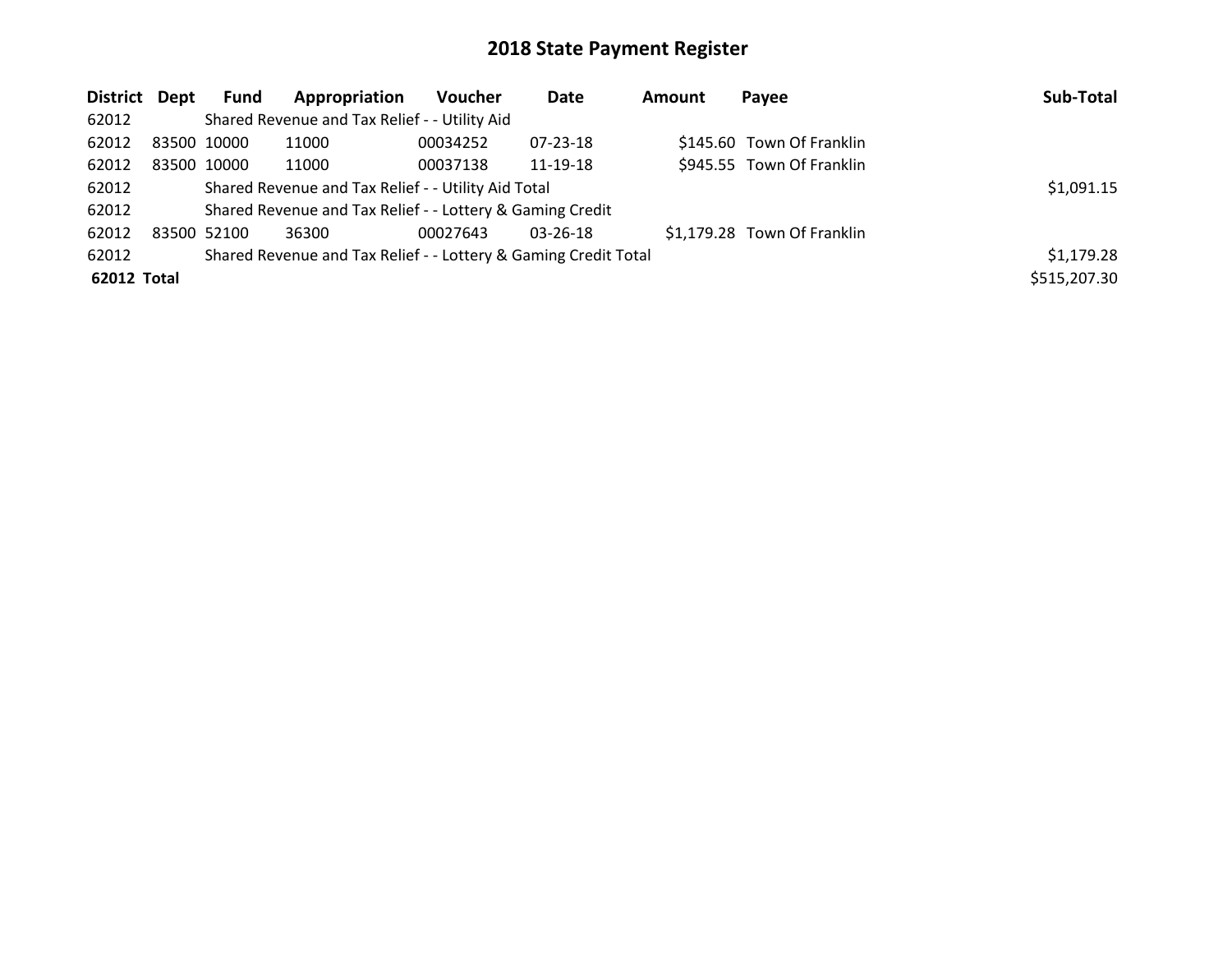| District Dept      |             | Fund        | Appropriation                                                          | Voucher  | Date           | Amount | Payee                      | Sub-Total    |
|--------------------|-------------|-------------|------------------------------------------------------------------------|----------|----------------|--------|----------------------------|--------------|
| 62014              |             |             | Dept of Safety & Prof Services - - Fire Dues Distribution              |          |                |        |                            |              |
| 62014              |             | 16500 10000 | 22500                                                                  | 00022604 | 07-25-18       |        | \$2,088.54 Town Of Genoa   |              |
| 62014              |             |             | Dept of Safety & Prof Services - - Fire Dues Distribution Total        |          |                |        |                            | \$2,088.54   |
| 62014              |             |             | Dept of Natural Resources - - Resaids - Cnty Forst, CI & Mfl           |          |                |        |                            |              |
| 62014              | 37000 21200 |             | 57100                                                                  | 00248221 | 06-28-18       |        | \$642.28 Town Of Genoa     |              |
| 62014              |             |             | Dept of Natural Resources - - Resaids - Cnty Forst, Cl & Mfl Total     |          |                |        |                            | \$642.28     |
| 62014              |             |             | WI Dept of Transportation - - Trns Aids To Mnc.-Sf                     |          |                |        |                            |              |
| 62014              |             | 39500 21100 | 19100                                                                  | 00205272 | $01 - 02 - 18$ |        | \$34,437.43 Town Of Genoa  |              |
| 62014              |             | 39500 21100 | 19100                                                                  | 00235780 | 04-02-18       |        | \$34,437.43 Town Of Genoa  |              |
| 62014              |             | 39500 21100 | 19100                                                                  | 00269479 | 07-02-18       |        | \$34,437.43 Town Of Genoa  |              |
| 62014              | 39500 21100 |             | 19100                                                                  | 00303531 | 10-01-18       |        | \$34,437.45 Town Of Genoa  |              |
| 62014              |             |             | WI Dept of Transportation - - Trns Aids To Mnc.-Sf Total               |          |                |        |                            | \$137,749.74 |
| 62014              |             |             | Department of Military Affairs - - Federal Aid, Local Assistance       |          |                |        |                            |              |
| 62014              | 46500 10000 |             | 34200                                                                  | 00040329 | 03-16-18       |        | \$70,115.72 Town Of Genoa  |              |
| 62014              | 46500 10000 |             | 34200                                                                  | 00051613 | 11-08-18       |        | \$17,209.86 Town Of Genoa  |              |
| 62014              |             |             | Department of Military Affairs - - Federal Aid, Local Assistance Total |          |                |        |                            | \$87,325.58  |
| 62014              |             |             | Shared Revenue and Tax Relief - - County And Municipal Aid             |          |                |        |                            |              |
| 62014              |             | 83500 10000 | 10500                                                                  | 00034253 | 07-23-18       |        | \$3,013.73 Town Of Genoa   |              |
| 62014              | 83500 10000 |             | 10500                                                                  | 00037139 | 11-19-18       |        | \$17,077.77 Town Of Genoa  |              |
| 62014              |             |             | Shared Revenue and Tax Relief - - County And Municipal Aid Total       |          |                |        |                            | \$20,091.50  |
| 62014              |             |             | Shared Revenue and Tax Relief - - Utility Aid                          |          |                |        |                            |              |
| 62014              | 83500 10000 |             | 11000                                                                  | 00034253 | 07-23-18       |        | \$42,835.80 Town Of Genoa  |              |
| 62014              | 83500 10000 |             | 11000                                                                  | 00037139 | 11-19-18       |        | \$242,915.87 Town Of Genoa |              |
| 62014              |             |             | Shared Revenue and Tax Relief - - Utility Aid Total                    |          |                |        |                            | \$285,751.67 |
| 62014              |             |             | Shared Revenue and Tax Relief - - Lottery & Gaming Credit              |          |                |        |                            |              |
| 62014              | 83500 52100 |             | 36300                                                                  | 00027644 | 03-26-18       |        | \$3,523.68 Town Of Genoa   |              |
| 62014              |             |             | Shared Revenue and Tax Relief - - Lottery & Gaming Credit Total        |          |                |        |                            | \$3,523.68   |
| <b>62014 Total</b> |             |             |                                                                        |          |                |        |                            | \$537,172.99 |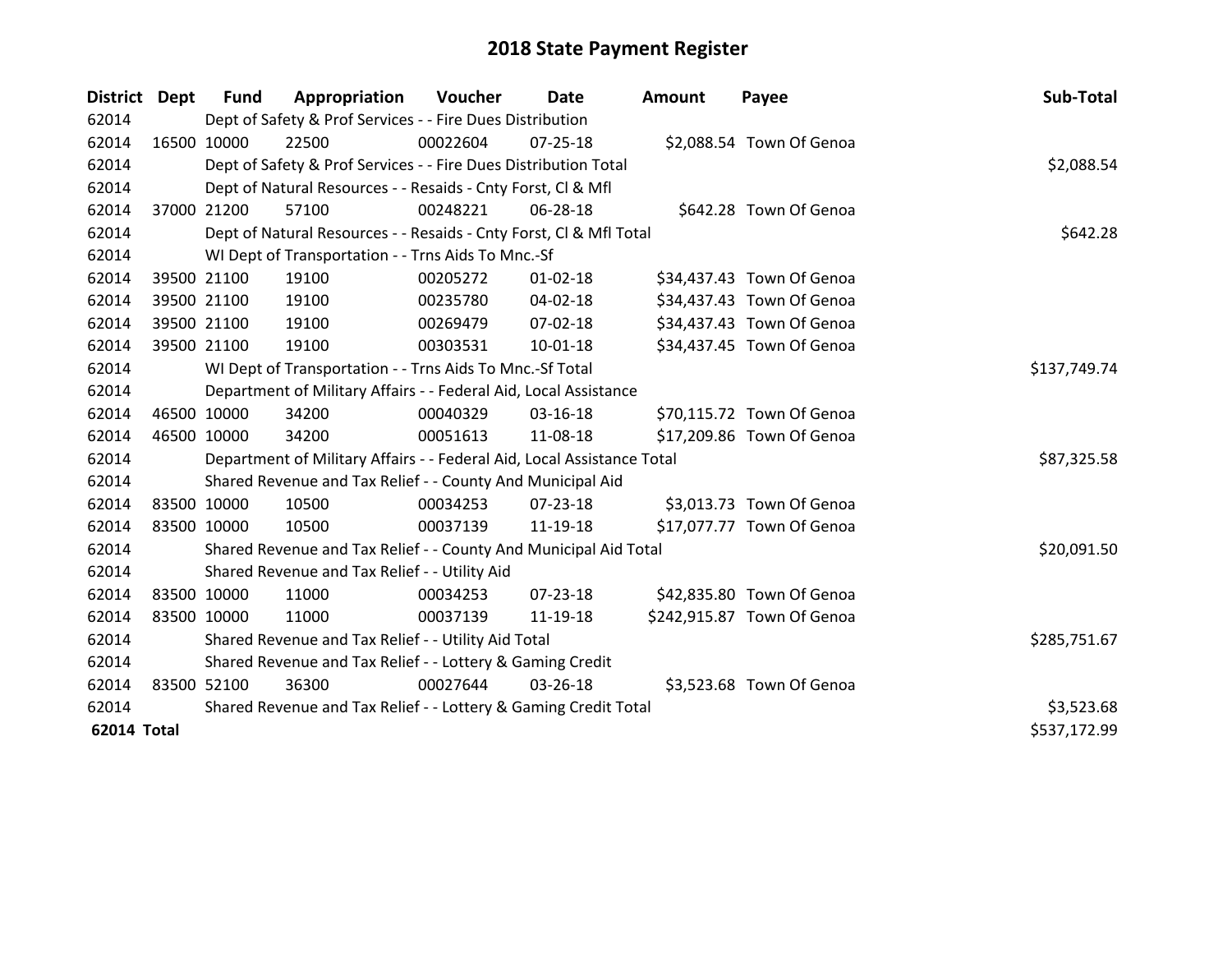| District Dept      | <b>Fund</b> | Appropriation                                                          | Voucher  | <b>Date</b>    | <b>Amount</b> | Payee                         | Sub-Total    |
|--------------------|-------------|------------------------------------------------------------------------|----------|----------------|---------------|-------------------------------|--------------|
| 62016              |             | Dept of Safety & Prof Services - - Fire Dues Distribution              |          |                |               |                               |              |
| 62016              | 16500 10000 | 22500                                                                  | 00022605 | $07 - 25 - 18$ |               | \$1,485.03 Town Of Greenwood  |              |
| 62016              |             | Dept of Safety & Prof Services - - Fire Dues Distribution Total        |          |                |               |                               | \$1,485.03   |
| 62016              |             | Dept of Natural Resources - - Resaids - Cnty Forst, Cl & Mfl           |          |                |               |                               |              |
| 62016              | 37000 21200 | 57100                                                                  | 00248222 | 06-28-18       |               | \$708.00 Town Of Greenwood    |              |
| 62016              |             | Dept of Natural Resources - - Resaids - Cnty Forst, Cl & Mfl Total     |          |                |               |                               | \$708.00     |
| 62016              |             | WI Dept of Transportation - - Trns Aids To Mnc.-Sf                     |          |                |               |                               |              |
| 62016              | 39500 21100 | 19100                                                                  | 00205273 | $01 - 02 - 18$ |               | \$22,546.18 Town Of Greenwood |              |
| 62016              | 39500 21100 | 19100                                                                  | 00235781 | 04-02-18       |               | \$22,546.18 Town Of Greenwood |              |
| 62016              | 39500 21100 | 19100                                                                  | 00269480 | 07-02-18       |               | \$22,546.18 Town Of Greenwood |              |
| 62016              | 39500 21100 | 19100                                                                  | 00303532 | $10 - 01 - 18$ |               | \$22,546.21 Town Of Greenwood |              |
| 62016              |             | WI Dept of Transportation - - Trns Aids To Mnc.-Sf Total               |          | \$90,184.75    |               |                               |              |
| 62016              |             | Department of Military Affairs - - Disaster Recovery Aid               |          |                |               |                               |              |
| 62016              | 46500 10000 | 30500                                                                  | 00050820 | $10-24-18$     |               | \$429.56 Town Of Greenwood    |              |
| 62016              | 46500 10000 | 30500                                                                  | 00051352 | 11-02-18       |               | \$587.63 Town Of Greenwood    |              |
| 62016              |             | Department of Military Affairs - - Disaster Recovery Aid Total         |          |                |               |                               | \$1,017.19   |
| 62016              |             | Department of Military Affairs - - Federal Aid, Local Assistance       |          |                |               |                               |              |
| 62016              | 46500 10000 | 34200                                                                  | 00050820 | $10-24-18$     |               | \$2,577.32 Town Of Greenwood  |              |
| 62016              | 46500 10000 | 34200                                                                  | 00051352 | 11-02-18       |               | \$3,525.78 Town Of Greenwood  |              |
| 62016              |             | Department of Military Affairs - - Federal Aid, Local Assistance Total |          |                |               |                               | \$6,103.10   |
| 62016              |             | Shared Revenue and Tax Relief - - County And Municipal Aid             |          |                |               |                               |              |
| 62016              | 83500 10000 | 10500                                                                  | 00034254 | $07 - 23 - 18$ |               | \$5,287.45 Town Of Greenwood  |              |
| 62016              | 83500 10000 | 10500                                                                  | 00037140 | 11-19-18       |               | \$29,962.24 Town Of Greenwood |              |
| 62016              |             | Shared Revenue and Tax Relief - - County And Municipal Aid Total       |          |                |               |                               | \$35,249.69  |
| 62016              |             | Shared Revenue and Tax Relief - - Exempt Computer Aid                  |          |                |               |                               |              |
| 62016              | 83500 10000 | 10900                                                                  | 00031418 | $07 - 23 - 18$ |               | \$2.03 Town Of Greenwood      |              |
| 62016              |             | Shared Revenue and Tax Relief - - Exempt Computer Aid Total            |          |                |               |                               | \$2.03       |
| 62016              |             | Shared Revenue and Tax Relief - - Utility Aid                          |          |                |               |                               |              |
| 62016              | 83500 10000 | 11000                                                                  | 00034254 | 07-23-18       |               | \$54.96 Town Of Greenwood     |              |
| 62016              | 83500 10000 | 11000                                                                  | 00037140 | 11-19-18       |               | \$390.84 Town Of Greenwood    |              |
| 62016              |             | Shared Revenue and Tax Relief - - Utility Aid Total                    |          |                |               |                               | \$445.80     |
| <b>62016 Total</b> |             |                                                                        |          |                |               |                               | \$135,195.59 |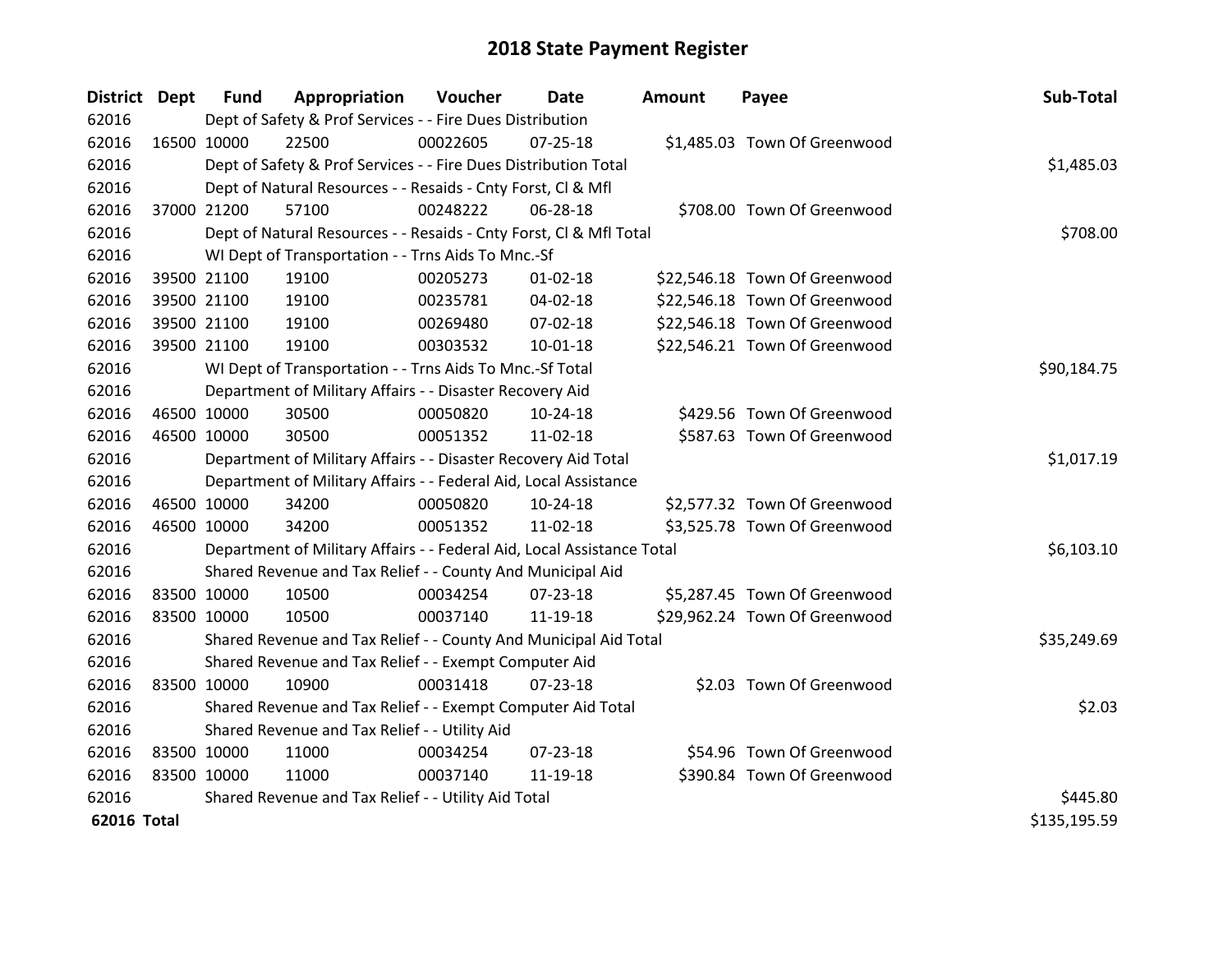| District Dept      |             | <b>Fund</b> | Appropriation                                                          | Voucher  | Date           | <b>Amount</b> | Payee                       | Sub-Total    |
|--------------------|-------------|-------------|------------------------------------------------------------------------|----------|----------------|---------------|-----------------------------|--------------|
| 62018              |             |             | Dept of Safety & Prof Services - - Fire Dues Distribution              |          |                |               |                             |              |
| 62018              | 16500 10000 |             | 22500                                                                  | 00022606 | 07-24-18       |               | \$3,092.55 Town Of Hamburg  |              |
| 62018              |             |             | Dept of Safety & Prof Services - - Fire Dues Distribution Total        |          |                |               |                             | \$3,092.55   |
| 62018              |             |             | Dept of Natural Resources - - Aids In Lieu Of Taxes - Gener            |          |                |               |                             |              |
| 62018              |             | 37000 10000 | 50300                                                                  | 00212564 | 02-06-18       |               | \$736.39 Town Of Hamburg    |              |
| 62018              |             |             | Dept of Natural Resources - - Aids In Lieu Of Taxes - Gener Total      |          |                |               |                             | \$736.39     |
| 62018              |             |             | Dept of Natural Resources - - Resaids - Cnty Forst, CI & Mfl           |          |                |               |                             |              |
| 62018              |             | 37000 21200 | 57100                                                                  | 00248223 | 06-28-18       |               | \$937.41 Town Of Hamburg    |              |
| 62018              |             |             | Dept of Natural Resources - - Resaids - Cnty Forst, CI & Mfl Total     |          |                |               |                             | \$937.41     |
| 62018              |             |             | WI Dept of Transportation - - Trns Aids To Mnc.-Sf                     |          |                |               |                             |              |
| 62018              |             | 39500 21100 | 19100                                                                  | 00205274 | $01 - 02 - 18$ |               | \$25,747.44 Town Of Hamburg |              |
| 62018              |             | 39500 21100 | 19100                                                                  | 00235782 | 04-02-18       |               | \$25,747.44 Town Of Hamburg |              |
| 62018              |             | 39500 21100 | 19100                                                                  | 00269481 | 07-02-18       |               | \$25,747.44 Town Of Hamburg |              |
| 62018              |             | 39500 21100 | 19100                                                                  | 00303533 | $10 - 01 - 18$ |               | \$25,747.47 Town Of Hamburg |              |
| 62018              |             |             | WI Dept of Transportation - - Trns Aids To Mnc.-Sf Total               |          |                |               |                             | \$102,989.79 |
| 62018              |             |             | Department of Military Affairs - - Federal Aid, Local Assistance       |          |                |               |                             |              |
| 62018              | 46500 10000 |             | 34200                                                                  | 00049040 | 09-14-18       |               | \$19,755.28 Town Of Hamburg |              |
| 62018              |             |             | Department of Military Affairs - - Federal Aid, Local Assistance Total |          |                |               |                             | \$19,755.28  |
| 62018              |             |             | Shared Revenue and Tax Relief - - County And Municipal Aid             |          |                |               |                             |              |
| 62018              | 83500 10000 |             | 10500                                                                  | 00034255 | $07 - 23 - 18$ |               | \$6,586.52 Town Of Hamburg  |              |
| 62018              | 83500 10000 |             | 10500                                                                  | 00037141 | 11-19-18       |               | \$37,323.59 Town Of Hamburg |              |
| 62018              |             |             | Shared Revenue and Tax Relief - - County And Municipal Aid Total       |          |                |               |                             | \$43,910.11  |
| 62018              |             |             | Shared Revenue and Tax Relief - - Exempt Computer Aid                  |          |                |               |                             |              |
| 62018              | 83500 10000 |             | 10900                                                                  | 00031419 | $07 - 23 - 18$ |               | \$2.03 Town Of Hamburg      |              |
| 62018              |             |             | Shared Revenue and Tax Relief - - Exempt Computer Aid Total            |          |                |               |                             | \$2.03       |
| 62018              |             |             | Shared Revenue and Tax Relief - - Utility Aid                          |          |                |               |                             |              |
| 62018              | 83500 10000 |             | 11000                                                                  | 00034255 | 07-23-18       |               | \$78.58 Town Of Hamburg     |              |
| 62018              | 83500 10000 |             | 11000                                                                  | 00037141 | 11-19-18       |               | \$467.58 Town Of Hamburg    |              |
| 62018              |             |             | Shared Revenue and Tax Relief - - Utility Aid Total                    |          |                |               |                             | \$546.16     |
| <b>62018 Total</b> |             |             |                                                                        |          |                |               |                             | \$171,969.72 |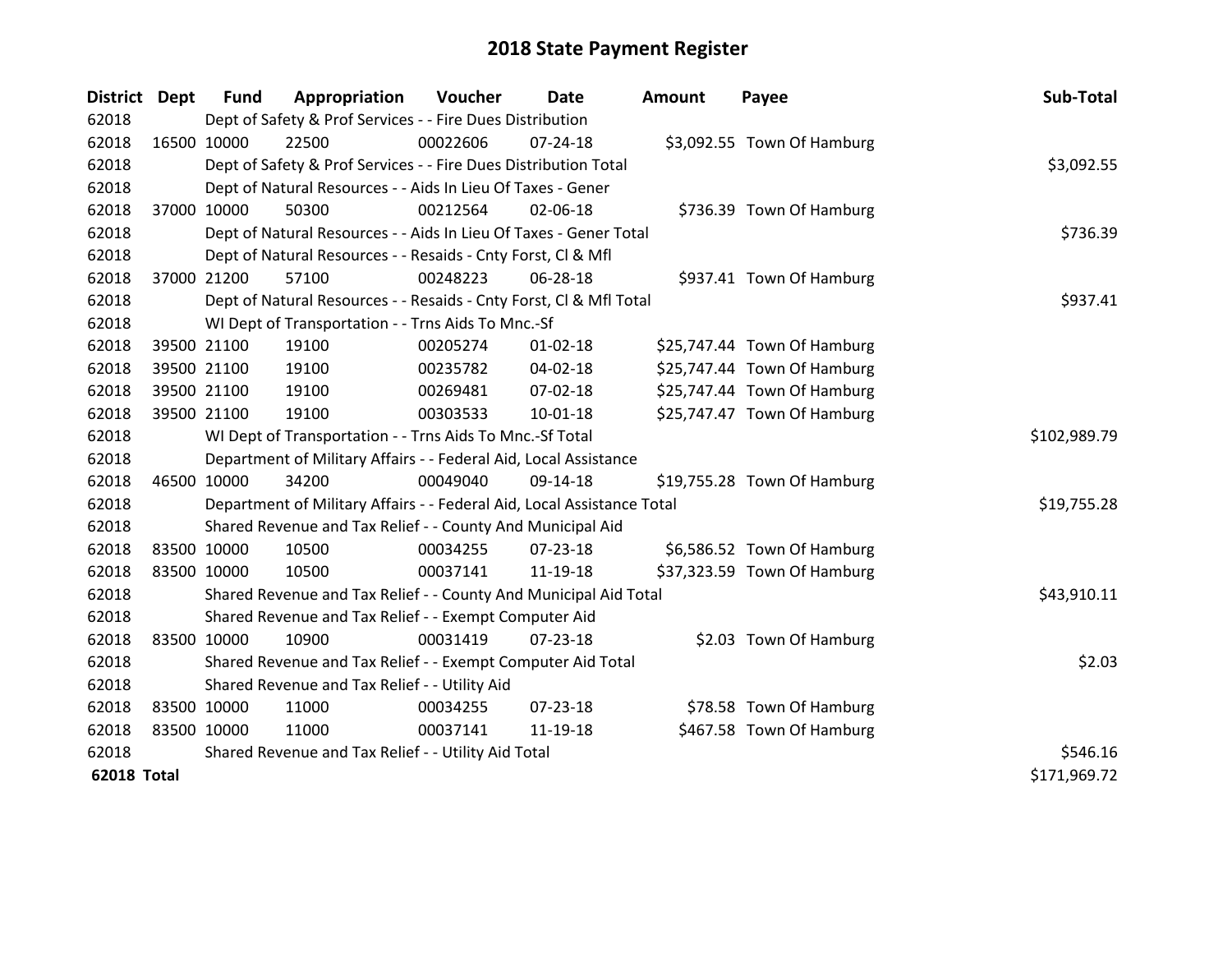| District Dept |       | Fund        | Appropriation                                                      | Voucher  | Date           | <b>Amount</b> | Payee                       | Sub-Total    |
|---------------|-------|-------------|--------------------------------------------------------------------|----------|----------------|---------------|-----------------------------|--------------|
| 62020         |       |             | Dept of Safety & Prof Services - - Fire Dues Distribution          |          |                |               |                             |              |
| 62020         |       | 16500 10000 | 22500                                                              | 00022607 | $07 - 25 - 18$ |               | \$2,146.06 Town Of Harmony  |              |
| 62020         |       |             | Dept of Safety & Prof Services - - Fire Dues Distribution Total    |          |                |               |                             | \$2,146.06   |
| 62020         |       |             | Dept of Natural Resources - - Aids In Lieu Of Taxes - Gener        |          |                |               |                             |              |
| 62020         |       | 37000 10000 | 50300                                                              | 00212565 | 02-06-18       |               | \$1,614.71 Town Of Harmony  |              |
| 62020         |       | 37000 10000 | 50300                                                              | 00212566 | 02-06-18       |               | \$3,339.24 Town Of Harmony  |              |
| 62020         | 37000 | 10000       | 50300                                                              | 00230017 | 04-20-18       |               | \$20.01 Town Of Harmony     |              |
| 62020         |       |             | Dept of Natural Resources - - Aids In Lieu Of Taxes - Gener Total  |          | \$4,973.96     |               |                             |              |
| 62020         |       |             | Dept of Natural Resources - - Resaids - Cnty Forst, CI & Mfl       |          |                |               |                             |              |
| 62020         |       | 37000 21200 | 57100                                                              | 00248224 | 06-28-18       |               | \$1,414.32 Town Of Harmony  |              |
| 62020         |       |             | Dept of Natural Resources - - Resaids - Cnty Forst, CI & Mfl Total |          |                |               |                             | \$1,414.32   |
| 62020         |       |             | WI Dept of Transportation - - Trns Aids To Mnc.-Sf                 |          |                |               |                             |              |
| 62020         |       | 39500 21100 | 19100                                                              | 00205275 | $01 - 02 - 18$ |               | \$31,218.25 Town Of Harmony |              |
| 62020         |       | 39500 21100 | 19100                                                              | 00235783 | $04 - 02 - 18$ |               | \$31,218.25 Town Of Harmony |              |
| 62020         |       | 39500 21100 | 19100                                                              | 00269482 | $07 - 02 - 18$ |               | \$31,218.25 Town Of Harmony |              |
| 62020         |       | 39500 21100 | 19100                                                              | 00303534 | $10 - 01 - 18$ |               | \$31,218.28 Town Of Harmony |              |
| 62020         |       |             | WI Dept of Transportation - - Trns Aids To Mnc.-Sf Total           |          |                |               |                             | \$124,873.03 |
| 62020         |       |             | Shared Revenue and Tax Relief - - County And Municipal Aid         |          |                |               |                             |              |
| 62020         |       | 83500 10000 | 10500                                                              | 00034256 | $07 - 23 - 18$ |               | \$4,823.11 Town Of Harmony  |              |
| 62020         |       | 83500 10000 | 10500                                                              | 00037142 | 11-19-18       |               | \$27,330.98 Town Of Harmony |              |
| 62020         |       |             | Shared Revenue and Tax Relief - - County And Municipal Aid Total   |          |                |               |                             | \$32,154.09  |
| 62020         |       |             | Shared Revenue and Tax Relief - - Exempt Computer Aid              |          |                |               |                             |              |
| 62020         |       | 83500 10000 | 10900                                                              | 00031420 | 07-23-18       |               | \$38.56 Town Of Harmony     |              |
| 62020         |       |             | Shared Revenue and Tax Relief - - Exempt Computer Aid Total        |          |                |               |                             | \$38.56      |
| 62020 Total   |       |             |                                                                    |          |                |               |                             | \$165,600.02 |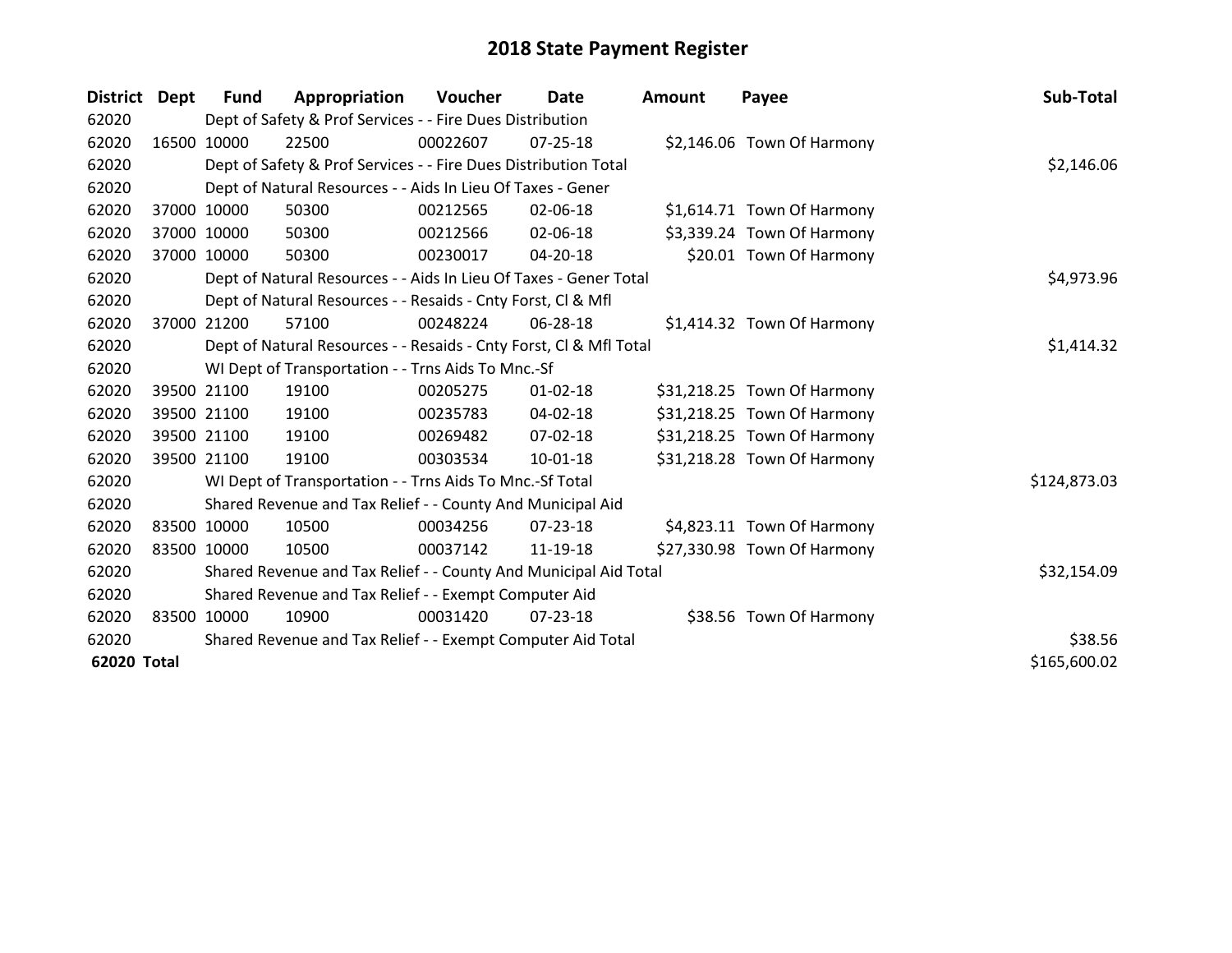| District Dept | <b>Fund</b> | Appropriation                                                          | Voucher  | <b>Date</b>    | <b>Amount</b> | Payee                         | Sub-Total   |
|---------------|-------------|------------------------------------------------------------------------|----------|----------------|---------------|-------------------------------|-------------|
| 62022         |             | Dept of Safety & Prof Services - - Fire Dues Distribution              |          |                |               |                               |             |
| 62022         | 16500 10000 | 22500                                                                  | 00022608 | 07-25-18       |               | \$2,232.28 Town Of Hillsboro  |             |
| 62022         |             | Dept of Safety & Prof Services - - Fire Dues Distribution Total        |          |                |               |                               | \$2,232.28  |
| 62022         |             | Dept of Natural Resources - - Aids In Lieu Of Taxes - Gener            |          |                |               |                               |             |
| 62022         | 37000 10000 | 50300                                                                  | 00230022 | 04-20-18       |               | \$14.11 Town Of Hillsboro     |             |
| 62022         |             | Dept of Natural Resources - - Aids In Lieu Of Taxes - Gener Total      |          |                |               |                               | \$14.11     |
| 62022         |             | Dept of Natural Resources - - Resaids - Cnty Forst, Cl & Mfl           |          |                |               |                               |             |
| 62022         | 37000 21200 | 57100                                                                  | 00248225 | 06-28-18       |               | \$364.56 Town Of Hillsboro    |             |
| 62022         |             | Dept of Natural Resources - - Resaids - Cnty Forst, Cl & Mfl Total     |          |                |               |                               | \$364.56    |
| 62022         |             | WI Dept of Transportation - - Trns Aids To Mnc.-Sf                     |          |                |               |                               |             |
| 62022         | 39500 21100 | 19100                                                                  | 00205276 | $01 - 02 - 18$ |               | \$24,917.27 Town Of Hillsboro |             |
| 62022         | 39500 21100 | 19100                                                                  | 00235784 | 04-02-18       |               | \$24,917.27 Town Of Hillsboro |             |
| 62022         | 39500 21100 | 19100                                                                  | 00269483 | 07-02-18       |               | \$24,917.27 Town Of Hillsboro |             |
| 62022         | 39500 21100 | 19100                                                                  | 00303535 | 10-01-18       |               | \$24,917.27 Town Of Hillsboro |             |
| 62022         |             | WI Dept of Transportation - - Trns Aids To Mnc.-Sf Total               |          |                |               |                               | \$99,669.08 |
| 62022         |             | Department of Military Affairs - - Disaster Recovery Aid               |          |                |               |                               |             |
| 62022         | 46500 10000 | 30500                                                                  | 00047244 | 08-03-18       |               | \$941.88 Town Of Hillsboro    |             |
| 62022         |             | Department of Military Affairs - - Disaster Recovery Aid Total         |          |                |               |                               | \$941.88    |
| 62022         |             | Department of Military Affairs - - Federal Aid, Local Assistance       |          |                |               |                               |             |
| 62022         | 46500 10000 | 34200                                                                  | 00047244 | 08-03-18       |               | \$5,651.27 Town Of Hillsboro  |             |
| 62022         |             | Department of Military Affairs - - Federal Aid, Local Assistance Total |          |                |               |                               | \$5,651.27  |
| 62022         |             | Shared Revenue and Tax Relief - - County And Municipal Aid             |          |                |               |                               |             |
| 62022         | 83500 10000 | 10500                                                                  | 00034257 | $07 - 23 - 18$ |               | \$8,475.78 Town Of Hillsboro  |             |
| 62022         | 83500 10000 | 10500                                                                  | 00037143 | 11-19-18       |               | \$48,029.43 Town Of Hillsboro |             |
| 62022         |             | Shared Revenue and Tax Relief - - County And Municipal Aid Total       |          |                |               |                               | \$56,505.21 |
| 62022         |             | Shared Revenue and Tax Relief - - Exempt Computer Aid                  |          |                |               |                               |             |
| 62022         | 83500 10000 | 10900                                                                  | 00031421 | $07 - 23 - 18$ |               | \$520.54 Town Of Hillsboro    |             |
| 62022         |             | Shared Revenue and Tax Relief - - Exempt Computer Aid Total            |          |                |               |                               | \$520.54    |
| 62022         |             | Shared Revenue and Tax Relief - - Utility Aid                          |          |                |               |                               |             |
| 62022         | 83500 10000 | 11000                                                                  | 00034257 | $07 - 23 - 18$ |               | \$137.03 Town Of Hillsboro    |             |
| 62022         | 83500 10000 | 11000                                                                  | 00037143 | 11-19-18       |               | \$628.46 Town Of Hillsboro    |             |
| 62022         |             | Shared Revenue and Tax Relief - - Utility Aid Total                    |          |                |               |                               | \$765.49    |
| 62022         |             | Shared Revenue and Tax Relief - - Lottery & Gaming Credit              |          |                |               |                               |             |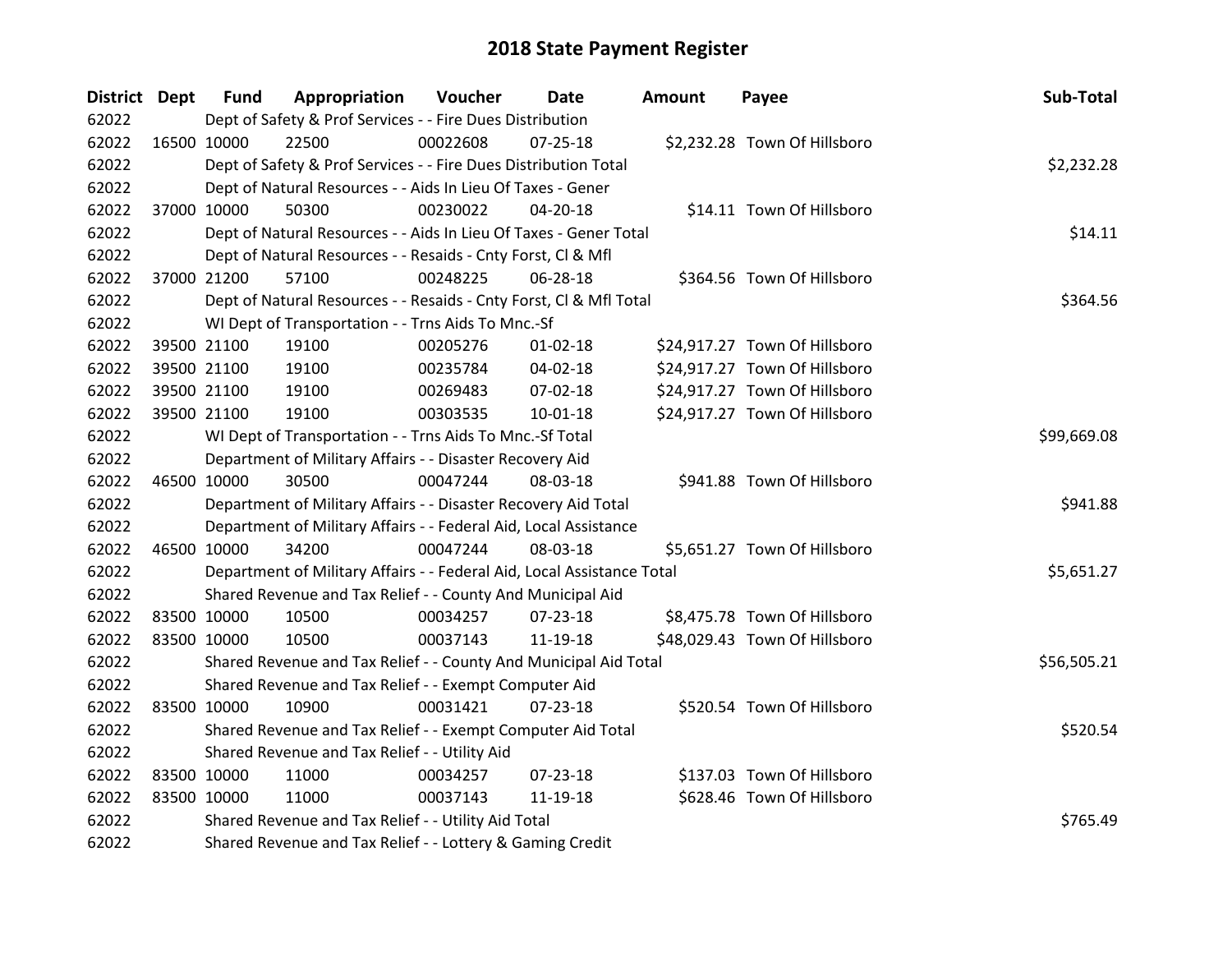| District Dept                                                            |  | Fund        | Appropriation | Voucher  | Date     | Amount | Pavee                        | Sub-Total    |
|--------------------------------------------------------------------------|--|-------------|---------------|----------|----------|--------|------------------------------|--------------|
| 62022                                                                    |  | 83500 52100 | 36300         | 00027645 | 03-26-18 |        | \$1,030.19 Town Of Hillsboro |              |
| 62022<br>Shared Revenue and Tax Relief - - Lottery & Gaming Credit Total |  |             |               |          |          |        |                              | \$1,030.19   |
| 62022 Total                                                              |  |             |               |          |          |        |                              | \$167,694.61 |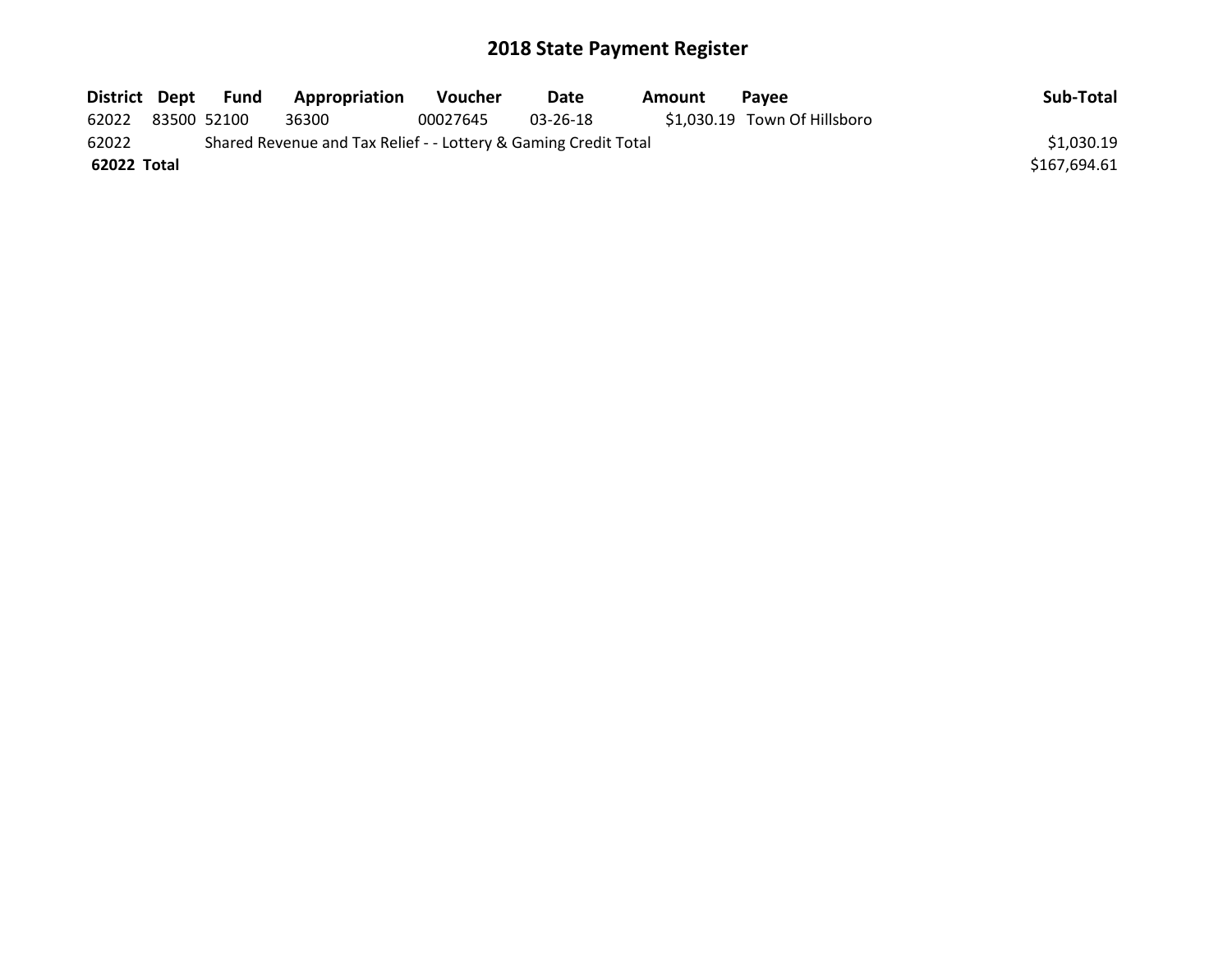| District Dept |             | <b>Fund</b> | Appropriation                                                          | Voucher  | Date           | <b>Amount</b> | Payee                         | Sub-Total    |
|---------------|-------------|-------------|------------------------------------------------------------------------|----------|----------------|---------------|-------------------------------|--------------|
| 62024         |             |             | Dept of Safety & Prof Services - - Fire Dues Distribution              |          |                |               |                               |              |
| 62024         | 16500 10000 |             | 22500                                                                  | 00022609 | $07 - 24 - 18$ |               | \$3,361.24 Town Of Jefferson  |              |
| 62024         |             |             | Dept of Safety & Prof Services - - Fire Dues Distribution Total        |          |                |               |                               | \$3,361.24   |
| 62024         |             |             | Dept of Natural Resources - - Resaids - Cnty Forst, Cl & Mfl           |          |                |               |                               |              |
| 62024         |             | 37000 21200 | 57100                                                                  | 00248226 | 06-28-18       |               | \$971.94 Town Of Jefferson    |              |
| 62024         |             |             | Dept of Natural Resources - - Resaids - Cnty Forst, Cl & Mfl Total     |          | \$971.94       |               |                               |              |
| 62024         |             |             | WI Dept of Transportation - - Trns Aids To Mnc.-Sf                     |          |                |               |                               |              |
| 62024         |             | 39500 21100 | 19100                                                                  | 00205277 | $01 - 02 - 18$ |               | \$43,091.58 Town Of Jefferson |              |
| 62024         |             | 39500 21100 | 19100                                                                  | 00235785 | 04-02-18       |               | \$43,091.58 Town Of Jefferson |              |
| 62024         |             | 39500 21100 | 19100                                                                  | 00269484 | 07-02-18       |               | \$43,091.58 Town Of Jefferson |              |
| 62024         |             | 39500 21100 | 19100                                                                  | 00303536 | $10-01-18$     |               | \$43,091.61 Town Of Jefferson |              |
| 62024         |             |             | WI Dept of Transportation - - Trns Aids To Mnc.-Sf Total               |          |                |               |                               | \$172,366.35 |
| 62024         |             |             | Department of Military Affairs - - Disaster Recovery Aid               |          |                |               |                               |              |
| 62024         | 46500 10000 |             | 30500                                                                  | 00044902 | 06-15-18       |               | \$1,424.53 Town Of Jefferson  |              |
| 62024         |             |             | Department of Military Affairs - - Disaster Recovery Aid Total         |          |                |               |                               | \$1,424.53   |
| 62024         |             |             | Department of Military Affairs - - Federal Aid, Local Assistance       |          |                |               |                               |              |
| 62024         | 46500 10000 |             | 34200                                                                  | 00041394 | 04-06-18       |               | \$16,144.63 Town Of Jefferson |              |
| 62024         |             |             | Department of Military Affairs - - Federal Aid, Local Assistance Total |          |                |               |                               | \$16,144.63  |
| 62024         |             |             | Shared Revenue and Tax Relief - - County And Municipal Aid             |          |                |               |                               |              |
| 62024         | 83500 10000 |             | 10500                                                                  | 00034258 | $07 - 23 - 18$ |               | \$5,522.69 Town Of Jefferson  |              |
| 62024         | 83500 10000 |             | 10500                                                                  | 00037144 | 11-19-18       |               | \$31,295.23 Town Of Jefferson |              |
| 62024         |             |             | Shared Revenue and Tax Relief - - County And Municipal Aid Total       |          |                |               |                               | \$36,817.92  |
| 62024         |             |             | Shared Revenue and Tax Relief - - Exempt Computer Aid                  |          |                |               |                               |              |
| 62024         | 83500 10000 |             | 10900                                                                  | 00031422 | $07 - 23 - 18$ |               | \$13.19 Town Of Jefferson     |              |
| 62024         |             |             | Shared Revenue and Tax Relief - - Exempt Computer Aid Total            |          |                |               |                               | \$13.19      |
| 62024         |             |             | Shared Revenue and Tax Relief - - Utility Aid                          |          |                |               |                               |              |
| 62024         | 83500 10000 |             | 11000                                                                  | 00034258 | 07-23-18       |               | \$213.45 Town Of Jefferson    |              |
| 62024         | 83500 10000 |             | 11000                                                                  | 00037144 | 11-19-18       |               | \$1,257.15 Town Of Jefferson  |              |
| 62024         |             |             | Shared Revenue and Tax Relief - - Utility Aid Total                    |          |                |               |                               | \$1,470.60   |
| 62024 Total   |             |             |                                                                        |          |                |               |                               | \$232,570.40 |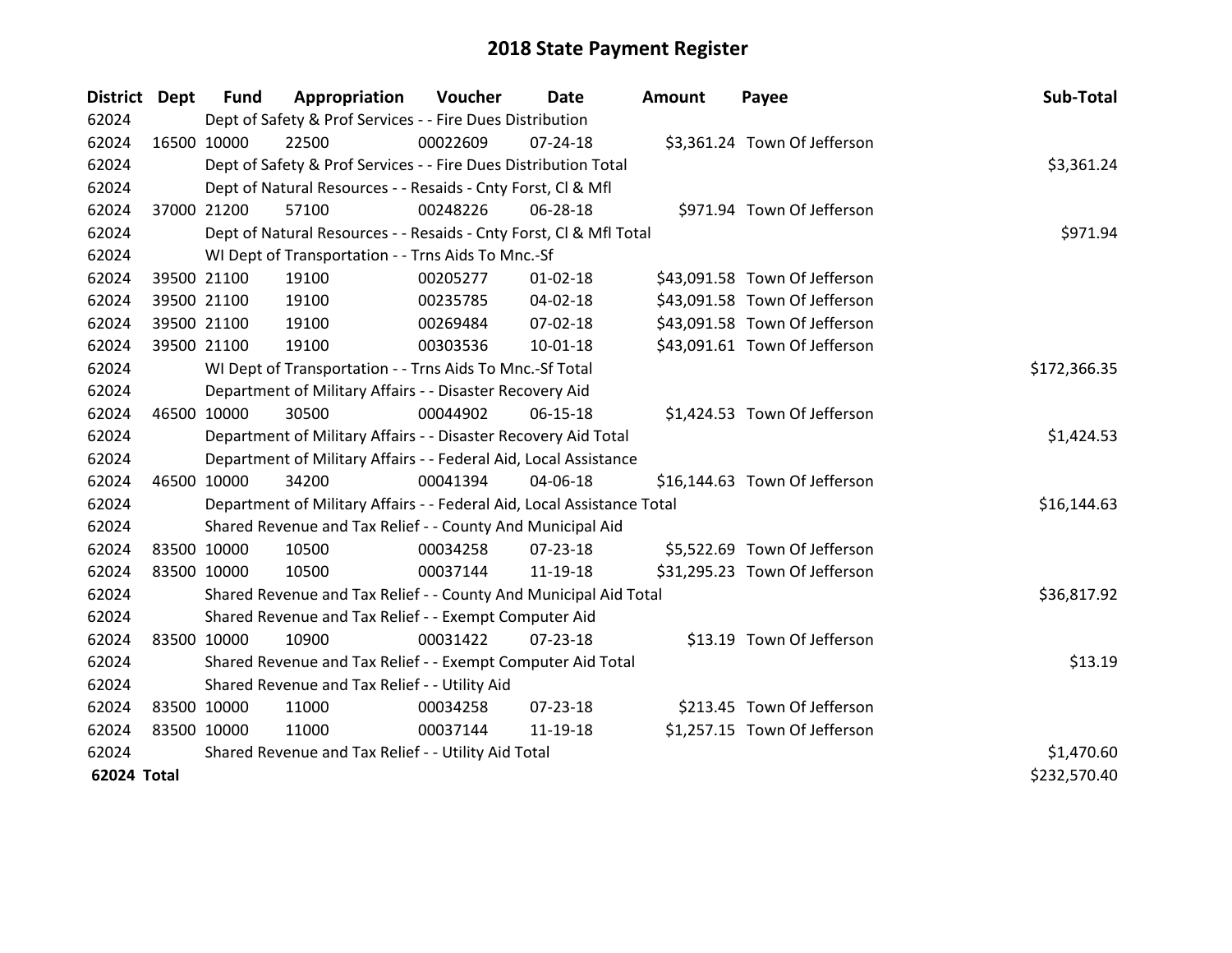| <b>District</b> | Dept  | <b>Fund</b> | Appropriation                                                      | Voucher  | Date           | <b>Amount</b> | Payee                        | Sub-Total    |
|-----------------|-------|-------------|--------------------------------------------------------------------|----------|----------------|---------------|------------------------------|--------------|
| 62026           |       |             | Dept of Safety & Prof Services - - Fire Dues Distribution          |          |                |               |                              |              |
| 62026           |       | 16500 10000 | 22500                                                              | 00022610 | $07 - 25 - 18$ |               | \$1,439.68 Town Of Kickapoo  |              |
| 62026           |       |             | Dept of Safety & Prof Services - - Fire Dues Distribution Total    |          |                |               |                              | \$1,439.68   |
| 62026           |       |             | Dept of Natural Resources - - Aids In Lieu Of Taxes - Gener        |          |                |               |                              |              |
| 62026           | 37000 | 10000       | 50300                                                              | 00212570 | 02-06-18       |               | \$758.38 Town Of Kickapoo    |              |
| 62026           |       |             | Dept of Natural Resources - - Aids In Lieu Of Taxes - Gener Total  |          |                |               |                              | \$758.38     |
| 62026           |       |             | Dept of Natural Resources - - Resaids - Cnty Forst, CI & Mfl       |          |                |               |                              |              |
| 62026           | 37000 | 21200       | 57100                                                              | 00248227 | 06-28-18       |               | \$960.53 Town Of Kickapoo    |              |
| 62026           |       |             | Dept of Natural Resources - - Resaids - Cnty Forst, Cl & Mfl Total |          |                |               |                              | \$960.53     |
| 62026           |       |             | WI Dept of Transportation - - Trns Aids To Mnc.-Sf                 |          |                |               |                              |              |
| 62026           |       | 39500 21100 | 19100                                                              | 00205278 | $01 - 02 - 18$ |               | \$31,242.14 Town Of Kickapoo |              |
| 62026           |       | 39500 21100 | 19100                                                              | 00235786 | 04-02-18       |               | \$31,242.14 Town Of Kickapoo |              |
| 62026           |       | 39500 21100 | 19100                                                              | 00269485 | 07-02-18       |               | \$31,242.14 Town Of Kickapoo |              |
| 62026           |       | 39500 21100 | 19100                                                              | 00303537 | $10 - 01 - 18$ |               | \$31,242.17 Town Of Kickapoo |              |
| 62026           |       |             | WI Dept of Transportation - - Trns Aids To Mnc.-Sf Total           |          |                |               |                              | \$124,968.59 |
| 62026           |       |             | Shared Revenue and Tax Relief - - County And Municipal Aid         |          |                |               |                              |              |
| 62026           |       | 83500 10000 | 10500                                                              | 00034259 | 07-23-18       |               | \$4,263.92 Town Of Kickapoo  |              |
| 62026           |       | 83500 10000 | 10500                                                              | 00037145 | 11-19-18       |               | \$24,162.23 Town Of Kickapoo |              |
| 62026           |       |             | Shared Revenue and Tax Relief - - County And Municipal Aid Total   |          |                |               |                              | \$28,426.15  |
| 62026           |       |             | Shared Revenue and Tax Relief - - Exempt Computer Aid              |          |                |               |                              |              |
| 62026           |       | 83500 10000 | 10900                                                              | 00031423 | 07-23-18       |               | \$1.01 Town Of Kickapoo      |              |
| 62026           |       |             | Shared Revenue and Tax Relief - - Exempt Computer Aid Total        |          |                |               |                              | \$1.01       |
| 62026 Total     |       |             |                                                                    |          |                |               |                              | \$156,554.34 |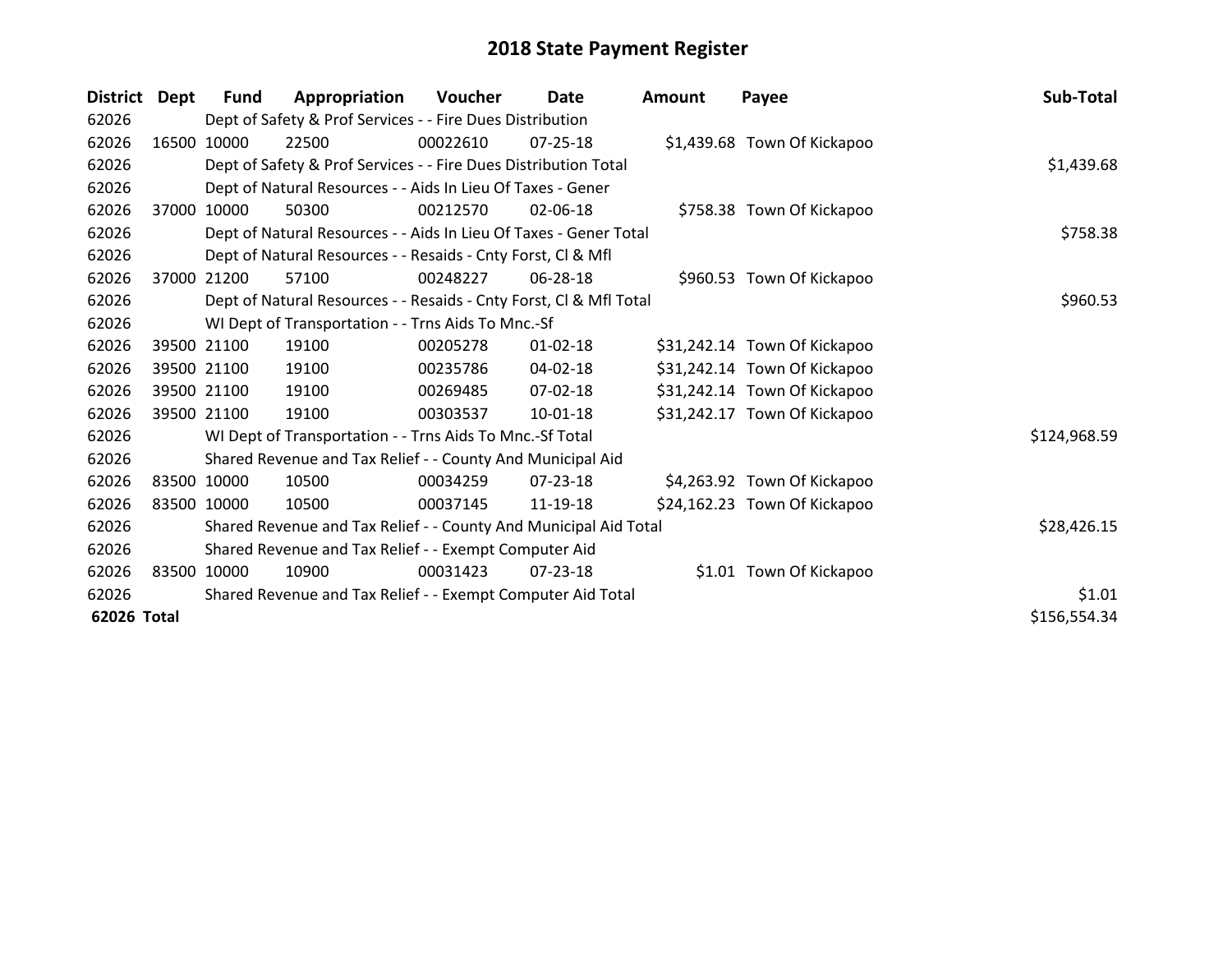| <b>District</b>    | Dept        | <b>Fund</b> | Appropriation                                                      | Voucher  | Date           | <b>Amount</b> | Payee                       | Sub-Total   |
|--------------------|-------------|-------------|--------------------------------------------------------------------|----------|----------------|---------------|-----------------------------|-------------|
| 62028              |             |             | Dept of Safety & Prof Services - - Fire Dues Distribution          |          |                |               |                             |             |
| 62028              |             | 16500 10000 | 22500                                                              | 00022611 | $07 - 24 - 18$ |               | \$1,024.29 Town Of Liberty  |             |
| 62028              |             |             | Dept of Safety & Prof Services - - Fire Dues Distribution Total    |          |                |               |                             | \$1,024.29  |
| 62028              |             |             | Dept of Natural Resources - - Aids In Lieu Of Taxes - Gener        |          |                |               |                             |             |
| 62028              |             | 37000 10000 | 50300                                                              | 00212459 | 02-06-18       |               | \$1,708.89 Town Of Liberty  |             |
| 62028              |             |             | Dept of Natural Resources - - Aids In Lieu Of Taxes - Gener Total  |          | \$1,708.89     |               |                             |             |
| 62028              |             |             | Dept of Natural Resources - - Resaids - Cnty Forst, CI & Mfl       |          |                |               |                             |             |
| 62028              |             | 37000 21200 | 57100                                                              | 00248228 | 06-28-18       |               | \$554.49 Town Of Liberty    |             |
| 62028              |             |             | Dept of Natural Resources - - Resaids - Cnty Forst, CI & Mfl Total |          |                |               |                             | \$554.49    |
| 62028              |             |             | Dept of Natural Resources - - Fin Asst For Responsible Units       |          |                |               |                             |             |
| 62028              |             | 37000 27400 | 67000                                                              | 00235307 | $05-11-18$     |               | \$666.47 Town Of Liberty    |             |
| 62028              |             |             | Dept of Natural Resources - - Fin Asst For Responsible Units Total |          |                |               |                             | \$666.47    |
| 62028              |             |             | WI Dept of Transportation - - Trns Aids To Mnc.-Sf                 |          |                |               |                             |             |
| 62028              |             | 39500 21100 | 19100                                                              | 00205279 | $01 - 02 - 18$ |               | \$11,192.46 Town Of Liberty |             |
| 62028              |             | 39500 21100 | 19100                                                              | 00235787 | 04-02-18       |               | \$11,192.46 Town Of Liberty |             |
| 62028              |             | 39500 21100 | 19100                                                              | 00269486 | 07-02-18       |               | \$11,192.46 Town Of Liberty |             |
| 62028              |             | 39500 21100 | 19100                                                              | 00303538 | 10-01-18       |               | \$11,192.48 Town Of Liberty |             |
| 62028              |             |             | WI Dept of Transportation - - Trns Aids To Mnc.-Sf Total           |          |                |               |                             | \$44,769.86 |
| 62028              |             |             | Shared Revenue and Tax Relief - - County And Municipal Aid         |          |                |               |                             |             |
| 62028              |             | 83500 10000 | 10500                                                              | 00034260 | 07-23-18       |               | \$1,730.79 Town Of Liberty  |             |
| 62028              |             | 83500 10000 | 10500                                                              | 00037146 | 11-19-18       |               | \$9,807.79 Town Of Liberty  |             |
| 62028              |             |             | Shared Revenue and Tax Relief - - County And Municipal Aid Total   |          |                |               |                             | \$11,538.58 |
| 62028              |             |             | Shared Revenue and Tax Relief - - Exempt Computer Aid              |          |                |               |                             |             |
| 62028              |             | 83500 10000 | 10900                                                              | 00031424 | $07 - 23 - 18$ |               | \$1.01 Town Of Liberty      |             |
| 62028              |             |             | Shared Revenue and Tax Relief - - Exempt Computer Aid Total        |          |                |               |                             | \$1.01      |
| 62028              |             |             | Shared Revenue and Tax Relief - - Utility Aid                      |          |                |               |                             |             |
| 62028              |             | 83500 10000 | 11000                                                              | 00034260 | 07-23-18       |               | \$59.04 Town Of Liberty     |             |
| 62028              | 83500 10000 |             | 11000                                                              | 00037146 | 11-19-18       |               | \$348.70 Town Of Liberty    |             |
| 62028              |             |             | Shared Revenue and Tax Relief - - Utility Aid Total                |          |                |               |                             | \$407.74    |
| <b>62028 Total</b> |             |             |                                                                    |          |                |               |                             | \$60,671.33 |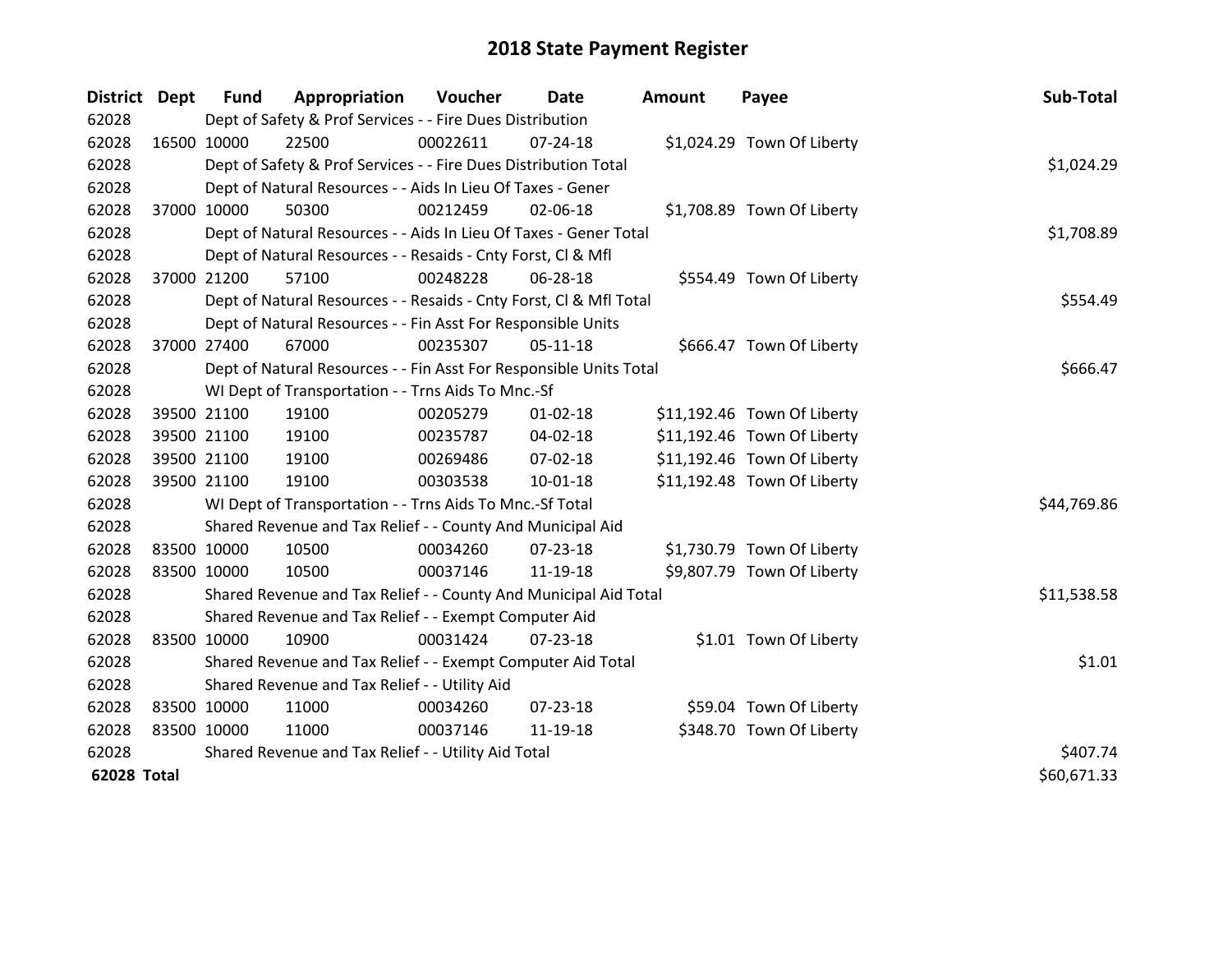| <b>District Dept</b> |             | <b>Fund</b> | Appropriation                                                          | Voucher      | Date           | Amount | Payee                      | Sub-Total    |
|----------------------|-------------|-------------|------------------------------------------------------------------------|--------------|----------------|--------|----------------------------|--------------|
| 62030                |             |             | Dept of Safety & Prof Services - - Fire Dues Distribution              |              |                |        |                            |              |
| 62030                | 16500 10000 |             | 22500                                                                  | 00022612     | $07 - 24 - 18$ |        | \$1,054.09 Town Of Stark   |              |
| 62030                |             |             | Dept of Safety & Prof Services - - Fire Dues Distribution Total        |              |                |        |                            | \$1,054.09   |
| 62030                |             |             | Dept of Natural Resources - - Resaids - Cnty Forst, Cl & Mfl           |              |                |        |                            |              |
| 62030                |             | 37000 21200 | 57100                                                                  | 00248229     | 06-28-18       |        | \$950.53 Town Of Stark     |              |
| 62030                |             |             | Dept of Natural Resources - - Resaids - Cnty Forst, CI & Mfl Total     |              | \$950.53       |        |                            |              |
| 62030                |             |             | Kickapoo Reserve Mgmt Board - - Kickapoo Valley Reserve, Aids          |              |                |        |                            |              |
| 62030                |             | 38500 21200 | 16200                                                                  | 00001676     | $01-12-18$     |        | \$158,039.27 Town Of Stark |              |
| 62030                |             |             | Kickapoo Reserve Mgmt Board - - Kickapoo Valley Reserve, Aids Total    | \$158,039.27 |                |        |                            |              |
| 62030                |             |             | WI Dept of Transportation - - Trns Aids To Mnc.-Sf                     |              |                |        |                            |              |
| 62030                |             | 39500 21100 | 19100                                                                  | 00205280     | $01 - 02 - 18$ |        | \$22,737.30 Town Of Stark  |              |
| 62030                |             | 39500 21100 | 19100                                                                  | 00235788     | 04-02-18       |        | \$22,737.30 Town Of Stark  |              |
| 62030                |             | 39500 21100 | 19100                                                                  | 00269487     | 07-02-18       |        | \$22,737.30 Town Of Stark  |              |
| 62030                |             | 39500 21100 | 19100                                                                  | 00303539     | 10-01-18       |        | \$22,737.33 Town Of Stark  |              |
| 62030                |             |             | WI Dept of Transportation - - Trns Aids To Mnc.-Sf Total               | \$90,949.23  |                |        |                            |              |
| 62030                |             |             | Department of Military Affairs - - Disaster Recovery Aid               |              |                |        |                            |              |
| 62030                | 46500 10000 |             | 30500                                                                  | 00044906     | 06-15-18       |        | \$5,178.07 Town Of Stark   |              |
| 62030                |             |             | Department of Military Affairs - - Disaster Recovery Aid Total         |              |                |        |                            | \$5,178.07   |
| 62030                |             |             | Department of Military Affairs - - Federal Aid, Local Assistance       |              |                |        |                            |              |
| 62030                |             | 46500 10000 | 34200                                                                  | 00041610     | $04 - 12 - 18$ |        | \$31,068.38 Town Of Stark  |              |
| 62030                |             |             | Department of Military Affairs - - Federal Aid, Local Assistance Total |              |                |        |                            | \$31,068.38  |
| 62030                |             |             | Department of Revenue - - Payments For Municipal Svcs                  |              |                |        |                            |              |
| 62030                |             | 56600 10000 | 50100                                                                  | 00026936     | $01 - 31 - 18$ |        | \$1,109.21 Town Of Stark   |              |
| 62030                |             |             | Department of Revenue - - Payments For Municipal Svcs Total            |              |                |        |                            | \$1,109.21   |
| 62030                |             |             | Shared Revenue and Tax Relief - - County And Municipal Aid             |              |                |        |                            |              |
| 62030                | 83500 10000 |             | 10500                                                                  | 00034261     | 07-23-18       |        | \$3,425.31 Town Of Stark   |              |
| 62030                | 83500 10000 |             | 10500                                                                  | 00037147     | 11-19-18       |        | \$19,410.07 Town Of Stark  |              |
| 62030                |             |             | Shared Revenue and Tax Relief - - County And Municipal Aid Total       |              |                |        |                            | \$22,835.38  |
| 62030                |             |             | Shared Revenue and Tax Relief - - Utility Aid                          |              |                |        |                            |              |
| 62030                | 83500 10000 |             | 11000                                                                  | 00034261     | $07 - 23 - 18$ |        | \$38.20 Town Of Stark      |              |
| 62030                | 83500 10000 |             | 11000                                                                  | 00037147     | 11-19-18       |        | \$224.93 Town Of Stark     |              |
| 62030                |             |             | Shared Revenue and Tax Relief - - Utility Aid Total                    |              |                |        |                            | \$263.13     |
| 62030 Total          |             |             |                                                                        |              |                |        |                            | \$311,447.29 |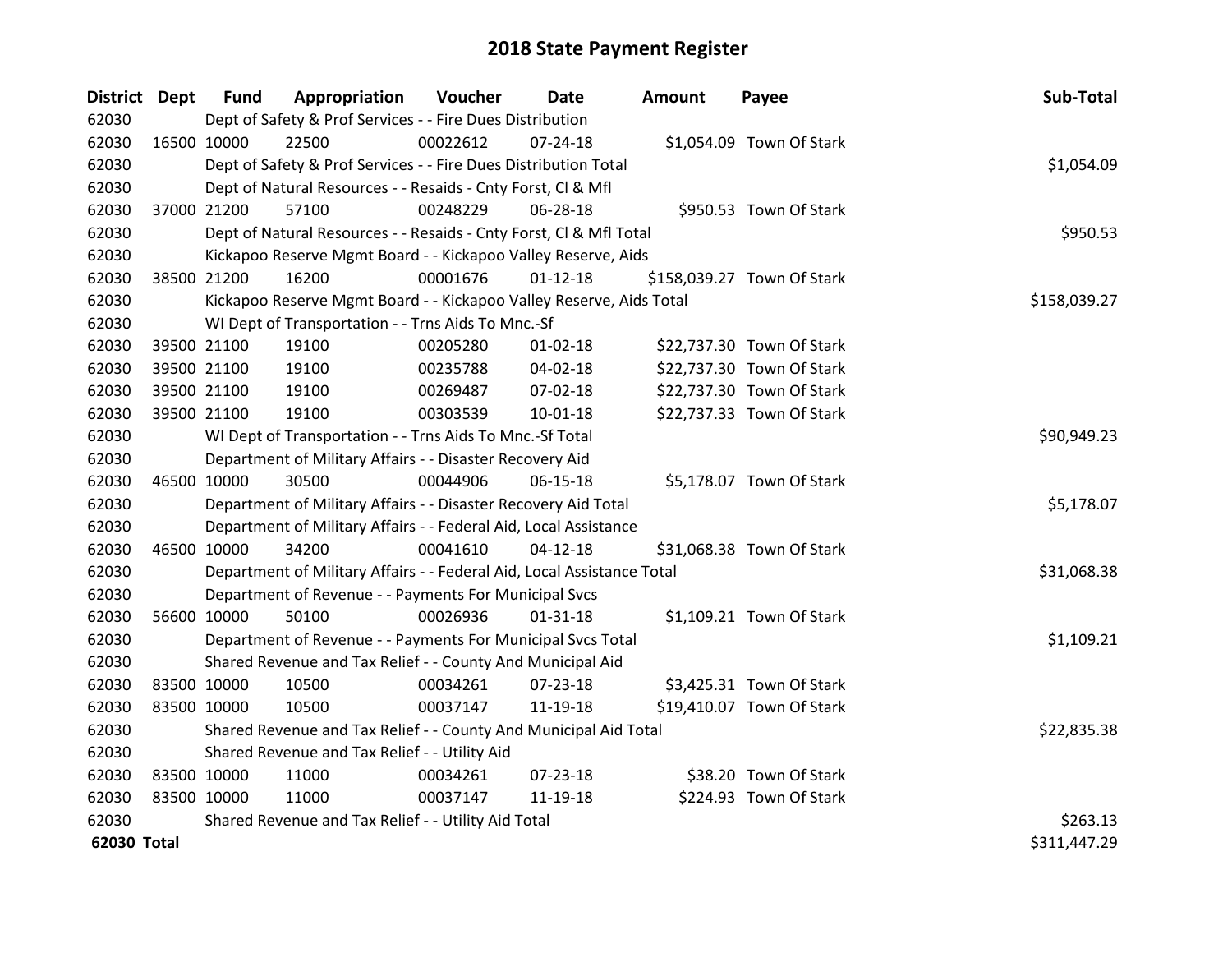| District Dept |             | <b>Fund</b> | Appropriation                                                          | Voucher  | <b>Date</b>    | Amount | Payee                          | Sub-Total    |
|---------------|-------------|-------------|------------------------------------------------------------------------|----------|----------------|--------|--------------------------------|--------------|
| 62032         |             |             | Dept of Safety & Prof Services - - Fire Dues Distribution              |          |                |        |                                |              |
| 62032         |             | 16500 10000 | 22500                                                                  | 00022613 | $07 - 25 - 18$ |        | \$1,619.85 Sterling, Town Of   |              |
| 62032         |             |             | Dept of Safety & Prof Services - - Fire Dues Distribution Total        |          |                |        |                                | \$1,619.85   |
| 62032         |             |             | Dept of Natural Resources - - Aids In Lieu Of Taxes - Gener            |          |                |        |                                |              |
| 62032         |             | 37000 10000 | 50300                                                                  | 00212593 | 02-06-18       |        | \$2,355.69 Sterling, Town Of   |              |
| 62032         |             | 37000 10000 | 50300                                                                  | 00230236 | $04 - 20 - 18$ |        | \$34.49 Sterling, Town Of      |              |
| 62032         |             |             | Dept of Natural Resources - - Aids In Lieu Of Taxes - Gener Total      |          |                |        |                                | \$2,390.18   |
| 62032         |             |             | Dept of Natural Resources - - Resaids - Cnty Forst, Cl & Mfl           |          |                |        |                                |              |
| 62032         |             | 37000 21200 | 57100                                                                  | 00248230 | 06-28-18       |        | \$572.27 Sterling, Town Of     |              |
| 62032         |             |             | Dept of Natural Resources - - Resaids - Cnty Forst, Cl & Mfl Total     |          |                |        |                                | \$572.27     |
| 62032         |             |             | WI Dept of Transportation - - Trns Aids To Mnc.-Sf                     |          |                |        |                                |              |
| 62032         |             | 39500 21100 | 19100                                                                  | 00205281 | $01 - 02 - 18$ |        | \$36,862.27 Sterling, Town Of  |              |
| 62032         |             | 39500 21100 | 19100                                                                  | 00235789 | 04-02-18       |        | \$36,862.27 Sterling, Town Of  |              |
| 62032         |             | 39500 21100 | 19100                                                                  | 00269488 | 07-02-18       |        | \$36,862.27 Sterling, Town Of  |              |
| 62032         |             | 39500 21100 | 19100                                                                  | 00303540 | 10-01-18       |        | \$36,862.27 Sterling, Town Of  |              |
| 62032         |             |             | WI Dept of Transportation - - Trns Aids To Mnc.-Sf Total               |          |                |        |                                | \$147,449.08 |
| 62032         |             |             | Department of Military Affairs - - Disaster Recovery Aid               |          |                |        |                                |              |
| 62032         | 46500 10000 |             | 30500                                                                  | 00050639 | 10-18-18       |        | \$41,098.54 Sterling, Town Of  |              |
| 62032         |             |             | Department of Military Affairs - - Disaster Recovery Aid Total         |          |                |        |                                | \$41,098.54  |
| 62032         |             |             | Department of Military Affairs - - Federal Aid, Local Assistance       |          |                |        |                                |              |
| 62032         |             | 46500 10000 | 34200                                                                  | 00050639 | 10-18-18       |        | \$246,591.21 Sterling, Town Of |              |
| 62032         |             |             | Department of Military Affairs - - Federal Aid, Local Assistance Total |          |                |        |                                | \$246,591.21 |
| 62032         |             |             | Shared Revenue and Tax Relief - - County And Municipal Aid             |          |                |        |                                |              |
| 62032         |             | 83500 10000 | 10500                                                                  | 00034262 | 07-23-18       |        | \$5,336.25 Sterling, Town Of   |              |
| 62032         |             | 83500 10000 | 10500                                                                  | 00037148 | 11-19-18       |        | \$30,238.75 Sterling, Town Of  |              |
| 62032         |             |             | Shared Revenue and Tax Relief - - County And Municipal Aid Total       |          |                |        |                                | \$35,575.00  |
| 62032         |             |             | Shared Revenue and Tax Relief - - Exempt Computer Aid                  |          |                |        |                                |              |
| 62032         | 83500 10000 |             | 10900                                                                  | 00031425 | $07 - 23 - 18$ |        | \$2.03 Sterling, Town Of       |              |
| 62032         |             |             | Shared Revenue and Tax Relief - - Exempt Computer Aid Total            |          |                |        |                                | \$2.03       |
| 62032         |             |             | Shared Revenue and Tax Relief - - Utility Aid                          |          |                |        |                                |              |
| 62032         | 83500 10000 |             | 11000                                                                  | 00034262 | 07-23-18       |        | \$36.22 Sterling, Town Of      |              |
| 62032         | 83500 10000 |             | 11000                                                                  | 00037148 | 11-19-18       |        | \$220.43 Sterling, Town Of     |              |
| 62032         |             |             | Shared Revenue and Tax Relief - - Utility Aid Total                    |          |                |        |                                | \$256.65     |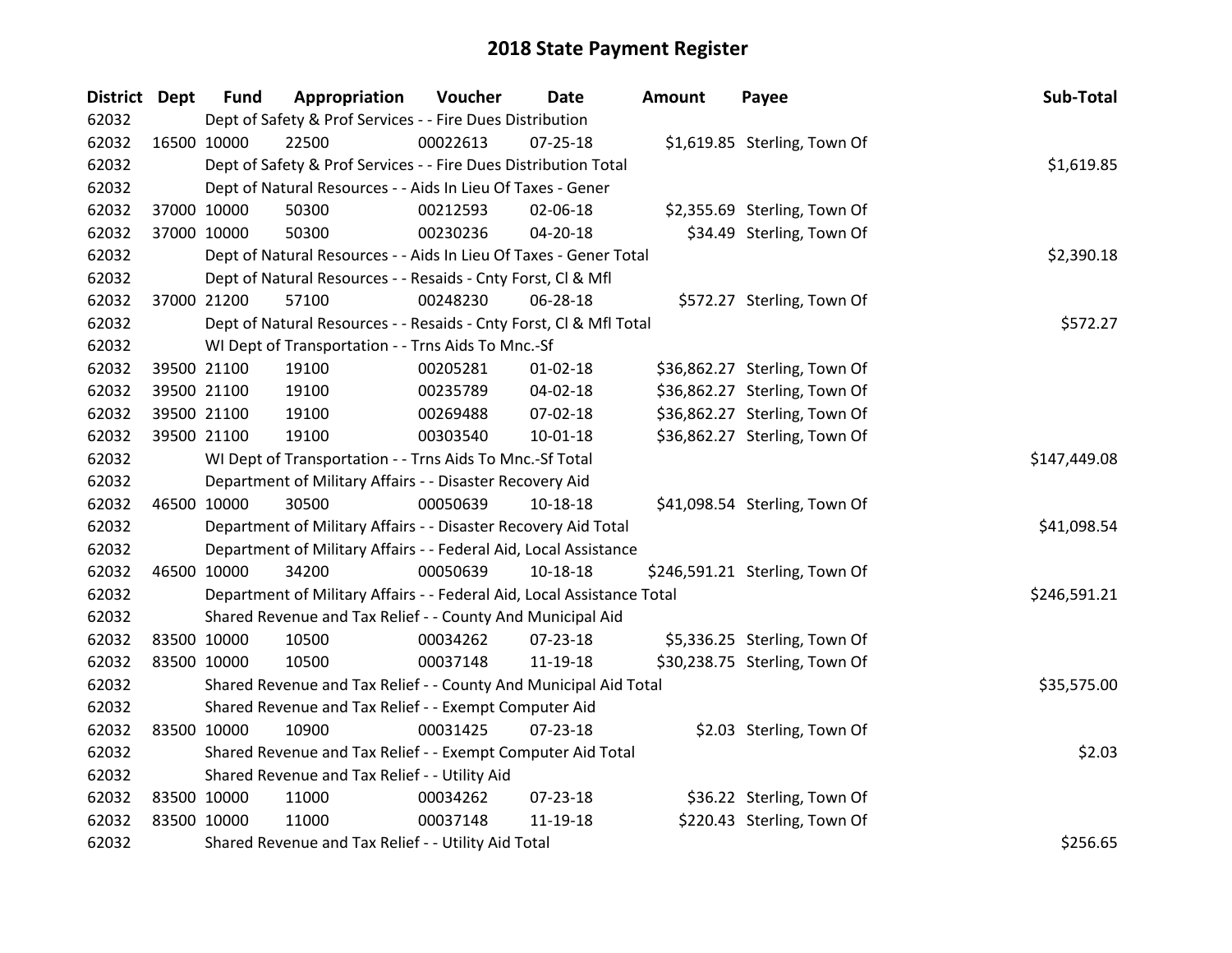|             | District Dept Fund Appropriation | <b>Noucher</b> | <b>Date</b> | Amount | Payee | Sub-Total    |
|-------------|----------------------------------|----------------|-------------|--------|-------|--------------|
| 62032 Total |                                  |                |             |        |       | \$475,554.81 |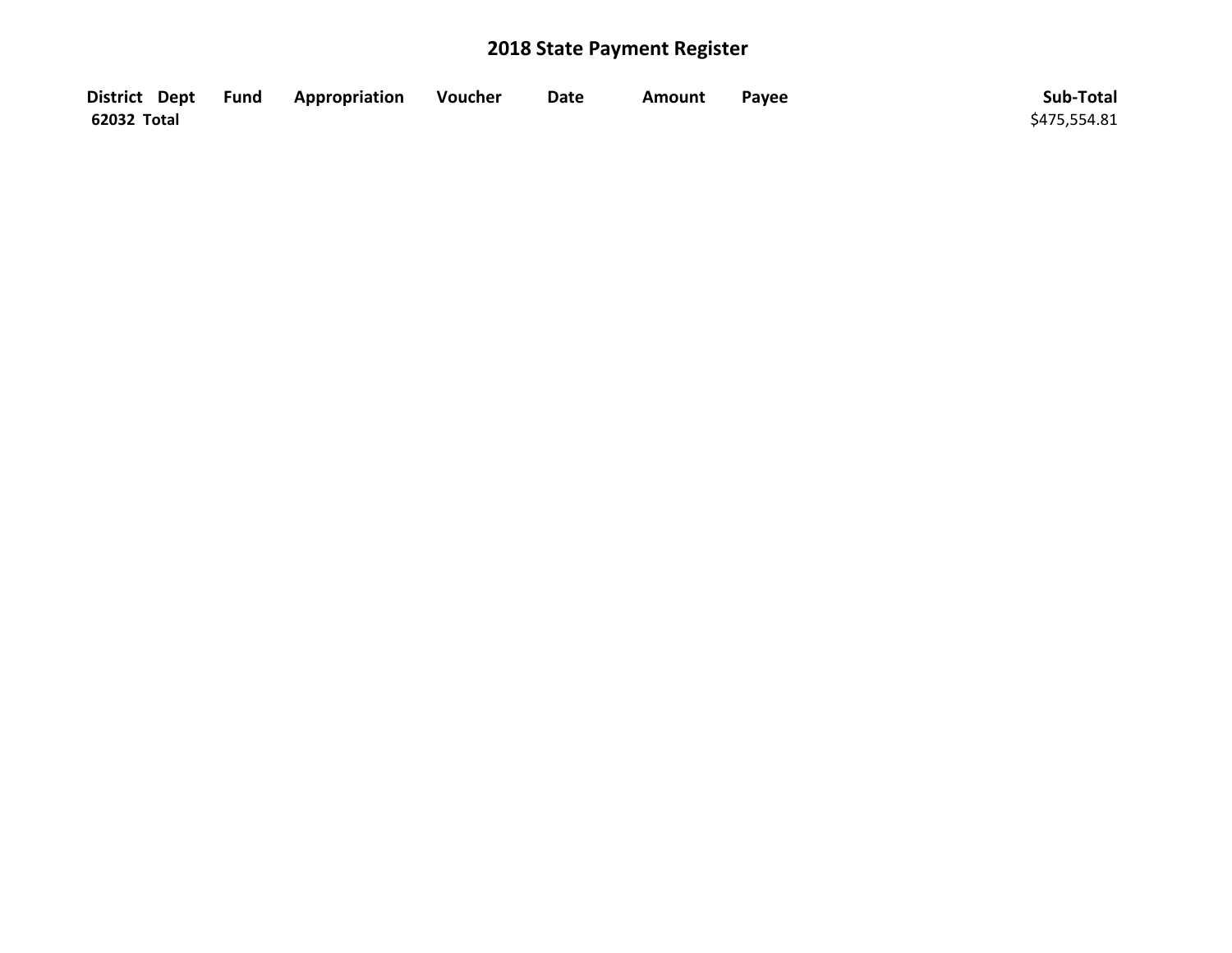| District Dept |             | <b>Fund</b> | Appropriation                                                          | <b>Voucher</b> | Date           | <b>Amount</b> | Payee                     | Sub-Total    |
|---------------|-------------|-------------|------------------------------------------------------------------------|----------------|----------------|---------------|---------------------------|--------------|
| 62034         |             |             | Dept of Safety & Prof Services - - Fire Dues Distribution              |                |                |               |                           |              |
| 62034         | 16500 10000 |             | 22500                                                                  | 00022614       | 07-25-18       |               | \$1,412.32 Town Of Union  |              |
| 62034         |             |             | Dept of Safety & Prof Services - - Fire Dues Distribution Total        |                |                |               |                           | \$1,412.32   |
| 62034         |             |             | Dept of Natural Resources - - Resaids - Cnty Forst, Cl & Mfl           |                |                |               |                           |              |
| 62034         |             | 37000 21200 | 57100                                                                  | 00248231       | 06-28-18       |               | \$704.19 Town Of Union    |              |
| 62034         |             |             | Dept of Natural Resources - - Resaids - Cnty Forst, Cl & Mfl Total     |                |                |               |                           | \$704.19     |
| 62034         |             |             | Dept of Natural Resources - - Aids In Lieu Of Taxes - Sum S            |                |                |               |                           |              |
| 62034         |             | 37000 21200 | 57900                                                                  | 00230272       | 04-20-18       |               | \$45.64 Town Of Union     |              |
| 62034         |             |             | Dept of Natural Resources - - Aids In Lieu Of Taxes - Sum S Total      |                |                |               |                           | \$45.64      |
| 62034         |             |             | WI Dept of Transportation - - Trns Aids To Mnc.-Sf                     |                |                |               |                           |              |
| 62034         |             | 39500 21100 | 19100                                                                  | 00205282       | $01 - 02 - 18$ |               | \$23,543.59 Town Of Union |              |
| 62034         |             | 39500 21100 | 19100                                                                  | 00235790       | 04-02-18       |               | \$23,543.59 Town Of Union |              |
| 62034         |             | 39500 21100 | 19100                                                                  | 00269489       | 07-02-18       |               | \$23,543.59 Town Of Union |              |
| 62034         | 39500 21100 |             | 19100                                                                  | 00303541       | 10-01-18       |               | \$23,543.61 Town Of Union |              |
| 62034         |             |             | WI Dept of Transportation - - Trns Aids To Mnc.-Sf Total               |                |                |               |                           | \$94,174.38  |
| 62034         |             |             | Department of Military Affairs - - Disaster Recovery Aid               |                |                |               |                           |              |
| 62034         |             | 46500 10000 | 30500                                                                  | 00039291       | $02 - 16 - 18$ |               | \$12,760.39 Town Of Union |              |
| 62034         |             | 46500 10000 | 30500                                                                  | 00047262       | 08-03-18       |               | \$9,218.02 Town Of Union  |              |
| 62034         |             |             | Department of Military Affairs - - Disaster Recovery Aid Total         |                |                |               |                           | \$21,978.41  |
| 62034         |             |             | Department of Military Affairs - - Federal Aid, Local Assistance       |                |                |               |                           |              |
| 62034         |             | 46500 10000 | 34200                                                                  | 00039291       | $02 - 16 - 18$ |               | \$76,562.33 Town Of Union |              |
| 62034         |             | 46500 10000 | 34200                                                                  | 00047262       | 08-03-18       |               | \$55,308.09 Town Of Union |              |
| 62034         |             |             | Department of Military Affairs - - Federal Aid, Local Assistance Total |                |                |               |                           | \$131,870.42 |
| 62034         |             |             | Shared Revenue and Tax Relief - - County And Municipal Aid             |                |                |               |                           |              |
| 62034         |             | 83500 10000 | 10500                                                                  | 00034263       | $07 - 23 - 18$ |               | \$5,534.40 Town Of Union  |              |
| 62034         |             | 83500 10000 | 10500                                                                  | 00037149       | 11-19-18       |               | \$31,382.99 Town Of Union |              |
| 62034         |             |             | Shared Revenue and Tax Relief - - County And Municipal Aid Total       |                |                |               |                           | \$36,917.39  |
| 62034         |             |             | Shared Revenue and Tax Relief - - Exempt Computer Aid                  |                |                |               |                           |              |
| 62034         | 83500 10000 |             | 10900                                                                  | 00031426       | $07 - 23 - 18$ |               | \$24.35 Town Of Union     |              |
| 62034         |             |             | Shared Revenue and Tax Relief - - Exempt Computer Aid Total            |                |                |               |                           | \$24.35      |
| 62034 Total   |             |             |                                                                        |                |                |               |                           | \$287,127.10 |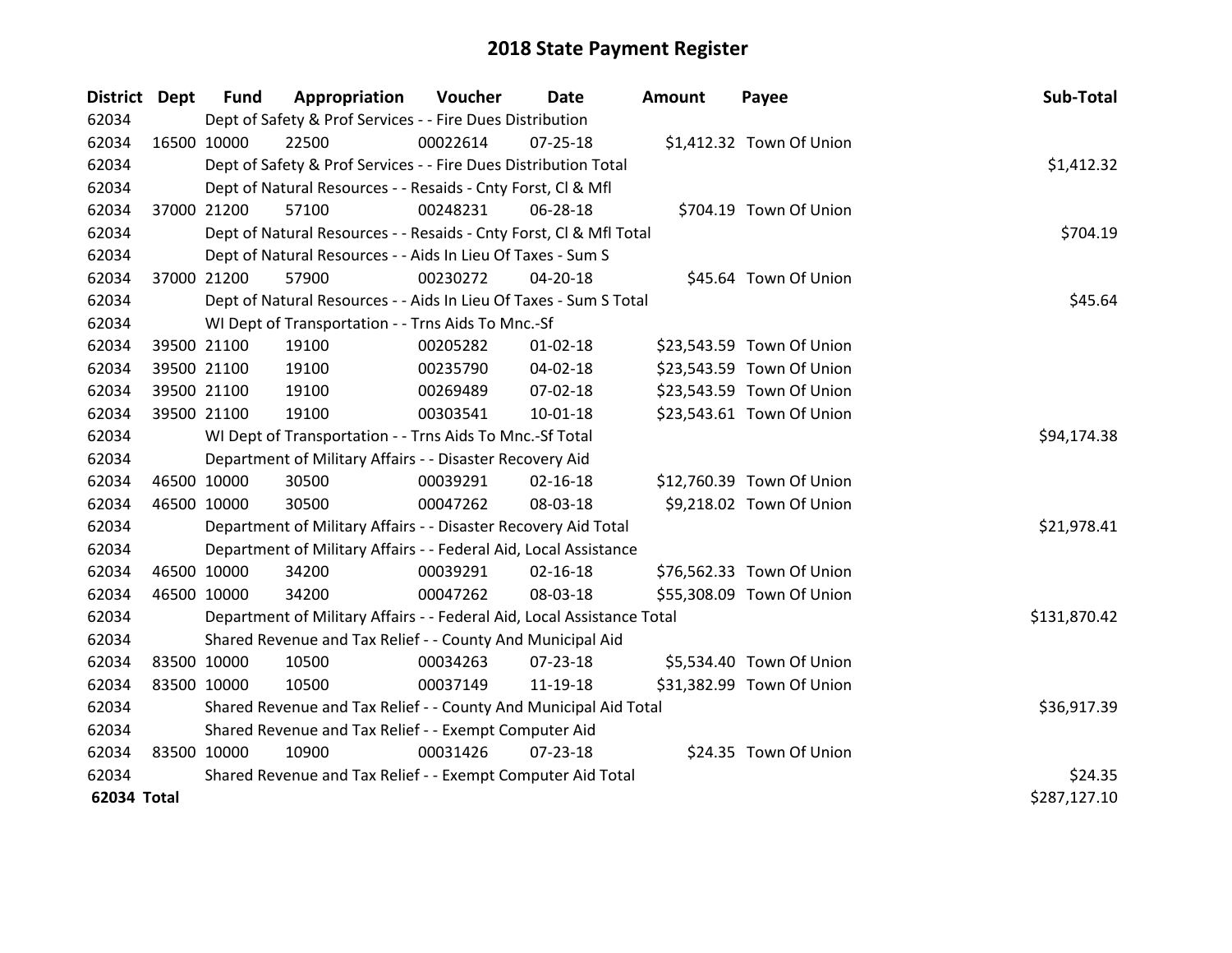| District Dept |             | <b>Fund</b> | Appropriation                                                      | Voucher  | Date           | <b>Amount</b> | Payee                       | Sub-Total    |
|---------------|-------------|-------------|--------------------------------------------------------------------|----------|----------------|---------------|-----------------------------|--------------|
| 62036         |             |             | Dept of Safety & Prof Services - - Fire Dues Distribution          |          |                |               |                             |              |
| 62036         | 16500 10000 |             | 22500                                                              | 00022615 | $07 - 25 - 18$ |               | \$5,830.62 Town Of Viroqua  |              |
| 62036         |             |             | Dept of Safety & Prof Services - - Fire Dues Distribution Total    |          |                |               |                             | \$5,830.62   |
| 62036         |             |             | Dept of Natural Resources - - Aids In Lieu Of Taxes - Gener        |          |                |               |                             |              |
| 62036         |             | 37000 10000 | 50300                                                              | 00212606 | 02-06-18       |               | \$4,349.93 Town Of Viroqua  |              |
| 62036         |             |             | Dept of Natural Resources - - Aids In Lieu Of Taxes - Gener Total  |          |                |               |                             | \$4,349.93   |
| 62036         |             |             | Dept of Natural Resources - - Resaids - Cnty Forst, Cl & Mfl       |          |                |               |                             |              |
| 62036         |             | 37000 21200 | 57100                                                              | 00248232 | 06-28-18       |               | \$558.67 Town Of Viroqua    |              |
| 62036         |             |             | Dept of Natural Resources - - Resaids - Cnty Forst, Cl & Mfl Total |          |                |               |                             | \$558.67     |
| 62036         |             |             | WI Dept of Transportation - - Trns Aids To Mnc.-Sf                 |          |                |               |                             |              |
| 62036         |             | 39500 21100 | 19100                                                              | 00205283 | $01 - 02 - 18$ |               | \$45,498.50 Town Of Viroqua |              |
| 62036         |             | 39500 21100 | 19100                                                              | 00235791 | $04 - 02 - 18$ |               | \$45,498.50 Town Of Viroqua |              |
| 62036         |             | 39500 21100 | 19100                                                              | 00269490 | 07-02-18       |               | \$45,498.50 Town Of Viroqua |              |
| 62036         |             | 39500 21100 | 19100                                                              | 00303542 | $10 - 01 - 18$ |               | \$45,498.52 Town Of Viroqua |              |
| 62036         |             |             | WI Dept of Transportation - - Trns Aids To Mnc.-Sf Total           |          |                |               |                             | \$181,994.02 |
| 62036         |             |             | Shared Revenue and Tax Relief - - County And Municipal Aid         |          |                |               |                             |              |
| 62036         |             | 83500 10000 | 10500                                                              | 00034264 | $07 - 23 - 18$ |               | \$12,761.83 Town Of Viroqua |              |
| 62036         |             | 83500 10000 | 10500                                                              | 00037150 | 11-19-18       |               | \$72,317.03 Town Of Viroqua |              |
| 62036         |             |             | Shared Revenue and Tax Relief - - County And Municipal Aid Total   |          |                |               |                             | \$85,078.86  |
| 62036         |             |             | Shared Revenue and Tax Relief - - Exempt Computer Aid              |          |                |               |                             |              |
| 62036         |             | 83500 10000 | 10900                                                              | 00031427 | $07 - 23 - 18$ |               | \$30.44 Town Of Viroqua     |              |
| 62036         |             |             | Shared Revenue and Tax Relief - - Exempt Computer Aid Total        |          |                |               |                             | \$30.44      |
| 62036         |             |             | Shared Revenue and Tax Relief - - Utility Aid                      |          |                |               |                             |              |
| 62036         | 83500 10000 |             | 11000                                                              | 00034264 | $07 - 23 - 18$ |               | \$95.72 Town Of Viroqua     |              |
| 62036         | 83500 10000 |             | 11000                                                              | 00037150 | 11-19-18       |               | \$562.30 Town Of Viroqua    |              |
| 62036         |             |             | Shared Revenue and Tax Relief - - Utility Aid Total                |          |                |               |                             | \$658.02     |
| 62036 Total   |             |             |                                                                    |          |                |               |                             | \$278,500.56 |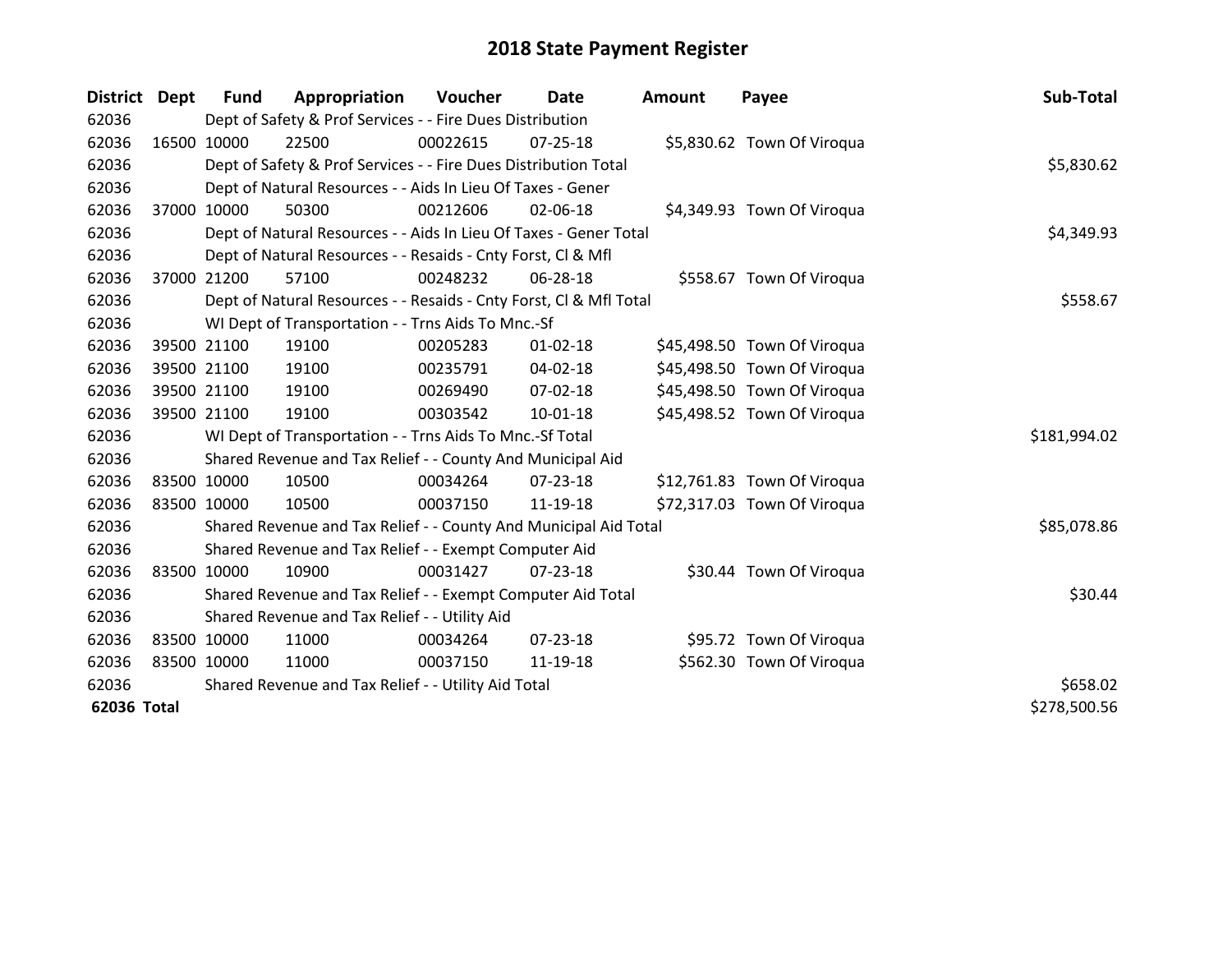| District Dept |             | <b>Fund</b> | Appropriation                                                      | Voucher  | Date           | <b>Amount</b> | Payee                       | Sub-Total    |
|---------------|-------------|-------------|--------------------------------------------------------------------|----------|----------------|---------------|-----------------------------|--------------|
| 62038         |             |             | Dept of Safety & Prof Services - - Fire Dues Distribution          |          |                |               |                             |              |
| 62038         | 16500 10000 |             | 22500                                                              | 00022616 | $07 - 25 - 18$ |               | \$1,953.24 Town Of Webster  |              |
| 62038         |             |             | Dept of Safety & Prof Services - - Fire Dues Distribution Total    |          |                |               |                             | \$1,953.24   |
| 62038         |             |             | Dept of Natural Resources - - Aids In Lieu Of Taxes - Gener        |          |                |               |                             |              |
| 62038         | 37000 10000 |             | 50300                                                              | 00212607 | 02-06-18       |               | \$1,147.44 Town Of Webster  |              |
| 62038         |             |             | Dept of Natural Resources - - Aids In Lieu Of Taxes - Gener Total  |          |                |               |                             | \$1,147.44   |
| 62038         |             |             | Dept of Natural Resources - - Resaids - Cnty Forst, Cl & Mfl       |          |                |               |                             |              |
| 62038         | 37000       | 21200       | 57100                                                              | 00248233 | 06-28-18       |               | \$620.73 Town Of Webster    |              |
| 62038         |             |             | Dept of Natural Resources - - Resaids - Cnty Forst, CI & Mfl Total |          |                |               |                             | \$620.73     |
| 62038         |             |             | WI Dept of Transportation - - Trns Aids To Mnc.-Sf                 |          |                |               |                             |              |
| 62038         | 39500 21100 |             | 19100                                                              | 00205284 | $01 - 02 - 18$ |               | \$30,274.60 Town Of Webster |              |
| 62038         |             | 39500 21100 | 19100                                                              | 00235792 | 04-02-18       |               | \$30,274.60 Town Of Webster |              |
| 62038         |             | 39500 21100 | 19100                                                              | 00269491 | 07-02-18       |               | \$30,274.60 Town Of Webster |              |
| 62038         | 39500 21100 |             | 19100                                                              | 00303543 | 10-01-18       |               | \$30,274.61 Town Of Webster |              |
| 62038         |             |             | WI Dept of Transportation - - Trns Aids To Mnc.-Sf Total           |          |                |               |                             | \$121,098.41 |
| 62038         |             |             | Shared Revenue and Tax Relief - - County And Municipal Aid         |          |                |               |                             |              |
| 62038         | 83500 10000 |             | 10500                                                              | 00034265 | $07 - 23 - 18$ |               | \$6,459.81 Town Of Webster  |              |
| 62038         | 83500 10000 |             | 10500                                                              | 00037151 | 11-19-18       |               | \$36,605.56 Town Of Webster |              |
| 62038         |             |             | Shared Revenue and Tax Relief - - County And Municipal Aid Total   |          |                |               |                             | \$43,065.37  |
| 62038         |             |             | Shared Revenue and Tax Relief - - Exempt Computer Aid              |          |                |               |                             |              |
| 62038         | 83500 10000 |             | 10900                                                              | 00031428 | $07 - 23 - 18$ |               | \$2.03 Town Of Webster      |              |
| 62038         |             |             | Shared Revenue and Tax Relief - - Exempt Computer Aid Total        |          |                |               |                             | \$2.03       |
| 62038         |             |             | Shared Revenue and Tax Relief - - Utility Aid                      |          |                |               |                             |              |
| 62038         | 83500 10000 |             | 11000                                                              | 00034265 | 07-23-18       |               | \$208.65 Town Of Webster    |              |
| 62038         |             |             | Shared Revenue and Tax Relief - - Utility Aid Total                |          | \$208.65       |               |                             |              |
| 62038 Total   |             |             |                                                                    |          |                |               |                             | \$168,095.87 |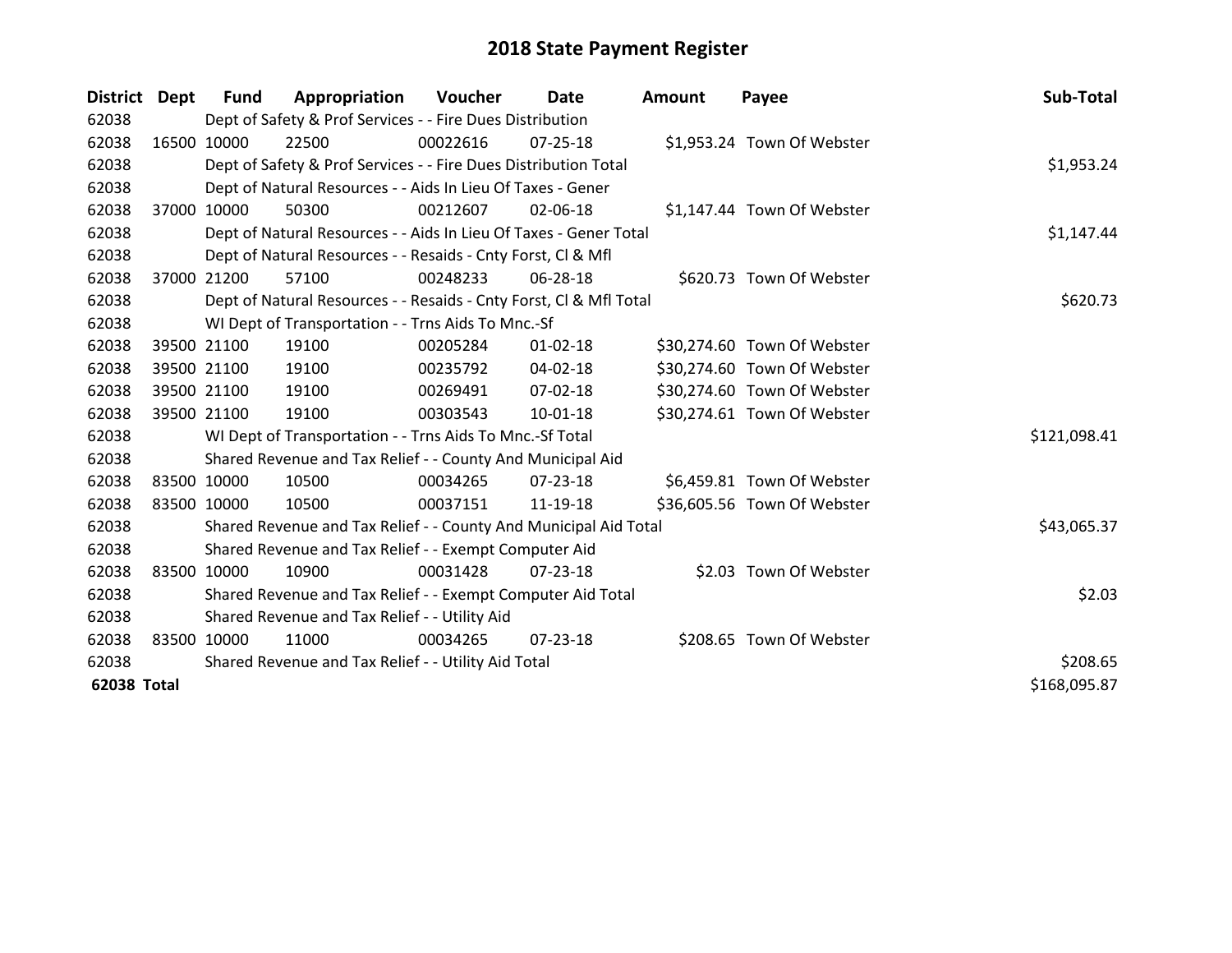| District Dept |             | <b>Fund</b> | Appropriation                                                          | Voucher  | <b>Date</b>    | <b>Amount</b> | Payee                          | Sub-Total    |
|---------------|-------------|-------------|------------------------------------------------------------------------|----------|----------------|---------------|--------------------------------|--------------|
| 62040         |             |             | Dept of Safety & Prof Services - - Fire Dues Distribution              |          |                |               |                                |              |
| 62040         |             | 16500 10000 | 22500                                                                  | 00022617 | $07 - 25 - 18$ |               | \$2,140.91 Town Of Wheatland   |              |
| 62040         |             |             | Dept of Safety & Prof Services - - Fire Dues Distribution Total        |          |                |               |                                | \$2,140.91   |
| 62040         |             |             | Dept of Natural Resources - - Aids In Lieu Of Taxes - Gener            |          |                |               |                                |              |
| 62040         |             | 37000 10000 | 50300                                                                  | 00212609 | 02-06-18       |               | \$811.28 Town Of Wheatland     |              |
| 62040         |             | 37000 10000 | 50300                                                                  | 00212610 | 02-06-18       |               | \$8,897.22 Town Of Wheatland   |              |
| 62040         |             | 37000 10000 | 50300                                                                  | 00212611 | 02-06-18       |               | \$2,427.92 Town Of Wheatland   |              |
| 62040         |             | 37000 10000 | 50300                                                                  | 00230297 | 04-20-18       |               | \$42.82 Town Of Wheatland      |              |
| 62040         |             | 37000 10000 | 50300                                                                  | 00230298 | 04-20-18       |               | \$117.26 Town Of Wheatland     |              |
| 62040         |             |             | Dept of Natural Resources - - Aids In Lieu Of Taxes - Gener Total      |          |                |               |                                | \$12,296.50  |
| 62040         |             |             | Dept of Natural Resources - - Resaids - Cnty Forst, Cl & Mfl           |          |                |               |                                |              |
| 62040         |             | 37000 21200 | 57100                                                                  | 00248234 | 06-28-18       |               | \$781.89 Town Of Wheatland     |              |
| 62040         |             |             | Dept of Natural Resources - - Resaids - Cnty Forst, Cl & Mfl Total     |          |                |               |                                | \$781.89     |
| 62040         |             |             | WI Dept of Transportation - - Trns Aids To Mnc.-Sf                     |          |                |               |                                |              |
| 62040         |             | 39500 21100 | 19100                                                                  | 00205285 | $01 - 02 - 18$ |               | \$24,576.83 Town Of Wheatland  |              |
| 62040         |             | 39500 21100 | 19100                                                                  | 00235793 | 04-02-18       |               | \$24,576.83 Town Of Wheatland  |              |
| 62040         |             | 39500 21100 | 19100                                                                  | 00269492 | 07-02-18       |               | \$24,576.83 Town Of Wheatland  |              |
| 62040         |             | 39500 21100 | 19100                                                                  | 00303544 | 10-01-18       |               | \$24,576.86 Town Of Wheatland  |              |
| 62040         |             |             | WI Dept of Transportation - - Trns Aids To Mnc.-Sf Total               |          |                |               |                                | \$98,307.35  |
| 62040         |             |             | Department of Military Affairs - - Federal Aid, Local Assistance       |          |                |               |                                |              |
| 62040         |             | 46500 10000 | 34200                                                                  | 00045315 | $06 - 27 - 18$ |               | \$474,631.32 Town Of Wheatland |              |
| 62040         |             |             | Department of Military Affairs - - Federal Aid, Local Assistance Total |          |                |               |                                | \$474,631.32 |
| 62040         |             |             | Shared Revenue and Tax Relief - - County And Municipal Aid             |          |                |               |                                |              |
| 62040         |             | 83500 10000 | 10500                                                                  | 00034266 | 07-23-18       |               | \$2,716.64 Town Of Wheatland   |              |
| 62040         |             | 83500 10000 | 10500                                                                  | 00037152 | 11-19-18       |               | \$15,394.32 Town Of Wheatland  |              |
| 62040         |             |             | Shared Revenue and Tax Relief - - County And Municipal Aid Total       |          |                |               |                                | \$18,110.96  |
| 62040         |             |             | Shared Revenue and Tax Relief - - Exempt Computer Aid                  |          |                |               |                                |              |
| 62040         |             | 83500 10000 | 10900                                                                  | 00031429 | $07 - 23 - 18$ |               | \$4.06 Town Of Wheatland       |              |
| 62040         |             |             | Shared Revenue and Tax Relief - - Exempt Computer Aid Total            |          |                |               |                                | \$4.06       |
| 62040         |             |             | Shared Revenue and Tax Relief - - Utility Aid                          |          |                |               |                                |              |
| 62040         | 83500 10000 |             | 11000                                                                  | 00034266 | 07-23-18       |               | \$56.88 Town Of Wheatland      |              |
| 62040         | 83500 10000 |             | 11000                                                                  | 00037152 | 11-19-18       |               | \$357.91 Town Of Wheatland     |              |
| 62040         |             |             | Shared Revenue and Tax Relief - - Utility Aid Total                    |          |                |               |                                | \$414.79     |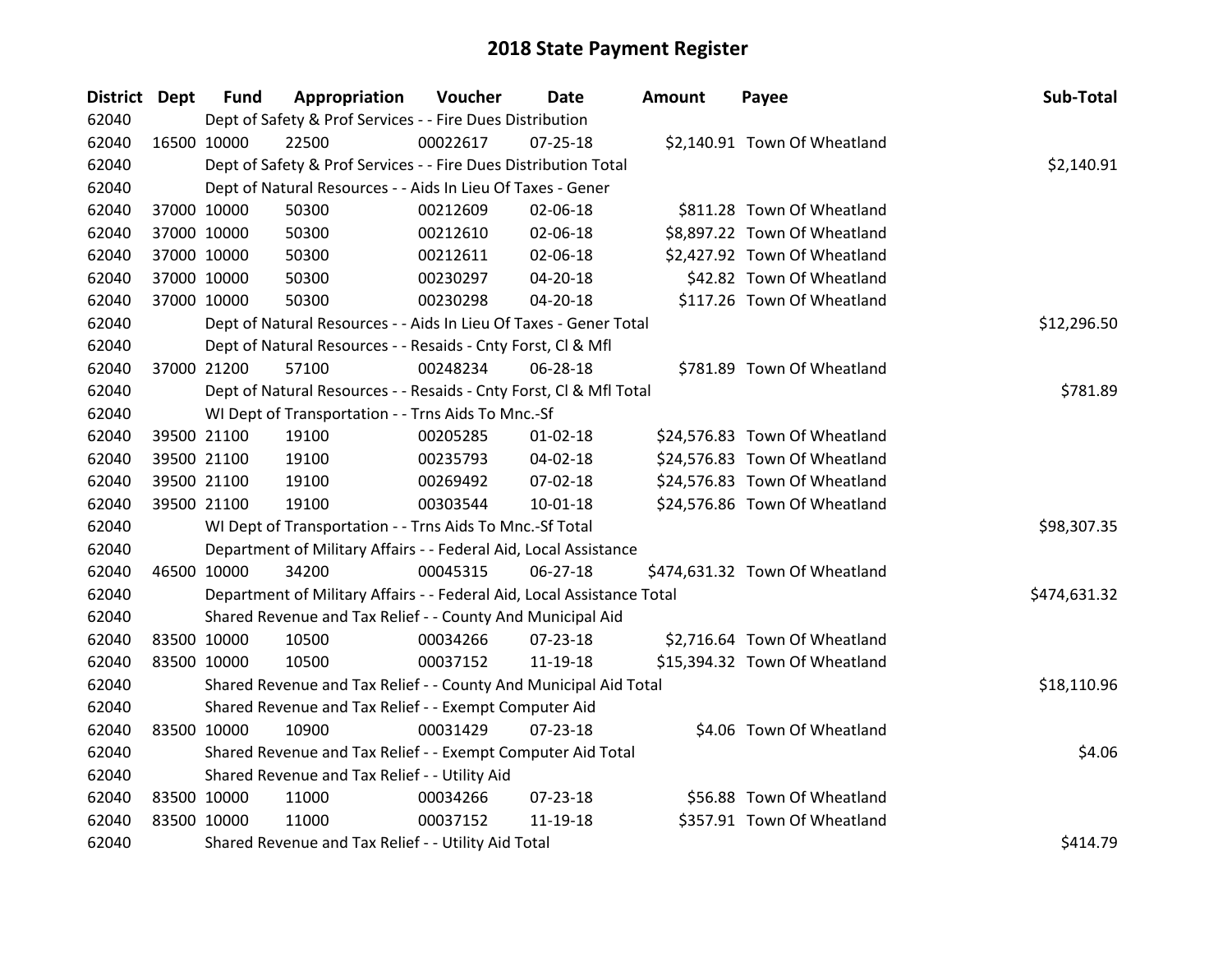| District Dept | Fund        | Appropriation                                                   | Voucher  | Date     | Amount | <b>Pavee</b>                 | Sub-Total    |
|---------------|-------------|-----------------------------------------------------------------|----------|----------|--------|------------------------------|--------------|
| 62040         |             | Shared Revenue and Tax Relief - - Lottery & Gaming Credit       |          |          |        |                              |              |
| 62040         | 83500 52100 | 36300                                                           | 00027646 | 03-26-18 |        | \$1,243.32 Town Of Wheatland |              |
| 62040         |             | Shared Revenue and Tax Relief - - Lottery & Gaming Credit Total |          |          |        |                              | \$1,243.32   |
| 62040 Total   |             |                                                                 |          |          |        |                              | \$607,931.10 |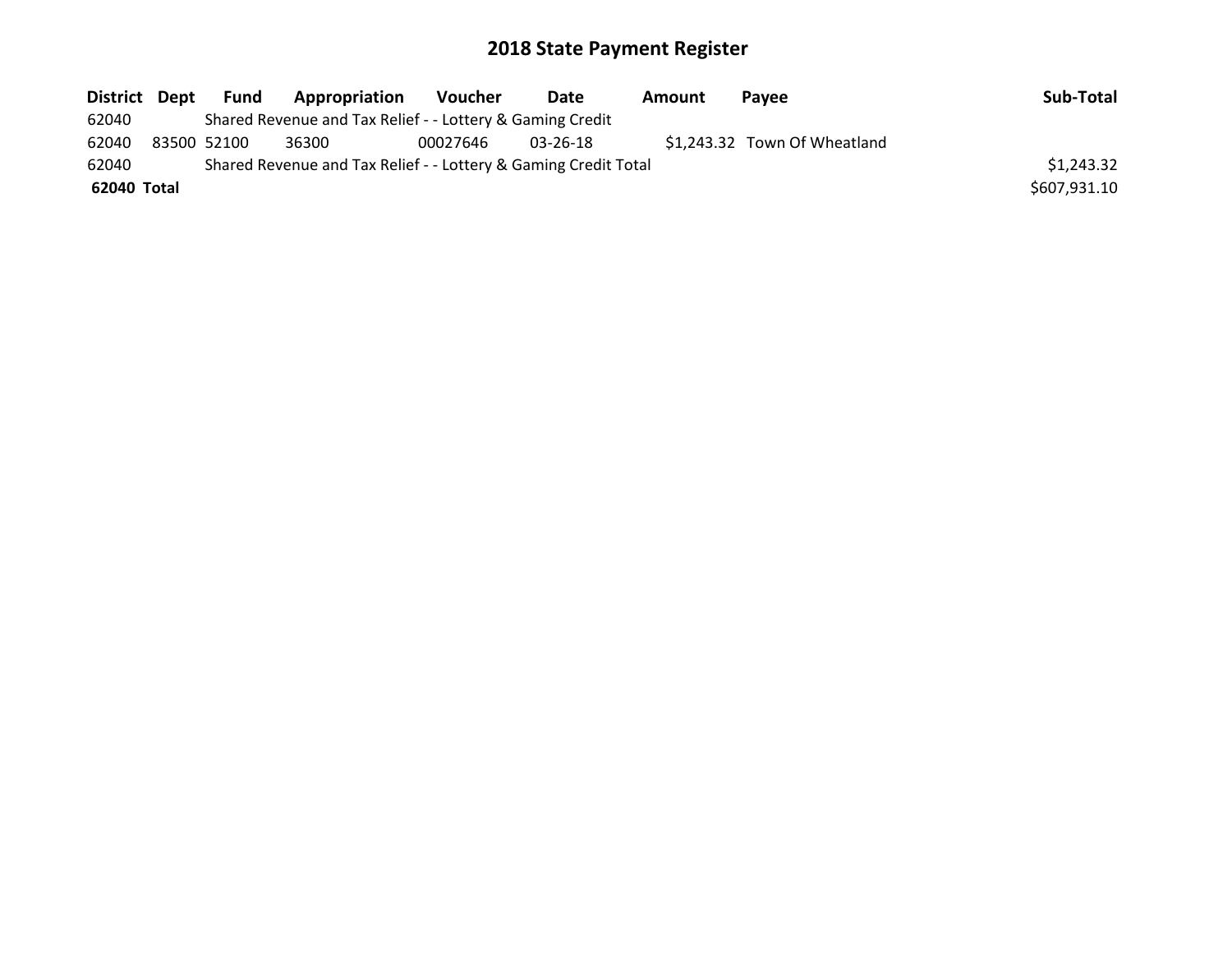| District Dept |             | <b>Fund</b> | Appropriation                                                       | Voucher  | <b>Date</b>    | <b>Amount</b> | Payee                           | Sub-Total    |
|---------------|-------------|-------------|---------------------------------------------------------------------|----------|----------------|---------------|---------------------------------|--------------|
| 62042         |             |             | Dept of Natural Resources - - Aids In Lieu Of Taxes - Gener         |          |                |               |                                 |              |
| 62042         | 37000 10000 |             | 50300                                                               | 00212612 | 02-06-18       |               | \$2,751.88 Town Of Whitestown   |              |
| 62042         | 37000 10000 |             | 50300                                                               | 00212613 | 02-06-18       |               | \$8,325.93 Town Of Whitestown   |              |
| 62042         | 37000 10000 |             | 50300                                                               | 00230301 | 04-20-18       |               | \$1,686.47 Town Of Whitestown   |              |
| 62042         |             |             | Dept of Natural Resources - - Aids In Lieu Of Taxes - Gener Total   |          |                |               |                                 | \$12,764.28  |
| 62042         |             |             | Dept of Natural Resources - - Resaids - Cnty Forst, Cl & Mfl        |          |                |               |                                 |              |
| 62042         | 37000 21200 |             | 57100                                                               | 00248235 | 06-28-18       |               | \$531.02 Town Of Whitestown     |              |
| 62042         |             |             | Dept of Natural Resources - - Resaids - Cnty Forst, CI & Mfl Total  |          |                |               |                                 | \$531.02     |
| 62042         |             |             | Dept of Natural Resources - - Aids In Lieu Of Taxes - Sum S         |          |                |               |                                 |              |
| 62042         | 37000 21200 |             | 57900                                                               | 00230302 | $04 - 20 - 18$ |               | \$736.00 Town Of Whitestown     |              |
| 62042         |             |             | Dept of Natural Resources - - Aids In Lieu Of Taxes - Sum S Total   |          |                |               |                                 | \$736.00     |
| 62042         |             |             | Kickapoo Reserve Mgmt Board - - Kickapoo Valley Reserve, Aids       |          |                |               |                                 |              |
| 62042         | 38500 21200 |             | 16200                                                               | 00001678 | $01 - 12 - 18$ |               | \$111,104.97 Town Of Whitestown |              |
| 62042         |             |             | Kickapoo Reserve Mgmt Board - - Kickapoo Valley Reserve, Aids Total |          |                |               |                                 | \$111,104.97 |
| 62042         |             |             | WI Dept of Transportation - - Trns Aids To Mnc.-Sf                  |          |                |               |                                 |              |
| 62042         | 39500 21100 |             | 19100                                                               | 00205286 | $01 - 02 - 18$ |               | \$29,784.85 Town Of Whitestown  |              |
| 62042         |             | 39500 21100 | 19100                                                               | 00235794 | 04-02-18       |               | \$29,784.85 Town Of Whitestown  |              |
| 62042         |             | 39500 21100 | 19100                                                               | 00269493 | 07-02-18       |               | \$29,784.85 Town Of Whitestown  |              |
| 62042         | 39500 21100 |             | 19100                                                               | 00303545 | $10-01-18$     |               | \$29,784.88 Town Of Whitestown  |              |
| 62042         |             |             | WI Dept of Transportation - - Trns Aids To Mnc.-Sf Total            |          |                |               |                                 | \$119,139.43 |
| 62042         |             |             | Department of Revenue - - Payments For Municipal Svcs               |          |                |               |                                 |              |
| 62042         | 56600 10000 |             | 50100                                                               | 00026937 | $01 - 31 - 18$ |               | \$416.06 Town Of Whitestown     |              |
| 62042         |             |             | Department of Revenue - - Payments For Municipal Svcs Total         |          |                |               |                                 | \$416.06     |
| 62042         |             |             | Shared Revenue and Tax Relief - - County And Municipal Aid          |          |                |               |                                 |              |
| 62042         | 83500 10000 |             | 10500                                                               | 00034267 | $07 - 23 - 18$ |               | \$8,543.77 Town Of Whitestown   |              |
| 62042         | 83500 10000 |             | 10500                                                               | 00037153 | 11-19-18       |               | \$48,414.69 Town Of Whitestown  |              |
| 62042         |             |             | Shared Revenue and Tax Relief - - County And Municipal Aid Total    |          |                |               |                                 | \$56,958.46  |
| 62042         |             |             | Shared Revenue and Tax Relief - - Exempt Computer Aid               |          |                |               |                                 |              |
| 62042         | 83500 10000 |             | 10900                                                               | 00031430 | $07 - 23 - 18$ |               | \$3.04 Town Of Whitestown       |              |
| 62042         |             |             | Shared Revenue and Tax Relief - - Exempt Computer Aid Total         |          |                |               |                                 | \$3.04       |
| 62042 Total   |             |             |                                                                     |          |                |               |                                 | \$301,653.26 |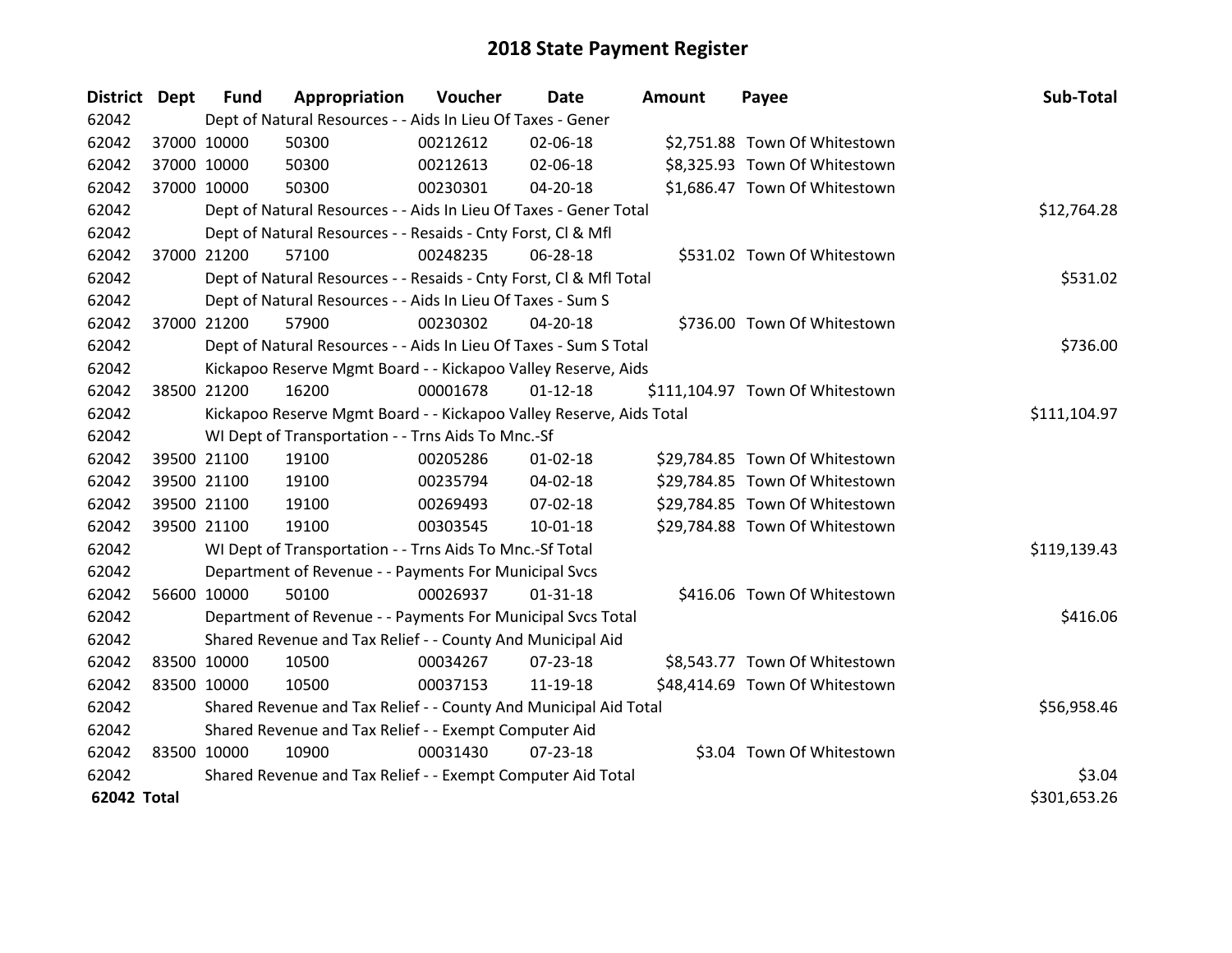| <b>District</b>    | Dept        | <b>Fund</b>                                           | Appropriation                                                          | Voucher  | Date           | <b>Amount</b> | Payee                            | Sub-Total    |
|--------------------|-------------|-------------------------------------------------------|------------------------------------------------------------------------|----------|----------------|---------------|----------------------------------|--------------|
| 62111              |             |                                                       | Dept of Safety & Prof Services - - Fire Dues Distribution              |          |                |               |                                  |              |
| 62111              | 16500 10000 |                                                       | 22500                                                                  | 00022618 | $07 - 26 - 18$ |               | \$660.82 Village Of Chaseburg    |              |
| 62111              |             |                                                       | Dept of Safety & Prof Services - - Fire Dues Distribution Total        |          |                |               |                                  | \$660.82     |
| 62111              |             |                                                       | Dept of Natural Resources - - Aids In Lieu Of Taxes - Gener            |          |                |               |                                  |              |
| 62111              |             | 37000 10000                                           | 50300                                                                  | 00212425 | 02-06-18       |               | \$298.77 Village Of Chaseburg    |              |
| 62111              |             |                                                       | Dept of Natural Resources - - Aids In Lieu Of Taxes - Gener Total      |          |                |               |                                  | \$298.77     |
| 62111              |             |                                                       | WI Dept of Transportation - - Trns Aids To Mnc.-Sf                     |          |                |               |                                  |              |
| 62111              |             | 39500 21100                                           | 19100                                                                  | 00205287 | $01 - 02 - 18$ |               | \$2,231.52 Village Of Chaseburg  |              |
| 62111              |             | 39500 21100                                           | 19100                                                                  | 00235795 | 04-02-18       |               | \$2,231.52 Village Of Chaseburg  |              |
| 62111              |             | 39500 21100                                           | 19100                                                                  | 00269494 | $07 - 02 - 18$ |               | \$2,231.52 Village Of Chaseburg  |              |
| 62111              |             | 39500 21100                                           | 19100                                                                  | 00303546 | 10-01-18       |               | \$2,231.53 Village Of Chaseburg  |              |
| 62111              |             |                                                       | WI Dept of Transportation - - Trns Aids To Mnc.-Sf Total               |          |                |               |                                  | \$8,926.09   |
| 62111              |             |                                                       | Department of Military Affairs - - Disaster Recovery Aid               |          |                |               |                                  |              |
| 62111              |             | 46500 10000                                           | 30500                                                                  | 00041336 | 04-04-18       |               | \$671.18 Village Of Chaseburg    |              |
| 62111              | 46500 10000 |                                                       | 30500                                                                  | 00051621 | 11-09-18       |               | \$1,982.76 Village Of Chaseburg  |              |
| 62111              |             |                                                       | Department of Military Affairs - - Disaster Recovery Aid Total         |          |                |               |                                  | \$2,653.94   |
| 62111              |             |                                                       | Department of Military Affairs - - Federal Aid, Local Assistance       |          |                |               |                                  |              |
| 62111              |             | 46500 10000                                           | 34200                                                                  | 00041336 | 04-04-18       |               | \$4,027.05 Village Of Chaseburg  |              |
| 62111              |             | 46500 10000                                           | 34200                                                                  | 00051621 | 11-09-18       |               | \$21,536.94 Village Of Chaseburg |              |
| 62111              |             |                                                       | Department of Military Affairs - - Federal Aid, Local Assistance Total |          |                |               |                                  | \$25,563.99  |
| 62111              |             |                                                       | Shared Revenue and Tax Relief - - County And Municipal Aid             |          |                |               |                                  |              |
| 62111              | 83500 10000 |                                                       | 10500                                                                  | 00034268 | 07-23-18       |               | \$14,577.24 Village Of Chaseburg |              |
| 62111              | 83500 10000 |                                                       | 10500                                                                  | 00037154 | 11-19-18       |               | \$82,604.39 Village Of Chaseburg |              |
| 62111              |             |                                                       | Shared Revenue and Tax Relief - - County And Municipal Aid Total       |          |                |               |                                  | \$97,181.63  |
| 62111              |             | Shared Revenue and Tax Relief - - Exempt Computer Aid |                                                                        |          |                |               |                                  |              |
| 62111              | 83500 10000 |                                                       | 10900                                                                  | 00031431 | $07 - 23 - 18$ |               | \$26.38 Village Of Chaseburg     |              |
| 62111              |             |                                                       | Shared Revenue and Tax Relief - - Exempt Computer Aid Total            |          | \$26.38        |               |                                  |              |
| <b>62111 Total</b> |             |                                                       |                                                                        |          |                |               |                                  | \$135,311.62 |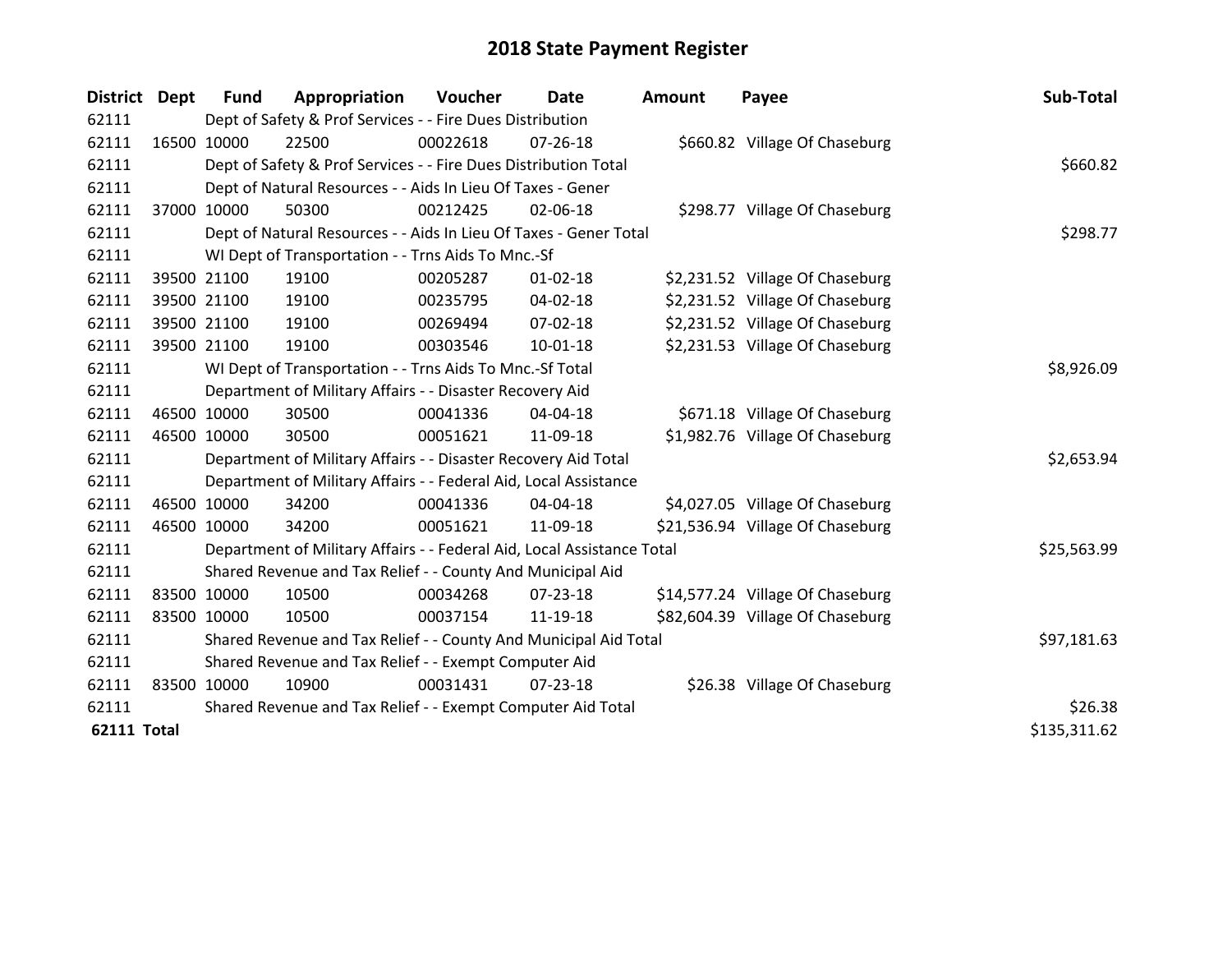| <b>District Dept</b> | <b>Fund</b> | Appropriation                                                          | Voucher  | <b>Date</b>    | Amount | Payee                               | Sub-Total    |
|----------------------|-------------|------------------------------------------------------------------------|----------|----------------|--------|-------------------------------------|--------------|
| 62112                |             | Dept of Safety & Prof Services - - Fire Dues Distribution              |          |                |        |                                     |              |
| 62112                | 16500 10000 | 22500                                                                  | 00022619 | $07 - 25 - 18$ |        | \$2,113.09 Village Of Coon Valley   |              |
| 62112                |             | Dept of Safety & Prof Services - - Fire Dues Distribution Total        |          |                |        |                                     | \$2,113.09   |
| 62112                |             | Dept of Natural Resources - - Resaids - Cnty Forst, CI & Mfl           |          |                |        |                                     |              |
| 62112                | 37000 21200 | 57100                                                                  | 00248236 | 06-28-18       |        | \$2.00 Village Of Coon Valley       |              |
| 62112                |             | Dept of Natural Resources - - Resaids - Cnty Forst, CI & Mfl Total     |          |                |        |                                     | \$2.00       |
| 62112                |             | WI Dept of Transportation - - Trns Aids To Mnc.-Sf                     |          |                |        |                                     |              |
| 62112                | 39500 21100 | 19100                                                                  | 00205288 | $01 - 02 - 18$ |        | \$9,798.77 Village Of Coon Valley   |              |
| 62112                | 39500 21100 | 19100                                                                  | 00235796 | 04-02-18       |        | \$9,798.77 Village Of Coon Valley   |              |
| 62112                | 39500 21100 | 19100                                                                  | 00269495 | 07-02-18       |        | \$9,798.77 Village Of Coon Valley   |              |
| 62112                | 39500 21100 | 19100                                                                  | 00303547 | 10-01-18       |        | \$9,798.78 Village Of Coon Valley   |              |
| 62112                |             | WI Dept of Transportation - - Trns Aids To Mnc.-Sf Total               |          |                |        |                                     | \$39,195.09  |
| 62112                |             | Department of Justice - - Law Enforcement Train, Local                 |          |                |        |                                     |              |
| 62112                | 45500 10000 | 23100                                                                  | 00054869 | 11-09-18       |        | \$160.00 Village Of Coon Valley     |              |
| 62112                |             | Department of Justice - - Law Enforcement Train, Local Total           |          |                |        |                                     | \$160.00     |
| 62112                |             | Department of Military Affairs - - Disaster Recovery Aid               |          |                |        |                                     |              |
| 62112                | 46500 10000 | 30500                                                                  | 00037522 | $01-19-18$     |        | \$258.24 Village Of Coon Valley     |              |
| 62112                |             | Department of Military Affairs - - Disaster Recovery Aid Total         |          |                |        |                                     | \$258.24     |
| 62112                |             | Department of Military Affairs - - Federal Aid, Local Assistance       |          |                |        |                                     |              |
| 62112                | 46500 10000 | 34200                                                                  | 00037522 | $01-19-18$     |        | \$2,926.77 Village Of Coon Valley   |              |
| 62112                |             | Department of Military Affairs - - Federal Aid, Local Assistance Total |          |                |        |                                     | \$2,926.77   |
| 62112                |             | Shared Revenue and Tax Relief - - Expenditure Restraint Program        |          |                |        |                                     |              |
| 62112                | 83500 10000 | 10100                                                                  | 00034269 | $07 - 23 - 18$ |        | \$2,170.04 Village Of Coon Valley   |              |
| 62112                | 83500 10000 | 10100                                                                  | 00037155 | 11-19-18       |        | \$0.07 Village Of Coon Valley       |              |
| 62112                |             | Shared Revenue and Tax Relief - - Expenditure Restraint Program Total  |          |                |        |                                     | \$2,170.11   |
| 62112                |             | Shared Revenue and Tax Relief - - County And Municipal Aid             |          |                |        |                                     |              |
| 62112                | 83500 10000 | 10500                                                                  | 00034269 | 07-23-18       |        | \$35,090.31 Village Of Coon Valley  |              |
| 62112                | 83500 10000 | 10500                                                                  | 00037155 | 11-19-18       |        | \$198,845.09 Village Of Coon Valley |              |
| 62112                |             | Shared Revenue and Tax Relief - - County And Municipal Aid Total       |          |                |        |                                     | \$233,935.40 |
| 62112                |             | Shared Revenue and Tax Relief - - Exempt Computer Aid                  |          |                |        |                                     |              |
| 62112                | 83500 10000 | 10900                                                                  | 00031432 | 07-23-18       |        | \$276.00 Village Of Coon Valley     |              |
| 62112                | 83500 10000 | 10900                                                                  | 00032539 | $07 - 23 - 18$ |        | \$807.38 Village Of Coon Valley     |              |
| 62112                |             | Shared Revenue and Tax Relief - - Exempt Computer Aid Total            |          |                |        |                                     | \$1,083.38   |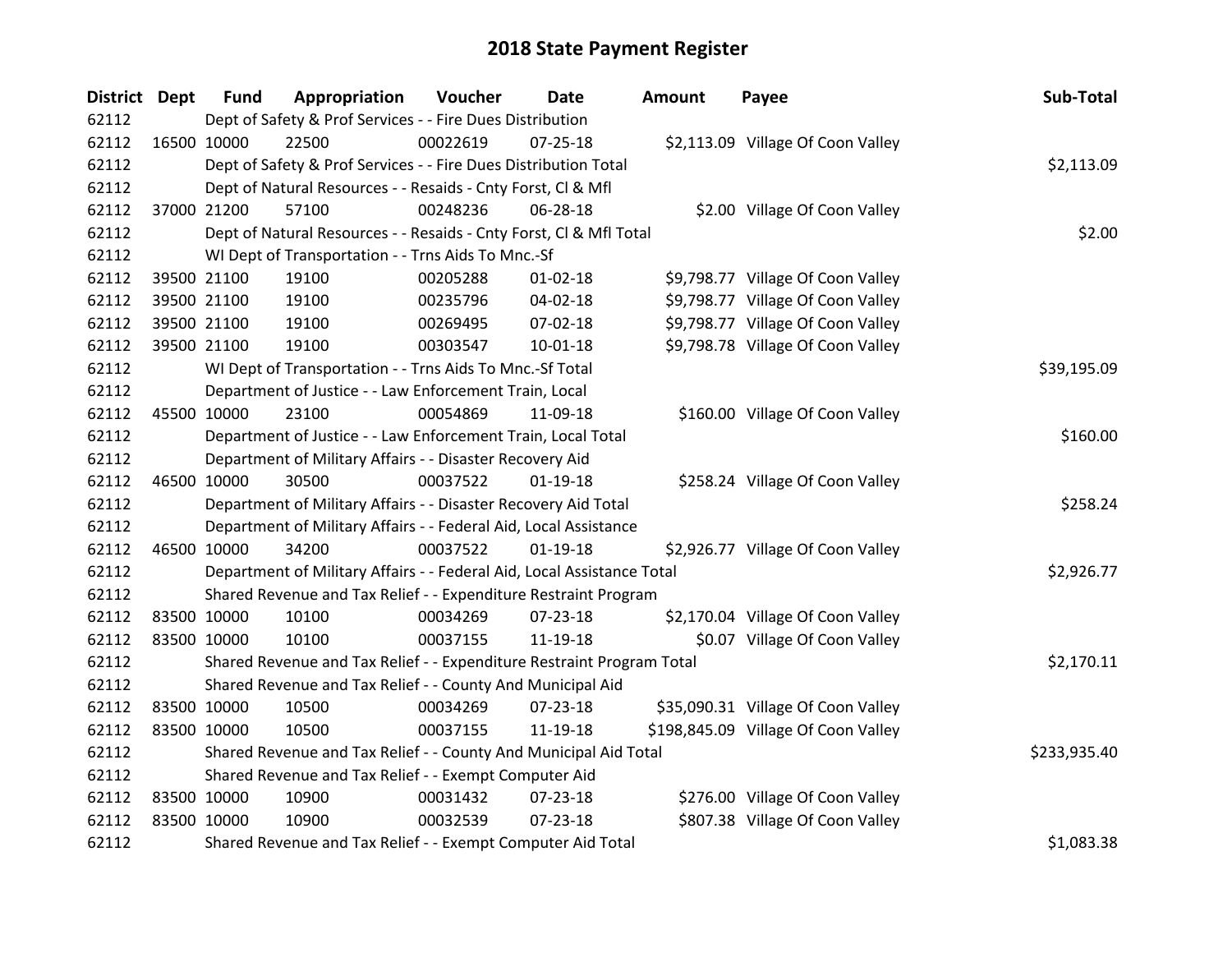| District Dept      | <b>Fund</b> | Appropriation                                                   | <b>Voucher</b> | Date           | Amount | Payee                             | Sub-Total    |
|--------------------|-------------|-----------------------------------------------------------------|----------------|----------------|--------|-----------------------------------|--------------|
| 62112              |             | Shared Revenue and Tax Relief - - Utility Aid                   |                |                |        |                                   |              |
| 62112              | 83500 10000 | 11000                                                           | 00034269       | 07-23-18       |        | \$1.33 Village Of Coon Valley     |              |
| 62112              | 83500 10000 | 11000                                                           | 00037155       | 11-19-18       |        | \$6.47 Village Of Coon Valley     |              |
| 62112              |             | Shared Revenue and Tax Relief - - Utility Aid Total             |                |                |        |                                   | \$7.80       |
| 62112              |             | Shared Revenue and Tax Relief - - Lottery & Gaming Credit       |                |                |        |                                   |              |
| 62112              | 83500 52100 | 36300                                                           | 00027647       | $03 - 26 - 18$ |        | \$2,474.16 Village Of Coon Valley |              |
| 62112              |             | Shared Revenue and Tax Relief - - Lottery & Gaming Credit Total |                |                |        |                                   | \$2,474.16   |
| <b>62112 Total</b> |             |                                                                 |                |                |        |                                   | \$284,326.04 |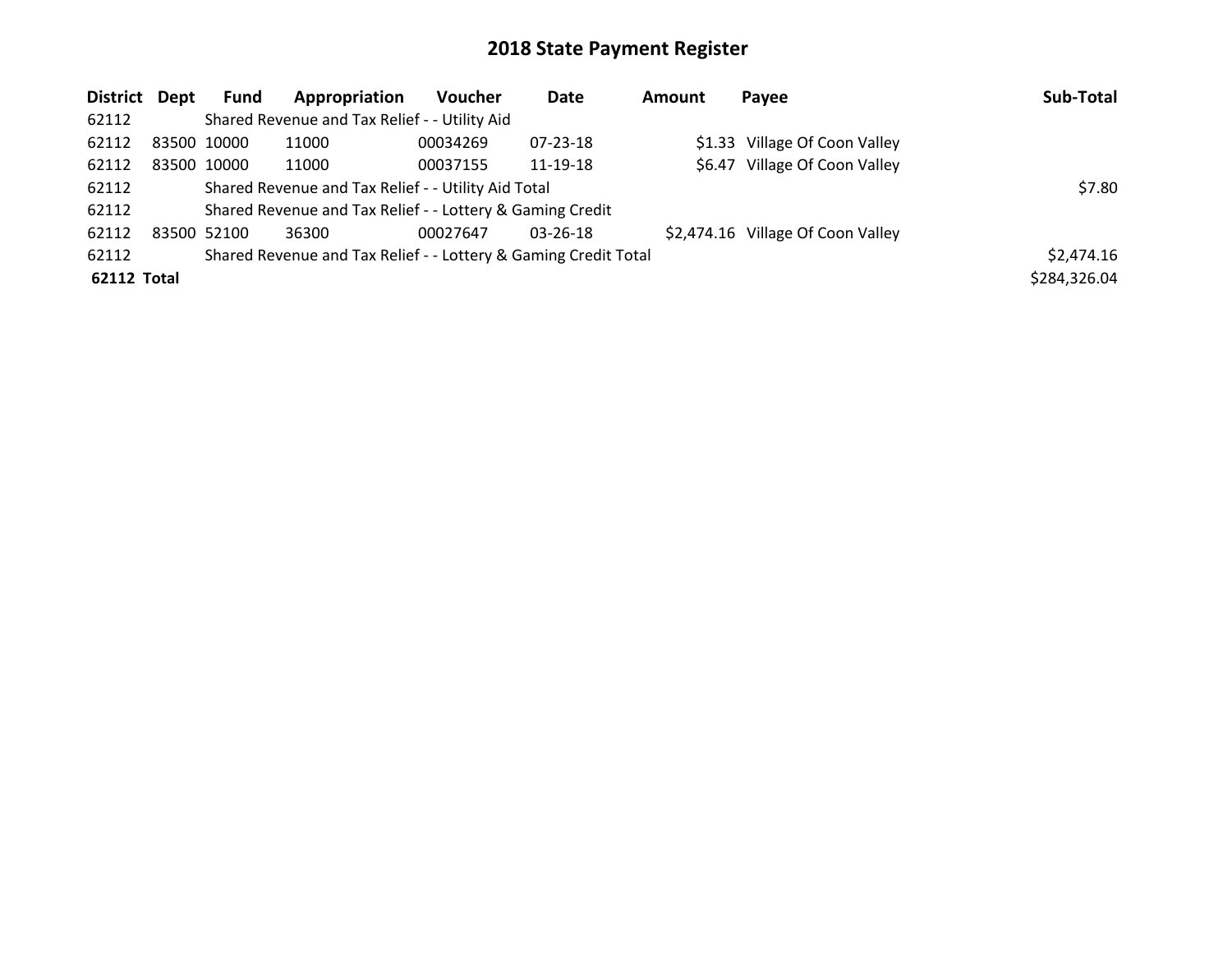| <b>District</b> | Dept        | Fund        | Appropriation                                                    | Voucher  | Date           | <b>Amount</b> | Payee                          | Sub-Total    |
|-----------------|-------------|-------------|------------------------------------------------------------------|----------|----------------|---------------|--------------------------------|--------------|
| 62116           |             |             | Dept of Safety & Prof Services - - Fire Dues Distribution        |          |                |               |                                |              |
| 62116           | 16500 10000 |             | 22500                                                            | 00018081 | 07-02-18       |               | \$764.60 Village Of De Soto    |              |
| 62116           |             |             | Dept of Safety & Prof Services - - Fire Dues Distribution Total  |          |                |               |                                | \$764.60     |
| 62116           |             |             | WI Dept of Transportation - - Trns Aids To Mnc.-Sf               |          |                |               |                                |              |
| 62116           |             | 39500 21100 | 19100                                                            | 00205289 | $01 - 02 - 18$ |               | \$4,728.09 Village Of De Soto  |              |
| 62116           |             | 39500 21100 | 19100                                                            | 00235797 | 04-02-18       |               | \$4,728.09 Village Of De Soto  |              |
| 62116           |             | 39500 21100 | 19100                                                            | 00269496 | 07-02-18       |               | \$4,728.09 Village Of De Soto  |              |
| 62116           |             | 39500 21100 | 19100                                                            | 00303548 | 10-01-18       |               | \$4,728.09 Village Of De Soto  |              |
| 62116           |             |             | WI Dept of Transportation - - Trns Aids To Mnc.-Sf Total         |          |                |               |                                | \$18,912.36  |
| 62116           |             |             | Shared Revenue and Tax Relief - - County And Municipal Aid       |          |                |               |                                |              |
| 62116           |             | 83500 10000 | 10500                                                            | 00034270 | 07-23-18       |               | \$15,500.04 Village Of De Soto |              |
| 62116           | 83500 10000 |             | 10500                                                            | 00037156 | 11-19-18       |               | \$87,833.55 Village Of De Soto |              |
| 62116           |             |             | Shared Revenue and Tax Relief - - County And Municipal Aid Total |          |                |               |                                | \$103,333.59 |
| 62116           |             |             | Shared Revenue and Tax Relief - - Exempt Computer Aid            |          |                |               |                                |              |
| 62116           | 83500 10000 |             | 10900                                                            | 00031433 | $07 - 23 - 18$ |               | \$103.50 Village Of De Soto    |              |
| 62116           |             |             | Shared Revenue and Tax Relief - - Exempt Computer Aid Total      |          |                |               |                                | \$103.50     |
| 62116           |             |             | Shared Revenue and Tax Relief - - Lottery & Gaming Credit        |          |                |               |                                |              |
| 62116           |             | 83500 52100 | 36300                                                            | 00027648 | 03-26-18       |               | \$1,100.77 Village Of De Soto  |              |
| 62116           |             |             | Shared Revenue and Tax Relief - - Lottery & Gaming Credit Total  |          |                |               |                                | \$1,100.77   |
| 62116 Total     |             |             |                                                                  |          |                |               |                                | \$124,214.82 |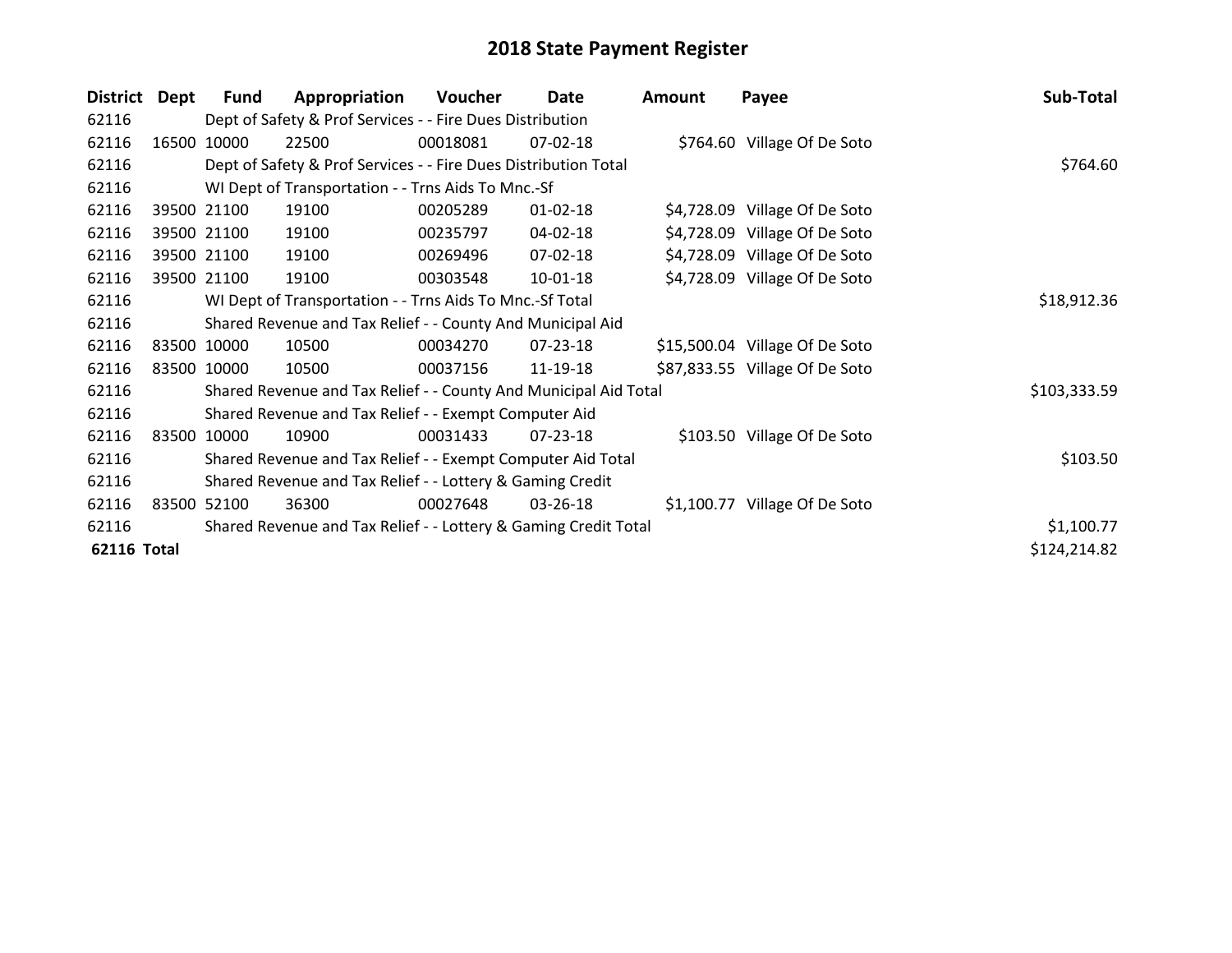| <b>District</b> | Dept  | Fund        | Appropriation                                                          | Voucher     | Date           | <b>Amount</b> | Payee                        | Sub-Total    |
|-----------------|-------|-------------|------------------------------------------------------------------------|-------------|----------------|---------------|------------------------------|--------------|
| 62131           |       |             | Dept of Safety & Prof Services - - Fire Dues Distribution              |             |                |               |                              |              |
| 62131           | 16500 | 10000       | 22500                                                                  | 00022620    | 07-24-18       |               | \$604.53 Village Of Genoa    |              |
| 62131           |       |             | Dept of Safety & Prof Services - - Fire Dues Distribution Total        |             |                |               |                              | \$604.53     |
| 62131           |       |             | WI Dept of Transportation - - Trns Aids To Mnc.-Sf                     |             |                |               |                              |              |
| 62131           |       | 39500 21100 | 19100                                                                  | 00205290    | $01 - 02 - 18$ |               | \$2,812.03 Village Of Genoa  |              |
| 62131           |       | 39500 21100 | 19100                                                                  | 00235798    | 04-02-18       |               | \$2,812.03 Village Of Genoa  |              |
| 62131           |       | 39500 21100 | 19100                                                                  | 00269497    | 07-02-18       |               | \$2,812.03 Village Of Genoa  |              |
| 62131           |       | 39500 21100 | 19100                                                                  | 00303549    | $10-01-18$     |               | \$2,812.04 Village Of Genoa  |              |
| 62131           |       |             | WI Dept of Transportation - - Trns Aids To Mnc.-Sf Total               | \$11,248.13 |                |               |                              |              |
| 62131           |       |             | Department of Military Affairs - - Federal Aid, Local Assistance       |             |                |               |                              |              |
| 62131           |       | 46500 10000 | 34200                                                                  | 00040331    | 03-16-18       |               | \$23,806.50 Village Of Genoa |              |
| 62131           |       |             | Department of Military Affairs - - Federal Aid, Local Assistance Total |             |                |               |                              | \$23,806.50  |
| 62131           |       |             | Shared Revenue and Tax Relief - - County And Municipal Aid             |             |                |               |                              |              |
| 62131           |       | 83500 10000 | 10500                                                                  | 00034271    | 07-23-18       |               | \$4,149.49 Village Of Genoa  |              |
| 62131           |       | 83500 10000 | 10500                                                                  | 00037157    | 11-19-18       |               | \$23,513.77 Village Of Genoa |              |
| 62131           |       |             | Shared Revenue and Tax Relief - - County And Municipal Aid Total       |             |                |               |                              | \$27,663.26  |
| 62131           |       |             | Shared Revenue and Tax Relief - - Utility Aid                          |             |                |               |                              |              |
| 62131           |       | 83500 10000 | 11000                                                                  | 00034271    | 07-23-18       |               | \$14,009.24 Village Of Genoa |              |
| 62131           |       | 83500 10000 | 11000                                                                  | 00037157    | 11-19-18       |               | \$87,682.15 Village Of Genoa |              |
| 62131           |       |             | Shared Revenue and Tax Relief - - Utility Aid Total                    |             |                |               |                              | \$101,691.39 |
| 62131 Total     |       |             |                                                                        |             |                |               |                              | \$165,013.81 |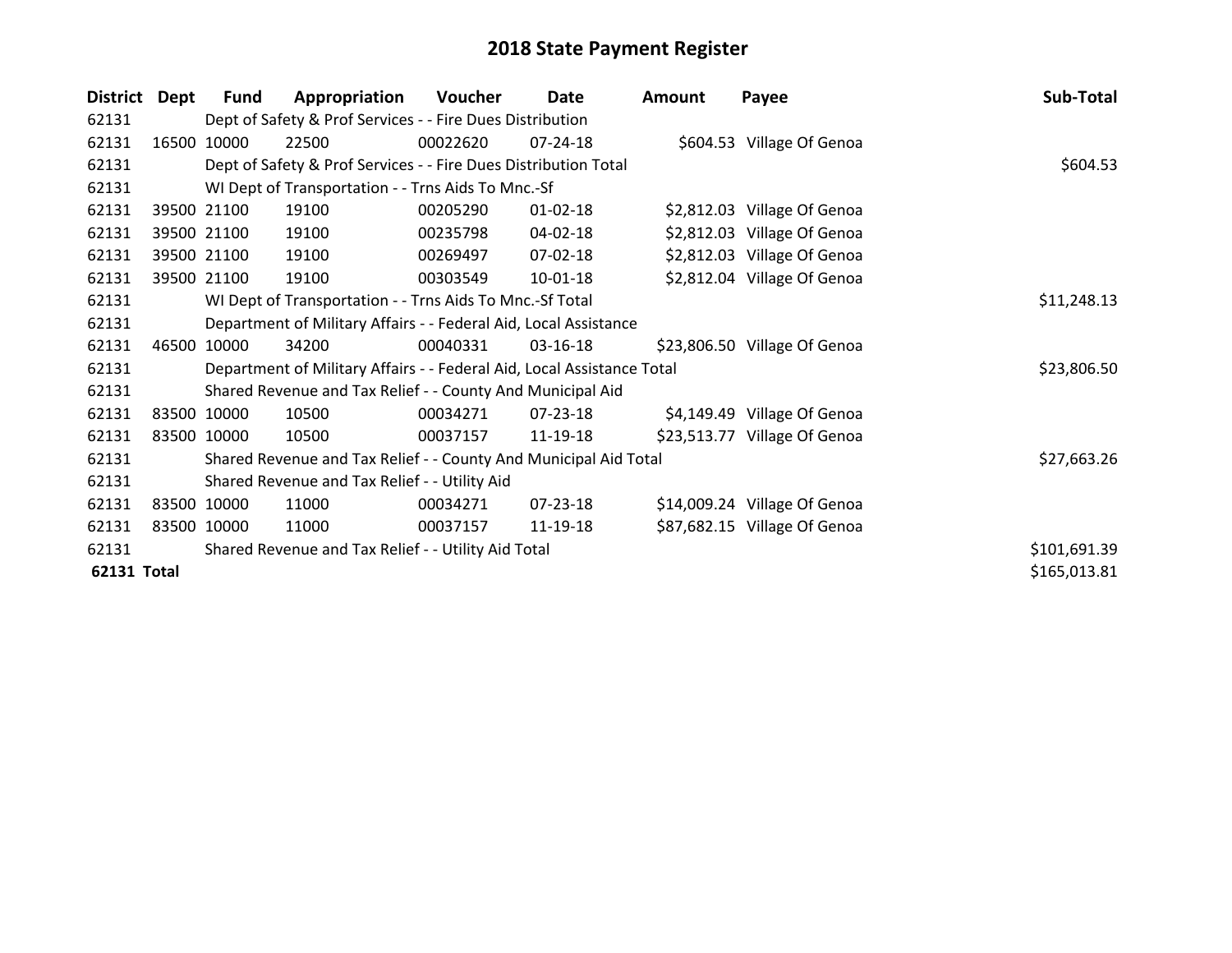| District Dept |             | <b>Fund</b> | Appropriation                                                                   | Voucher    | Date           | <b>Amount</b> | Payee                            | Sub-Total    |
|---------------|-------------|-------------|---------------------------------------------------------------------------------|------------|----------------|---------------|----------------------------------|--------------|
| 62146         |             |             | Dept of Safety & Prof Services - - Fire Dues Distribution                       |            |                |               |                                  |              |
| 62146         | 16500 10000 |             | 22500                                                                           | 00022621   | $07 - 25 - 18$ |               | \$1,511.71 Village Of La Farge   |              |
| 62146         |             |             | Dept of Safety & Prof Services - - Fire Dues Distribution Total                 |            |                |               |                                  | \$1,511.71   |
| 62146         |             |             | WI Dept of Transportation - - Trns Aids To Mnc.-Sf                              |            |                |               |                                  |              |
| 62146         |             | 39500 21100 | 19100                                                                           | 00205291   | $01 - 02 - 18$ |               | \$11,043.79 Village Of La Farge  |              |
| 62146         |             | 39500 21100 | 19100                                                                           | 00235799   | 04-02-18       |               | \$11,043.79 Village Of La Farge  |              |
| 62146         |             | 39500 21100 | 19100                                                                           | 00269498   | 07-02-18       |               | \$11,043.79 Village Of La Farge  |              |
| 62146         |             | 39500 21100 | 19100                                                                           | 00303550   | $10 - 01 - 18$ |               | \$11,043.80 Village Of La Farge  |              |
| 62146         |             |             | WI Dept of Transportation - - Trns Aids To Mnc.-Sf Total                        |            |                |               |                                  | \$44,175.17  |
| 62146         |             |             | Department of Health Services - - Emergency Medical Services, Ai                |            |                |               |                                  |              |
| 62146         | 43500 10000 |             | 11900                                                                           | 00229372   | 08-31-18       |               | \$4,925.13 Village Of La Farge   |              |
| 62146         |             |             | Department of Health Services - - Emergency Medical Services, Ai Total          |            |                |               |                                  | \$4,925.13   |
| 62146         |             |             | Department of Health Services - - Prepaid Medical Transport Reimbursement       |            |                |               |                                  |              |
| 62146         | 43500 10000 |             | 16300                                                                           | AMBULANCE  | 11-08-18       |               | \$3,272.81 Village Of La Farge   |              |
| 62146         |             |             | Department of Health Services - - Prepaid Medical Transport Reimbursement Total | \$3,272.81 |                |               |                                  |              |
| 62146         |             |             | Department of Administration - - Telecom Access; School Dist                    |            |                |               |                                  |              |
| 62146         | 50500 25500 |             | 46600                                                                           | 00089520   | 10-03-18       |               | \$202.00 Village Of La Farge     |              |
| 62146         |             |             | Department of Administration - - Telecom Access; School Dist Total              |            |                |               |                                  | \$202.00     |
| 62146         |             |             | Shared Revenue and Tax Relief - - Expenditure Restraint Program                 |            |                |               |                                  |              |
| 62146         |             | 83500 10000 | 10100                                                                           | 00034272   | $07 - 23 - 18$ |               | \$3,552.61 Village Of La Farge   |              |
| 62146         | 83500 10000 |             | 10100                                                                           | 00037158   | 11-19-18       |               | \$0.07 Village Of La Farge       |              |
| 62146         |             |             | Shared Revenue and Tax Relief - - Expenditure Restraint Program Total           |            |                |               |                                  | \$3,552.68   |
| 62146         |             |             | Shared Revenue and Tax Relief - - County And Municipal Aid                      |            |                |               |                                  |              |
| 62146         | 83500 10000 |             | 10500                                                                           | 00034272   | 07-23-18       |               | \$36,874.10 Village Of La Farge  |              |
| 62146         | 83500 10000 |             | 10500                                                                           | 00037158   | 11-19-18       |               | \$205,680.42 Village Of La Farge |              |
| 62146         |             |             | Shared Revenue and Tax Relief - - County And Municipal Aid Total                |            |                |               |                                  | \$242,554.52 |
| 62146         |             |             | Shared Revenue and Tax Relief - - Exempt Computer Aid                           |            |                |               |                                  |              |
| 62146         | 83500 10000 |             | 10900                                                                           | 00031434   | 07-23-18       |               | \$389.64 Village Of La Farge     |              |
| 62146         | 83500 10000 |             | 10900                                                                           | 00032540   | $07 - 23 - 18$ |               | \$51,942.54 Village Of La Farge  |              |
| 62146         |             |             | Shared Revenue and Tax Relief - - Exempt Computer Aid Total                     |            |                |               |                                  | \$52,332.18  |
| 62146         |             |             | Shared Revenue and Tax Relief - - Lottery & Gaming Credit                       |            |                |               |                                  |              |
| 62146         | 83500 52100 |             | 36300                                                                           | 00027649   | 03-26-18       |               | \$100.89 Village Of La Farge     |              |
| 62146         |             |             | Shared Revenue and Tax Relief - - Lottery & Gaming Credit Total                 |            |                |               |                                  | \$100.89     |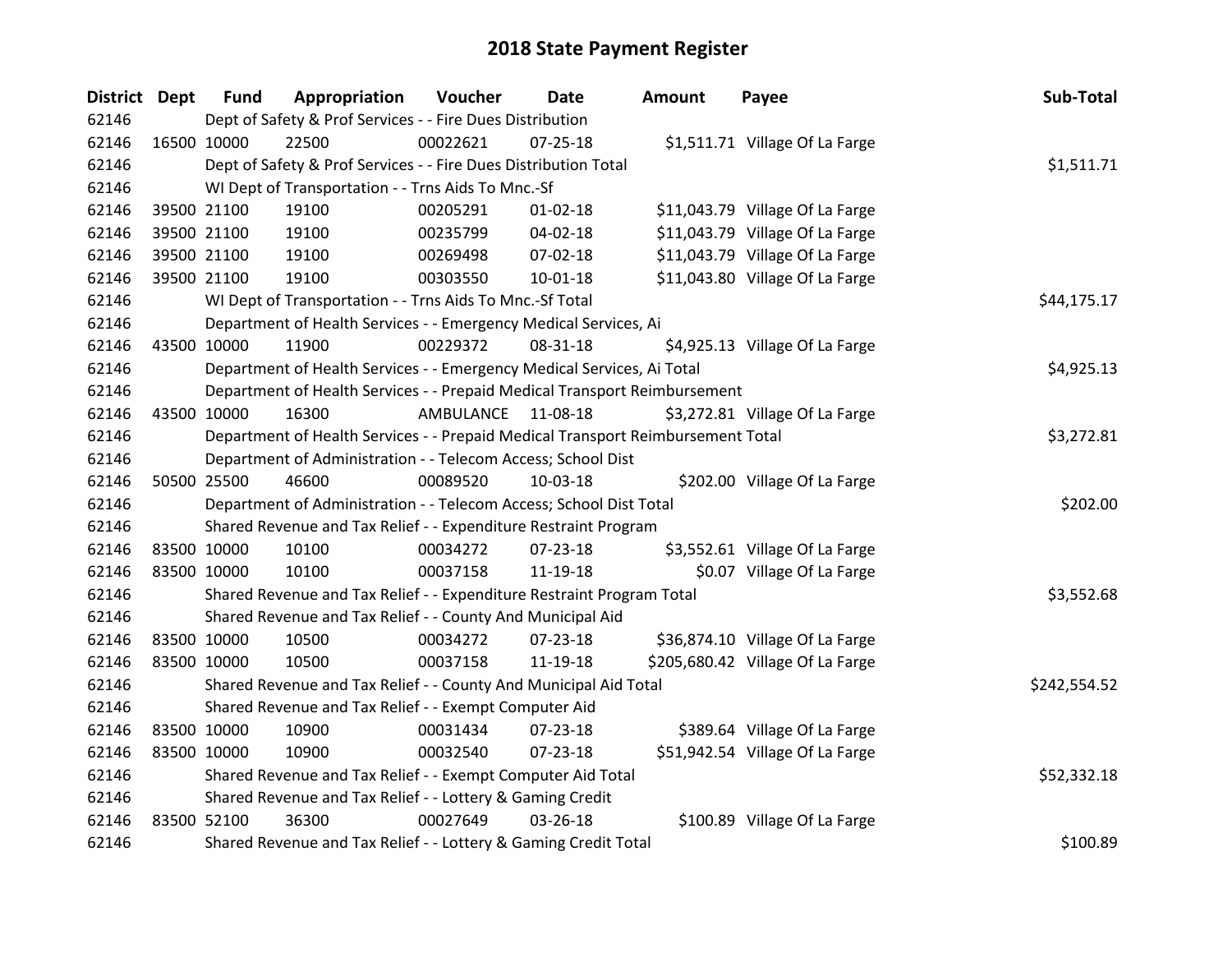|             | District Dept Fund Appropriation | Voucher | <b>Date</b> | <b>Amount</b> | Payee | Sub-Total    |
|-------------|----------------------------------|---------|-------------|---------------|-------|--------------|
| 62146 Total |                                  |         |             |               |       | \$352,627.09 |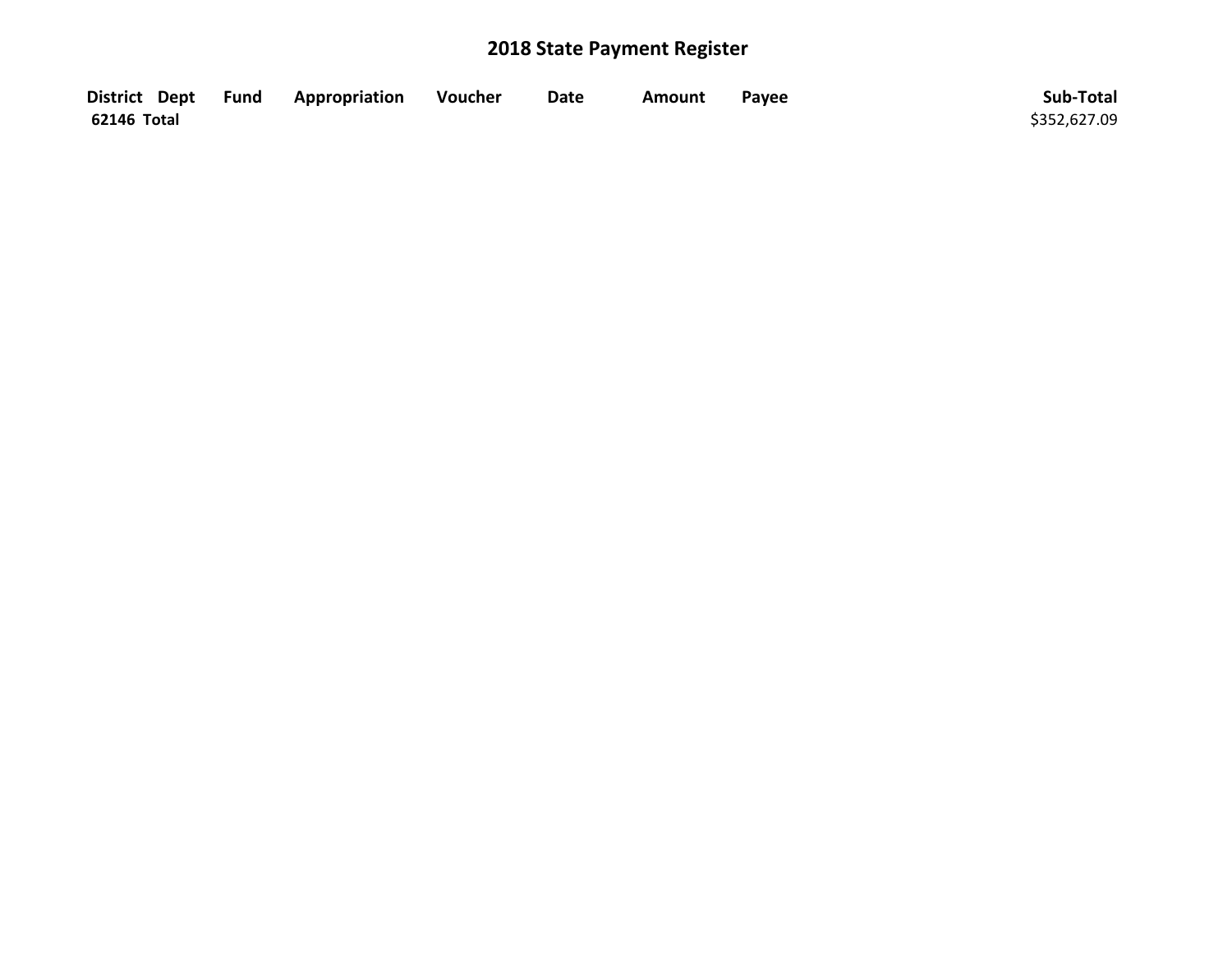| District Dept | <b>Fund</b> | Appropriation                                                                   | Voucher    | <b>Date</b>    | <b>Amount</b> | Payee                         | Sub-Total   |
|---------------|-------------|---------------------------------------------------------------------------------|------------|----------------|---------------|-------------------------------|-------------|
| 62165         |             | Dept of Natural Resources - - Resaids - Cnty Forst, Cl & Mfl                    |            |                |               |                               |             |
| 62165         | 37000 21200 | 57100                                                                           | 00248238   | 06-28-18       |               | \$0.60 Village Of Ontario     |             |
| 62165         |             | Dept of Natural Resources - - Resaids - Cnty Forst, Cl & Mfl Total              |            |                |               |                               | \$0.60      |
| 62165         |             | Dept of Natural Resources - - Rec & Resource Aids, Fed                          |            |                |               |                               |             |
| 62165         | 37000 21200 | 58300                                                                           | 00261915   | 08-24-18       |               | \$1,498.68 Village Of Ontario |             |
| 62165         |             | Dept of Natural Resources - - Rec & Resource Aids, Fed Total                    |            |                |               |                               | \$1,498.68  |
| 62165         |             | WI Dept of Transportation - - Trns Aids To Mnc.-Sf                              |            |                |               |                               |             |
| 62165         | 39500 21100 | 19100                                                                           | 00205292   | $01 - 02 - 18$ |               | \$6,328.53 Village Of Ontario |             |
| 62165         | 39500 21100 | 19100                                                                           | 00235800   | $04 - 02 - 18$ |               | \$6,328.53 Village Of Ontario |             |
| 62165         | 39500 21100 | 19100                                                                           | 00269499   | 07-02-18       |               | \$6,328.53 Village Of Ontario |             |
| 62165         | 39500 21100 | 19100                                                                           | 00303551   | 10-01-18       |               | \$6,328.54 Village Of Ontario |             |
| 62165         |             | WI Dept of Transportation - - Trns Aids To Mnc.-Sf Total                        |            |                |               |                               | \$25,314.13 |
| 62165         |             | Department of Health Services - - Emergency Medical Services, Ai                |            |                |               |                               |             |
| 62165         | 43500 10000 | 11900                                                                           | 00234497   | 09-24-18       |               | \$3,681.27 Village Of Ontario |             |
| 62165         |             | Department of Health Services - - Emergency Medical Services, Ai Total          | \$3,681.27 |                |               |                               |             |
| 62165         |             | Department of Health Services - - Prepaid Medical Transport Reimbursement       |            |                |               |                               |             |
| 62165         | 43500 10000 | 16300                                                                           | AMBULANCE  | 11-08-18       |               | \$2,000.00 Village Of Ontario |             |
| 62165         |             | Department of Health Services - - Prepaid Medical Transport Reimbursement Total |            |                |               |                               | \$2,000.00  |
| 62165         |             | Department of Justice - - Law Enforcement Train, Local                          |            |                |               |                               |             |
| 62165         | 45500 10000 | 23100                                                                           | 00053639   | 10-18-18       |               | \$480.00 Village Of Ontario   |             |
| 62165         |             | Department of Justice - - Law Enforcement Train, Local Total                    |            |                |               |                               | \$480.00    |
| 62165         |             | Department of Military Affairs - - Disaster Recovery Aid                        |            |                |               |                               |             |
| 62165         | 46500 10000 | 30500                                                                           | 00047271   | 08-03-18       |               | \$683.96 Village Of Ontario   |             |
| 62165         |             | Department of Military Affairs - - Disaster Recovery Aid Total                  |            |                |               |                               | \$683.96    |
| 62165         |             | Department of Military Affairs - - Federal Aid, Local Assistance                |            |                |               |                               |             |
| 62165         | 46500 10000 | 34200                                                                           | 00047271   | 08-03-18       |               | \$4,103.77 Village Of Ontario |             |
| 62165         |             | Department of Military Affairs - - Federal Aid, Local Assistance Total          |            |                |               |                               | \$4,103.77  |
| 62165         |             | Department of Administration - - Telecom Access; School Dist                    |            |                |               |                               |             |
| 62165         | 50500 25500 | 46600                                                                           | 00093075   | 12-06-18       |               | \$202.00 Village Of Ontario   |             |
| 62165         |             | Department of Administration - - Telecom Access; School Dist Total              |            |                |               |                               | \$202.00    |
| 62165         |             | Public Defender Board - - Transcript, Discovery And Int                         |            |                |               |                               |             |
| 62165         | 55000 10000 | 10600                                                                           | 00126022   | $01-29-18$     |               | \$5.00 Village Of Ontario     |             |
| 62165         | 55000 10000 | 10600                                                                           | 00131627   | 03-07-18       |               | \$5.00 Village Of Ontario     |             |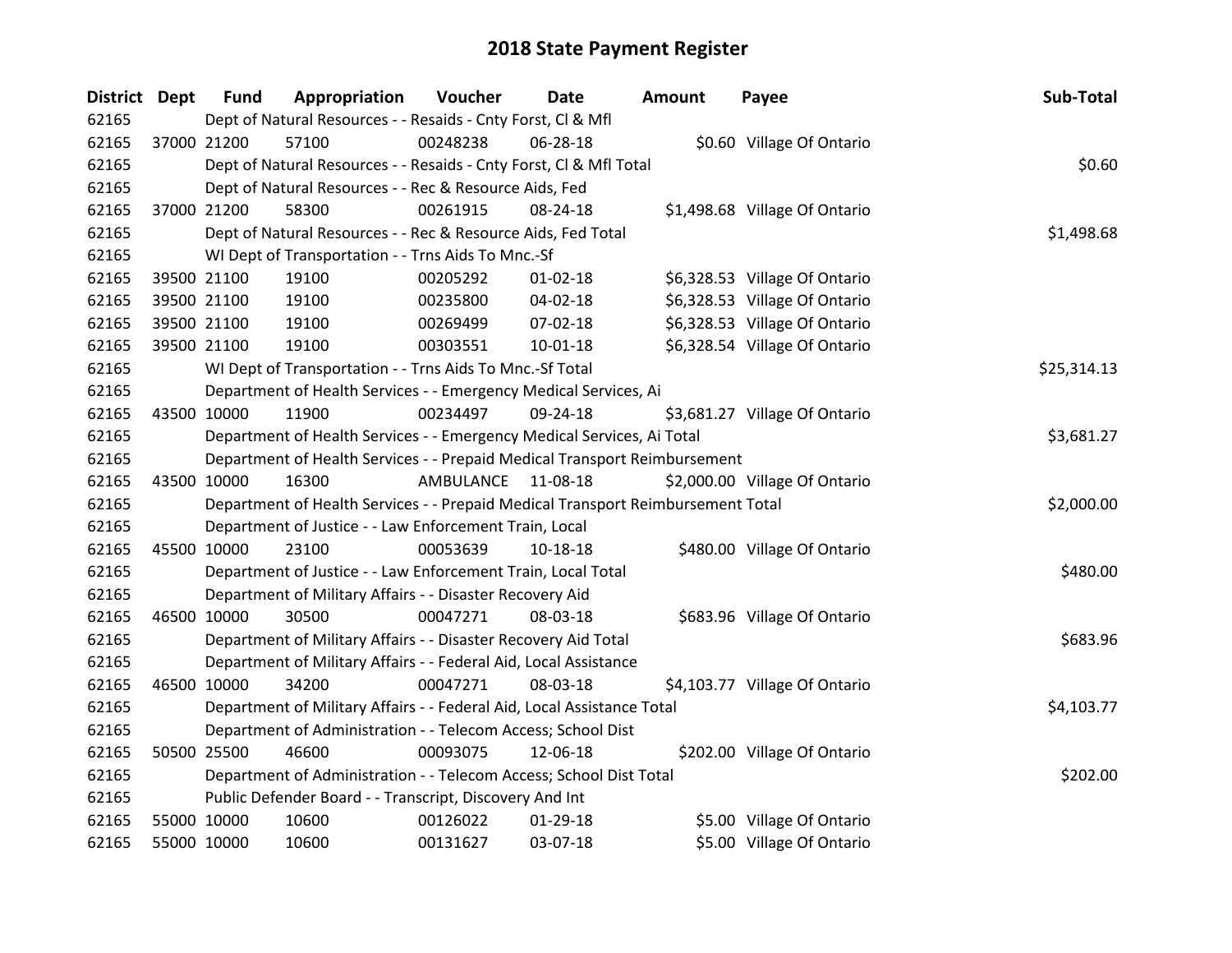| <b>District</b> | Dept  | <b>Fund</b> | Appropriation                                                         | Voucher  | Date           | Amount | Payee                           | Sub-Total    |
|-----------------|-------|-------------|-----------------------------------------------------------------------|----------|----------------|--------|---------------------------------|--------------|
| 62165           |       |             | Public Defender Board - - Transcript, Discovery And Int Total         |          |                |        |                                 | \$10.00      |
| 62165           |       |             | Shared Revenue and Tax Relief - - Expenditure Restraint Program       |          |                |        |                                 |              |
| 62165           | 83500 | 10000       | 10100                                                                 | 00034273 | $07 - 23 - 18$ |        | \$1,838.90 Village Of Ontario   |              |
| 62165           |       |             | Shared Revenue and Tax Relief - - Expenditure Restraint Program Total |          |                |        |                                 | \$1,838.90   |
| 62165           |       |             | Shared Revenue and Tax Relief - - County And Municipal Aid            |          |                |        |                                 |              |
| 62165           |       | 83500 10000 | 10500                                                                 | 00034273 | 07-23-18       |        | \$25,260.35 Village Of Ontario  |              |
| 62165           |       | 83500 10000 | 10500                                                                 | 00037159 | 11-19-18       |        | \$141,141.96 Village Of Ontario |              |
| 62165           |       |             | Shared Revenue and Tax Relief - - County And Municipal Aid Total      |          |                |        |                                 | \$166,402.31 |
| 62165           |       |             | Shared Revenue and Tax Relief - - Exempt Computer Aid                 |          |                |        |                                 |              |
| 62165           |       | 83500 10000 | 10900                                                                 | 00031435 | $07 - 23 - 18$ |        | \$221.20 Village Of Ontario     |              |
| 62165           |       |             | Shared Revenue and Tax Relief - - Exempt Computer Aid Total           |          |                |        |                                 | \$221.20     |
| 62165           |       |             | Shared Revenue and Tax Relief - - Lottery & Gaming Credit             |          |                |        |                                 |              |
| 62165           |       | 83500 52100 | 36300                                                                 | 00027650 | $03 - 26 - 18$ |        | \$1,576.20 Village Of Ontario   |              |
| 62165           |       |             | Shared Revenue and Tax Relief - - Lottery & Gaming Credit Total       |          |                |        |                                 | \$1,576.20   |
| 62165 Total     |       |             |                                                                       |          |                |        |                                 | \$208,013.02 |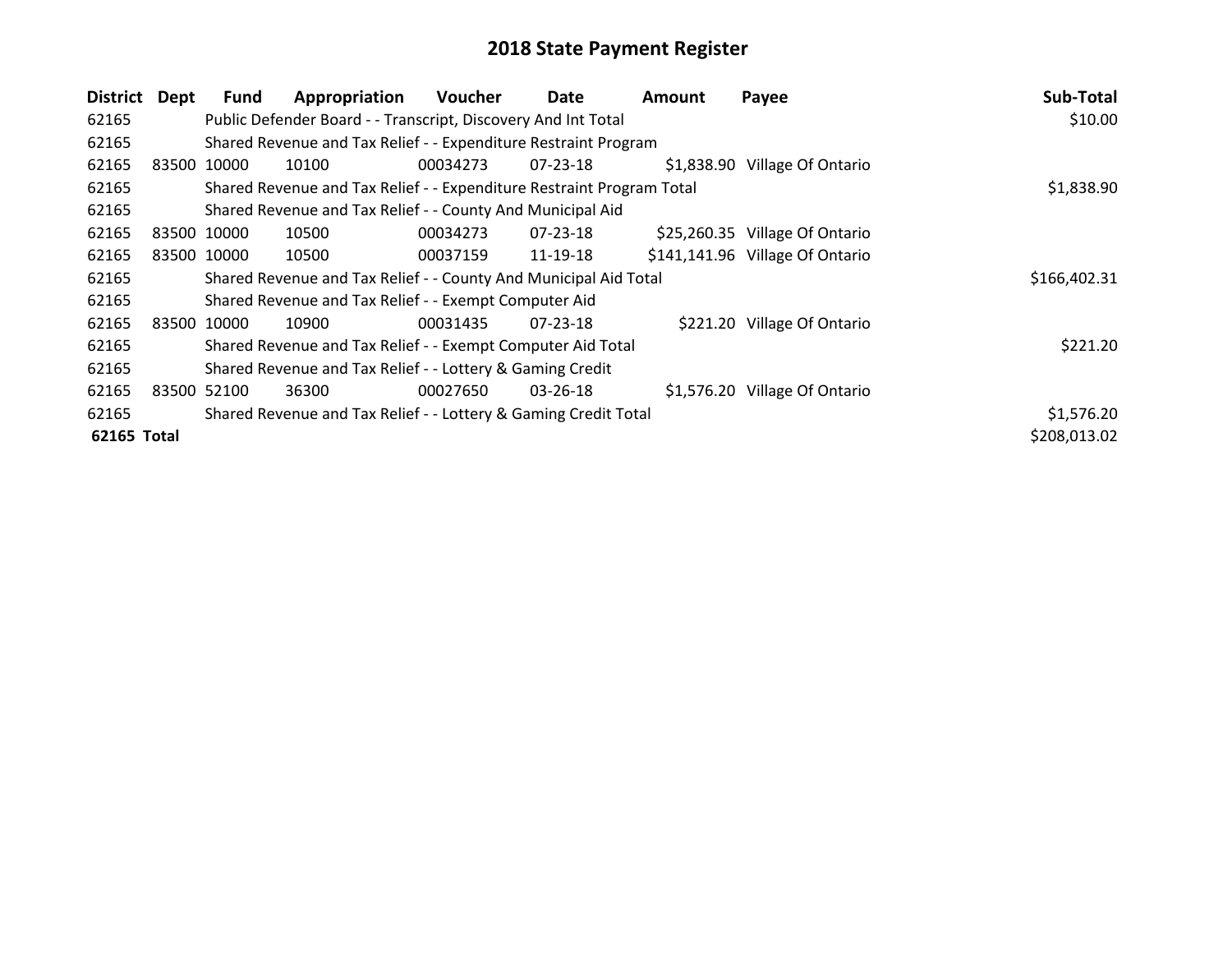| District Dept |             | <b>Fund</b> | Appropriation                                                                   | Voucher     | <b>Date</b>    | <b>Amount</b> | Payee                             | Sub-Total    |
|---------------|-------------|-------------|---------------------------------------------------------------------------------|-------------|----------------|---------------|-----------------------------------|--------------|
| 62176         |             |             | Dept of Safety & Prof Services - - Fire Dues Distribution                       |             |                |               |                                   |              |
| 62176         |             | 16500 10000 | 22500                                                                           | 00021159    | $07-19-18$     |               | \$632.17 Village Of Readstown     |              |
| 62176         |             |             | Dept of Safety & Prof Services - - Fire Dues Distribution Total                 |             |                |               |                                   | \$632.17     |
| 62176         |             |             | Dept of Natural Resources - - Resaids - Cnty Forst, CI & Mfl                    |             |                |               |                                   |              |
| 62176         |             | 37000 21200 | 57100                                                                           | 00248239    | 06-28-18       |               | \$16.00 Village Of Readstown      |              |
| 62176         |             |             | Dept of Natural Resources - - Resaids - Cnty Forst, Cl & Mfl Total              |             |                |               |                                   | \$16.00      |
| 62176         |             |             | Dept of Natural Resources - - Rec & Resource Aids, Fed                          |             |                |               |                                   |              |
| 62176         |             | 37000 21200 | 58300                                                                           | 00238246    | 05-30-18       |               | \$1,515.76 Village Of Readstown   |              |
| 62176         |             |             | Dept of Natural Resources - - Rec & Resource Aids, Fed Total                    |             |                |               |                                   | \$1,515.76   |
| 62176         |             |             | WI Dept of Transportation - - Trns Aids To Mnc.-Sf                              |             |                |               |                                   |              |
| 62176         |             | 39500 21100 | 19100                                                                           | 00205293    | $01 - 02 - 18$ |               | \$5,179.81 Village Of Readstown   |              |
| 62176         |             | 39500 21100 | 19100                                                                           | 00235801    | 04-02-18       |               | \$5,179.81 Village Of Readstown   |              |
| 62176         |             | 39500 21100 | 19100                                                                           | 00269500    | 07-02-18       |               | \$5,179.81 Village Of Readstown   |              |
| 62176         |             | 39500 21100 | 19100                                                                           | 00303552    | 10-01-18       |               | \$5,179.84 Village Of Readstown   |              |
| 62176         |             |             | WI Dept of Transportation - - Trns Aids To Mnc.-Sf Total                        | \$20,719.27 |                |               |                                   |              |
| 62176         |             |             | Department of Health Services - - Emergency Medical Services, Ai                |             |                |               |                                   |              |
| 62176         | 43500 10000 |             | 11900                                                                           | 00239609    | $10-17-18$     |               | \$4,561.64 Village Of Readstown   |              |
| 62176         |             |             | Department of Health Services - - Emergency Medical Services, Ai Total          |             |                |               |                                   | \$4,561.64   |
| 62176         |             |             | Department of Health Services - - Prepaid Medical Transport Reimbursement       |             |                |               |                                   |              |
| 62176         | 43500 10000 |             | 16300                                                                           | AMBULANCE   | 11-08-18       |               | \$2,000.00 Village Of Readstown   |              |
| 62176         |             |             | Department of Health Services - - Prepaid Medical Transport Reimbursement Total |             |                |               |                                   | \$2,000.00   |
| 62176         |             |             | Department of Military Affairs - - Disaster Recovery Aid                        |             |                |               |                                   |              |
| 62176         |             | 46500 10000 | 30500                                                                           | 00037272    | $01 - 18 - 18$ |               | \$925.38 Village Of Readstown     |              |
| 62176         |             | 46500 10000 | 30500                                                                           | 00045312    | 06-26-18       |               | \$1,301.04 Village Of Readstown   |              |
| 62176         |             |             | Department of Military Affairs - - Disaster Recovery Aid Total                  |             |                |               |                                   | \$2,226.42   |
| 62176         |             |             | Department of Military Affairs - - Federal Aid, Local Assistance                |             |                |               |                                   |              |
| 62176         | 46500 10000 |             | 34200                                                                           | 00037272    | $01 - 18 - 18$ |               | \$5,552.27 Village Of Readstown   |              |
| 62176         |             | 46500 10000 | 34200                                                                           | 00045312    | 06-26-18       |               | \$7,806.20 Village Of Readstown   |              |
| 62176         |             |             | Department of Military Affairs - - Federal Aid, Local Assistance Total          |             |                |               |                                   | \$13,358.47  |
| 62176         |             |             | Shared Revenue and Tax Relief - - County And Municipal Aid                      |             |                |               |                                   |              |
| 62176         | 83500 10000 |             | 10500                                                                           | 00034274    | 07-23-18       |               | \$31,179.89 Village Of Readstown  |              |
| 62176         |             | 83500 10000 | 10500                                                                           | 00037160    | 11-19-18       |               | \$174,686.03 Village Of Readstown |              |
| 62176         |             |             | Shared Revenue and Tax Relief - - County And Municipal Aid Total                |             |                |               |                                   | \$205,865.92 |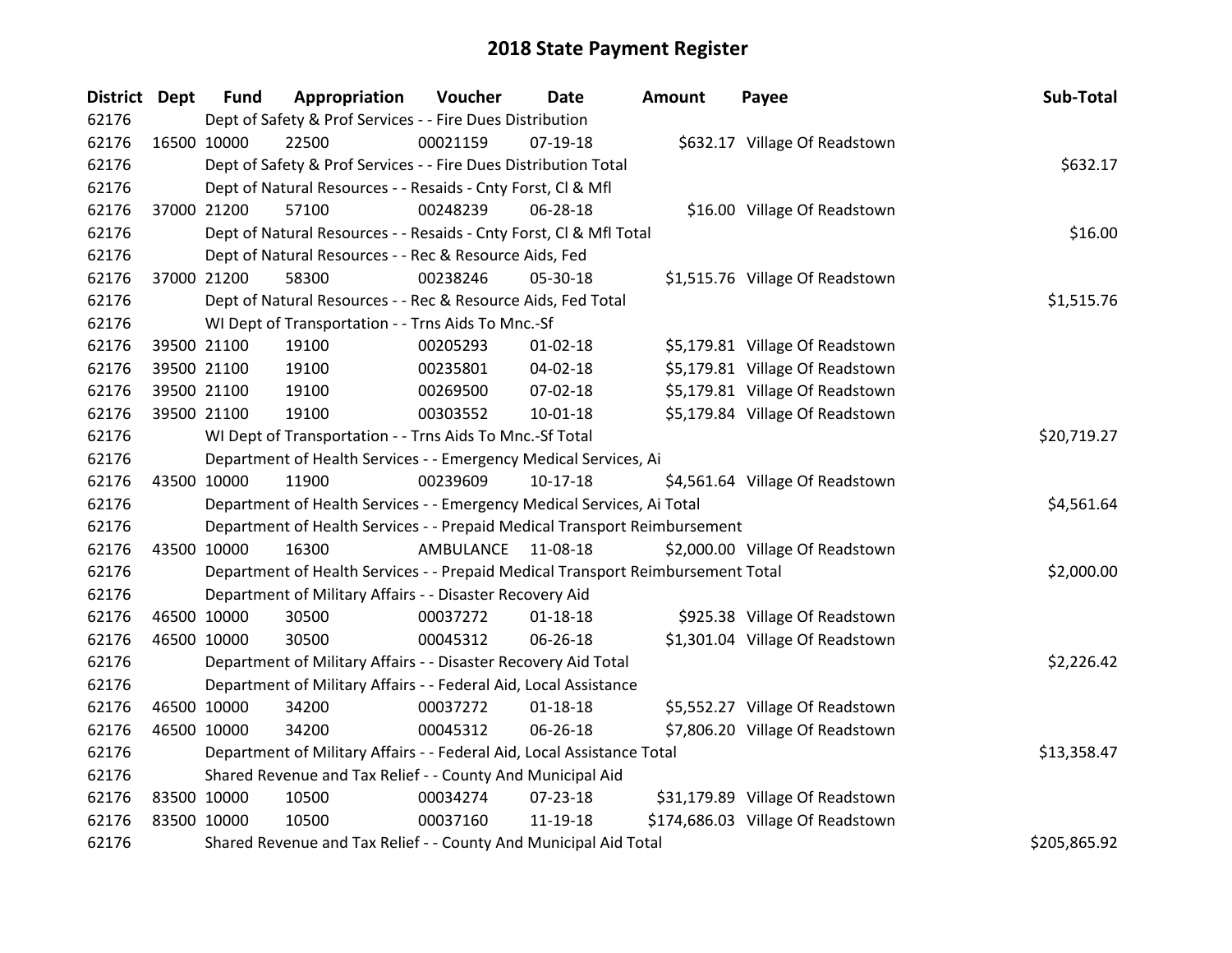| District Dept |             | Fund | <b>Appropriation</b>                                        | Voucher  | Date     | Amount | <b>Pavee</b>                 | Sub-Total    |
|---------------|-------------|------|-------------------------------------------------------------|----------|----------|--------|------------------------------|--------------|
| 62176         |             |      | Shared Revenue and Tax Relief - - Exempt Computer Aid       |          |          |        |                              |              |
| 62176         | 83500 10000 |      | 10900                                                       | 00031436 | 07-23-18 |        | \$23.34 Village Of Readstown |              |
| 62176         |             |      | Shared Revenue and Tax Relief - - Exempt Computer Aid Total |          |          |        |                              | \$23.34      |
| 62176 Total   |             |      |                                                             |          |          |        |                              | \$250,918.99 |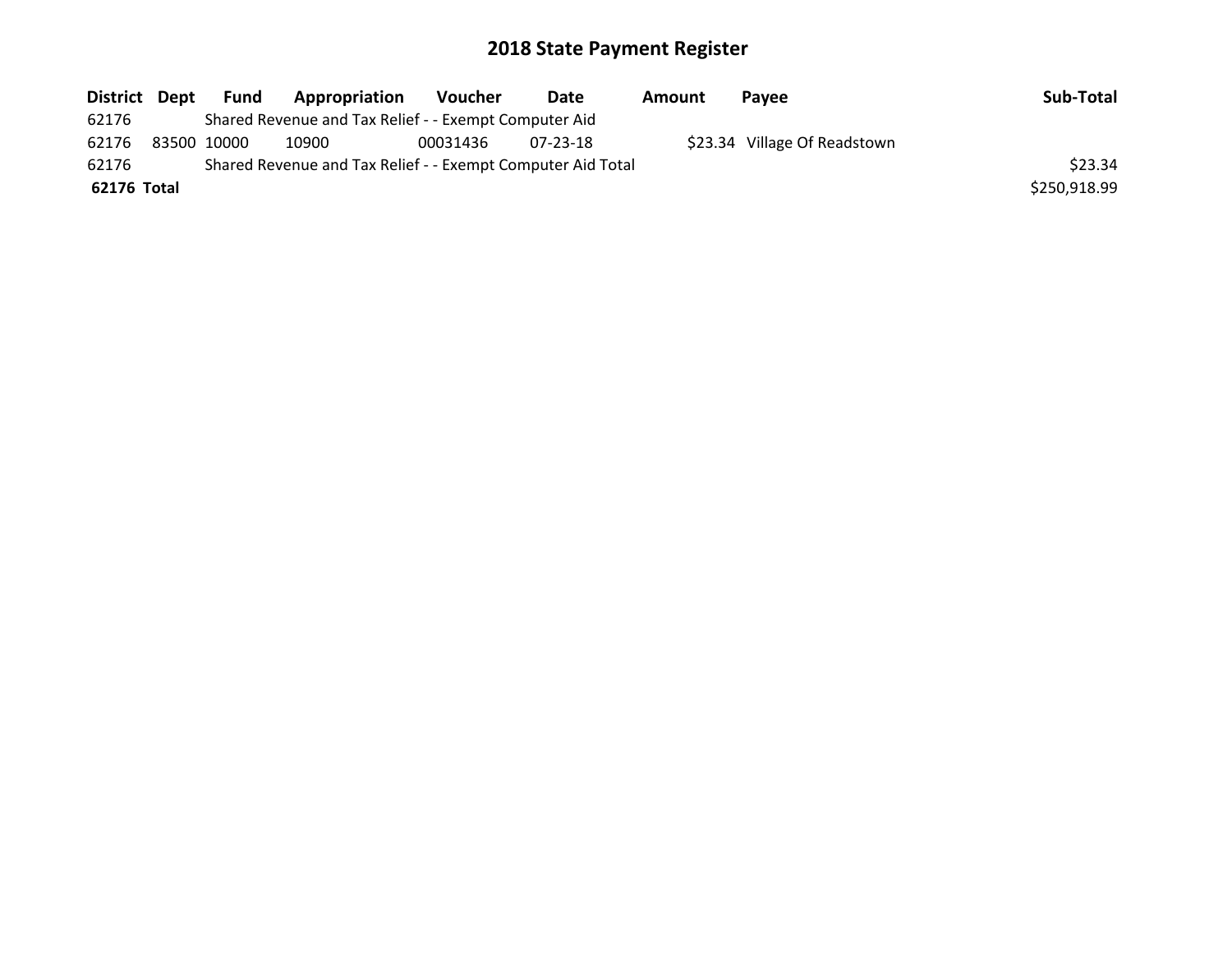| <b>District</b> | Dept | <b>Fund</b>                                              | Appropriation                                                    | Voucher  | Date           | Amount | Payee                            | Sub-Total    |
|-----------------|------|----------------------------------------------------------|------------------------------------------------------------------|----------|----------------|--------|----------------------------------|--------------|
| 62181           |      |                                                          | Dept of Safety & Prof Services - - Fire Dues Distribution        |          |                |        |                                  |              |
| 62181           |      | 16500 10000                                              | 22500                                                            | 00022622 | $07 - 25 - 18$ |        | \$2,033.52 Village Of Stoddard   |              |
| 62181           |      |                                                          | Dept of Safety & Prof Services - - Fire Dues Distribution Total  |          |                |        |                                  | \$2,033.52   |
| 62181           |      |                                                          | WI Dept of Transportation - - Trns Aids To Mnc.-Sf               |          |                |        |                                  |              |
| 62181           |      | 39500 21100                                              | 19100                                                            | 00205294 | $01 - 02 - 18$ |        | \$8,250.40 Village Of Stoddard   |              |
| 62181           |      | 39500 21100                                              | 19100                                                            | 00235802 | 04-02-18       |        | \$8,250.40 Village Of Stoddard   |              |
| 62181           |      | 39500 21100                                              | 19100                                                            | 00269501 | 07-02-18       |        | \$8,250.40 Village Of Stoddard   |              |
| 62181           |      | 39500 21100                                              | 19100                                                            | 00303553 | 10-01-18       |        | \$8,250.40 Village Of Stoddard   |              |
| 62181           |      | WI Dept of Transportation - - Trns Aids To Mnc.-Sf Total | \$33,001.60                                                      |          |                |        |                                  |              |
| 62181           |      |                                                          | Shared Revenue and Tax Relief - - County And Municipal Aid       |          |                |        |                                  |              |
| 62181           |      | 83500 10000                                              | 10500                                                            | 00034275 | 07-23-18       |        | \$25,130.00 Village Of Stoddard  |              |
| 62181           |      | 83500 10000                                              | 10500                                                            | 00037161 | 11-19-18       |        | \$142,403.30 Village Of Stoddard |              |
| 62181           |      |                                                          | Shared Revenue and Tax Relief - - County And Municipal Aid Total |          |                |        |                                  | \$167,533.30 |
| 62181           |      |                                                          | Shared Revenue and Tax Relief - - Exempt Computer Aid            |          |                |        |                                  |              |
| 62181           |      | 83500 10000                                              | 10900                                                            | 00031437 | 07-23-18       |        | \$522.57 Village Of Stoddard     |              |
| 62181           |      |                                                          | Shared Revenue and Tax Relief - - Exempt Computer Aid Total      |          |                |        |                                  | \$522.57     |
| 62181           |      |                                                          | Shared Revenue and Tax Relief - - Lottery & Gaming Credit        |          |                |        |                                  |              |
| 62181           |      | 83500 52100                                              | 36300                                                            | 00027651 | 03-26-18       |        | \$1,186.45 Village Of Stoddard   |              |
| 62181           |      |                                                          | Shared Revenue and Tax Relief - - Lottery & Gaming Credit Total  |          |                |        |                                  | \$1,186.45   |
| 62181 Total     |      |                                                          |                                                                  |          |                |        |                                  | \$204,277.44 |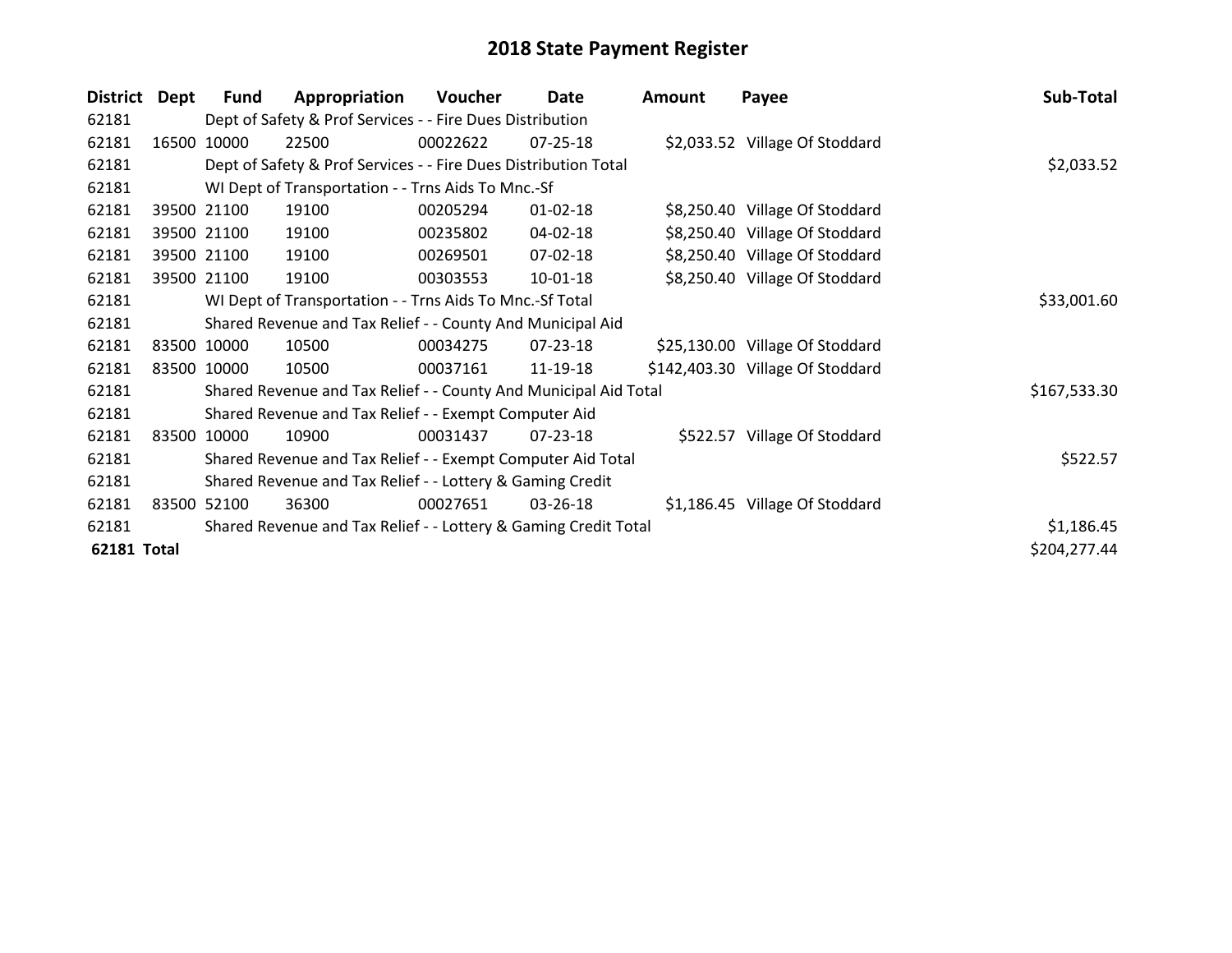| District Dept |             | Fund                                                        | Appropriation                                                   | <b>Voucher</b> | Date     | Amount | Payee                       | Sub-Total  |
|---------------|-------------|-------------------------------------------------------------|-----------------------------------------------------------------|----------------|----------|--------|-----------------------------|------------|
| 62186         |             |                                                             | Shared Revenue and Tax Relief - - Exempt Computer Aid           |                |          |        |                             |            |
| 62186         | 83500 10000 |                                                             | 10900                                                           | 00032541       | 07-23-18 |        | \$1,070.34 Village Of Viola |            |
| 62186         |             | Shared Revenue and Tax Relief - - Exempt Computer Aid Total | \$1,070.34                                                      |                |          |        |                             |            |
| 62186         |             |                                                             | Shared Revenue and Tax Relief - - Lottery & Gaming Credit       |                |          |        |                             |            |
| 62186         | 83500 52100 |                                                             | 36300                                                           | 00027652       | 03-26-18 |        | \$900.40 Village Of Viola   |            |
| 62186         |             |                                                             | Shared Revenue and Tax Relief - - Lottery & Gaming Credit Total |                |          |        |                             | \$900.40   |
| 62186 Total   |             |                                                             |                                                                 |                |          |        |                             | \$1,970.74 |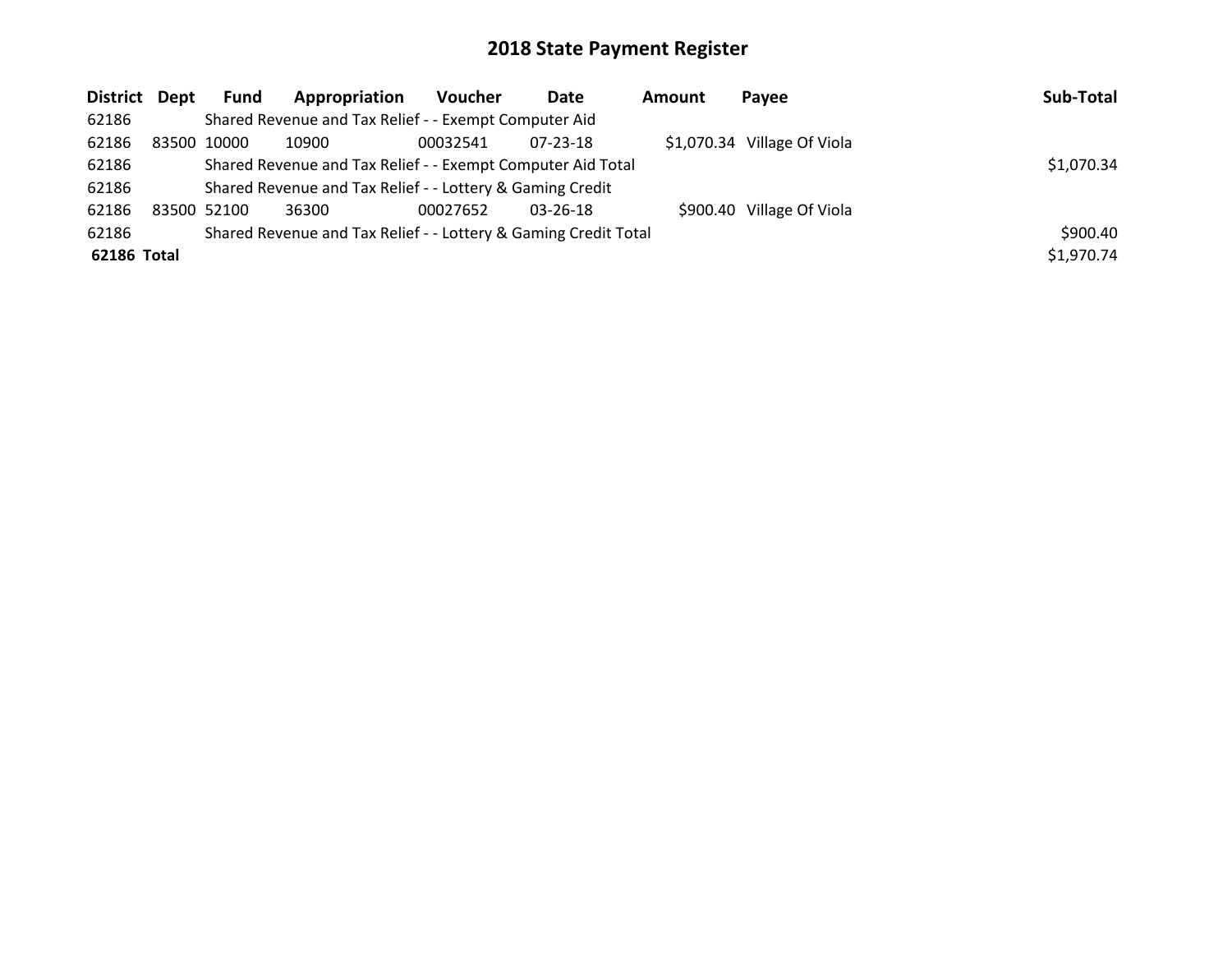| District Dept |             | <b>Fund</b> | Appropriation                                                                   | Voucher   | Date           | Amount | Payee                          | Sub-Total   |
|---------------|-------------|-------------|---------------------------------------------------------------------------------|-----------|----------------|--------|--------------------------------|-------------|
| 62236         |             |             | Dept of Safety & Prof Services - - Fire Dues Distribution                       |           |                |        |                                |             |
| 62236         | 16500 10000 |             | 22500                                                                           | 00022623  | 07-26-18       |        | \$2,786.55 Hillsboro, City of  |             |
| 62236         |             |             | Dept of Safety & Prof Services - - Fire Dues Distribution Total                 |           |                |        |                                | \$2,786.55  |
| 62236         |             |             | Dept of Natural Resources - - Aids In Lieu Of Taxes - Gener                     |           |                |        |                                |             |
| 62236         | 37000 10000 |             | 50300                                                                           | 00212537  | 02-06-18       |        | \$23.41 Hillsboro, City of     |             |
| 62236         | 37000 10000 |             | 50300                                                                           | 00229794  | 04-20-18       |        | \$34.48 Hillsboro, City of     |             |
| 62236         |             |             | Dept of Natural Resources - - Aids In Lieu Of Taxes - Gener Total               |           |                |        |                                | \$57.89     |
| 62236         |             |             | WI Dept of Transportation - - Hwy Sfty Loc Aid Ffd                              |           |                |        |                                |             |
| 62236         |             | 39500 21100 | 18500                                                                           | 00213925  | $01 - 22 - 18$ |        | \$1,161.42 Hillsboro, City of  |             |
| 62236         |             | 39500 21100 | 18500                                                                           | 00223716  | 02-23-18       |        | \$1,805.37 Hillsboro, City of  |             |
| 62236         |             | 39500 21100 | 18500                                                                           | 00229586  | 03-16-18       |        | \$1,000.00 Hillsboro, City of  |             |
| 62236         | 39500 21100 |             | 18500                                                                           | 00231340  | 03-16-18       |        | \$3,095.72 Hillsboro, City of  |             |
| 62236         | 39500 21100 |             | 18500                                                                           | 00251030  | 05-14-18       |        | \$3,319.02 Hillsboro, City of  |             |
| 62236         |             | 39500 21100 | 18500                                                                           | 00258268  | 06-06-18       |        | \$2,143.58 Hillsboro, City of  |             |
| 62236         |             | 39500 21100 | 18500                                                                           | 00266465  | $07-17-18$     |        | \$2,728.03 Hillsboro, City of  |             |
| 62236         |             | 39500 21100 | 18500                                                                           | 00280003  | 08-01-18       |        | \$3,399.45 Hillsboro, City of  |             |
| 62236         | 39500 21100 |             | 18500                                                                           | 00296394  | 09-13-18       |        | \$1,874.10 Hillsboro, City of  |             |
| 62236         | 39500 21100 |             | 18500                                                                           | 00300916  | 09-24-18       |        | \$4,000.00 Hillsboro, City of  |             |
| 62236         | 39500 21100 |             | 18500                                                                           | 00303978  | 09-26-18       |        | \$1,417.50 Hillsboro, City of  |             |
| 62236         |             |             | WI Dept of Transportation - - Hwy Sfty Loc Aid Ffd Total                        |           |                |        |                                | \$25,944.19 |
| 62236         |             |             | WI Dept of Transportation - - Trns Aids To Mnc.-Sf                              |           |                |        |                                |             |
| 62236         |             | 39500 21100 | 19100                                                                           | 00205295  | $01 - 02 - 18$ |        | \$21,067.22 Hillsboro, City of |             |
| 62236         |             | 39500 21100 | 19100                                                                           | 00235803  | 04-02-18       |        | \$21,067.22 Hillsboro, City of |             |
| 62236         |             | 39500 21100 | 19100                                                                           | 00269502  | 07-02-18       |        | \$21,067.22 Hillsboro, City of |             |
| 62236         |             | 39500 21100 | 19100                                                                           | 00303554  | $10 - 01 - 18$ |        | \$21,067.22 Hillsboro, City of |             |
| 62236         |             |             | WI Dept of Transportation - - Trns Aids To Mnc.-Sf Total                        |           |                |        |                                | \$84,268.88 |
| 62236         |             |             | WI Dept of Transportation - - Loc Rd Imp Prg St Fd                              |           |                |        |                                |             |
| 62236         |             | 39500 21100 | 27800                                                                           | 00305564  | $10-02-18$     |        | \$18,992.42 Hillsboro, City of |             |
| 62236         |             |             | WI Dept of Transportation - - Loc Rd Imp Prg St Fd Total                        |           |                |        |                                | \$18,992.42 |
| 62236         |             |             | Department of Health Services - - Prepaid Medical Transport Reimbursement       |           |                |        |                                |             |
| 62236         | 43500 10000 |             | 16300                                                                           | AMBULANCE | 11-08-18       |        | \$3,448.14 Hillsboro, City of  |             |
| 62236         |             |             | Department of Health Services - - Prepaid Medical Transport Reimbursement Total |           |                |        |                                | \$3,448.14  |
| 62236         |             |             | Department of Justice - - Law Enforcement Train, Local                          |           |                |        |                                |             |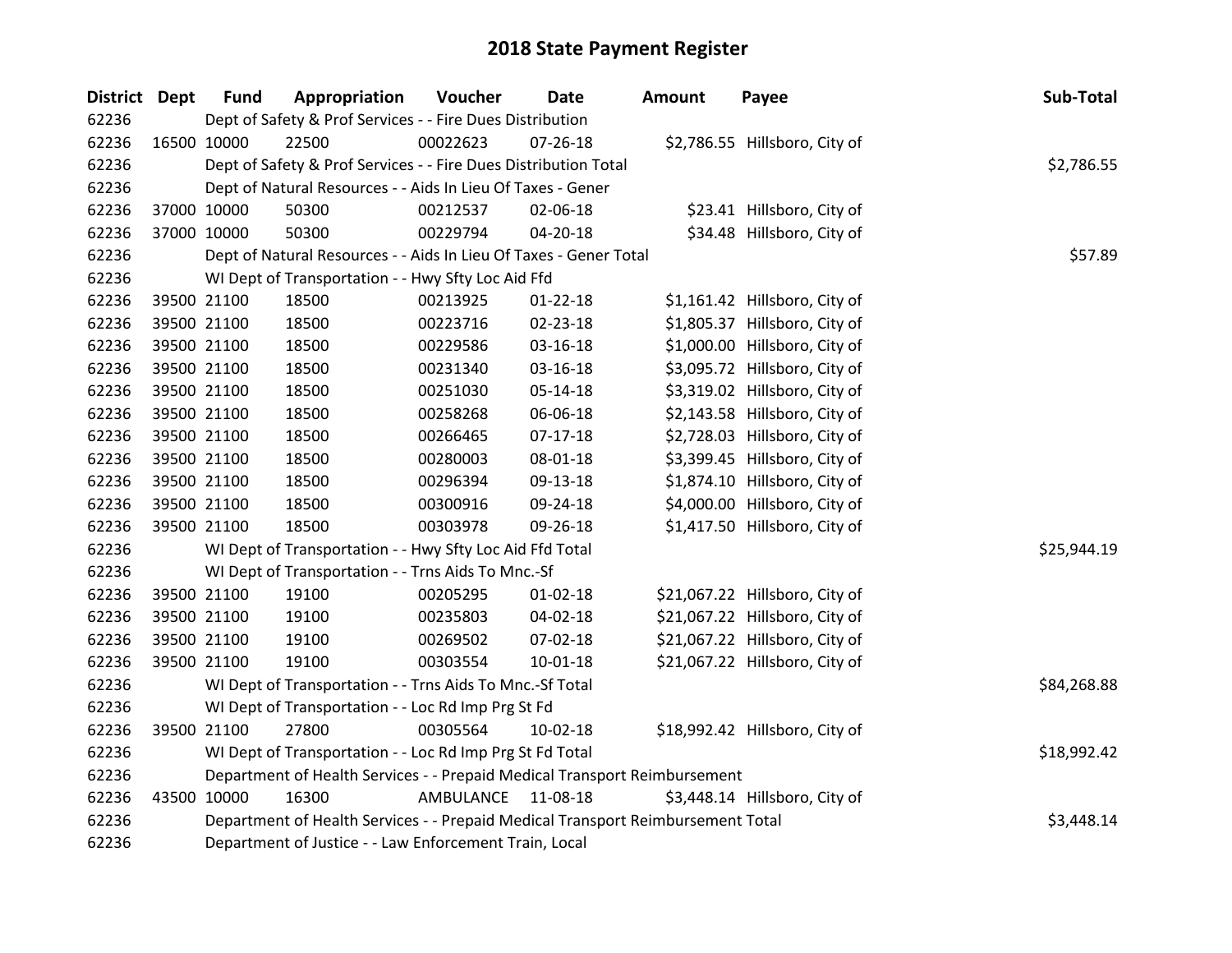| <b>District</b> | Dept        | Fund        | Appropriation                                                         | <b>Voucher</b> | Date       | Amount | Payee                           | Sub-Total    |
|-----------------|-------------|-------------|-----------------------------------------------------------------------|----------------|------------|--------|---------------------------------|--------------|
| 62236           |             | 45500 10000 | 23100                                                                 | 00053165       | $10-11-18$ |        | \$320.00 Hillsboro, City of     |              |
| 62236           |             |             | Department of Justice - - Law Enforcement Train, Local Total          |                |            |        |                                 | \$320.00     |
| 62236           |             |             | Department of Administration - - Telecom Access; School Dist          |                |            |        |                                 |              |
| 62236           |             | 50500 25500 | 46600                                                                 | 00089809       | 10-09-18   |        | \$355.00 Hillsboro, City of     |              |
| 62236           |             |             | Department of Administration - - Telecom Access; School Dist Total    |                |            |        |                                 | \$355.00     |
| 62236           |             |             | Public Defender Board - - Transcript, Discovery And Int               |                |            |        |                                 |              |
| 62236           | 55000       | 10000       | 10600                                                                 | 00152584       | 07-19-18   |        | \$5.00 Hillsboro, City of       |              |
| 62236           |             |             | Public Defender Board - - Transcript, Discovery And Int Total         |                |            | \$5.00 |                                 |              |
| 62236           |             |             | Shared Revenue and Tax Relief - - Expenditure Restraint Program       |                |            |        |                                 |              |
| 62236           |             | 83500 10000 | 10100                                                                 | 00034276       | 07-23-18   |        | \$15,248.05 Hillsboro, City of  |              |
| 62236           | 83500 10000 |             | 10100                                                                 | 00037162       | 11-19-18   |        | \$0.06 Hillsboro, City of       |              |
| 62236           |             |             | Shared Revenue and Tax Relief - - Expenditure Restraint Program Total | \$15,248.11    |            |        |                                 |              |
| 62236           |             |             | Shared Revenue and Tax Relief - - County And Municipal Aid            |                |            |        |                                 |              |
| 62236           |             | 83500 10000 | 10500                                                                 | 00034276       | 07-23-18   |        | \$70,045.13 Hillsboro, City of  |              |
| 62236           |             | 83500 10000 | 10500                                                                 | 00037162       | 11-19-18   |        | \$393,474.28 Hillsboro, City of |              |
| 62236           |             |             | Shared Revenue and Tax Relief - - County And Municipal Aid Total      |                |            |        |                                 | \$463,519.41 |
| 62236           |             |             | Shared Revenue and Tax Relief - - Exempt Computer Aid                 |                |            |        |                                 |              |
| 62236           |             | 83500 10000 | 10900                                                                 | 00031438       | 07-23-18   |        | \$2,010.12 Hillsboro, City of   |              |
| 62236           |             | 83500 10000 | 10900                                                                 | 00032542       | 07-23-18   |        | \$703.81 Hillsboro, City of     |              |
| 62236           |             |             | Shared Revenue and Tax Relief - - Exempt Computer Aid Total           |                |            |        |                                 | \$2,713.93   |
| 62236           |             |             | Shared Revenue and Tax Relief - - Utility Aid                         |                |            |        |                                 |              |
| 62236           |             | 83500 10000 | 11000                                                                 | 00034276       | 07-23-18   |        | \$85.10 Hillsboro, City of      |              |
| 62236           |             | 83500 10000 | 11000                                                                 | 00037162       | 11-19-18   |        | \$494.70 Hillsboro, City of     |              |
| 62236           |             |             | Shared Revenue and Tax Relief - - Utility Aid Total                   |                |            |        |                                 | \$579.80     |
| 62236 Total     |             |             |                                                                       |                |            |        |                                 | \$618,239.32 |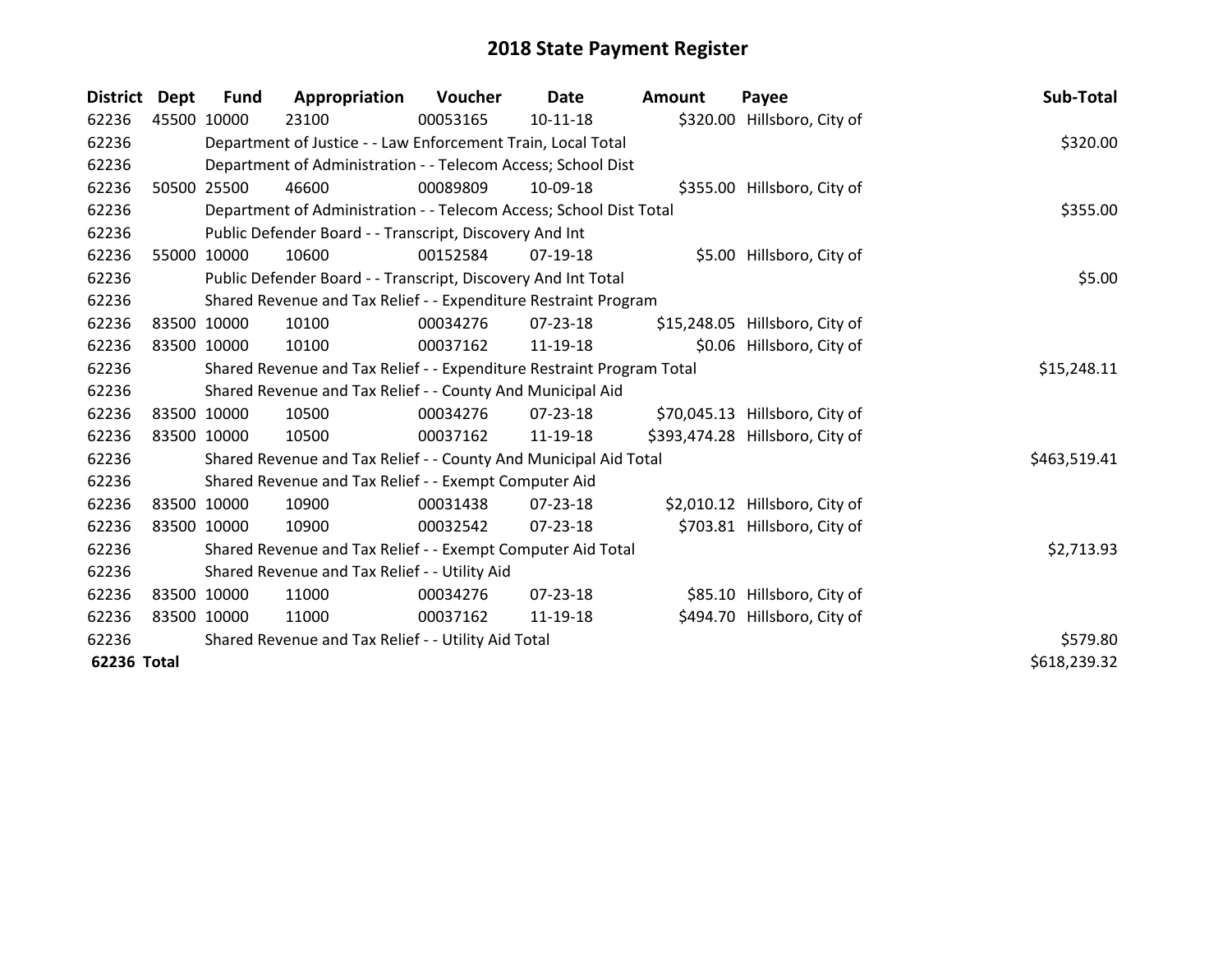| District Dept |             | <b>Fund</b> | Appropriation                                                     | Voucher  | <b>Date</b>    | Amount | Payee                       | Sub-Total    |
|---------------|-------------|-------------|-------------------------------------------------------------------|----------|----------------|--------|-----------------------------|--------------|
| 62286         |             |             | Dept of Safety & Prof Services - - Fire Dues Distribution         |          |                |        |                             |              |
| 62286         |             | 16500 10000 | 22500                                                             | 00022624 | $07 - 25 - 18$ |        | \$11,575.83 City Of Viroqua |              |
| 62286         |             |             | Dept of Safety & Prof Services - - Fire Dues Distribution Total   |          |                |        |                             | \$11,575.83  |
| 62286         |             |             | WI Dept of Transportation - - Conn Hwy Aids St Fds                |          |                |        |                             |              |
| 62286         |             | 39500 21100 | 16200                                                             | 00205636 | $01 - 02 - 18$ |        | \$17,774.77 City Of Viroqua |              |
| 62286         |             | 39500 21100 | 16200                                                             | 00236144 | 04-02-18       |        | \$17,774.77 City Of Viroqua |              |
| 62286         |             | 39500 21100 | 16200                                                             | 00269843 | 07-02-18       |        | \$17,774.77 City Of Viroqua |              |
| 62286         |             | 39500 21100 | 16200                                                             | 00303895 | 10-01-18       |        | \$17,774.79 City Of Viroqua |              |
| 62286         |             |             | WI Dept of Transportation - - Conn Hwy Aids St Fds Total          |          |                |        |                             | \$71,099.10  |
| 62286         |             |             | WI Dept of Transportation - - Tc, Trns Oper Aid Sf                |          |                |        |                             |              |
| 62286         |             | 39500 21100 | 17700                                                             | 00250191 | 05-04-18       |        | \$8,610.00 City Of Viroqua  |              |
| 62286         |             | 39500 21100 | 17700                                                             | 00262505 | 06-14-18       |        | \$25,424.00 City Of Viroqua |              |
| 62286         |             | 39500 21100 | 17700                                                             | 00289457 | 08-27-18       |        | \$76,272.00 City Of Viroqua |              |
| 62286         |             |             | WI Dept of Transportation - - Tc, Trns Oper Aid Sf Total          |          |                |        |                             | \$110,306.00 |
| 62286         |             |             | WI Dept of Transportation - - Trnst/Trns-Rel Aid F                |          |                |        |                             |              |
| 62286         |             | 39500 21100 | 18200                                                             | 00226411 | 03-01-18       |        | \$38,961.89 City Of Viroqua |              |
| 62286         |             | 39500 21100 | 18200                                                             | 00278439 | $07-27-18$     |        | \$25,321.10 City Of Viroqua |              |
| 62286         |             | 39500 21100 | 18200                                                             | 00323505 | $11 - 15 - 18$ |        | \$42,596.17 City Of Viroqua |              |
| 62286         |             | 39500 21100 | 18200                                                             | 00323506 | 11-15-18       |        | \$43,922.07 City Of Viroqua |              |
| 62286         |             | 39500 21100 | 18200                                                             | 00323565 | $11 - 15 - 18$ |        | \$42,399.73 City Of Viroqua |              |
| 62286         |             |             | WI Dept of Transportation - - Trnst/Trns-Rel Aid F Total          |          |                |        |                             | \$193,200.96 |
| 62286         |             |             | WI Dept of Transportation - - Trns Aids To Mnc.-Sf                |          |                |        |                             |              |
| 62286         |             | 39500 21100 | 19100                                                             | 00205296 | $01 - 02 - 18$ |        | \$54,415.79 City Of Viroqua |              |
| 62286         |             | 39500 21100 | 19100                                                             | 00235804 | 04-02-18       |        | \$54,415.79 City Of Viroqua |              |
| 62286         |             | 39500 21100 | 19100                                                             | 00269503 | 07-02-18       |        | \$54,415.79 City Of Viroqua |              |
| 62286         |             | 39500 21100 | 19100                                                             | 00303555 | $10 - 01 - 18$ |        | \$54,415.82 City Of Viroqua |              |
| 62286         |             |             | WI Dept of Transportation - - Trns Aids To Mnc.-Sf Total          |          |                |        |                             | \$217,663.19 |
| 62286         |             |             | Department of Justice - - Law Enforcement Train, Local            |          |                |        |                             |              |
| 62286         | 45500 10000 |             | 23100                                                             | 00053784 | $10 - 25 - 18$ |        | \$1,440.00 City Of Viroqua  |              |
| 62286         |             |             | Department of Justice - - Law Enforcement Train, Local Total      |          |                |        |                             | \$1,440.00   |
| 62286         |             |             | Department of Military Affairs - - Energy Costs, Energy-Related A |          |                |        |                             |              |
| 62286         |             | 46500 10000 | 10600                                                             | 00036977 | $01 - 10 - 18$ |        | \$114.81 City Of Viroqua    |              |
| 62286         | 46500 10000 |             | 10600                                                             | 00039196 | $02 - 15 - 18$ |        | \$124.25 City Of Viroqua    |              |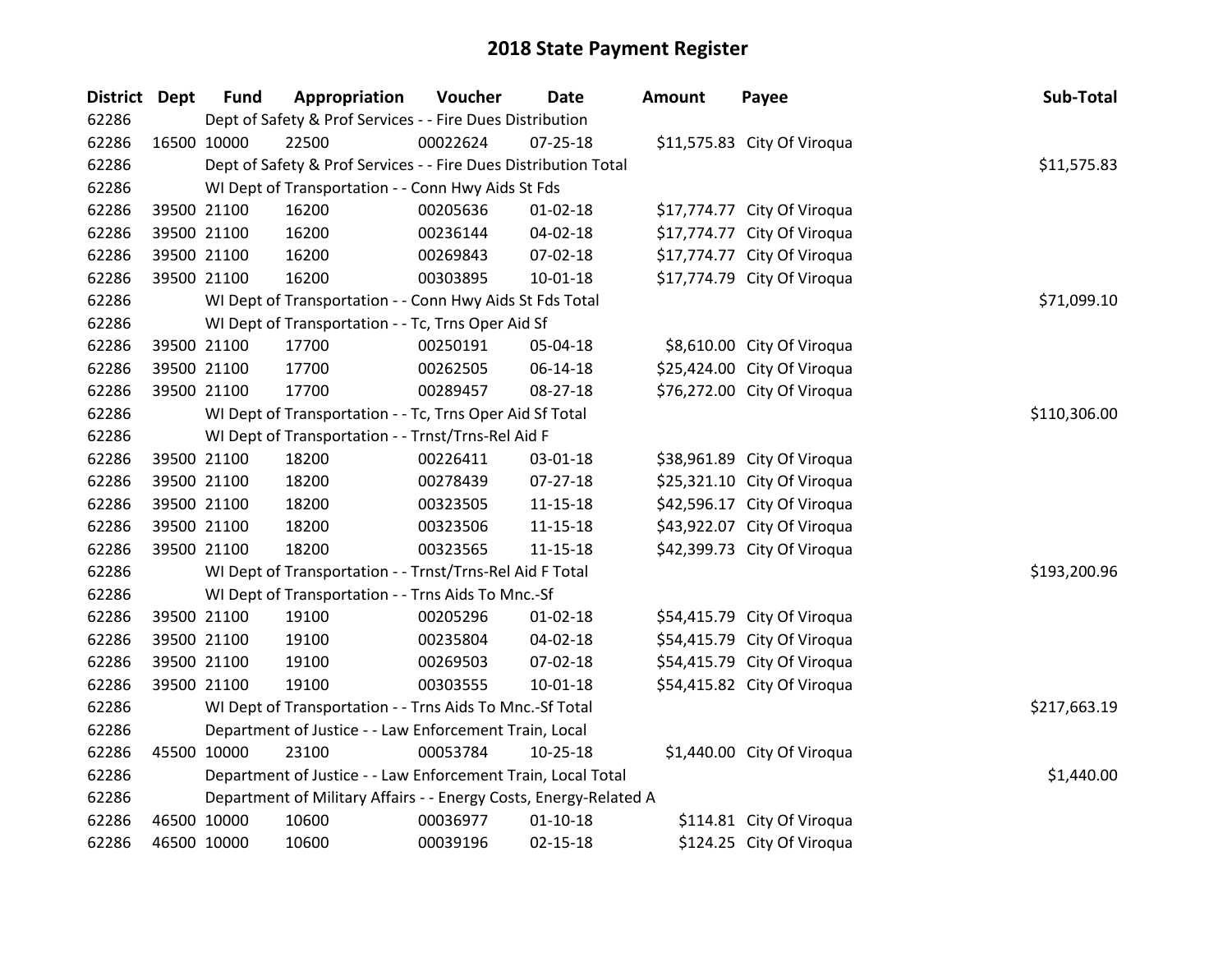| District Dept |             | <b>Fund</b>                                                           | Appropriation                                                           | Voucher      | <b>Date</b>    | <b>Amount</b> | Payee                        | Sub-Total   |
|---------------|-------------|-----------------------------------------------------------------------|-------------------------------------------------------------------------|--------------|----------------|---------------|------------------------------|-------------|
| 62286         |             | 46500 10000                                                           | 10600                                                                   | 00040233     | 03-09-18       |               | \$114.81 City Of Viroqua     |             |
| 62286         |             | 46500 10000                                                           | 10600                                                                   | 00041855     | $04 - 17 - 18$ |               | \$114.81 City Of Viroqua     |             |
| 62286         | 46500 10000 |                                                                       | 10600                                                                   | 00043153     | 05-15-18       |               | \$143.13 City Of Viroqua     |             |
| 62286         | 46500 10000 |                                                                       | 10600                                                                   | 00044677     | 06-14-18       |               | \$124.25 City Of Viroqua     |             |
| 62286         |             | 46500 10000                                                           | 10600                                                                   | 00046292     | $07-12-18$     |               | \$162.01 City Of Viroqua     |             |
| 62286         |             | 46500 10000                                                           | 10600                                                                   | 00047529     | 08-08-18       |               | \$124.25 City Of Viroqua     |             |
| 62286         |             | 46500 10000                                                           | 10600                                                                   | 00049295     | 09-19-18       |               | \$155.44 City Of Viroqua     |             |
| 62286         | 46500 10000 |                                                                       | 10600                                                                   | 00050310     | $10-12-18$     |               | \$157.00 City Of Viroqua     |             |
| 62286         | 46500 10000 |                                                                       | 10600                                                                   | 00052010     | $11 - 15 - 18$ |               | \$222.29 City Of Viroqua     |             |
| 62286         |             | 46500 10000                                                           | 10600                                                                   | 00053109     | 12-14-18       |               | \$250.94 City Of Viroqua     |             |
| 62286         |             |                                                                       | Department of Military Affairs - - Energy Costs, Energy-Related A Total |              |                |               |                              | \$1,807.99  |
| 62286         |             |                                                                       | Department of Military Affairs - - Disaster Recovery Aid                |              |                |               |                              |             |
| 62286         | 46500 10000 |                                                                       | 30500                                                                   | 00039254     | $02 - 16 - 18$ |               | \$125.00 City Of Viroqua     |             |
| 62286         |             | 46500 10000                                                           | 30500                                                                   | 00040328     | 03-16-18       |               | \$3,364.05 City Of Viroqua   |             |
| 62286         |             | Department of Military Affairs - - Disaster Recovery Aid Total        | \$3,489.05                                                              |              |                |               |                              |             |
| 62286         |             |                                                                       | Department of Military Affairs - - Federal Aid, Local Assistance        |              |                |               |                              |             |
| 62286         |             | 46500 10000                                                           | 34200                                                                   | 00039254     | $02 - 16 - 18$ |               | \$750.00 City Of Viroqua     |             |
| 62286         |             | 46500 10000                                                           | 34200                                                                   | 00040328     | 03-16-18       |               | \$20,184.30 City Of Viroqua  |             |
| 62286         |             |                                                                       | Department of Military Affairs - - Federal Aid, Local Assistance Total  |              |                |               |                              | \$20,934.30 |
| 62286         |             | Department of Revenue - - Payments For Municipal Svcs                 |                                                                         |              |                |               |                              |             |
| 62286         |             | 56600 10000                                                           | 50100                                                                   | 00026938     | $01 - 31 - 18$ |               | \$1,443.85 City Of Viroqua   |             |
| 62286         |             | Department of Revenue - - Payments For Municipal Svcs Total           | \$1,443.85                                                              |              |                |               |                              |             |
| 62286         |             | Shared Revenue and Tax Relief - - Expenditure Restraint Program       |                                                                         |              |                |               |                              |             |
| 62286         | 83500 10000 |                                                                       | 10100                                                                   | 00034277     | 07-23-18       |               | \$52,679.36 City Of Viroqua  |             |
| 62286         |             | Shared Revenue and Tax Relief - - Expenditure Restraint Program Total | \$52,679.36                                                             |              |                |               |                              |             |
| 62286         |             |                                                                       | Shared Revenue and Tax Relief - - County And Municipal Aid              |              |                |               |                              |             |
| 62286         |             | 83500 10000                                                           | 10500                                                                   | 00034277     | 07-23-18       |               | \$149,478.20 City Of Viroqua |             |
| 62286         |             | 83500 10000                                                           | 10500                                                                   | 00037163     | 11-19-18       |               | \$847,043.10 City Of Viroqua |             |
| 62286         |             |                                                                       | Shared Revenue and Tax Relief - - County And Municipal Aid Total        | \$996,521.30 |                |               |                              |             |
| 62286         |             |                                                                       | Shared Revenue and Tax Relief - - Exempt Computer Aid                   |              |                |               |                              |             |
| 62286         | 83500 10000 |                                                                       | 10900                                                                   | 00031439     | 07-23-18       |               | \$4,534.69 City Of Viroqua   |             |
| 62286         | 83500 10000 |                                                                       | 10900                                                                   | 00032543     | 07-23-18       |               | \$6,887.79 City Of Viroqua   |             |
| 62286         |             |                                                                       | Shared Revenue and Tax Relief - - Exempt Computer Aid Total             |              |                |               |                              | \$11,422.48 |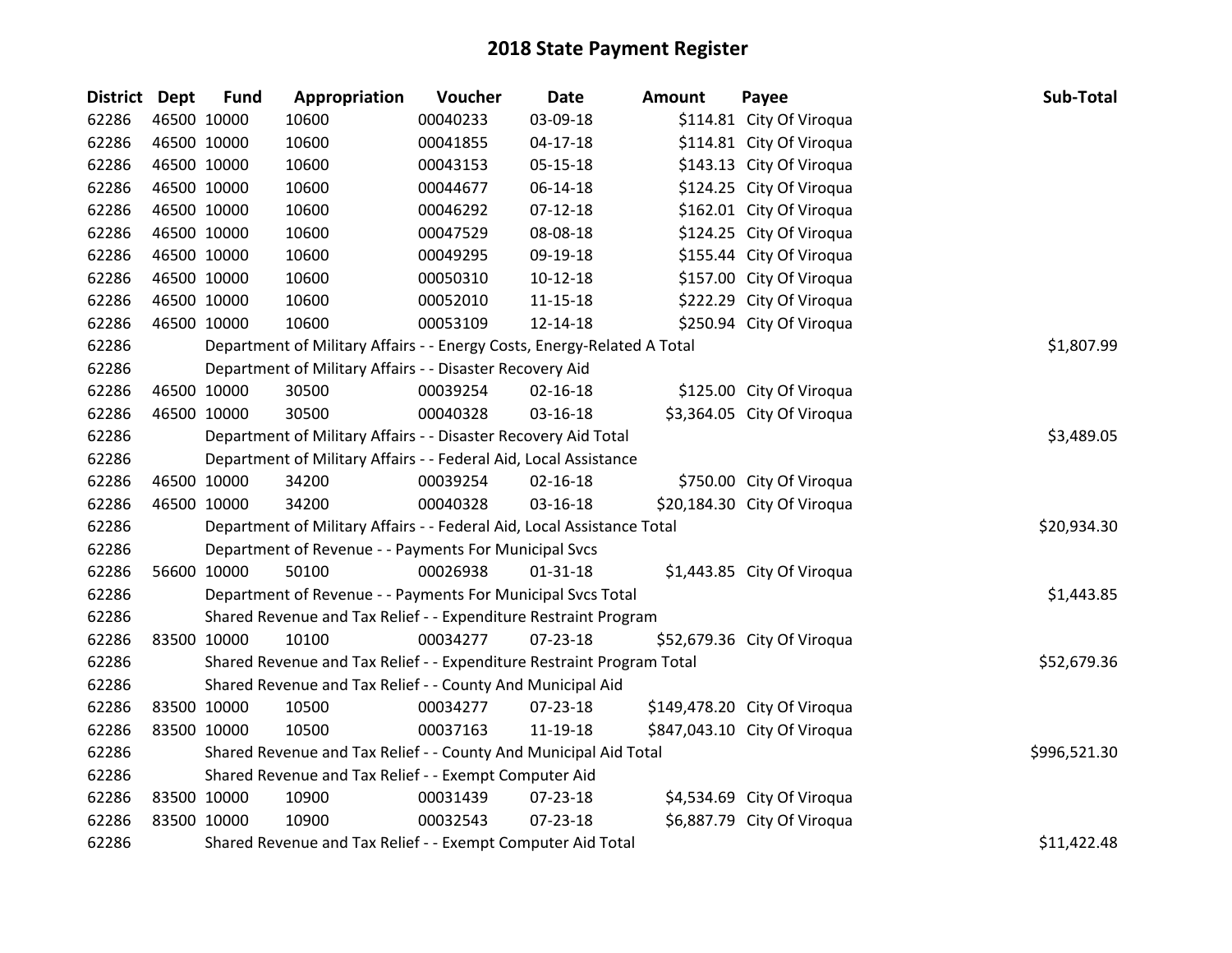| District Dept |             | <b>Fund</b>                                   | Appropriation | <b>Voucher</b> | Date           | <b>Amount</b> | Payee                       | Sub-Total      |
|---------------|-------------|-----------------------------------------------|---------------|----------------|----------------|---------------|-----------------------------|----------------|
| 62286         |             | Shared Revenue and Tax Relief - - Utility Aid |               |                |                |               |                             |                |
| 62286         | 83500 10000 |                                               | 11000         | 00034277       | 07-23-18       |               | \$2,954.32 City Of Viroqua  |                |
| 62286         |             | 83500 10000                                   | 11000         | 00037163       | 11-19-18       |               | \$16,589.97 City Of Viroqua |                |
| 62286         |             | \$19,544.29                                   |               |                |                |               |                             |                |
| 62286         |             |                                               |               |                |                |               |                             |                |
| 62286         | 83500 52100 |                                               | 36300         | 00027653       | $03 - 26 - 18$ |               | \$857.52 City Of Viroqua    |                |
| 62286         | 83500 52100 |                                               | 36300         | 00028914       | 06-18-18       |               | \$9,432.72 City Of Viroqua  |                |
| 62286         |             | \$10,290.24                                   |               |                |                |               |                             |                |
| 62286 Total   |             |                                               |               |                |                |               |                             | \$1,723,417.94 |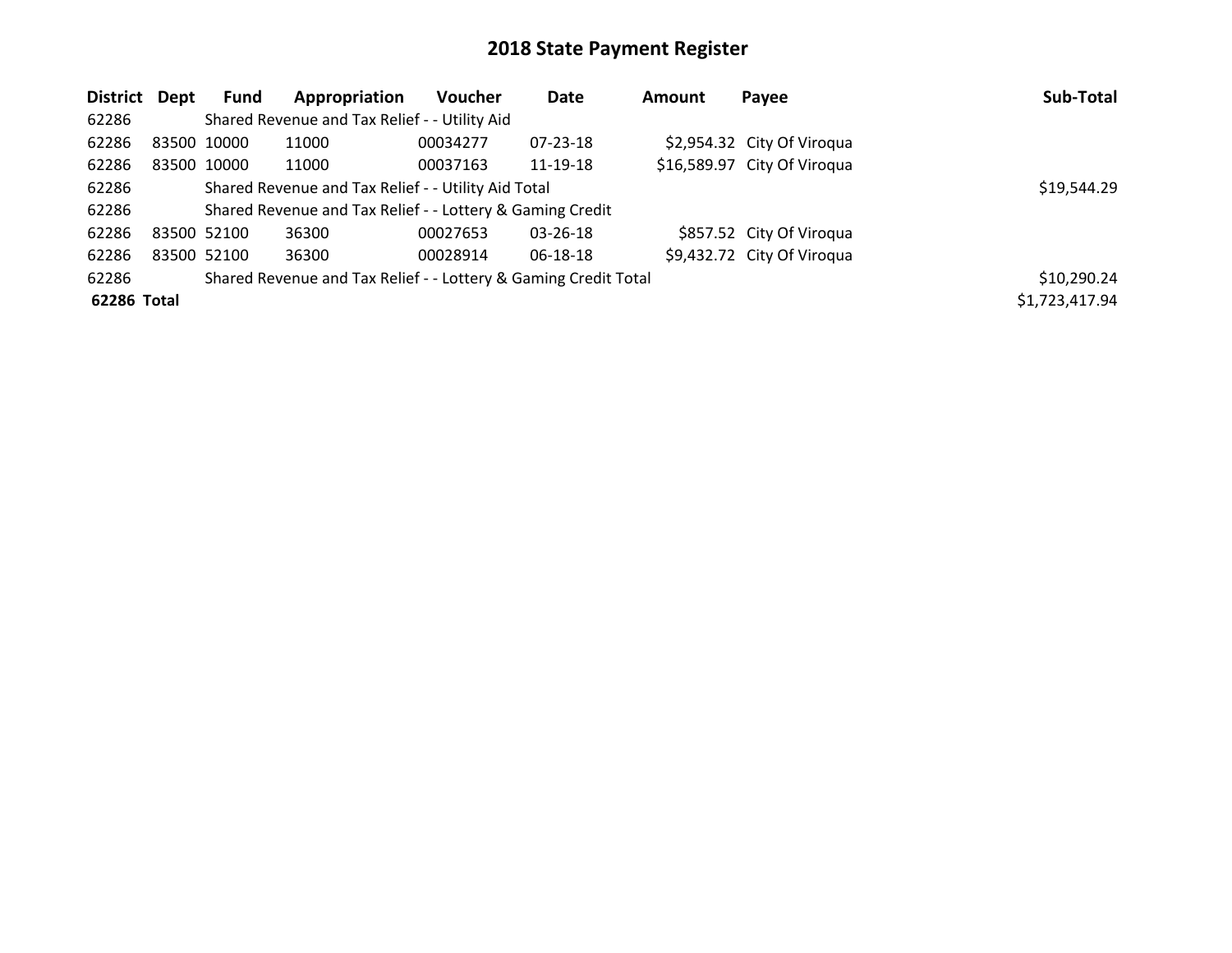| District Dept |             | <b>Fund</b>                                                           | Appropriation                                                   | Voucher  | <b>Date</b>    | <b>Amount</b> | Payee                       | Sub-Total   |
|---------------|-------------|-----------------------------------------------------------------------|-----------------------------------------------------------------|----------|----------------|---------------|-----------------------------|-------------|
| 62291         |             | Dept of Safety & Prof Services - - Fire Dues Distribution             |                                                                 |          |                |               |                             |             |
| 62291         |             | 16500 10000                                                           | 22500                                                           | 00022625 | $07 - 25 - 18$ |               | \$5,766.83 City Of Westby   |             |
| 62291         |             | Dept of Safety & Prof Services - - Fire Dues Distribution Total       | \$5,766.83                                                      |          |                |               |                             |             |
| 62291         |             | WI Dept of Transportation - - Trns Aids To Mnc.-Sf                    |                                                                 |          |                |               |                             |             |
| 62291         |             | 39500 21100                                                           | 19100                                                           | 00205297 | $01 - 02 - 18$ |               | \$24,105.84 City Of Westby  |             |
| 62291         |             | 39500 21100                                                           | 19100                                                           | 00235805 | 04-02-18       |               | \$24,105.84 City Of Westby  |             |
| 62291         |             | 39500 21100                                                           | 19100                                                           | 00269504 | $07 - 02 - 18$ |               | \$24,105.84 City Of Westby  |             |
| 62291         |             | 39500 21100                                                           | 19100                                                           | 00303556 | $10 - 01 - 18$ |               | \$24,105.85 City Of Westby  |             |
| 62291         |             |                                                                       | WI Dept of Transportation - - Trns Aids To Mnc.-Sf Total        |          |                |               |                             | \$96,423.37 |
| 62291         |             |                                                                       | WI Dept of Transportation - - Loc Rd Imp Prg St Fd              |          |                |               |                             |             |
| 62291         |             | 39500 21100                                                           | 27800                                                           | 00213281 | $01 - 22 - 18$ |               | \$25,000.00 City Of Westby  |             |
| 62291         |             |                                                                       | WI Dept of Transportation - - Loc Rd Imp Prg St Fd Total        |          |                |               |                             | \$25,000.00 |
| 62291         |             |                                                                       | Department of Justice - - Law Enforcement Train, Local          |          |                |               |                             |             |
| 62291         |             | 45500 10000                                                           | 23100                                                           | 00053830 | 10-25-18       |               | \$800.00 City Of Westby     |             |
| 62291         |             | Department of Justice - - Law Enforcement Train, Local Total          | \$800.00                                                        |          |                |               |                             |             |
| 62291         |             |                                                                       | Department of Administration - - Telecom Access; School Dist    |          |                |               |                             |             |
| 62291         |             | 50500 25500                                                           | 46600                                                           | 00089694 | 10-05-18       |               | \$662.00 City Of Westby     |             |
| 62291         |             | Department of Administration - - Telecom Access; School Dist Total    | \$662.00                                                        |          |                |               |                             |             |
| 62291         |             |                                                                       | Shared Revenue and Tax Relief - - Expenditure Restraint Program |          |                |               |                             |             |
| 62291         |             | 83500 10000                                                           | 10100                                                           | 00034278 | 07-23-18       |               | \$1,117.42 City Of Westby   |             |
| 62291         |             | 83500 10000                                                           | 10100                                                           | 00037164 | 11-19-18       |               | \$0.07 City Of Westby       |             |
| 62291         |             | Shared Revenue and Tax Relief - - Expenditure Restraint Program Total |                                                                 |          |                |               |                             |             |
| 62291         |             | Shared Revenue and Tax Relief - - County And Municipal Aid            |                                                                 |          |                |               |                             |             |
| 62291         | 83500 10000 |                                                                       | 10500                                                           | 00034278 | 07-23-18       |               | \$77,473.13 City Of Westby  |             |
| 62291         |             | 83500 10000                                                           | 10500                                                           | 00037164 | 11-19-18       |               | \$439,014.39 City Of Westby |             |
| 62291         |             | Shared Revenue and Tax Relief - - County And Municipal Aid Total      | \$516,487.52                                                    |          |                |               |                             |             |
| 62291         |             | Shared Revenue and Tax Relief - - Exempt Computer Aid                 |                                                                 |          |                |               |                             |             |
| 62291         | 83500 10000 |                                                                       | 10900                                                           | 00031440 | 07-23-18       |               | \$3,205.44 City Of Westby   |             |
| 62291         | 83500 10000 |                                                                       | 10900                                                           | 00032544 | 07-23-18       |               | \$1,819.49 City Of Westby   |             |
| 62291         |             | Shared Revenue and Tax Relief - - Exempt Computer Aid Total           | \$5,024.93                                                      |          |                |               |                             |             |
| 62291         |             | Shared Revenue and Tax Relief - - Utility Aid                         |                                                                 |          |                |               |                             |             |
| 62291         | 83500 10000 |                                                                       | 11000                                                           | 00034278 | 07-23-18       |               | \$4,110.42 City Of Westby   |             |
| 62291         |             | 83500 10000                                                           | 11000                                                           | 00037164 | 11-19-18       |               | \$25,096.18 City Of Westby  |             |